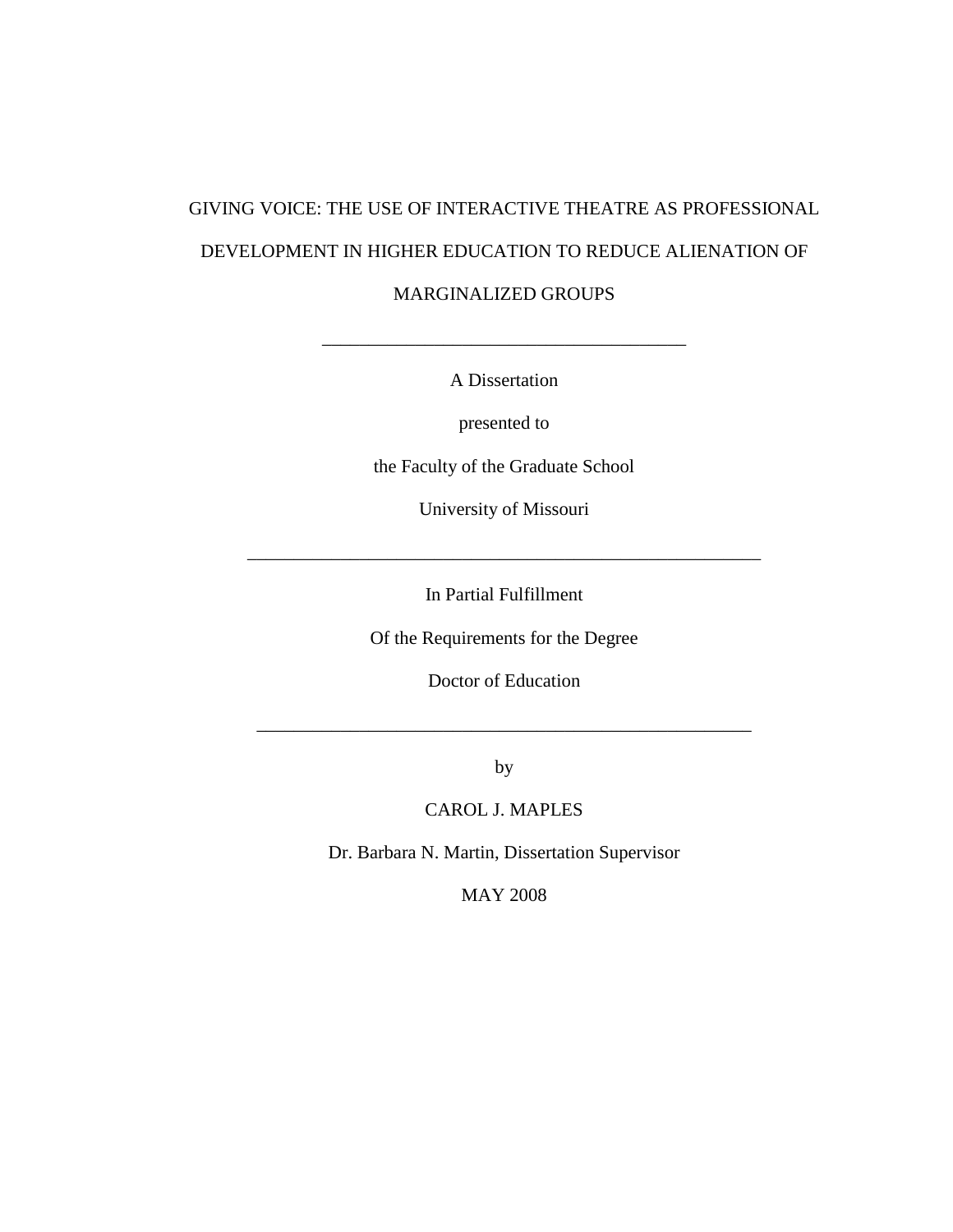© Copyright by Carol J. Maples 2008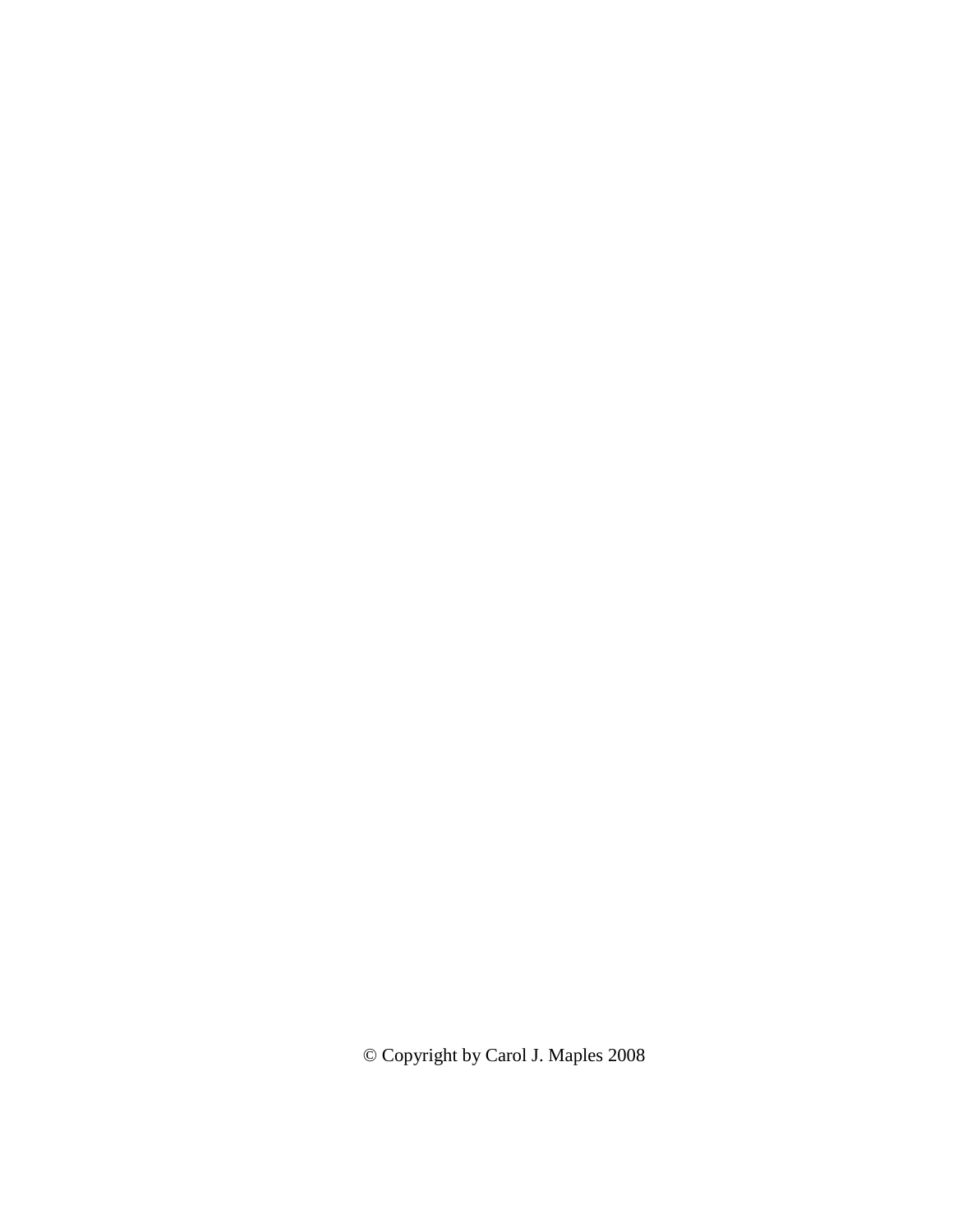# All Rights Reserved

The undersigned, appointed by the Dean of the Graduate School, have examined the dissertation entitled

# GIVING VOICE: THE USE OF INTERACTIVE THEATRE AS PROFESSIONAL DEVELOPMENT IN HIGHER EDUCATION TO REDUCE ALIENATION OF MARGINALIZED GROUPS

Presented by Carol J. Maples,

A candidate for the degree of Doctor of Education

And hereby certify that in their opinion it is worthy of acceptance.

\_\_\_\_\_\_\_\_\_\_\_\_\_\_\_\_\_\_\_\_\_\_\_\_\_\_\_\_\_\_\_\_\_\_\_\_\_\_\_ Dr. Barbara Martin, Major Advisor

\_\_\_\_\_\_\_\_\_\_\_\_\_\_\_\_\_\_\_\_\_\_\_\_\_\_\_\_\_\_\_\_\_\_\_\_\_\_\_ Dr. Cynthia MacGregor

\_\_\_\_\_\_\_\_\_\_\_\_\_\_\_\_\_\_\_\_\_\_\_\_\_\_\_\_\_\_\_\_\_\_\_\_\_\_\_ Dr. Diana Garland

\_\_\_\_\_\_\_\_\_\_\_\_\_\_\_\_\_\_\_\_\_\_\_\_\_\_\_\_\_\_\_\_\_\_\_\_\_\_\_ Dr. Beth Hurst

\_\_\_\_\_\_\_\_\_\_\_\_\_\_\_\_\_\_\_\_\_\_\_\_\_\_\_\_\_\_\_\_\_\_\_\_\_\_\_ Dr. Robert Watson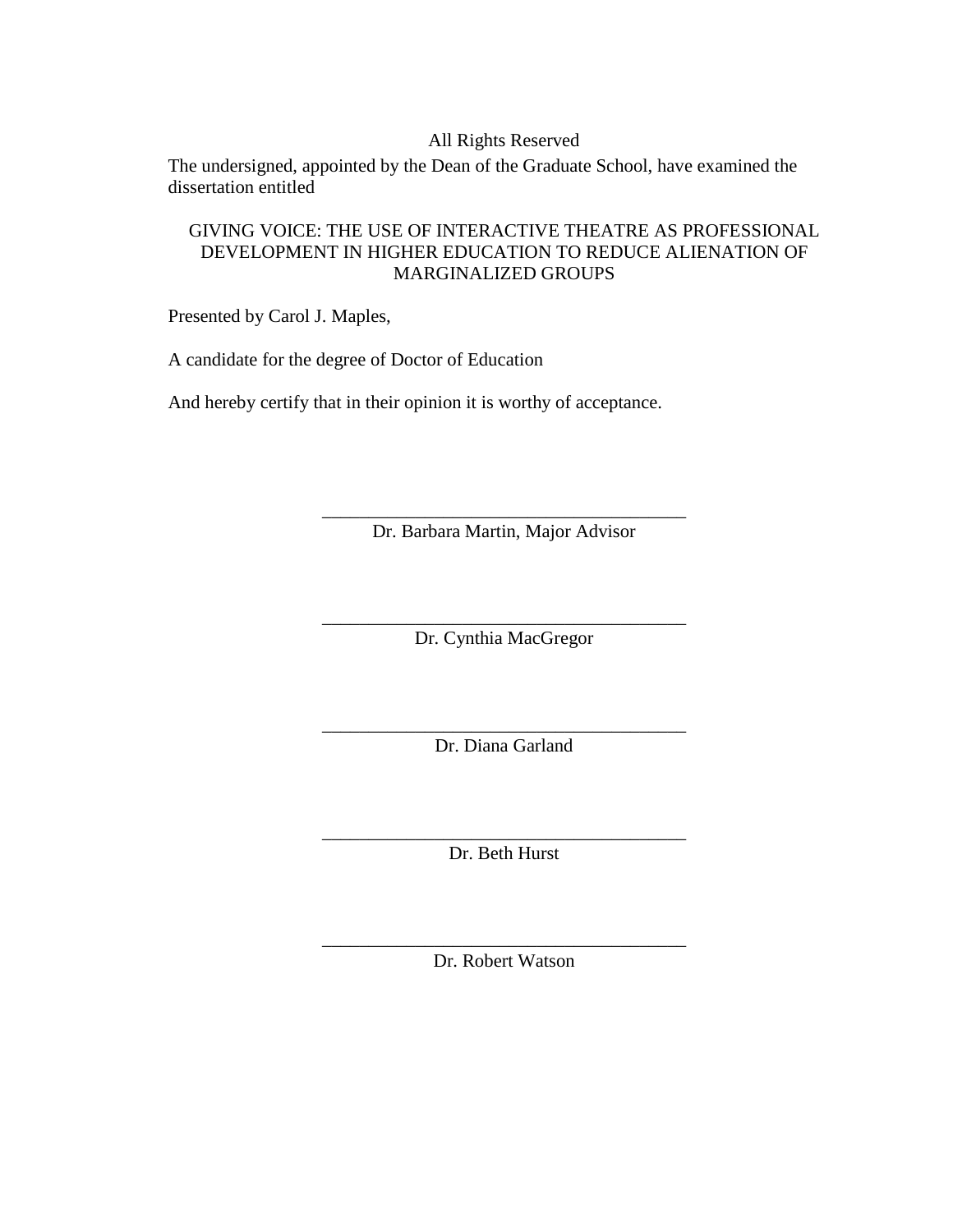# DEDICATION

# **In honor of my loving parents and sisters Thank you for the gifts of love, humor, and inspiration**

*I was blessed for too brief a time with*

My inspiring mother Imogene Carroll Maples December 2, 1932 – July 12, 1979 My magnificent father Ishmael Worth Maples April 26, 1930 – May 1, 2003

> My sweet sister who led the way to being an educator Deborah Jean Hull October 1, 1951 – May 22, 1989

# *And I continue to be blessed with*

My amazing sister and educator Pamela Gail Floyd who understands the magnitude of our loss and importance of appreciating every moment

My nephews and niece Debbie's son Jeff and his children Hayden and Cebelle; Pam's son Justin; Pam's daughter Kelly and her daughter Hannah and the children yet to come who all fill my life with joy, awe, and cherished moments

> My extended family Steve, Stephanie, Jeremy, and Sara who I am thankful has joined us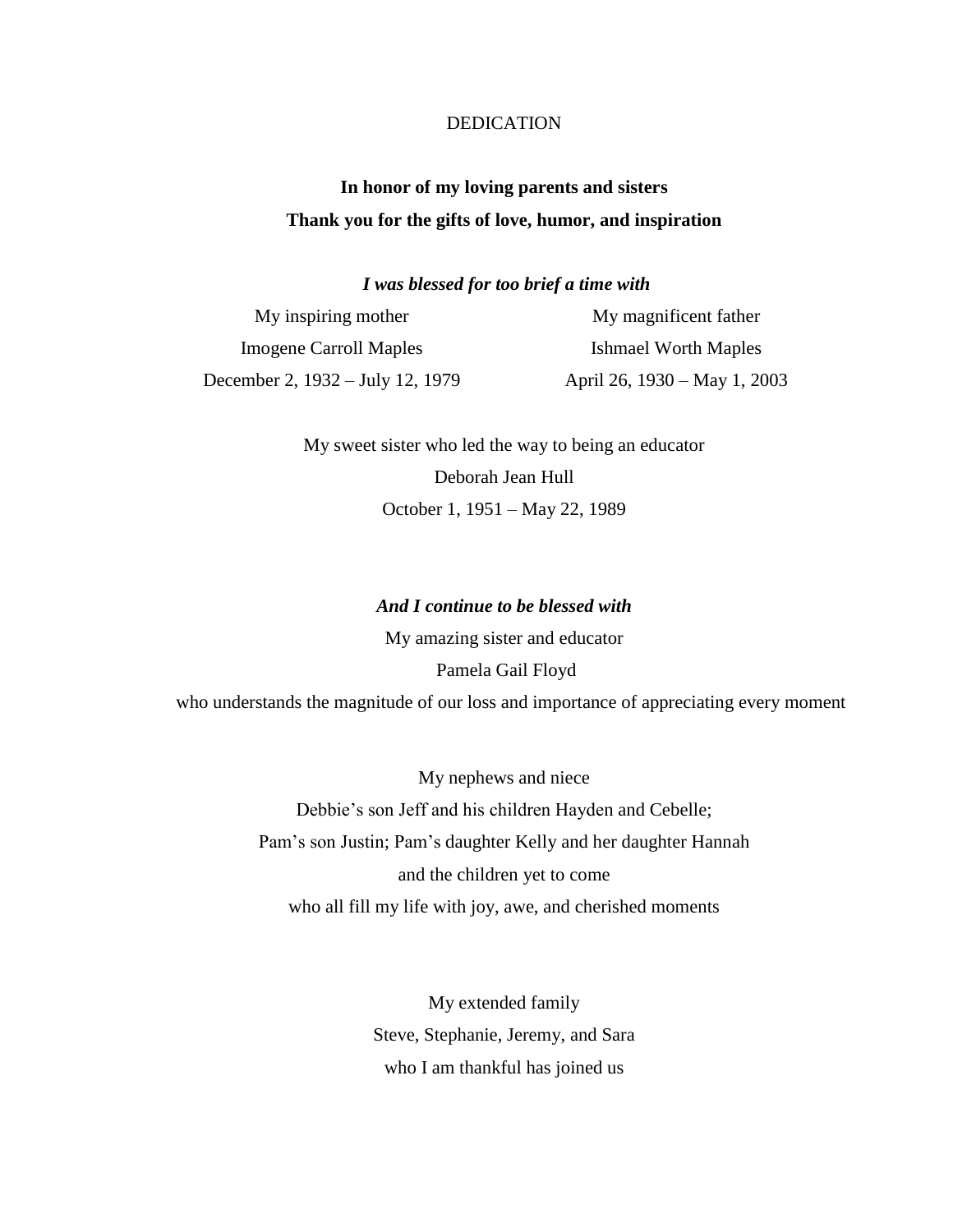#### ACKNOWLEDGEMENTS

First and foremost, I wish to acknowledge my advisor, mentor, and friend, Dr. Barbara Martin, whose encouragement at our first meeting instilled the belief I could achieve this goal. I was empowered by her true teacher-leadership, confidence, encouragement, and support to pursue this doctorate. Thank you for literally answering the call, even when on spring break. I also appreciate the time, guidance, and insights of the other members of my dissertation committee: Dr. Diana Garland, Dr. Beth Hurst, Dr. Cynthia MacGregor, and Dr. Robert Watson.

I want to acknowledge every wonderful member of my cohort who made the journey a little easier. Thanks to my great partners, Amy Cook and Karyn Christy, for being supportive throughout the program. A special thanks to Amy for always being positive and encouraging and for keeping track of us during the dissertation process.

I must acknowledge my wonderful friend Gina, who has been completely supportive, encouraging, and was the first to fully acknowledge the magnitude of this undertaking. Special thanks for always being there when I needed it most. I must give many thanks and much credit to my dear friend Pat who was always there to help. I have also been supported by some of the finest colleagues at Missouri State University with whom it is my privilege to work and also count as friends. I am blessed with many understanding friends who, unfortunately, have been neglected during this process. Of course, I am especially grateful to my good friend Cheryl who refused to be neglected and understood I needed to take a break once in a while. The support of these key people in my life has made it possible to reach my goal. And always, I thank God.

ii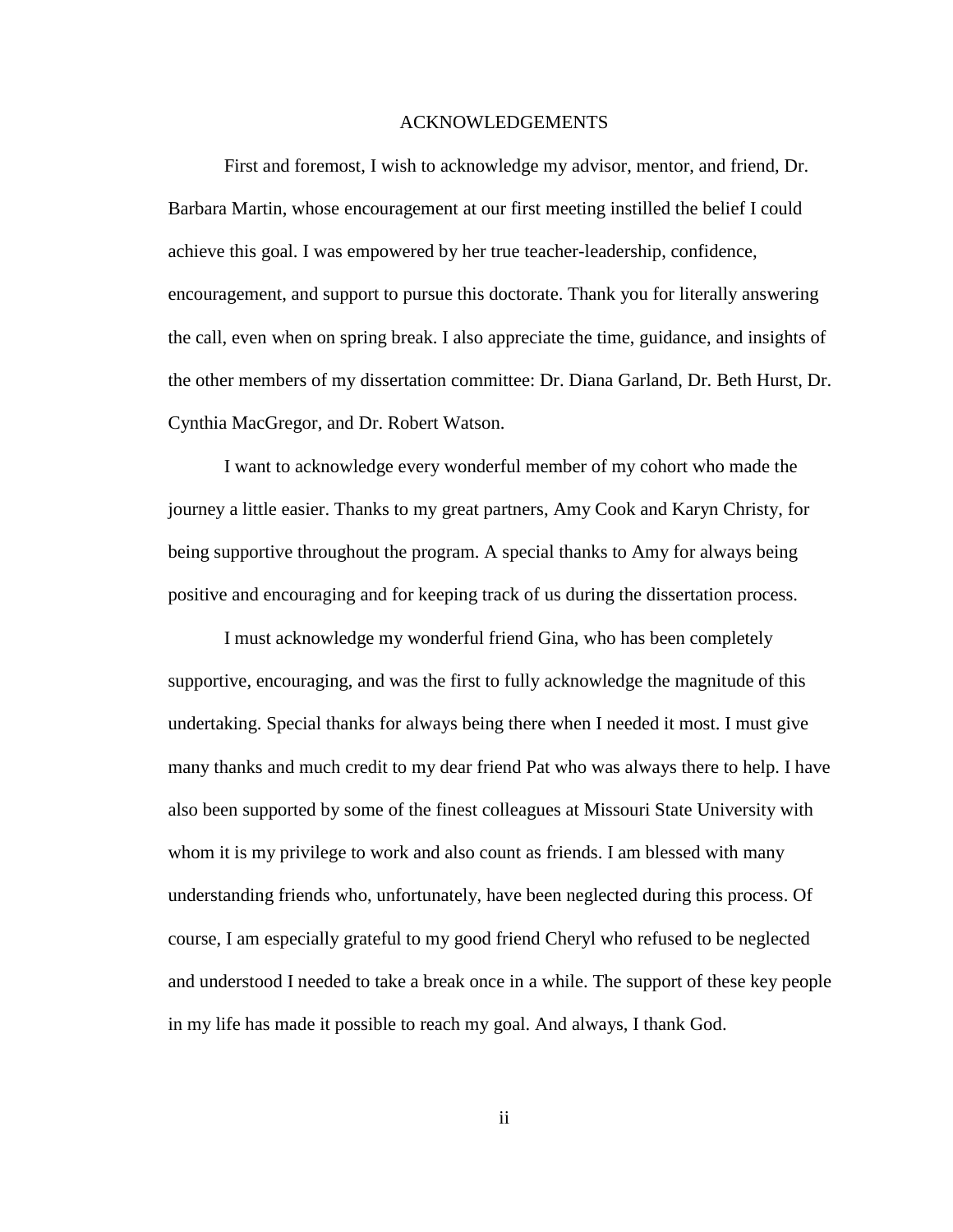| Chapter |  |
|---------|--|
|         |  |
|         |  |
|         |  |
|         |  |
|         |  |
|         |  |
|         |  |
|         |  |
|         |  |
|         |  |
|         |  |
|         |  |
|         |  |
|         |  |
|         |  |
|         |  |
|         |  |
|         |  |

# **TABLE OF CONTENTS**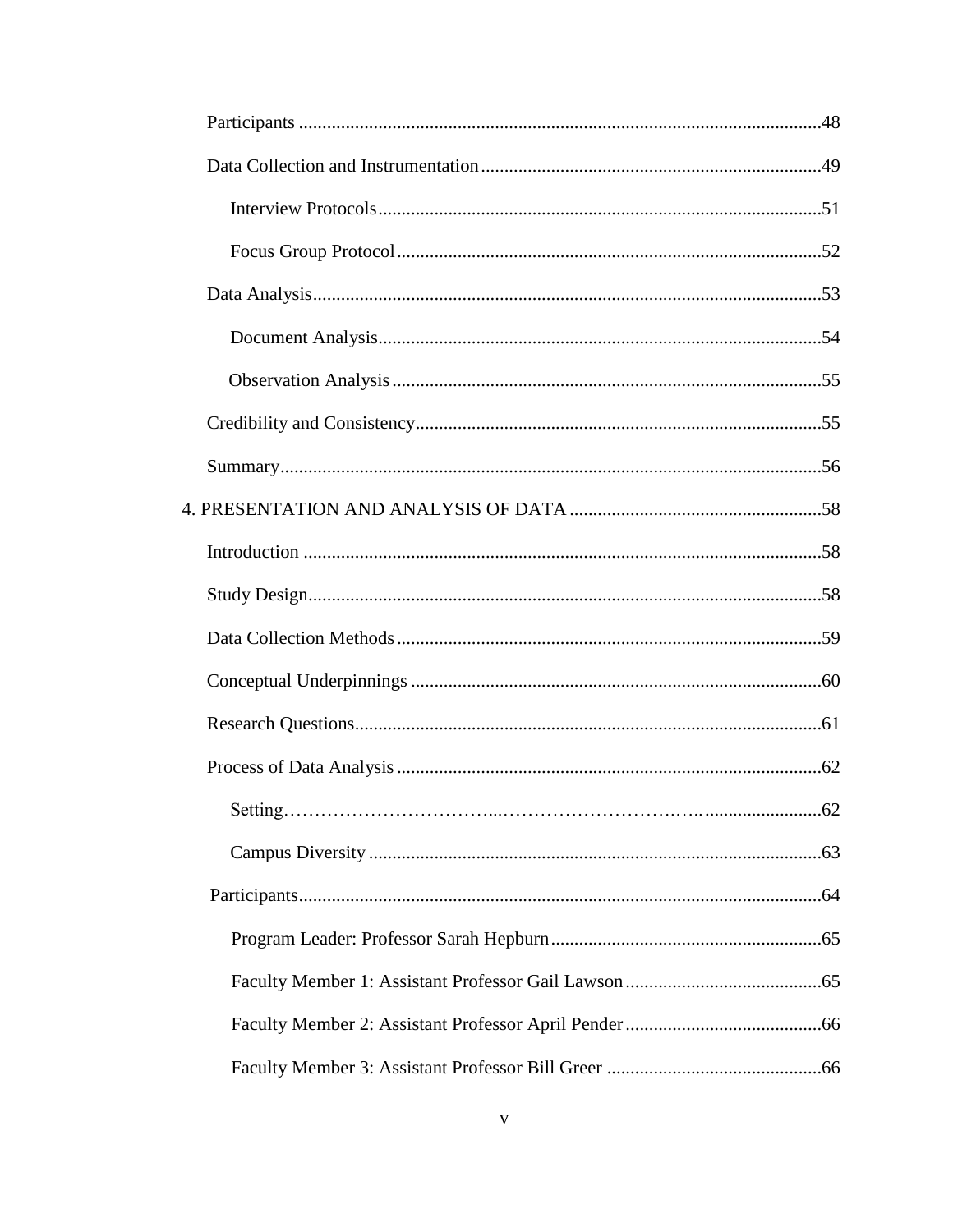| Recognition: Diversity Unseen and Understanding of Backgrounds78 |  |
|------------------------------------------------------------------|--|
|                                                                  |  |
|                                                                  |  |
|                                                                  |  |
|                                                                  |  |
|                                                                  |  |
|                                                                  |  |
|                                                                  |  |
|                                                                  |  |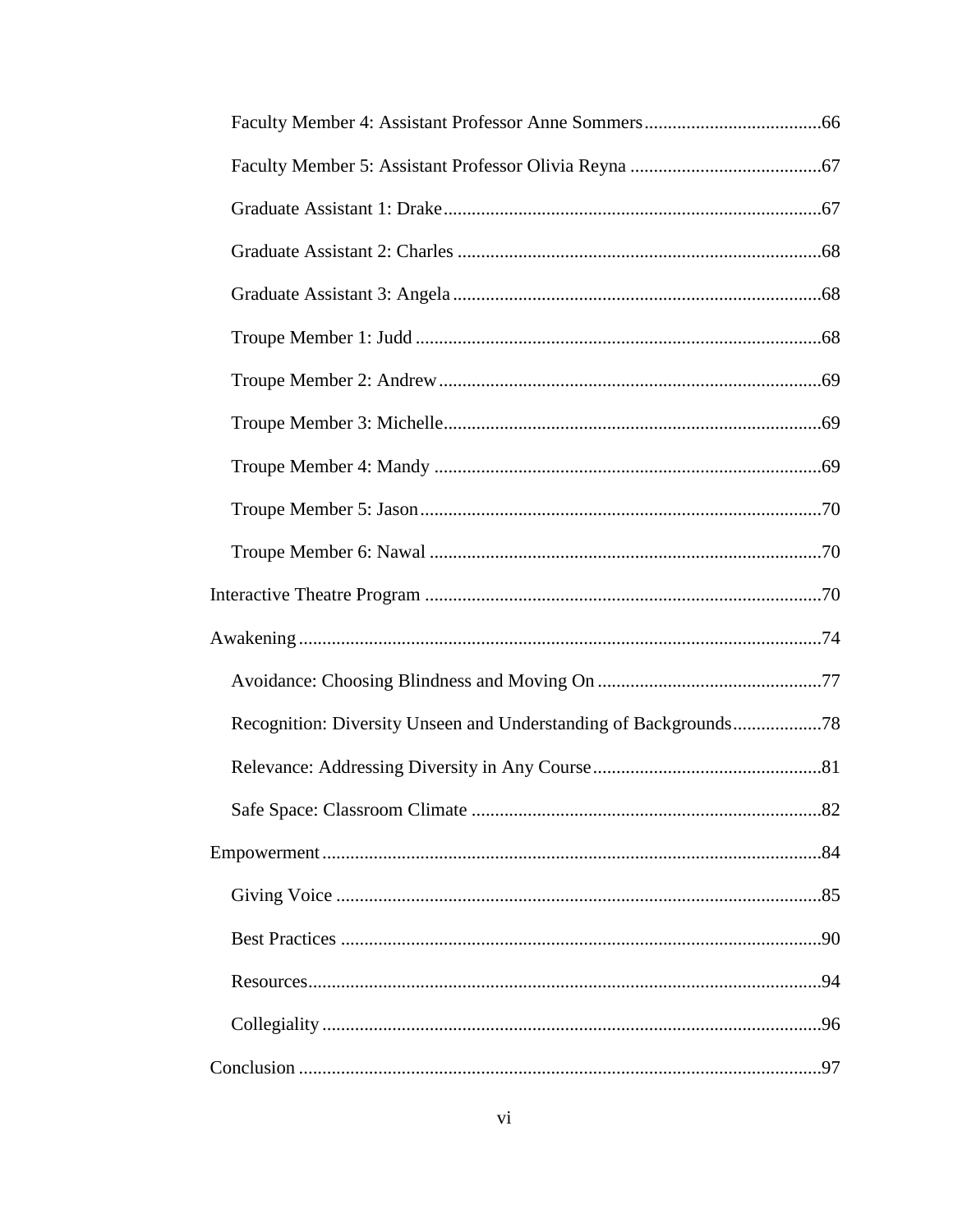| 5. SUMMARY, RECOMMENDATIONS, AND CONCLUSIONS 98                            |  |
|----------------------------------------------------------------------------|--|
|                                                                            |  |
|                                                                            |  |
| Why is Interactive Theatre Used in Professional Development for Faculty in |  |
|                                                                            |  |
| How Does Interactive Theatre Give Voice to Marginalized Groups as Viewed   |  |
|                                                                            |  |
| What impact does Interactive Theatre have on empowering faculty to address |  |
|                                                                            |  |
|                                                                            |  |
|                                                                            |  |
|                                                                            |  |
|                                                                            |  |
|                                                                            |  |
|                                                                            |  |
|                                                                            |  |
|                                                                            |  |
|                                                                            |  |
|                                                                            |  |
|                                                                            |  |
|                                                                            |  |
|                                                                            |  |
|                                                                            |  |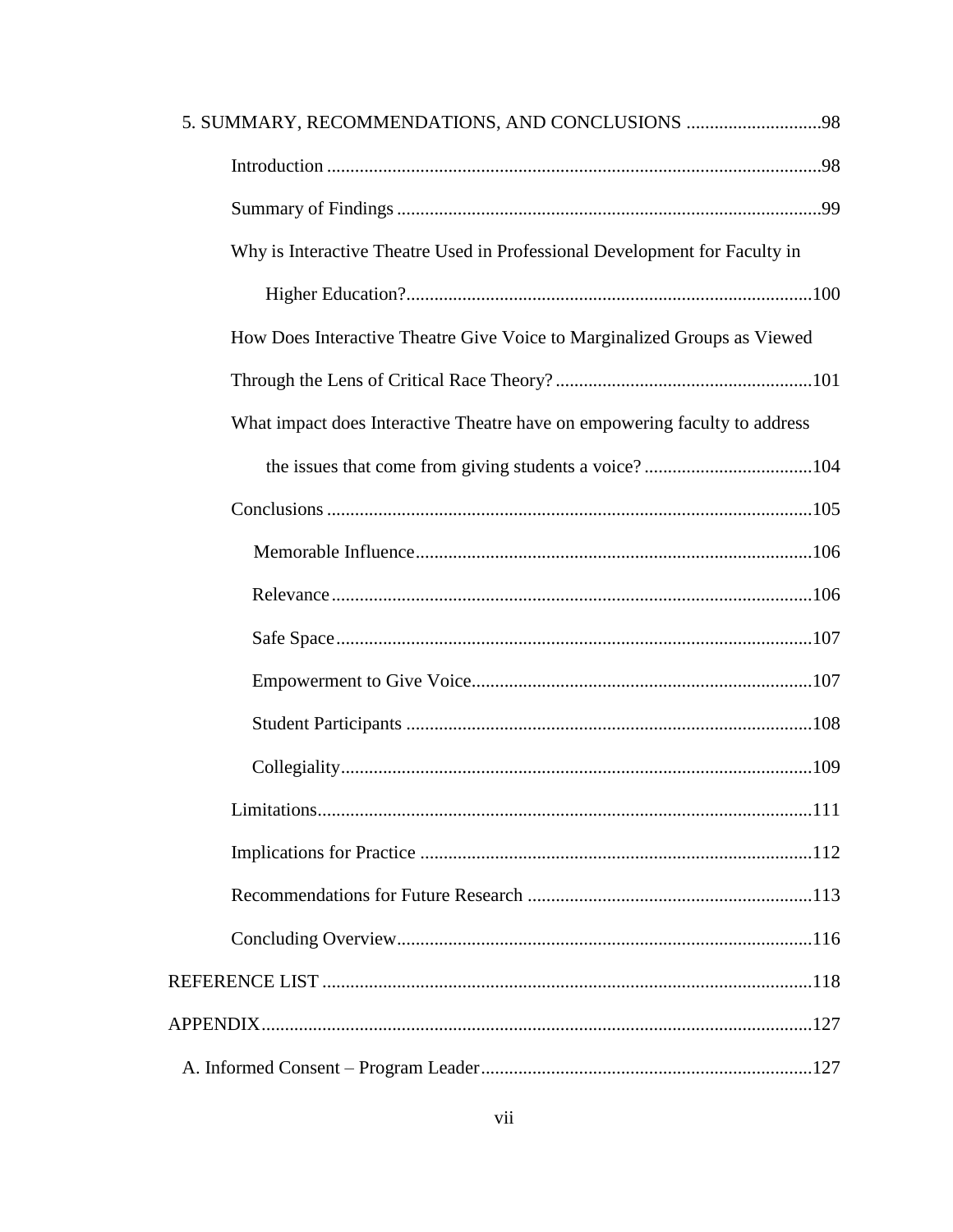| B. Informed Consent – Faculty and Graduate Teaching Assistants 135  |  |
|---------------------------------------------------------------------|--|
|                                                                     |  |
|                                                                     |  |
|                                                                     |  |
| F. Interview Protocol – Faculty and Graduate Teaching Assistants150 |  |
|                                                                     |  |
|                                                                     |  |
|                                                                     |  |
|                                                                     |  |
|                                                                     |  |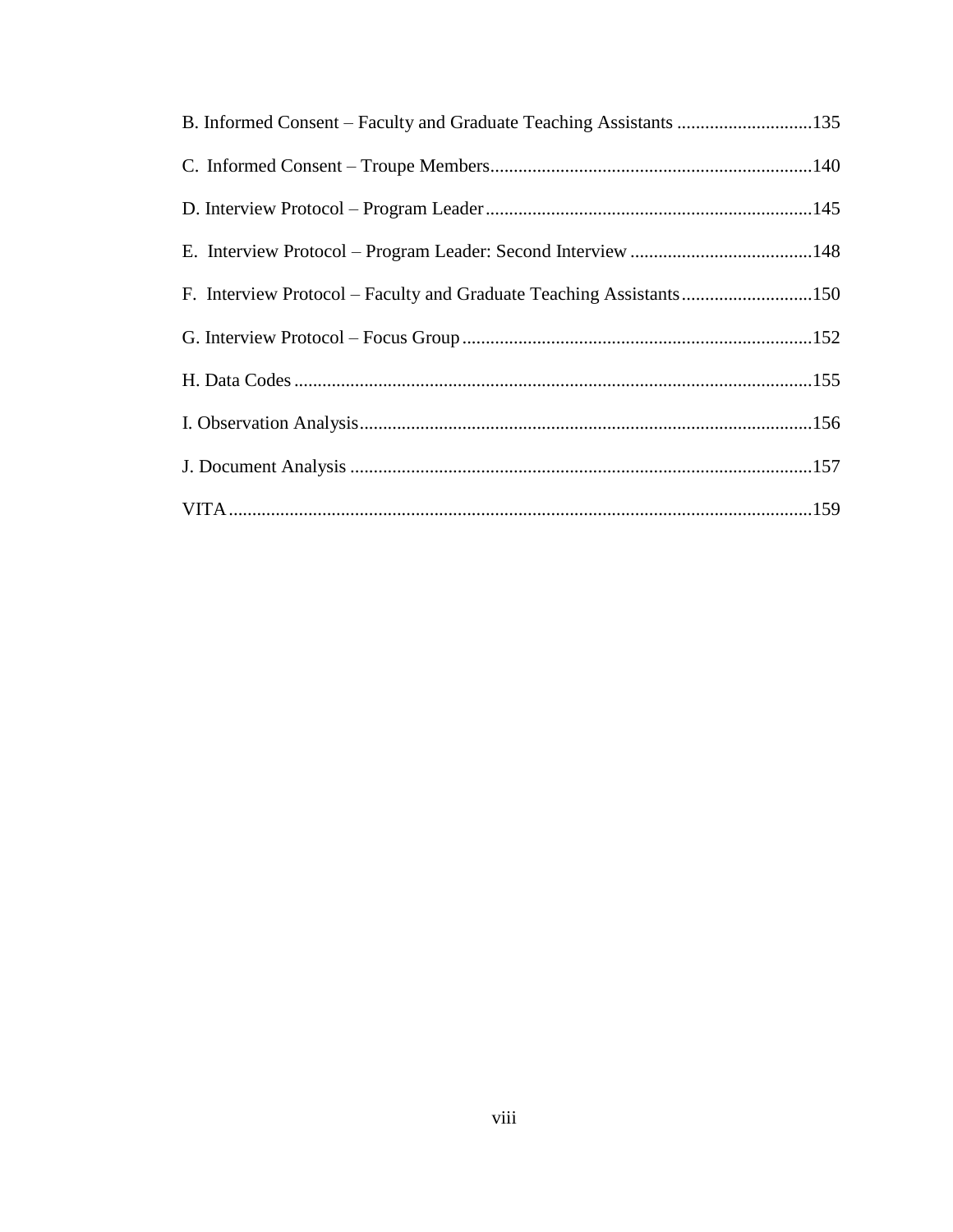# LIST OF ILLUSTRATIONS

| Figure |  |
|--------|--|
|        |  |
|        |  |
|        |  |
|        |  |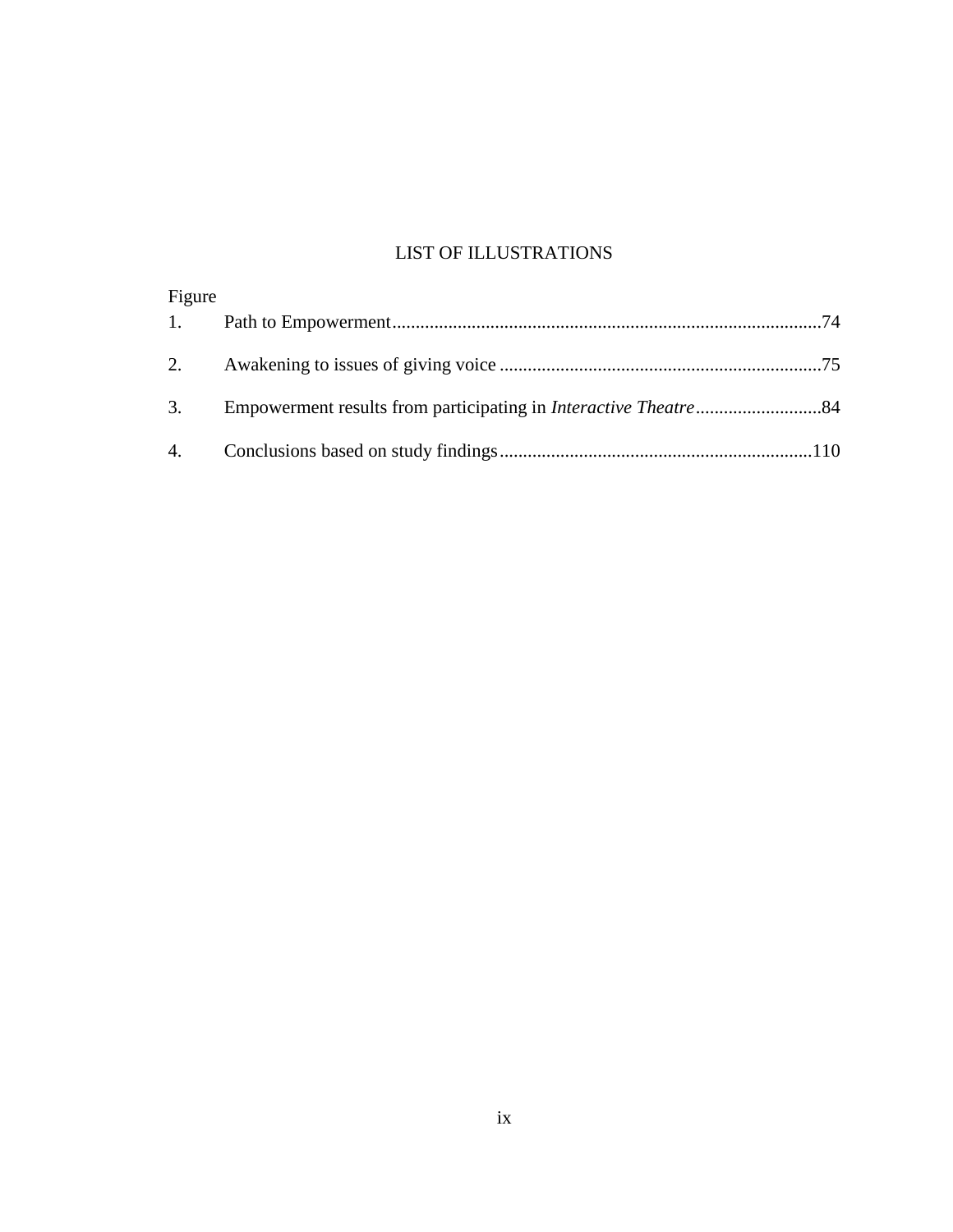# GIVING VOICE: THE USE OF INTERACTIVE THEATRE AS PROFESSIONAL DEVELOPMENT IN HIGHER EDUCATION TO REDUCE ALIENATION OF MARGINALIZED GROUPS

Carol J. Maples

Dr. Barbara N. Martin, Dissertation Supervisor ABSTRACT

*"Theatre is a form of knowledge: it should and can also be a means of transforming society. Theatre can help us build our future, rather than just waiting for it."* Augusto Boal, Director and Educationalist-Theatre of the Oppressed

This study focused on the use of *Interactive Theatre* as professional development in higher education to give voice to the marginalized. The researcher viewed the study through the lens of Critical Race Theory which emphasizes the power of storytelling to reduce alienation of marginalized groups who find themselves invisible and silent. The guiding question for this investigation centered on how *Interactive Theatre* as professional faculty development gave voice to marginalized individuals or groups in higher education, as viewed through the lens of Critical Race Theory.

The study population consisted of the leader of an *Interactive Theatre* program used for professional development, faculty and graduate teaching assistants who had participated in the program, and members of the *Interactive Theatre* program troupe. The setting was a large Midwest university. Data collection methods included audio-recorded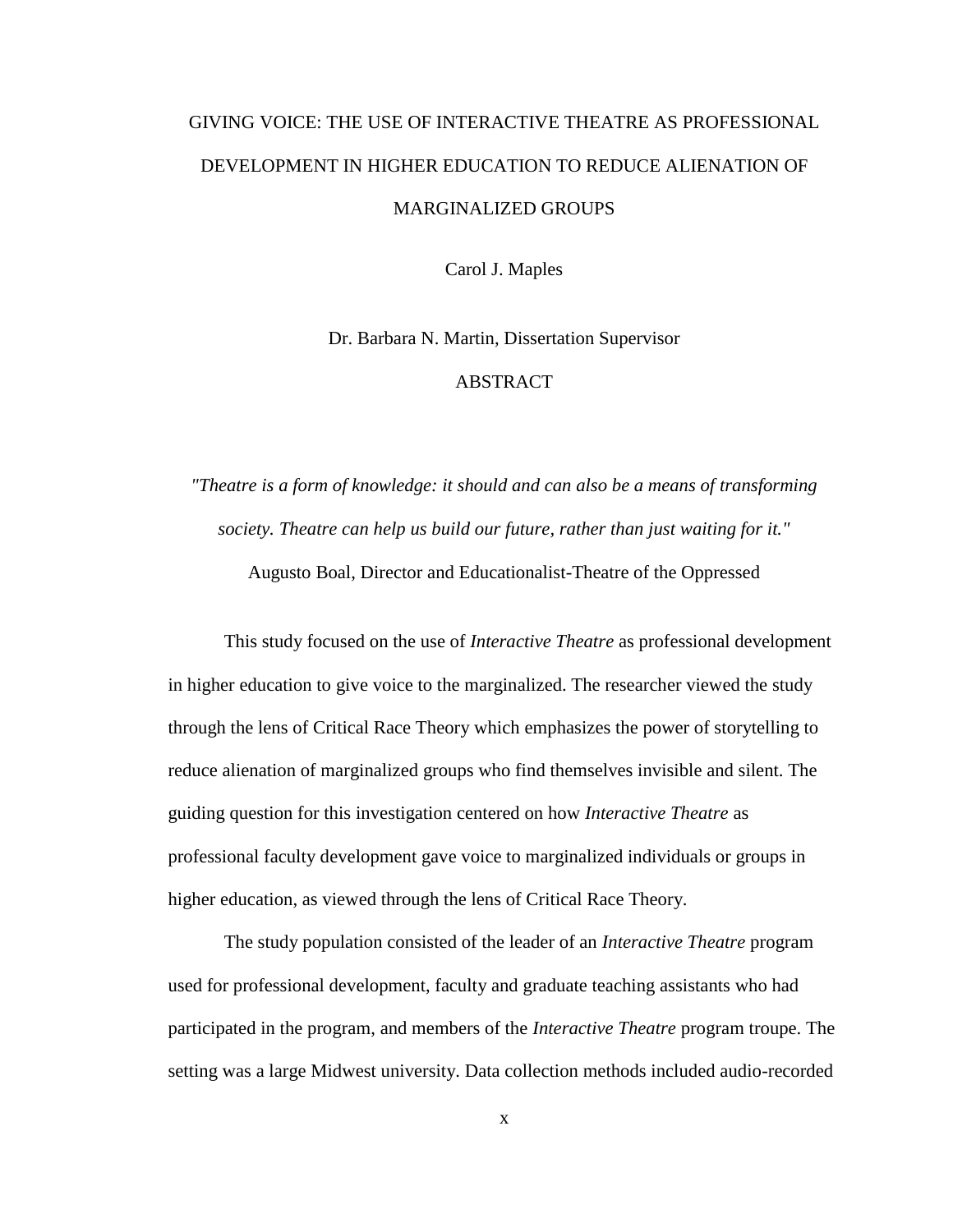interviews and observations of individuals and a focus group, observation of an *Interactive Theatre* presentation, and analysis of documents. The study findings articulated the need for innovative professional development, such as *Interactive Theatre*, to address the issues of diversity. What the researcher found particularly striking was the impact not only on the faculty and teaching assistants but on the members of the *Interactive Theatre* troupe. The implications of this inquiry for practice in education could impact both K-12 institutions and higher education institutions as they address the issues of diversity and giving voice to the marginalized, thus creating truly inclusive campus climates.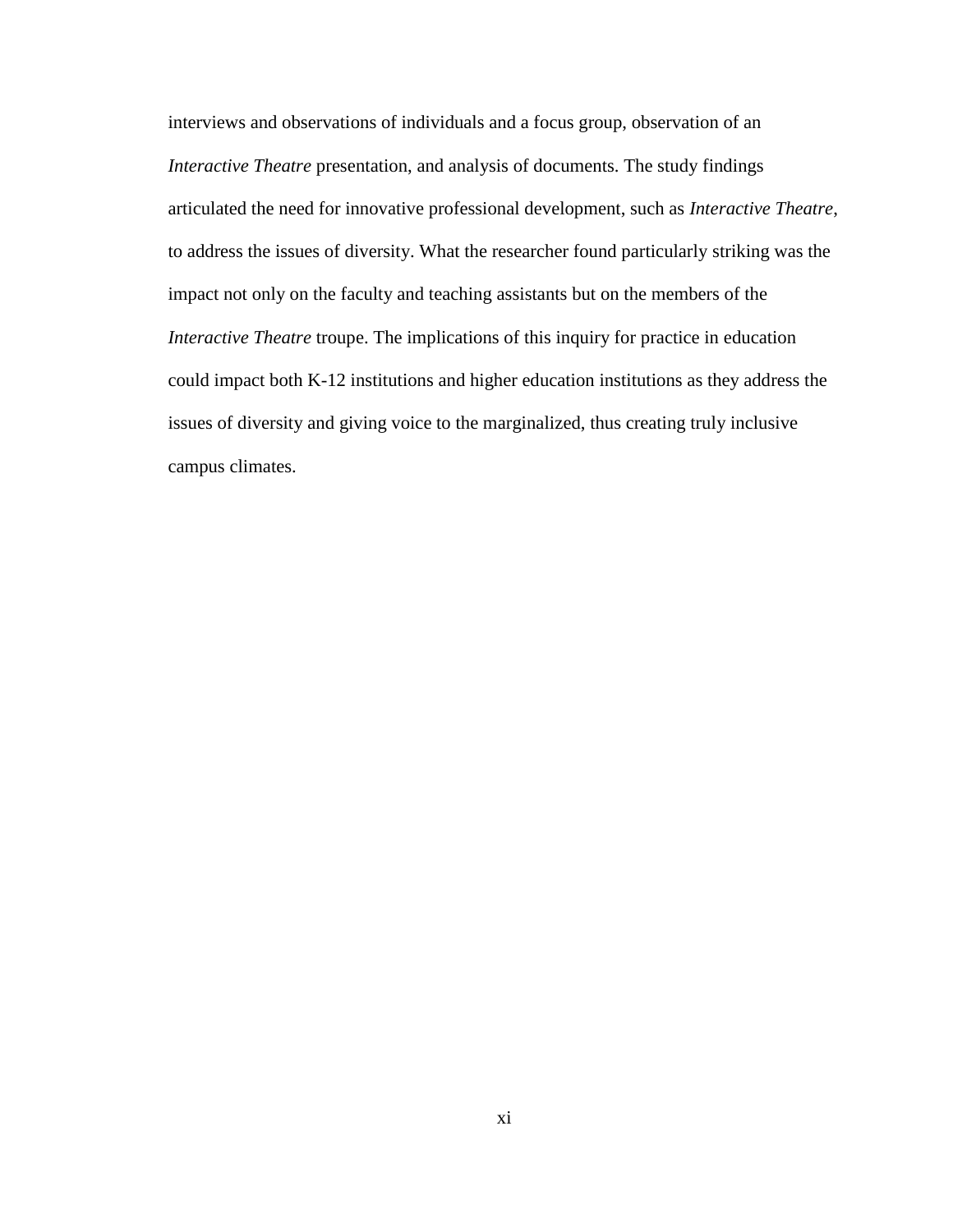# CHAPTER I

# INTRODUCTION TO THE STUDY

University and college faculty members are not systematically prepared either through their graduate education or ongoing on-campus faculty development programs to manage difficult interpersonal situations which are driven by diversity issues (Bell, Washington, Weinstein, & Love, 1997). Through qualitative interviews, Daniel (2007), found African American and Latino/a students' experiences in higher education to be characterized by feelings of marginalization and conflict. Consequently, Daniel contended an inclusive environment is not attained through the selection of students and higher education institutions must look beyond the statistics of racial identification. Recommended changes to alleviate the identified challenges centered on targeting the institutional environment. These recommendations were echoed by Chenoweth (1999), who reported higher education institutions have realized admitting diverse student populations was only the start of building a diverse campus. This realization, as Chenoweth found, did not ensure a prejudice free environment in higher education institutions. Unfortunately, academic campuses are not immune to society's problems of intolerance, discrimination, and ignorance. Faculty and staff must be educated in other cultures and races in order to increase awareness and tolerance.

Critical Race Theory (CRT) provides an established conceptual framework upon which to build a philosophical approach to meeting the challenges of diversity in higher education (Daniel, 2007). Delgado and Stefancic (2001) explained the CRT movement as a "collection of activists and scholars interested in studying and transforming the relationship among race, racism, and power"  $(p, 2)$ . This movement expanded on the

1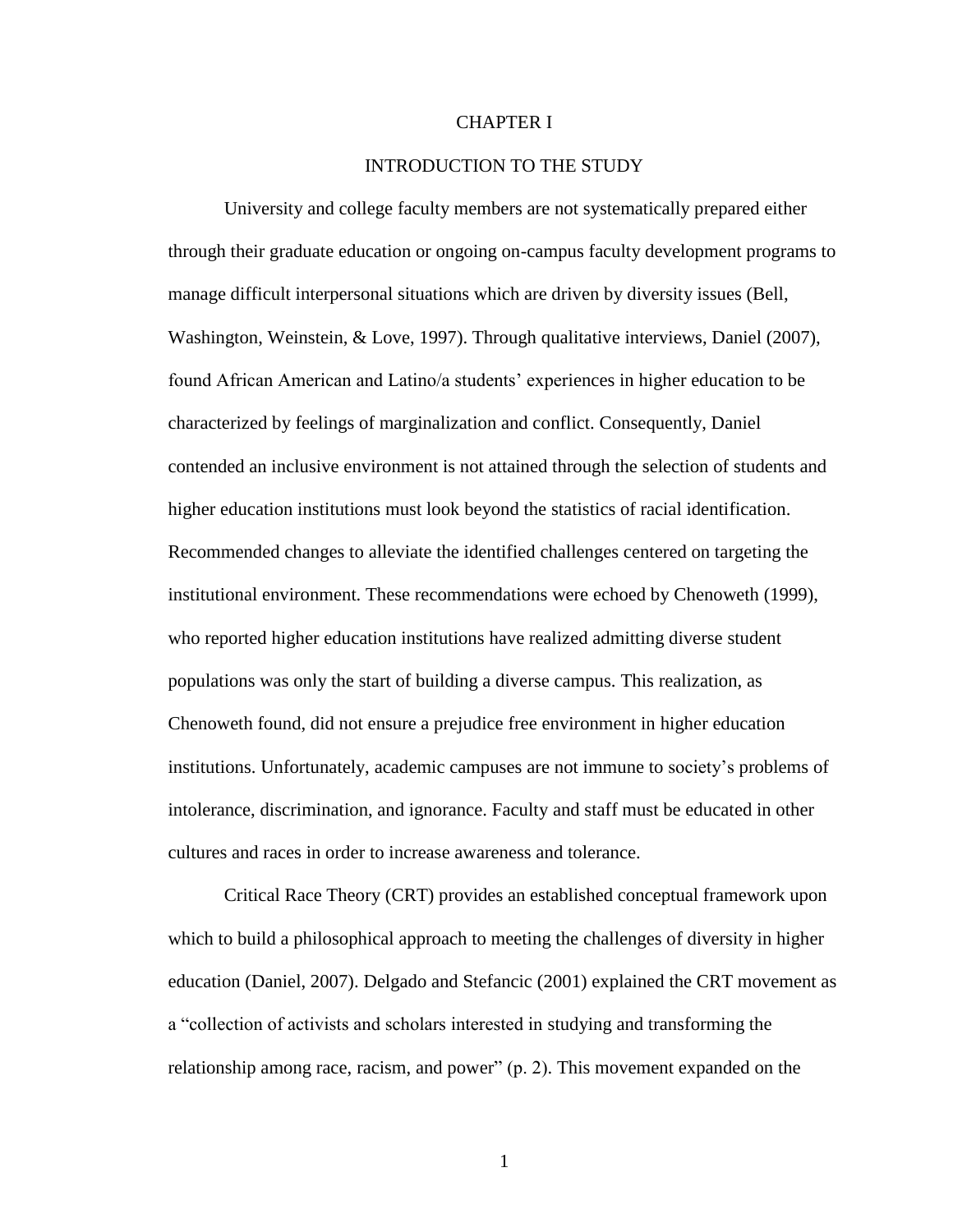same issues of the civil rights and ethnic studies discourse to include aspects of "economics, history, context, group- and self-interest, and even feelings and the unconscious" (p. 3). An essential component of CRT is the use of narratives or storytelling to comprehend people's experiences (Daniel, 2007; Delgado & Stefancic, 2001). Furthermore, CRT theorists utilize common situations to investigate perspective through power of stories, thus giving voice to the marginalized in order to gain a better understanding of how race is viewed (Delgado & Stefancic). Storytelling is the basis for theatre, thus, the voice for many is heard through the art of theatre.

Brazilian theorist Paulo Freire's (1970) pedagogy of learning evolved from the basis of theatre and was about the action of doing (Freire, 1970). Consequently, Freire viewed students as those oppressed by a hierarchical pedagogical process and suppressed by the educator in charge. In *Pedagogy of the Oppressed*, Freire contended action and reflection were essential components for developing true praxis. Dialogue was necessary for addressing a "world which is to be transformed and humanized" (p. 77). Freire further explained dialogue could not be from only one person delivering opinions, however learned, to others. Even a dialogue exchange for the knowledge of others is too simplistic and risks being an imposition of one truth.

Freire's (1970) approach to students being actively involved in their education by engaging with their teachers was the inspiration for Boal's development of *Theatre of the Oppressed*. Similar to Freire, Boal's (1974, 1985) approach to address oppression has been to actively engage the oppressed in their emancipation process. Theatrically, this stressed play-building and participatory performances rather than a one-sided presentation (Schutzman & Cohen-Cruz, 1994). There was no finished product, rather a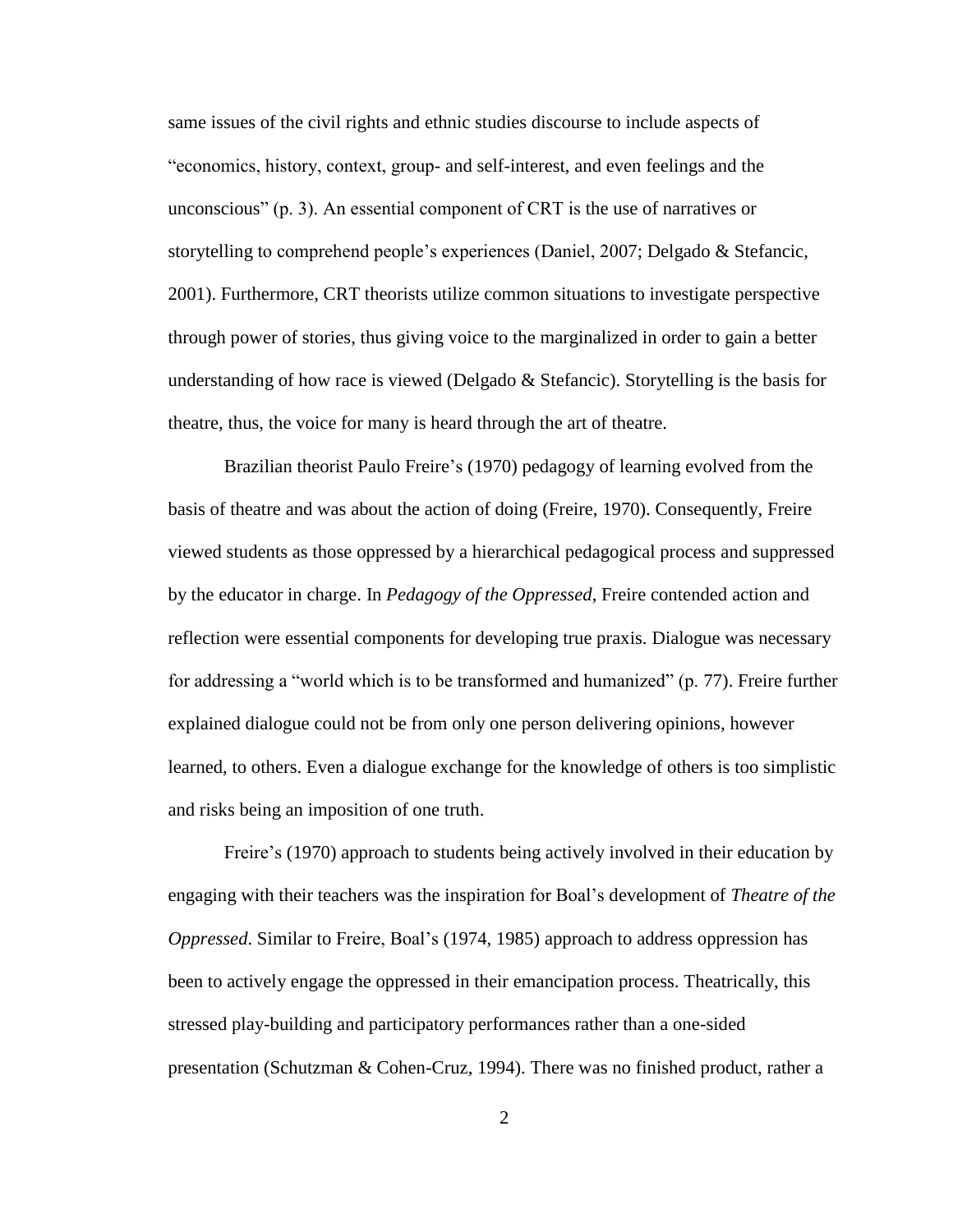template to establish the dialogue and actions for spectators to use in developing their own voice. Through *Theatre of the Oppressed*, Boal (1985) included the audience members as collaborators. A spectator could interact with characters in the presentation or even take over one of the roles, thus becoming a "spect-actor."

Applying the premise of the *Theatre of the Oppressed* the *Interactive Theatre* (IT) has evolved. Although used extensively to address social justice issues worldwide since the 1950s, use of IT as professional faculty development in higher education is relatively new.

Moreover, Wlodkowski and Ginsberg (2003) recognized the need for higher education to respect diversity and create a safe, inclusive, and respectful learning environment. The authors, consequently, advocated for a type of *Interactive Theatre* but the programs described were limited to role playing. Although literature on multicultural education and professional development referred to Friere's (1970) *Pedagogy of the Oppressed*, there is little mention of Boal's (1985) *Theatre of the Oppressed* much less *Interactive Theatre* (Banks, 2006; Burgoyne et al., 2005; Reybold, Flores, & Riojas-Cortez, 2006)

In 2000, the Center for Research on Learning and Teaching (CRLT) at the University of Michigan utilized theatre to create a sketch addressing multicultural education. The CRLT Players Theatre Program developed from that initial sketch, and, by 2006, expanded their offerings to 20 sketches. During the 2005-2006 academic year, ―the Players performed more than 85 times for over 5,000 faculty, graduate students, and administrators" (Center for Research on Learning & Teaching, 2007, p. 2). The CRLT

3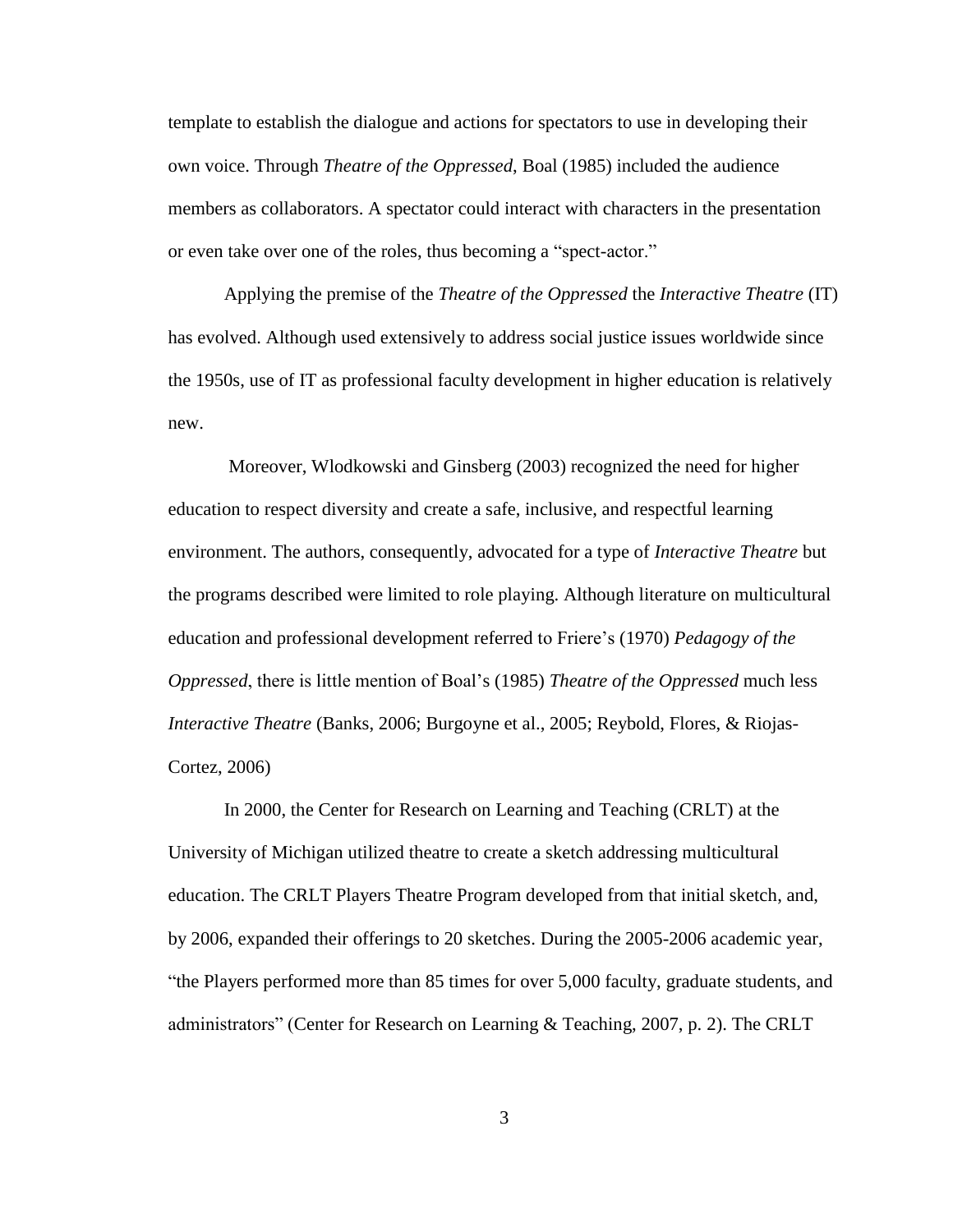Players Theatre Program, has now expanded to other locations, will be the unit of analysis for this case study inquiry.

In this chapter a detailed description of the conceptual underpinnings will be provided. Next, the statement of the problem to be addressed will be presented, followed by purpose of the study, and three emerging research questions to be answered. Finally, the limitations and assumptions of the study will be presented and key terms will be defined.

# *Conceptual Underpinnings of the Study*

Creating a learning environment that is safe, inclusive, motivating, and meets the needs of diverse learners, while promoting justice and equity in society are all goals of higher education, according to Wlodkowski and Ginsberg (2003). The authors further explained, in order to meet this moral obligation, marginalized groups must be given a voice. The guiding framework for this study, therefore, is Critical Race Theory (CRT) which advocated the use of storytelling as an effective resource for giving voice to the racially oppressed. The CRT movement emerged during the 1970s to study and transform "the relationship among, race, racism, and power" (Delgado  $&$  Stefancic, 2001, p. 2). The themes, consistently identified by scholars (Bernal, 2002; Delgado & Stefancic, 2001; Ladson-Billing & Tate, 1995; Parker & Lynn, 2002), are the following:

- 1. Critical Race Theory acknowledged race had historically been, and continued to be, a fundamental organizing principle in United States society.
- 2. Critical Race Theory contended, far from being the exception, racism was endemic to American life.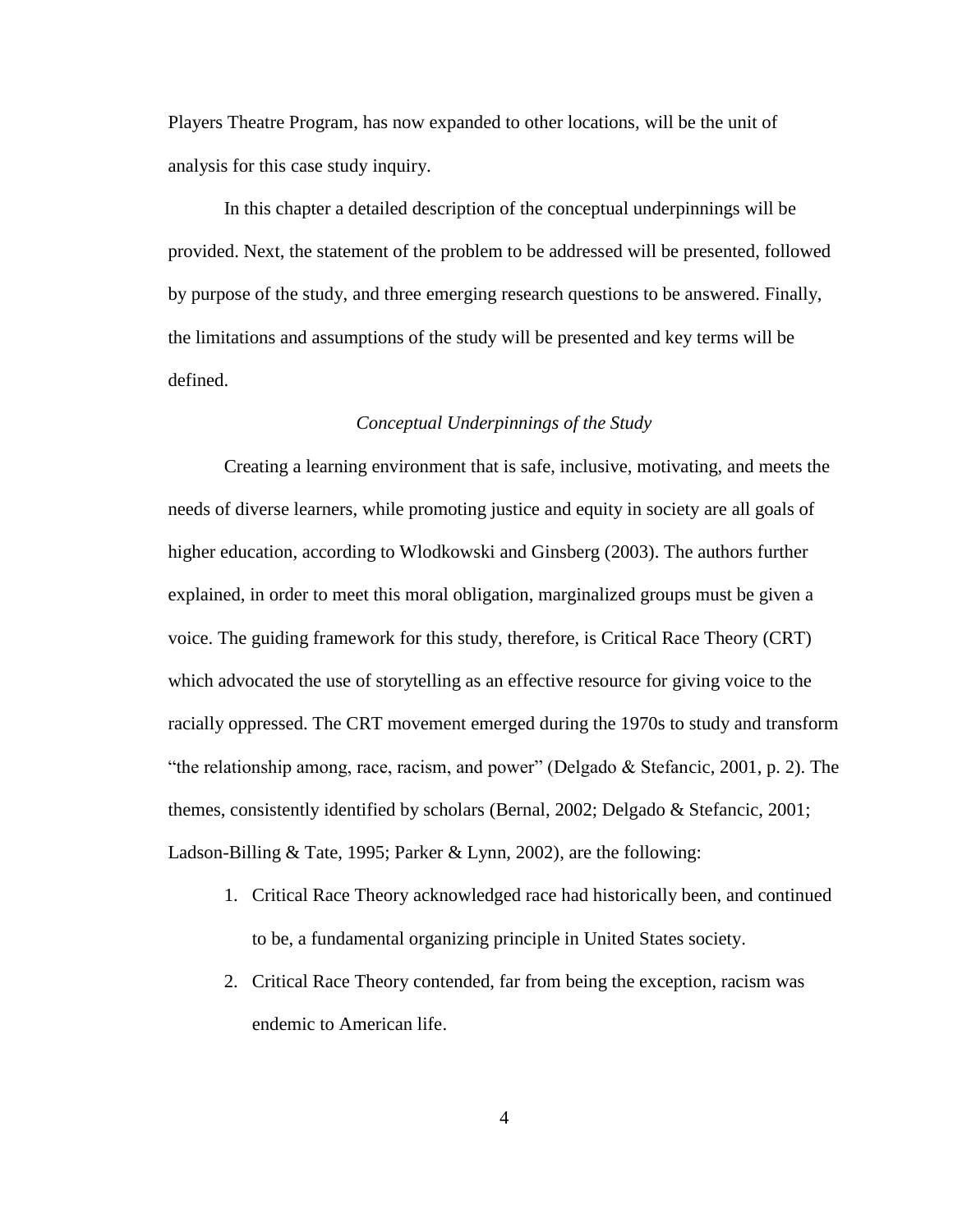- 3. Critical Race Theory emphasized importance of giving voice to racially marginalized members of society.
- 4. The goal of Critical Race Theory was social justice (Bernal, 2002; Delgado & Stefancic, 2001; Ladson-Billings & Tate, 1995; Parker & Lynn, 2002).

# *Critical Race Theory Origins*

Historically, CRT split from Critical Legal Studies due to impatience with Critical Legal Studies' lack of progress in affecting change in the legal system that concentrated on race and racism, (Delgado & Stefancic, 2001). These researchers argued that Critical Legal Studies neglected to address race and racism in its analysis for social transformation. Exacerbating the effectiveness of Critical Legal Studies even more was the dismissal of lived experiences and histories of those oppressed by institutionalized racism (Delgado & Stefancic; Yosso, 2005). While newly emerged from Critical Legal Studies, CRT members still pursued the goals of Civil Rights legislation (Delgado & Stefancic, 2001). Initially, therefore, CRT framed its critiques in black versus white terms. Now, as the movement has evolved, other people of color and women, who initially felt silenced, have also been included (Brayboy, 2005; Chang, 1993; Chon, 1995; Delgado & Stefancic, 2001; Williams, 1997).

## *Education through the Lens of Critical Race Theory*

The difficulties people of color face in educational institutions have been examined through the lens of CRT (Ladson-Billing & Tate, 1995). In fact, members of CRT have challenged educational institutions' claim to color-blind objectivity, meritocracy, and equal opportunity (Bernal, 2002; Delgado & Stefancic, 2001; Solorzano, 1997; Yosso, 2005). Furthermore, the application of CRT, according to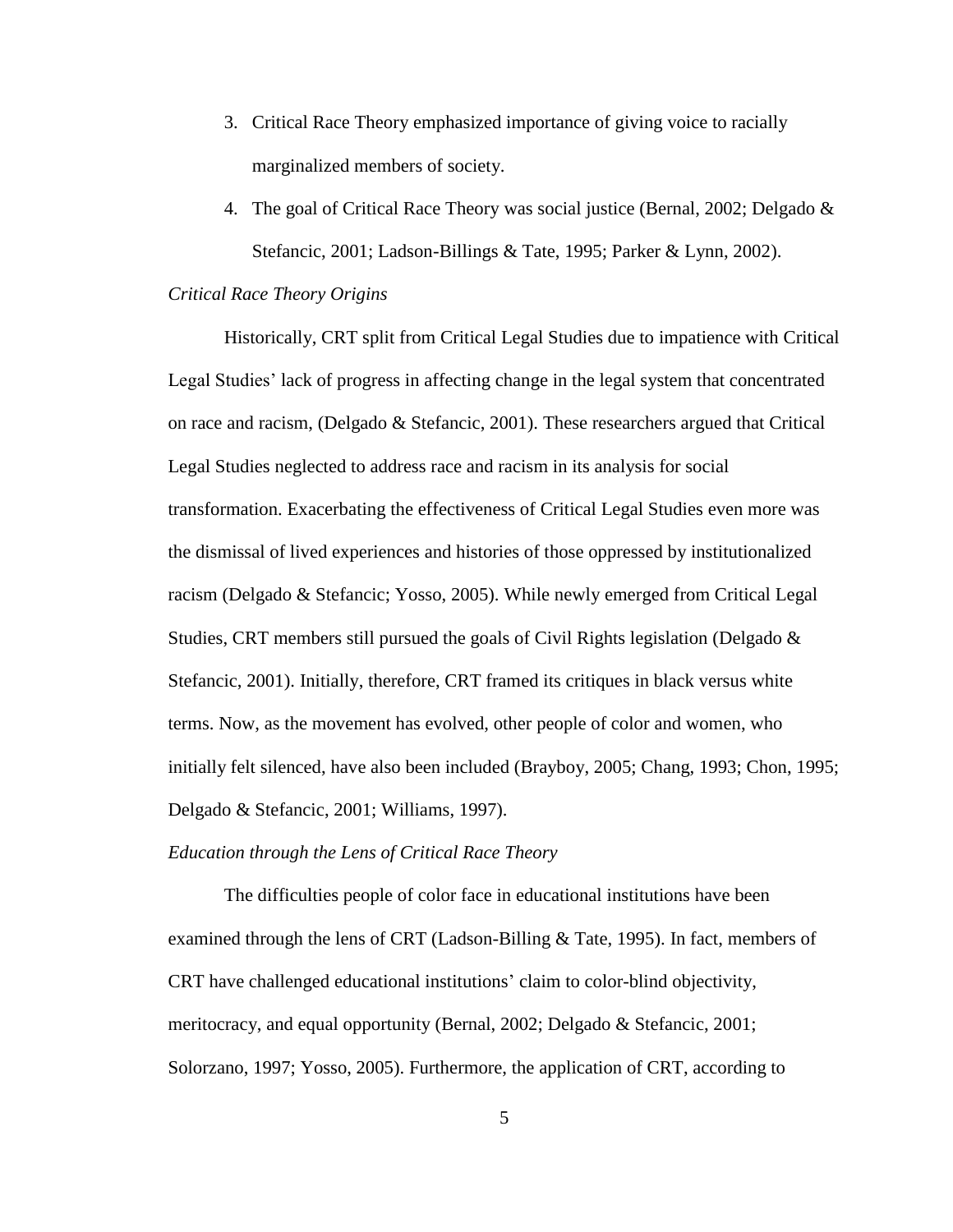Solorzano (1997), can be used in education to inform theory, research, pedagogy, curriculum, and policy. Therefore, CRT can be applied as a lens to examine depths of race and racism in higher education and the institutions' dedication to social justice.

Applied to education, Yosso (2005) asserted, CRT was "a theoretical and analytical framework" (p. 74) that confronted the impact of race and racism on institutions, culture, and discourse. The author further described CRT as a "social justice" project that works toward the liberatory potential of schooling" (p. 74). Yasso summarized CRT as focusing on the knowledge, skills, and abilities of socially marginalized groups that are not recognized, much less acknowledged, thus, without voice.

# *Social Justice and Giving Voice*

Giving voice to marginalized people through storytelling is essential for CRT in order to achieve social justice (Delgado & Stefancic, 2001). Storytelling is vital to give recognition and acknowledgment to the lived experiences of people of color, according to Delgado and Stefancic. The authors further explained CRT theorists rely on the perspective revealed through stories for people to improve understanding of how Americans view race. Delgado and Stefancic, additionally, argued that analysis of accepted stories and narratives, for presumptions of inferiority which perpetuated marginalized groups to conceal their humanity develops into contradictory narratives or counterstories (Delgado & Stefancic). According to these authors, the use of counterstorytelling was found to be valuable in giving voice to marginalized groups. Also recognized by the authors, is the concept that CRT theorists have found when persons are challenged to imagine being nonwhite in a cultural hegemony, it is difficult to make race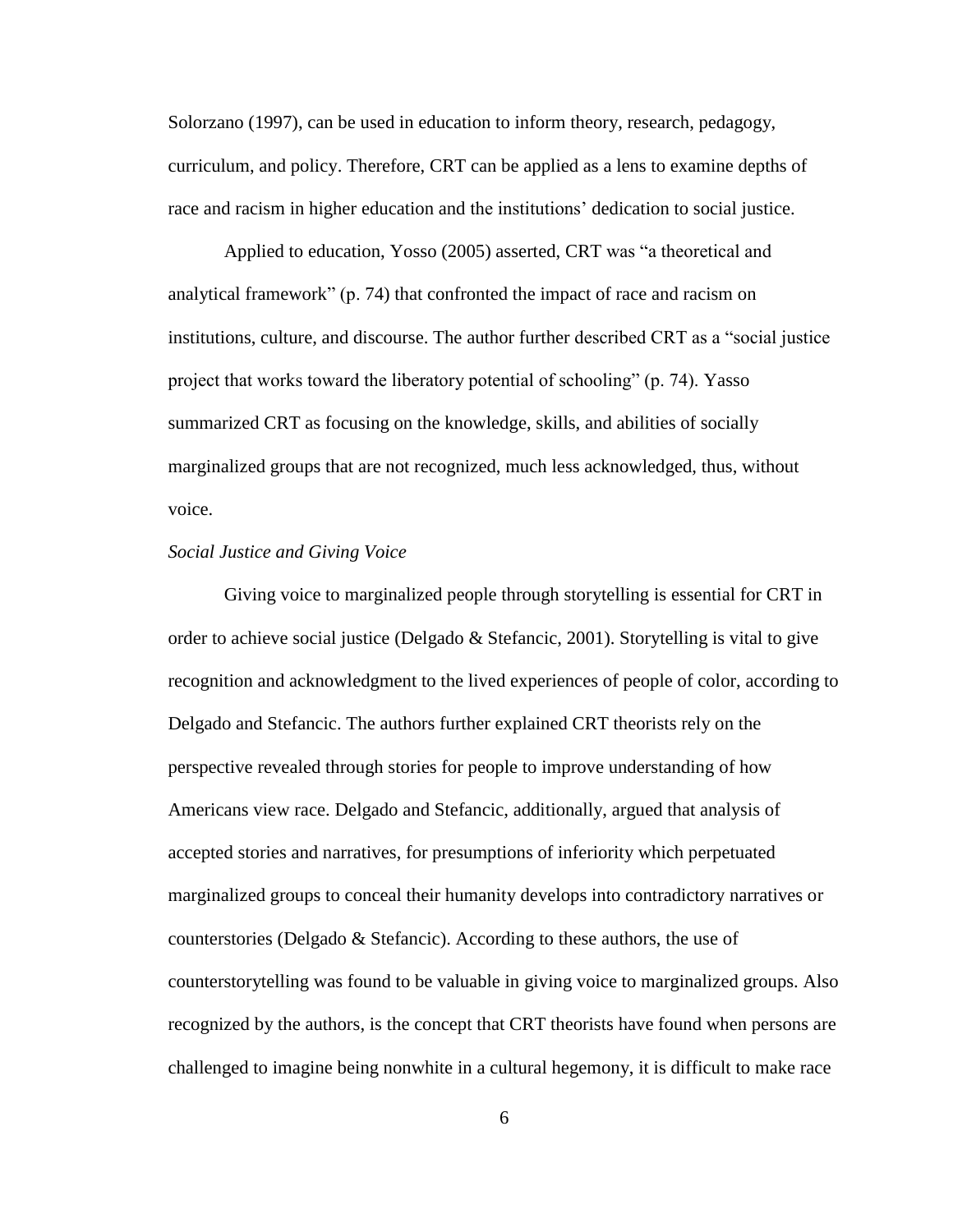an issue. Compelling stories can be very helpful under those circumstances, in order to understand what life is like for those who are marginalized. Thus the stories give voice to those marginalized groups (Delgado & Stefancic).

Delgado and Stefancic (2001) further contended stories provide a powerful function for minorities. According to the authors, "Stories can name a type of discrimination; once named can be combated"  $(p. 43)$ . Moreover, storytelling has the power to reduce alienation of marginalized groups who find themselves invisible and silent. Giving voice, therefore, is an essential step in achieving social justice.

# *Statement of the Problem*

Critical race theorists and social scientists contended "racism is pervasive, systemic, and deeply ingrained" (Delgado & Stefancic, 2001, p. 80). Projections in societal demographics show a shift resulting in an increase in diverse students' college enrollments (Solomon, Solomon, & Schiff, 2002). As of 2005, it is reported that 29% of all college enrollments were minority students, an increase in minority students of 6% over the last 15 years. And the projected growth over the next 20 years, however, is nearly 40% (Solomon et al., 2002). This increase in minority students has brought expectations of educational gains and sensitivity to racial issues at all levels of schooling in America, including higher education. According to Swail (2006), however, minority students are failing to persist due to campus climate and lack of social and academic integration.

And since Critical Race Theory contends marginalized groups, such as students of color, are unacknowledged or silent (Delgado & Stefancic, 2001), these authors further described this lack of voice perpetuating one perspective of race. The need to give voice,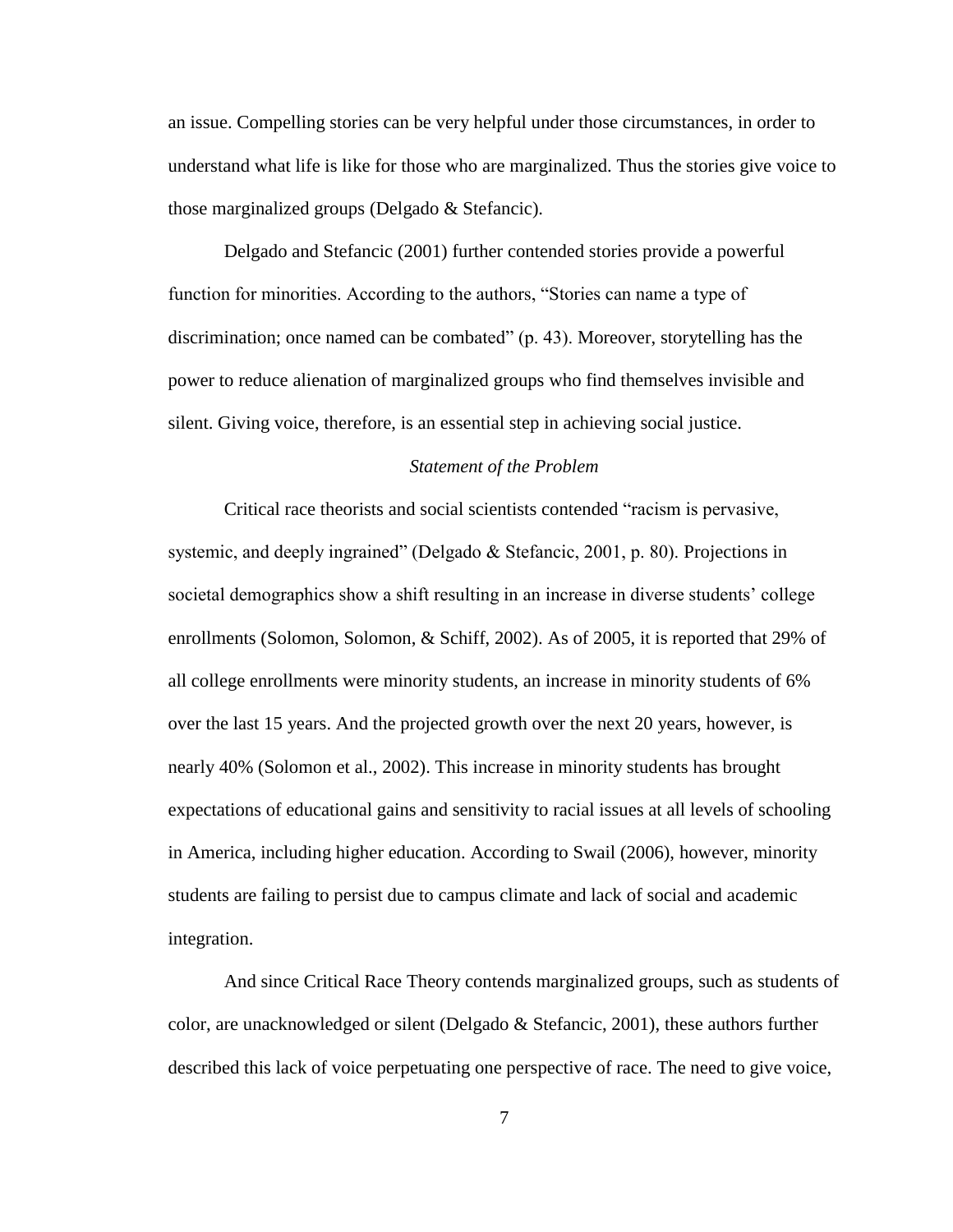consequently, is an essential element of CRT, and needs to be examined. Therefore, illuminated by the theoretical framework of CRT, giving voice is vital for the continuing and growing presence of oppressed, marginalized groups in higher education.

The failed persistence by minority students is compounded by faculty in higher education who "are not systematically prepared either through their graduate education or ongoing on-campus faculty development programs to manage difficult interpersonal situations which are driven by diversity issues" (Bell et al., 1997, p. 276). Hargrove (2003), furthermore, argued that ongoing professional development created to meet challenges of diverse student populations inadequate. Therefore, there is a need to investigate innovative professional faculty development such as the use of *Interactive Theatre* to address issues of diversity.

#### *Purpose of the Study*

The purpose of this study was to examine whether voice was given to marginalized groups through the use of *Interactive Theatre* (IT) as professional development for faculty in higher education. The researcher used a single case study approach by examining the use of *Interactive Theatre* by an established program developed specifically for professional faculty development. The researcher further corroborated the findings through interviews, focus groups, and observations. This researcher chose this program because of the number of years in place and direct connection to what was considered the first *Interactive Theatre* program for professional faculty development at the University of Michigan.

According to Kaplan, Cook, and Steiger (2006), the Center for Research on Learning and Teaching at the University of Michigan "has presented an educational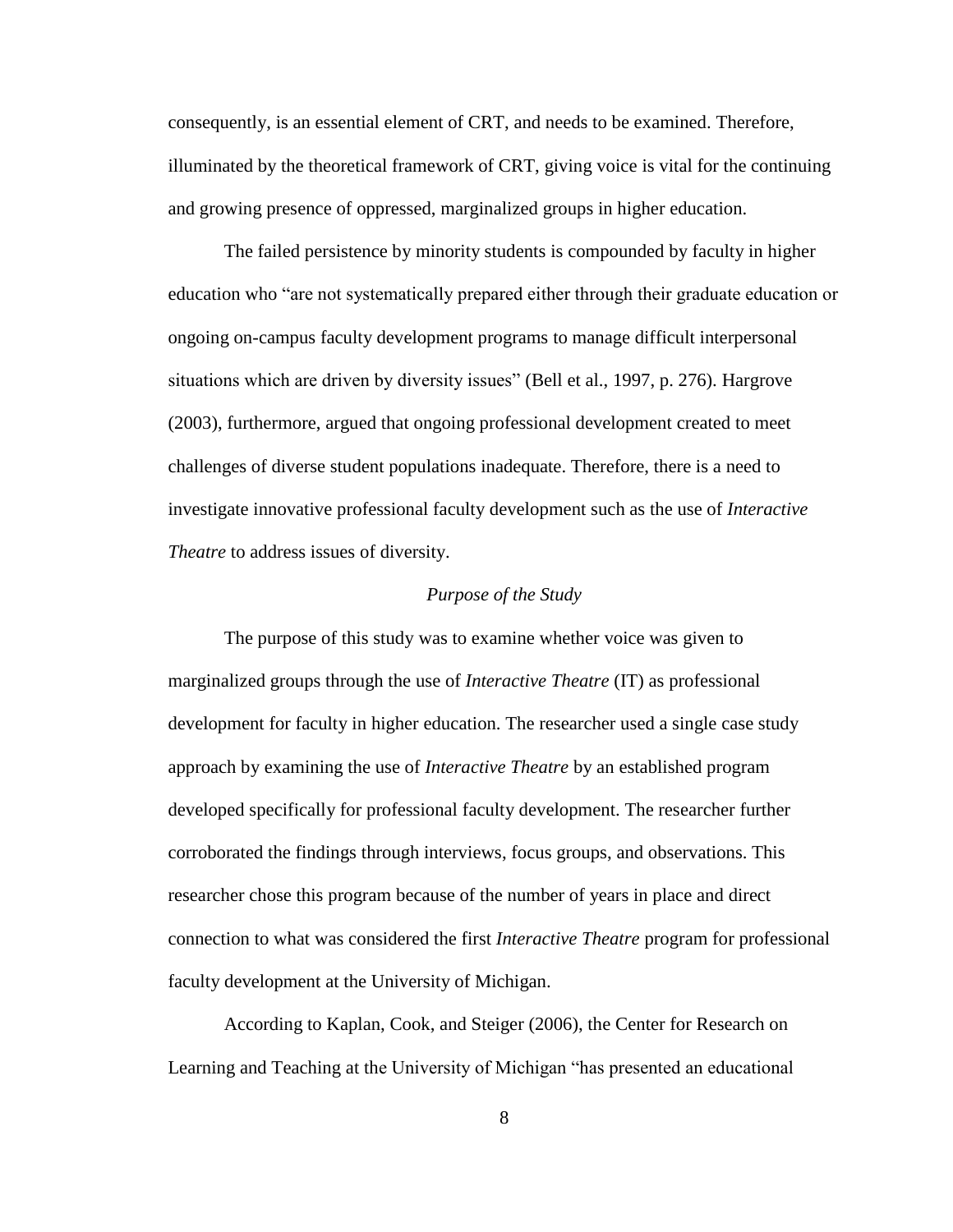theatre program for the professional development of faculty and graduate student instructors" (p. 34) since 2000. The researchers contended faculty engagement through *Interactive Theatre* allowed them to make sense of issues presented, related them to personal classroom experiences, and finally strategized regarding how to address the various challenging scenarios. Furthermore, Kaplan et al. "have found that the results can have a profound effect on faculty attitudes and behaviors" (p. 34).

A case study approach was chosen because it is qualitative and hypothesisgenerating, rather than quantitative and hypothesis-testing nature (Merriam, 1998). A qualitative approach, furthermore, emphasizes a holistic description of the situation (Franklin & Wallen, 2003). A case study approach, according to Gillham (2000), develops "grounded theory: theory that is grounded in the evidence that is turned up" (p. 12). Grounded theory, Gillham further explained, is the result of the case study researcher, "working inductively from what's there in the research setting" (p. 12).

The researcher viewed the need to give voice to marginalized groups, through the lens of CRT. This theory, according to Solorzano and Yosso (2002), generated ―knowledge by looking to those who have been epistemologically marginalized, silenced, and disempowered" (p. 36). Solorzano and Yosso further argued the following:

Critical race theory advances a strategy to foreground and account for the role of race and racism in education and works toward the elimination of racism as part of a larger goal of opposing or eliminating other forms of subordination based on gender, class, sexual orientation, language, and national origin. (p. 25)

Moreover, this theory focuses on intercentricity of race and racism, the challenge to dominant ideology, commitment to social justice, centrality of experiential knowledge,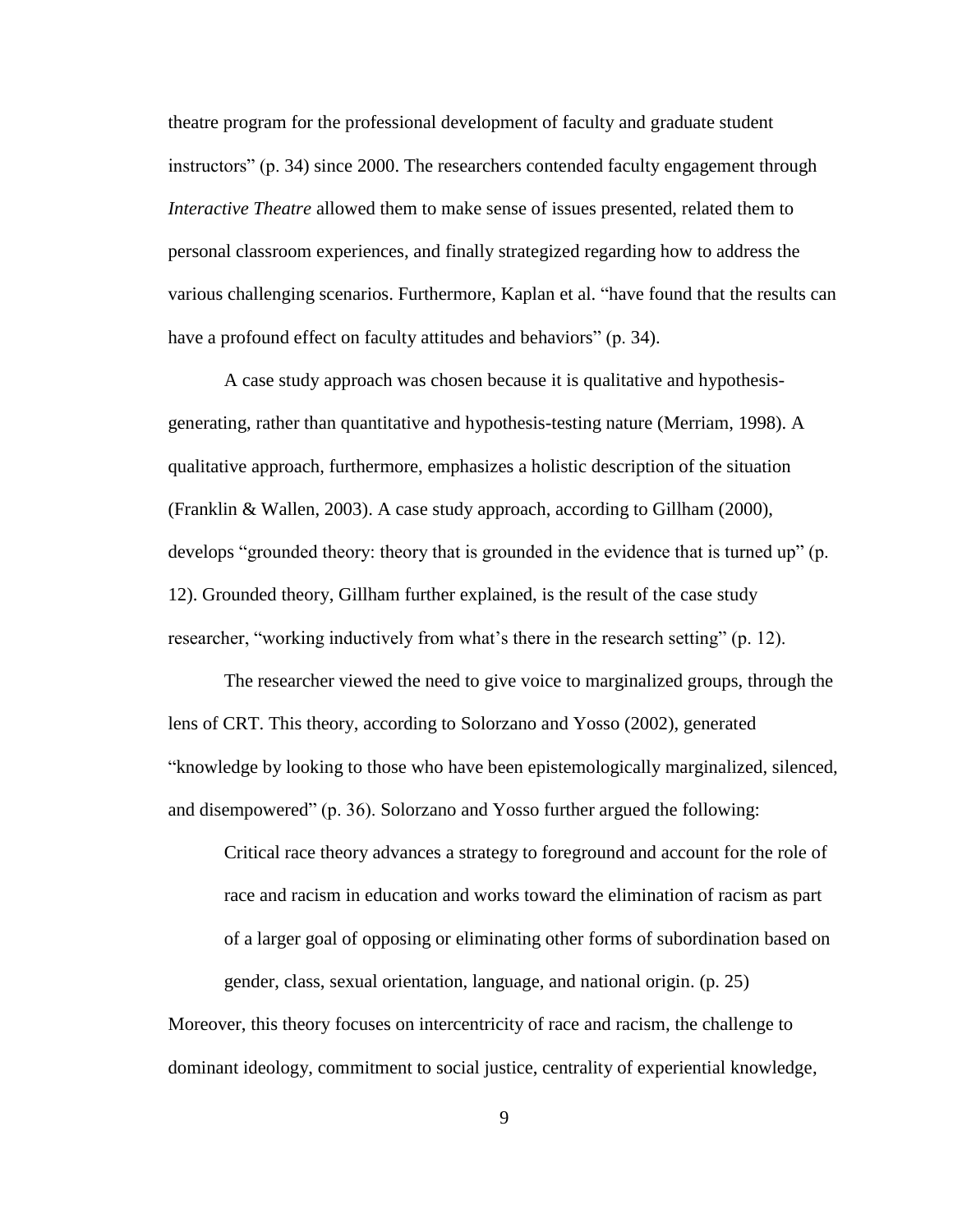and utilization of interdisciplinary approaches (Solorzano, 1997). Specifically, the questions guiding this research focused on disconnect between current professional faculty development approaches to training faculty and approaches that gave voice to the marginalized groups in higher education. This study also focused on the application of *Interactive Theatre* as a means to meet the need to address this disconnect.

## *Research Questions*

This study began with the question, "How does *Interactive Theatre* as professional faculty development give voice to marginalized individuals or groups in higher education, as viewed through the lens of Critical Race Theory?" According to Merriam (1998), "qualitative case study research usually begins with a problem identified from practice" (p. 44). Once the problem was identified, wide-ranging questions concerning the process of *Interactive Theatre* as professional faculty development and understanding the impact on faculty and students by and large guided the case study. In light of the existence of marginalized groups among these diverse students, the literature was reviewed for the need to give voice to these marginalized groups in higher education. The second concentration of the literature review examined the lack of current professional development programs to address this need. Finally, the synthesis of related literature looked at the use of *Interactive Theatre* to give voice to these marginalized groups as examined through the lens of CRT. Observations, in conjunction with collection and analysis of interviews, focus groups, document and artifact analysis, and field notes, led to several questions that emerged and informed this study.

1. Why is *Interactive Theatre* used in professional development for faculty in higher education?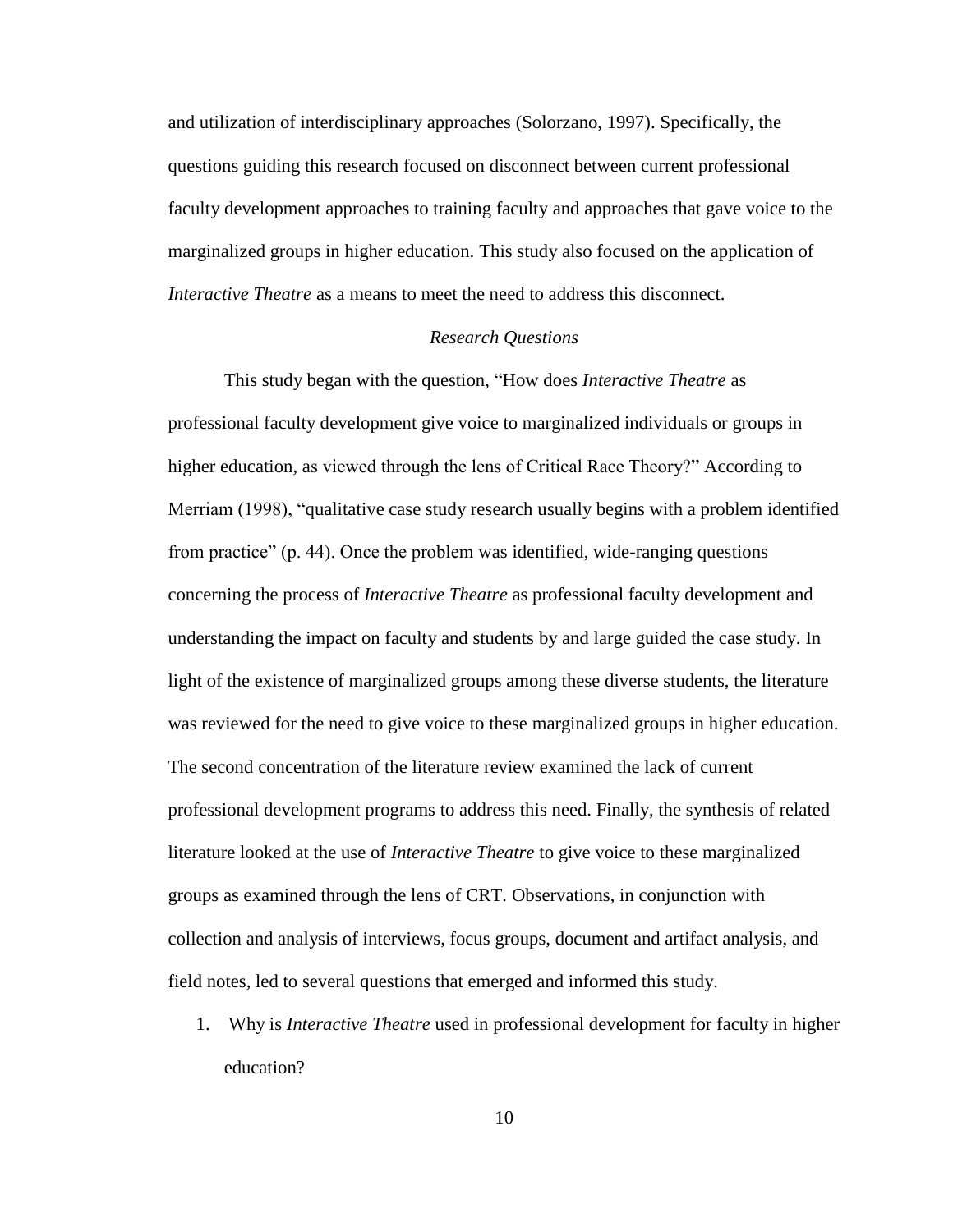- 2. How does *Interactive Theatre* give voice to marginalized groups as viewed through the lens of Critical Race Theory?
- 3. What impact does *Interactive Theatre* have on empowering faculty to address the issues that come from giving students a voice?

#### *Limitations and Assumptions*

## *Limitations*

Several limitations within the context of this study were identified. First, due to *Interactive Theatre* as professional faculty development being a new approach, only one case study of a relatively young program was completed. The data, however, was triangulated as posited by Creswell (1994). The researcher used multiple forms of data collection and, when possible, acquired feedback from the research subjects. Also the study focused on only one program using *Interactive Theatre* as professional development in higher education, thus the transferability or external validity was limited. Nevertheless, according to Merriam (1998), qualitative research is not intended to generalize the findings, but to interpret the events. The researcher did, however, identify categories and themes that emerged from the data analysis. The data collected, although limited, could be useful to institutions of higher education in their endeavors to give voice to marginalized groups through new approaches to professional faculty development. Additionally, *Interactive Theatre* could be used to increase other areas of professional faculty development, such as best teaching practices.

#### *Assumptions*

The following assumptions, within the context of this study, were also noted: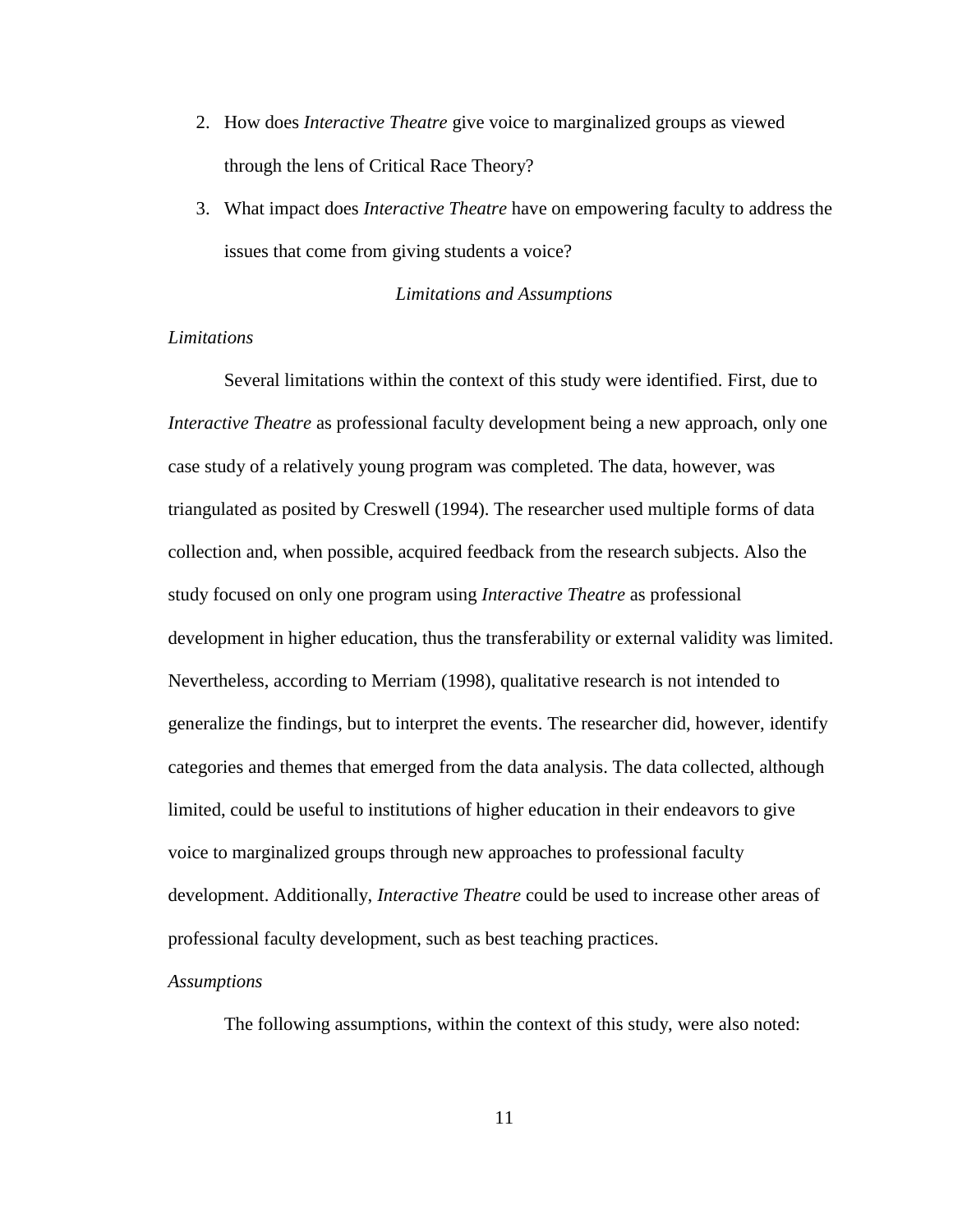- 1. The research subjects who were interviewed were forthright with their answers.
- 2. *Interactive Theatre* troupe members were trained specifically as interactive theatre actors.
- 3. Scenarios presented by *Interactive Theatre* troupes were researched based to meet the needs of students and faculty.

# *Design Controls*

The issue of internal validity was addressed through the use of various kinds of evidence (Gillham, 2000). Triangulation of the data was achieved by the researcher using thick, rich information from multiple sources including observations of an IT presentation, interviews, and focus groups with presenters and participants. Additionally, the researcher analyzed documents and field logs and collected artifacts.

The transcription was verified by the researcher from feedback from the research subjects through a process called "member checks" (Creswell, 1994, p. 158). Transferability of this case study may be determined if future researchers choose to replicate the study. Assumptions of the researcher and information on the selection of the research subjects and biases were clearly delineated, thus the chances of replication of the study, therefore, may be enhanced in another setting (Creswell, 1994).

## *Definitions of Key Terms*

The researcher identified the following terms as important to the understanding of the investigation.

*Critical Race Theory.* Critical Race Theory (CRT) is "a strategy to foreground and account for the role of race and racism in education and works toward the elimination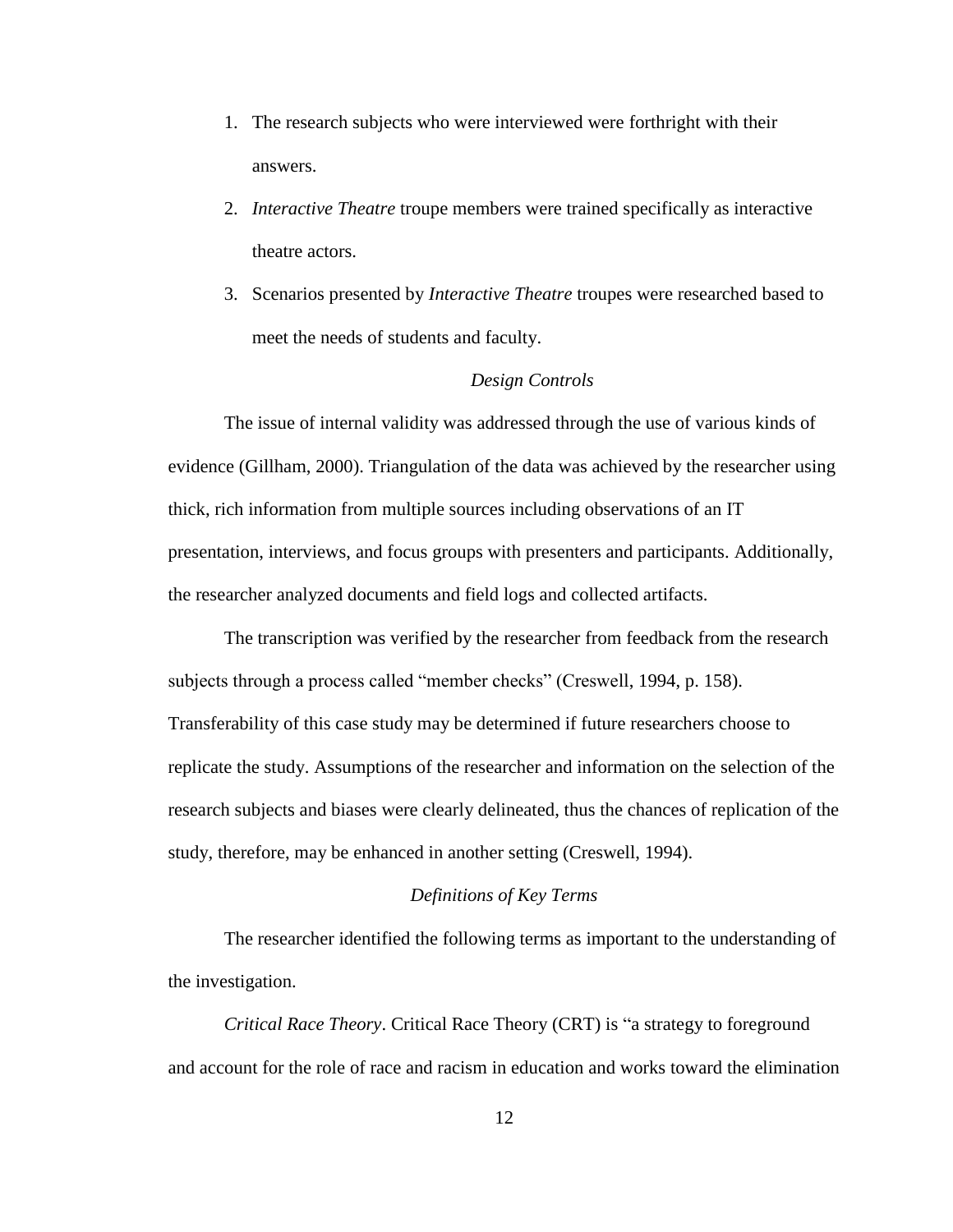of racism as part of a larger goal of opposing or eliminating other forms of subordination based on gender, class, sexual orientation, language, and national origin" (Solorzano  $\&$ Yosso, 2002, p. 25).

*Giving Voice*. Giving voice is the telling and hearing of stories of oppressed groups, thus empowering previously unacknowledged, silenced, and marginalized groups (Solorzano & Yosso, 2002).

*Interactive Theatre.* The use of audience members to intervene throughout a production and create a change is the basis for *Interactive Theatre* (Boal, 1992; Cohen-Cruz & Schutzman, 2006).

*Marginalized Groups*. The social process of becoming or being relegated to a lower or outer limit or edge, as of social standing is how groups are marginalized (Solorzano & Yosso, 2002).

*Professional Development*. Professional Development is used assist faculty in transforming their previous notions about teaching and find ways to improve the quality and effectiveness of their instruction for all students, including diverse student populations and ensuring their success (Brancato, 2003).

*Race*. Race is a socially constructed concept or category, without biological determinants, created to differentiate racial groups and to show the superiority or dominance of one race over another (Delgado & Stefancic, 2001).

*Racism*. Endemic in American life, racism is a system perpetuating oppression of people on the basis of ethnicity, culture, mannerisms, and color, such as African-Americans, Latinos/Latinas, Asians, Pacific Americans, and American Indians through ignorance, exploitation, and power (Delgado & Stefancic, 2001; Marable, 1992).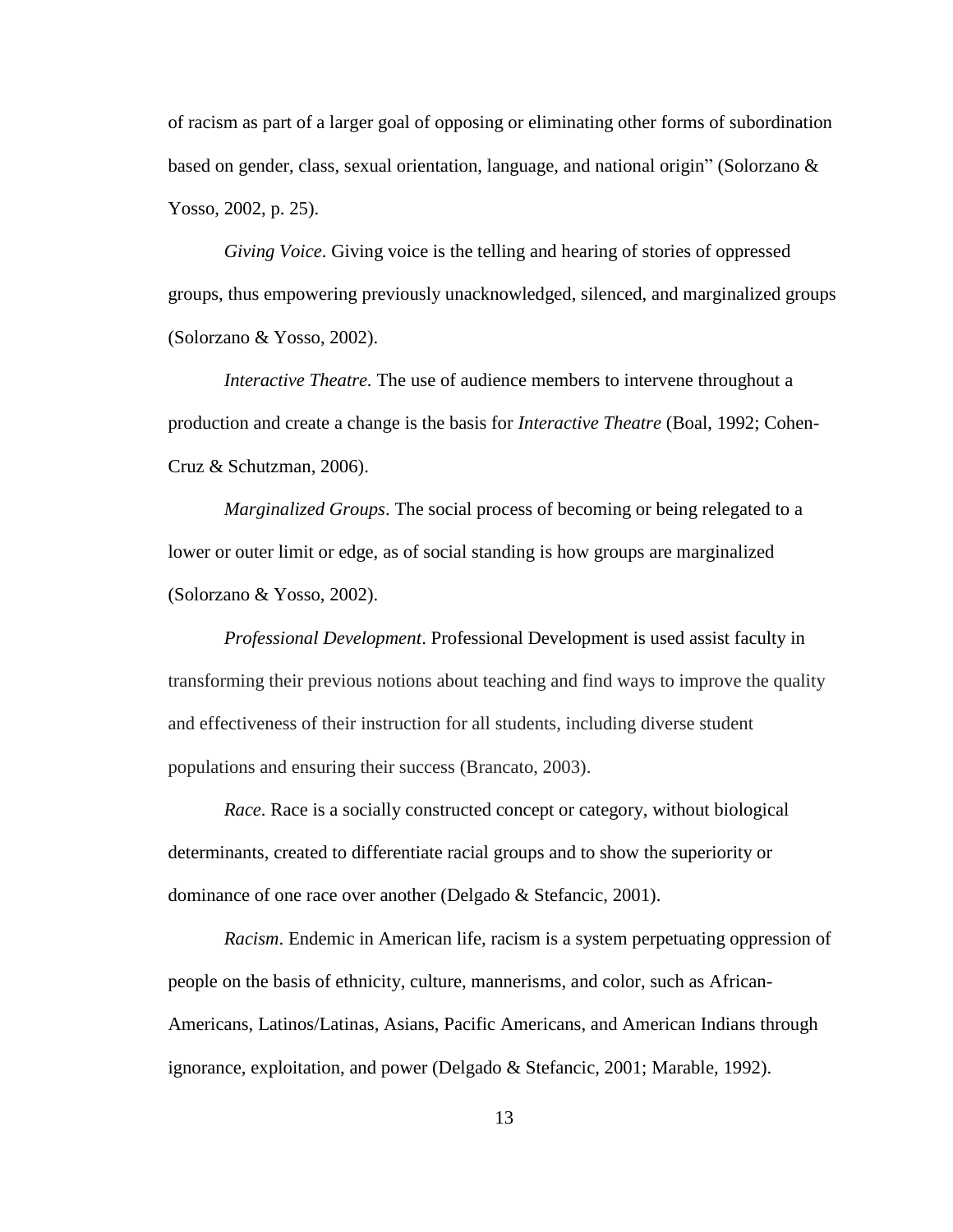*Social Justice*. The goal of social justice is to empower individuals or groups within society as a whole with equal opportunity to succeed through social equality, acknowledgment, and affirmation (Marshall & Gerstl-Pepin, 2005).

# *Summary*

Research revealed an increase in race/ethnicity in higher education institutions which required an active role be taken in developing positive interaction dynamics (Bell et al., 1997; Chenoweth, 1999; Daniel, 2007). Also identified in the literature is the notion that faculty were not prepared to address the challenges of marginalized groups (Brancato, 2003). Therefore, this investigation, using the lens of Critical Race Theory, addressed the role of *Interactive Theatre* as Professional Faculty Development to give voice to marginalized groups.

In Chapter One an overview of higher education institutions' need to meet the challenges of an ever increasing diverse student population was discussed. A review of the current literature related to the study will be included in Chapter Two. The subjects and the research design implemented in the study are addressed in Chapter Three. Results of the investigation will be discussed in Chapter Four. Finally, included in Chapter Five is the discussion of the findings along with the conclusions and further recommendations for future inquiries.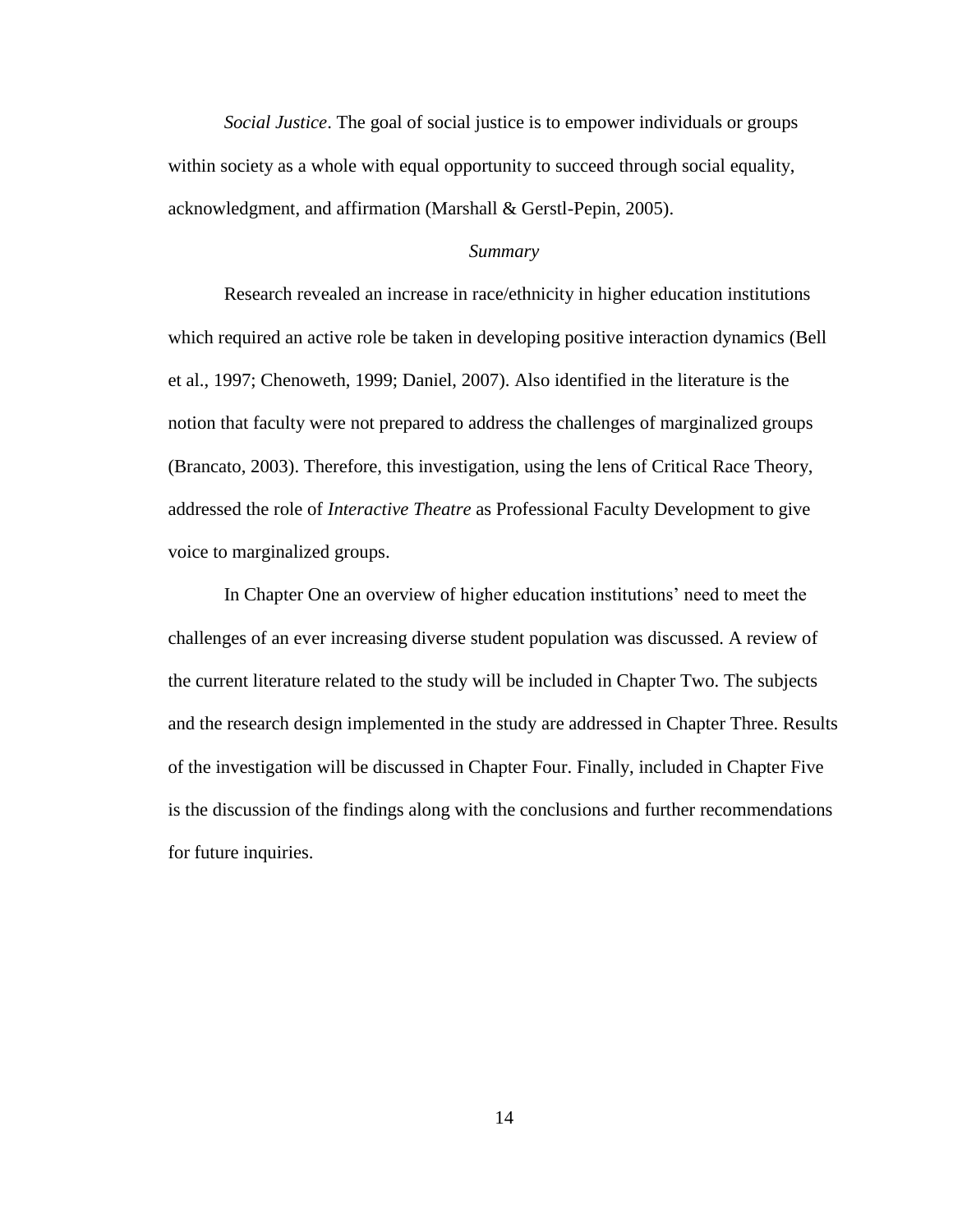#### CHAPTER TWO

#### REVIEW OF RELATED LITERATURE

## *Introduction*

Projections in societal demographics are showing a shift resulting in an increase in diverse students' college enrollments (Solomon et al., 2002). As of 2005, it was reported that 29% of all college enrollments were minority students, an increase in minority students of 6% over the last 15 years. The projected growth over the next 20 years, however, is nearly 40% (Solomon et al., 2002). This increase in minority students has heightened expectations of educational gains and sensitivity to racial issues at all levels of schooling in America (Swail, 2006).

According to Cole (2007), the resulting increase in race/ethnicity has required higher education institutions to take an active role in developing positive interaction dynamics. Further investigating the theory that students' interactions with faculty had significant effects on students' intellectual development by including diversity, Cole (2007) found the following:

The diverse college context requires greater institutional planning and forethought, which should specifically involve faculty inside and outside of the classroom. As key institutional agents, faculty must become more aware of the types of interactions they have with students and the subsequent impact on students' intellectual self-concept. (p. 276)

Additionally, colleges and universities are faced with disproportions between faculty who are 15% minority and 47% male as compared to students who are 30% minority and the

15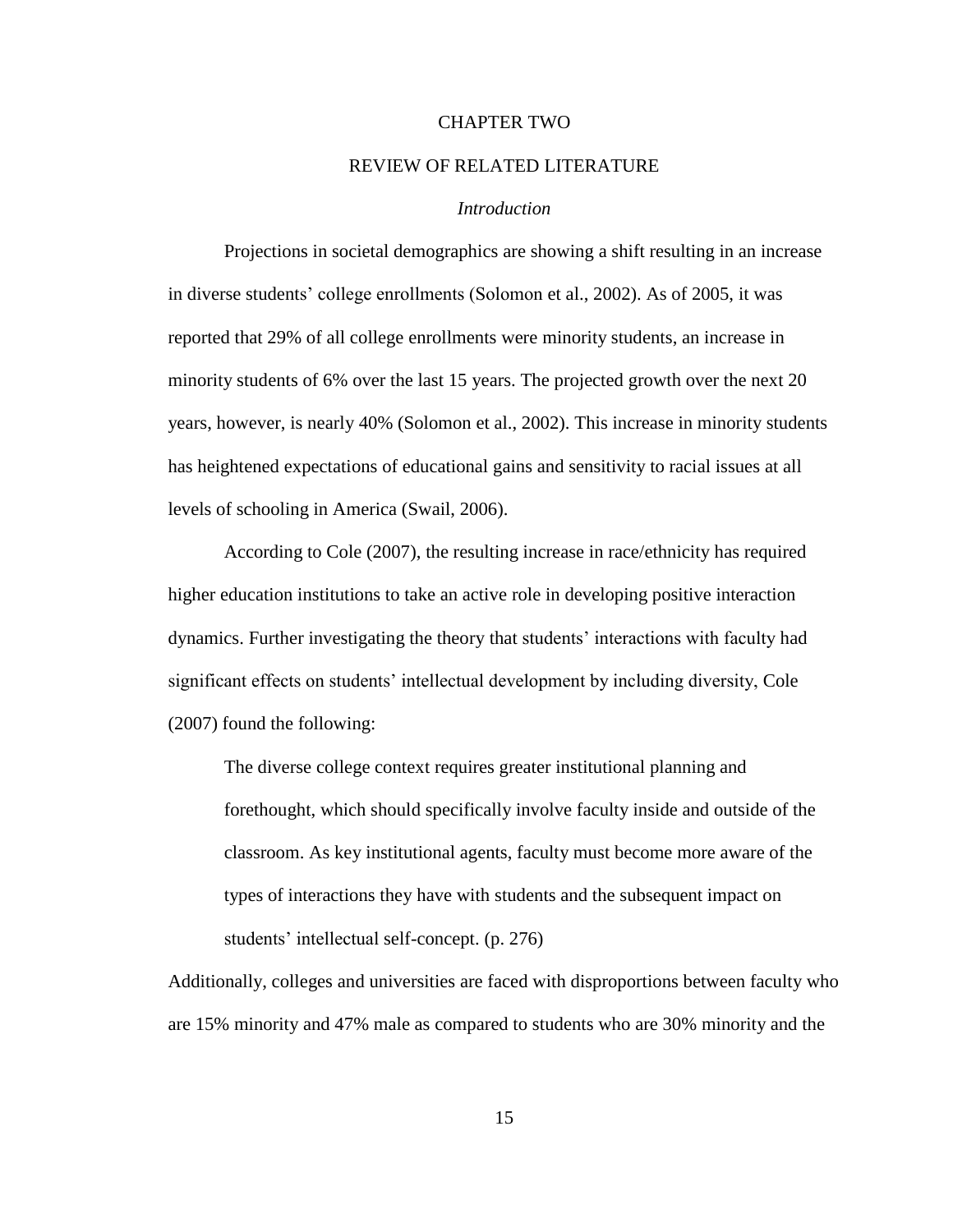number of female students outgrowing males (National Center for Education, 2003). These disparities are predicted to continue through 2015 (National Center for Education).

Therefore, higher education personnel are facing numerous challenges and, as a result, various stakeholders are demanding institutions find methods to improve the quality and effectiveness of their instruction (Brancato, 2003). Brancato further indicated professional faculty development was the foremost resource for faculty improvement of their skills in the classroom. So, while faculty professional development is identified as an integral component, higher education institutions have been described as stagnant bystanders in an ever changing world (Bolman & Deal, 2003). Thus the purpose of this study was to examine the use of *Interactive Theatre* as a professional faculty development to meet the needs of faculty dealing with an ever increasing diverse student population. Specifically, this study examined the potential for *Interactive Theatre* to give voice to marginalized students through the lens of Critical Race Theory.

The review of literature, therefore, examined the potential of *Interactive Theatre* as professional faculty development to address the immense challenges for higher education to meet the needs of diverse student populations considered marginalized. The review of literature also examined *Interactive Theatre* potential to train faculty to provide an effective and supportive learning environment to give voice to marginalized individuals and groups, thus ensure their success. First, a review of the need for innovative professional faculty development addressing diversity in higher education is examined. Secondly, professional faculty development in higher education is investigated. Thirdly, Critical Race Theory is explored for characteristics specifically related to the challenges of diversity in higher education, including giving voice to the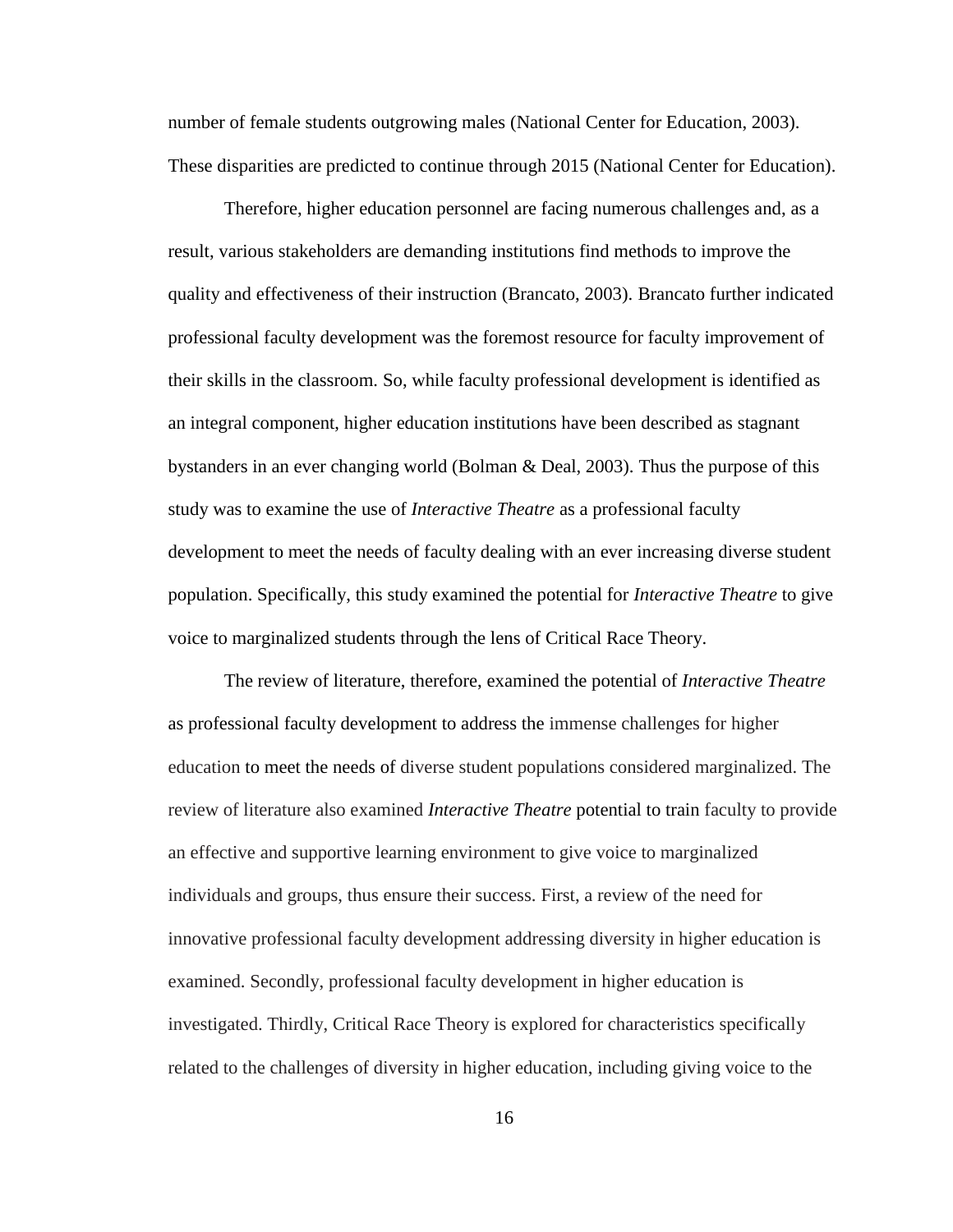marginalized. Finally, *Interactive Theatre* is then examined through the lens of Critical Race Theory for characteristics applicable to professional faculty development in higher education. Specifically, *Interactive Theatre* is examined for giving voice to marginalized students through a form of storytelling and for faculty to actively engage in professional development, thus allowing experience before attempting to utilize new training with students.

*Need for Innovative Professional Faculty Development to Address Diversity Faculty Bias* 

As Maher and Tetreault (1993) explained, the growing diversity of students in higher education has created feelings of alienation, which in turn, required an epistemological revolution to meet the challenges of undergraduate education. These authors conducted an ethnographic study of professors responding to those challenges by reevaluating their goals as educators. "They believe that to educate students for a complex, multicultural, multiracial world, they need to include the perspectives and voices of those who have been traditionally excluded from academic discourse" (Maher & Tetreault, 1993, p. 119).

Most professors, according to Speck (1996), pride themselves on being enlightened on various aspects of diversity. This belief was accepted as long as the students were not different from the professor or chose to remain silent in the face of prejudice. The professors may not be erudite when it comes to other cultures or differences, Speck further explained. If professors remained uninformed, "they inadvertently abuse academic freedom by claiming to be open-minded, i.e., willing to listen and learn, but playing the bigot in whatever form" (Speck, p. 396). Unintentional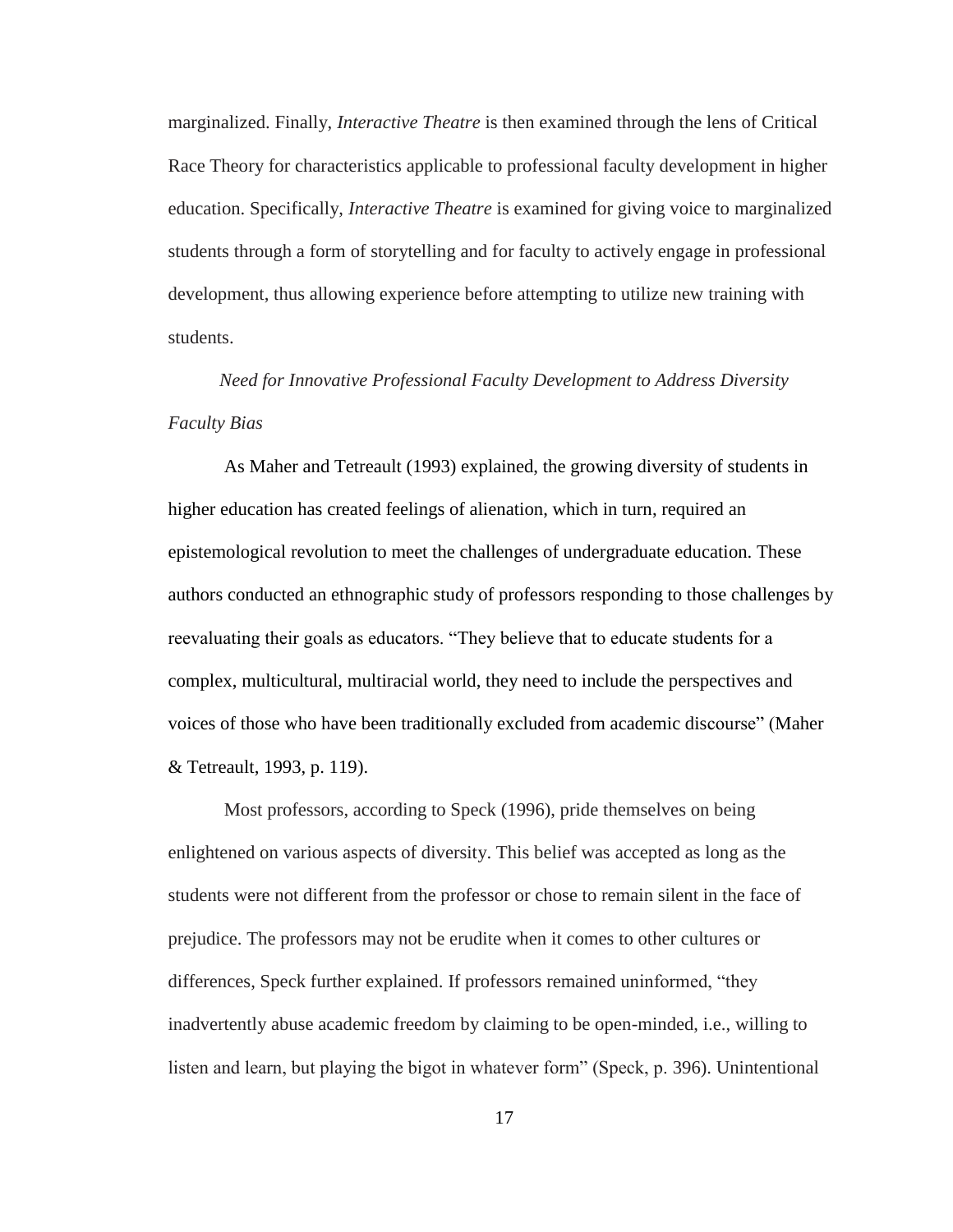prejudice is still prejudice and causes a toxic environment for learning. Unfortunately, many professors are unaware of being racist due to their own heritage (Speck). *Racism*

As Critical Race Theory recognized "small acts of racism, consciously or unconsciously perpetrated, welling up from the assumptions about racial matters most of us absorb from the cultural heritage in which we come of age in the United States" (Delgado & Stefancic, 2001, p. 2). Consequently, these suppositions perpetuated within higher education institutions. According to Mitchell and Rosiek (2006), racial aspects embodied meaning through the "context of social discourses that organize individual and institutional behavior" (p. 395). Thus, the scholarship of teaching was directly reflective of the institutions' racial environment, influencing students' self concepts. Mitchell and Rosiek further investigated what natural understanding needed to be possessed by instructors in higher education to effectively teach students of color.

The research done by Mitchell and Rosiek (2006) found results contrary to popular theories, especially in areas concerning racial identity in classrooms. A shared racial identity did not necessarily perpetuate trust or connection between students and faculty. The contrasting assumption of barriers between students and faculty of racial differences were also found by the authors. Although a more diverse faculty is needed in much of higher education, this alone did not solve the challenge of difficult discourse in the classroom and beyond.

Mitchel and Rosiek (2006) argued that awareness facilitated the understanding necessary to engage diverse students. Since much of the knowledge was brought to the classroom by students who presented a variety of dialogues this requires faculty to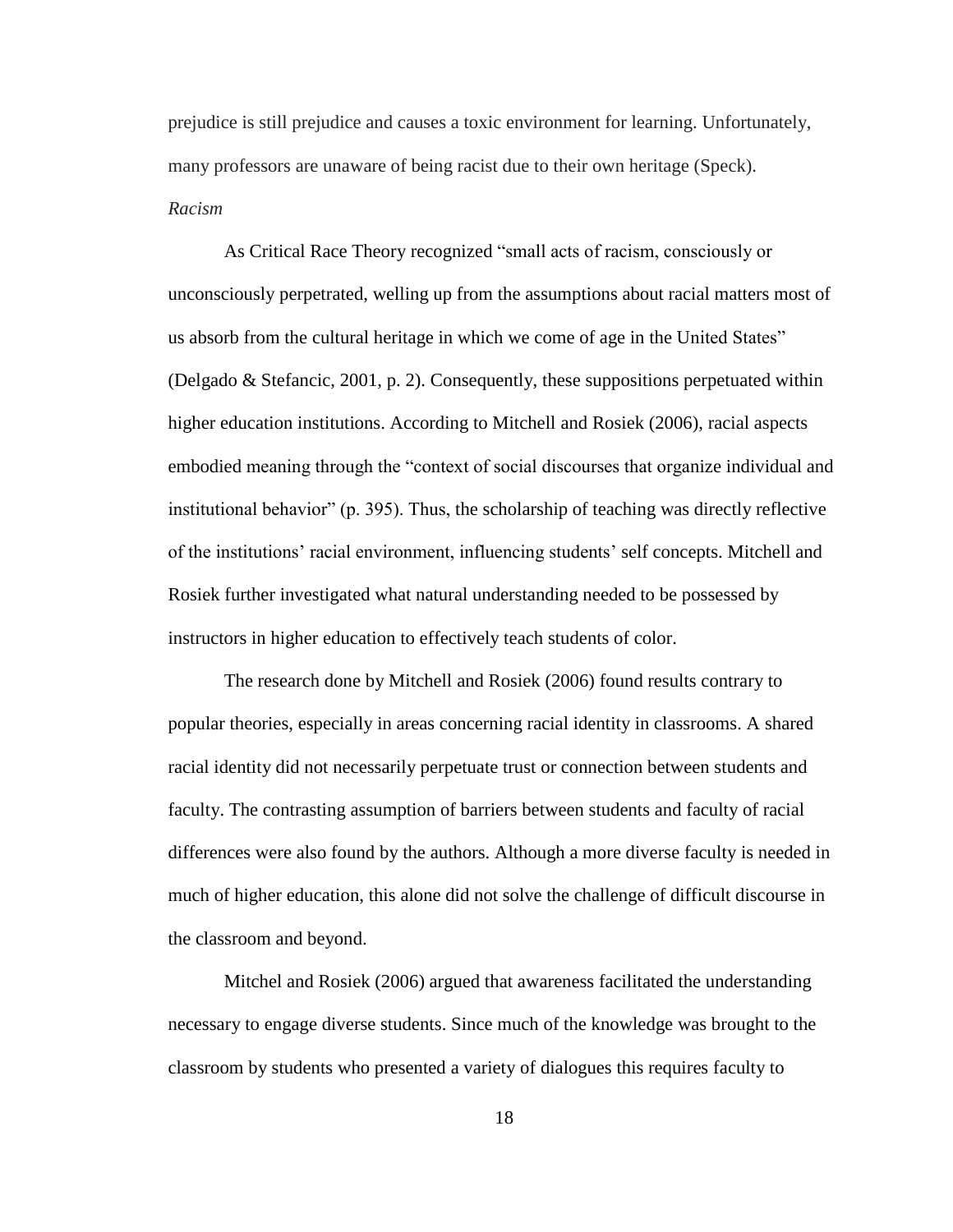understand the "embodied semiotics of race" (p. 397). Consequently, professors sometimes had knowledge from personal experience and at other times from their training or professional development. As Mitchell and Rosiek explained:

The fact that a professor's discipline might influence the meaning of racial identity for the pedagogy raises some general questions about the way universities handle professional development for faculty around cultural difference issues. Currently, the most common approach is to require faculty to go through sensitivity training seminars, where they are expected to explore the topic of racism, and institutional racism in general. (p. 407)

Mitchell and Rosiek further suggested diversity training needed to be developed based on the discipline being taught. This approach, furthermore, should be buttressed with a pedagogy that is more responsible and responsive to the needs of diverse students. *Race*

Additionally, Mitchell and Rosiek (2006) called for continued examination of the meaning of race in university classes and the affect of those meanings on interactions within the learning community of the classroom. Racial signifiers, according to the authors, were an integral part of the education environment and permeated interactions. The result of not addressing these signifiers is increased cultural differences in the classroom. Mitchell and Rosiek, therefore, called for a scholarship of culturally responsive teaching.

Harlow (2003) argued that opinions concerning groups and individuals are often formed with race as one of the main considerations. In fact, frequently students and professors coped with a racial stigma, which took an emotional toll, thus affecting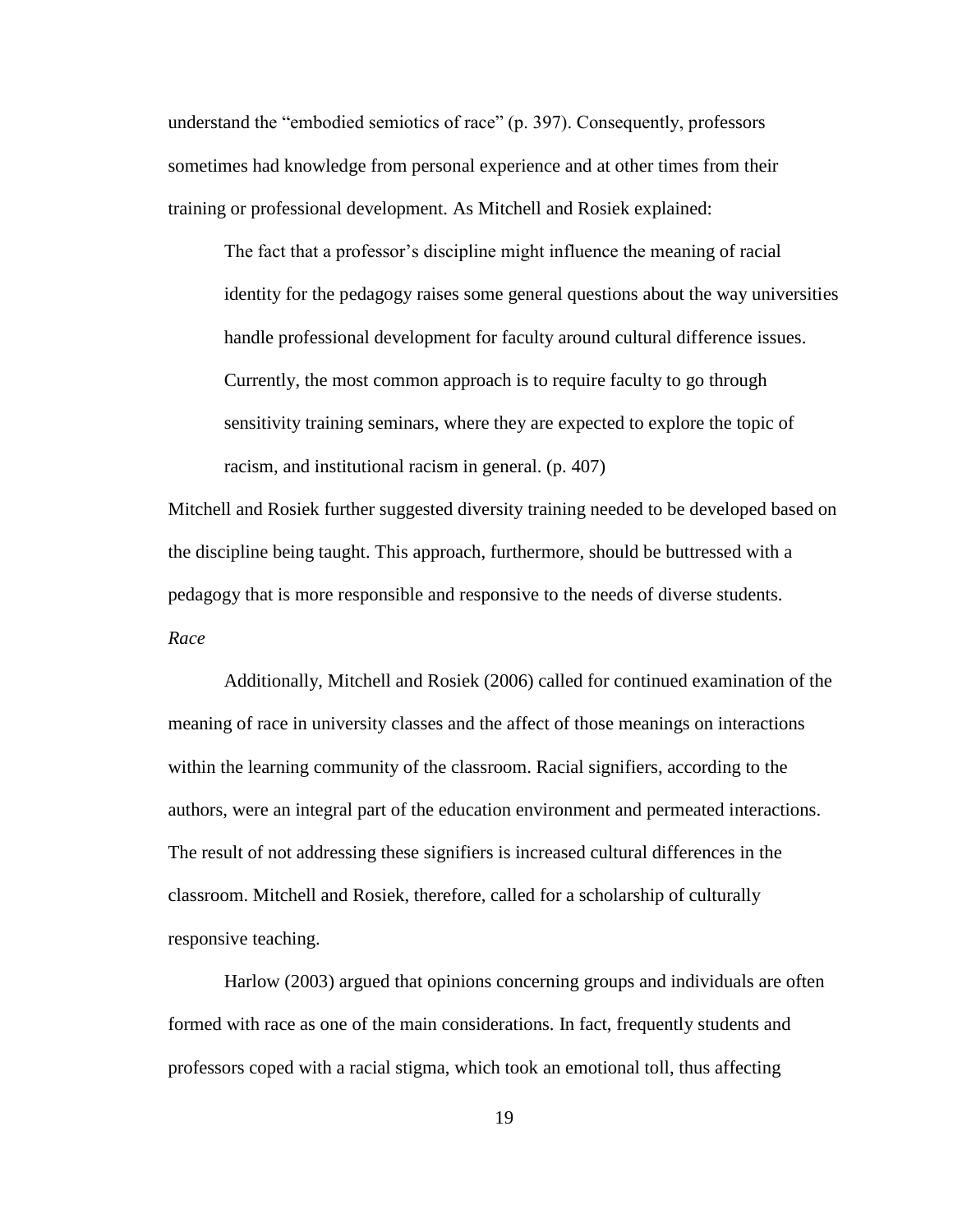academic achievement (Harlow, 2003). The "identity theory" was used by Harlow to examine the affect of various interactions on self concept. Harlow further explained the presence of "multiple identities that are arranged hierarchically"  $(p. 349)$ . These identities became more germane than others, depending on the situation. If interactions were not confirming, then a negative emotional effect may have been the outcome. Specifically, Harlow's study examined the influence of people's preconceptions on a societal level, finding the affect on life chances. It was argued that the power of established bias is fundamentally relevant to the achievement of people. The study revealed evidence where "blackness is discrediting and devalued"  $(p, 362)$ . The findings also suggested the cultural and structural perceptions of blackness and whiteness influence on the atmosphere of the classroom in higher education.

Other studies (Chavous, Harris, Rivas, Helaire, & Green, 2004) have found relationships between racial stereotyping expectations and academic self-concept with resulting performances of African American students. The results of the study by Chavous, et al., in particular, showed evidence of institutional interactions, influencing academic outcomes. The study examined the impact predominately white college institutions had on African American students. This impact included social isolation and institutional and person discrimination. A plethora of evidence was cited by the authors demonstrating the academic development of minority students' in predominantly white colleges was a result of race-related experiences. These influences were greatly influenced by interactions within the classroom, between faculty and other students, as well as the perceived climate of the institution. Furthermore, the influence of the environment on student achievement has been researched extensively (Chavous et al;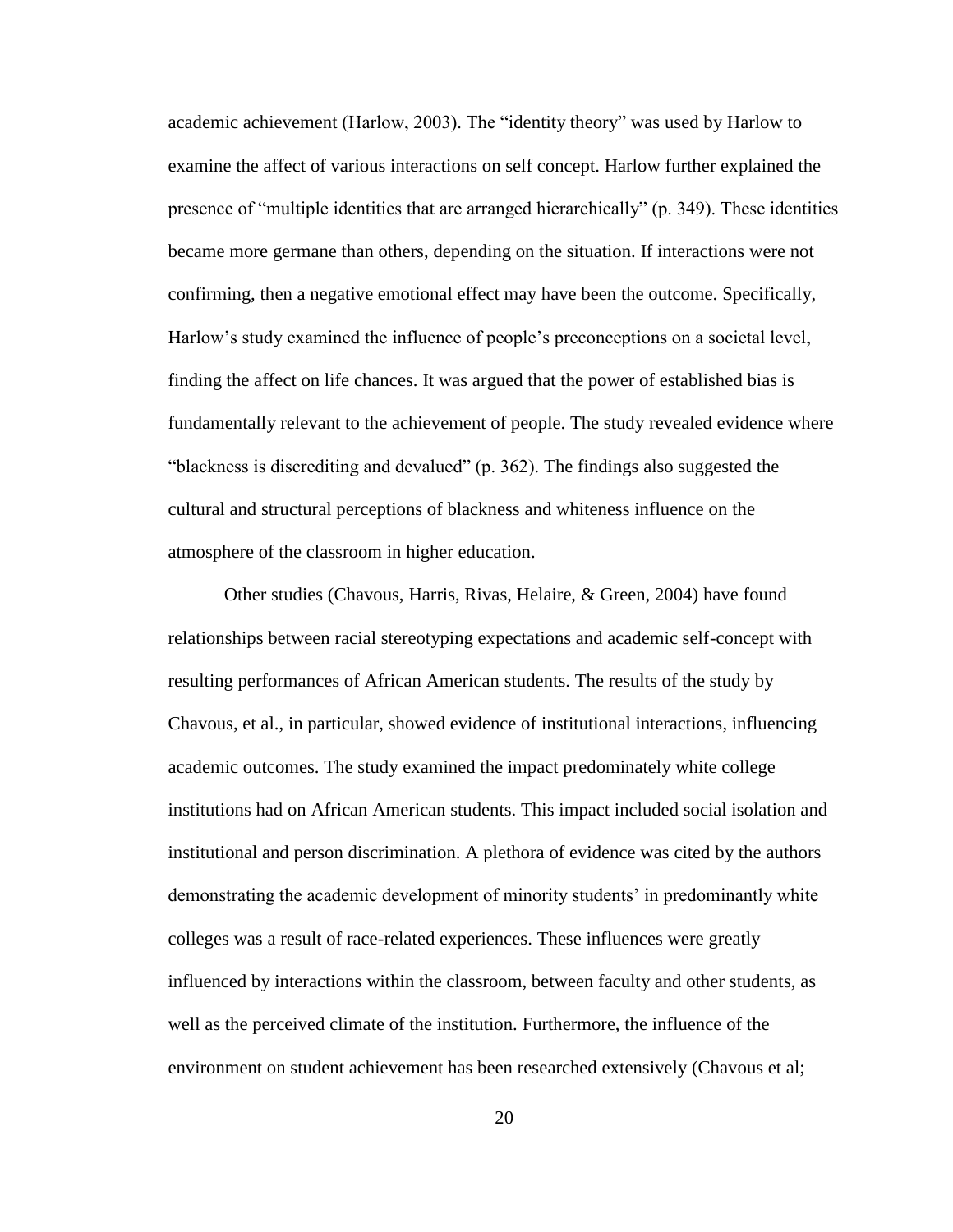Cokley, 2000; Flowers & Pascarella, 1999) revealing the need that a classroom atmosphere conducive to learning must put all students at ease for contributing as well as receiving in the cycle of learning.

# *Safe Space*

Numerous authors (Blum, 2000; Hyde & Ruth, 2002; Van Soest & Garcia, 2003) from various fields of study agreed on the benefits of a classroom climate where students feel free to share their feelings, as well as ideas, especially in regards to difficult topics such as diversity, the propensity of a culture, and oppression. This climate is referred to by Boostrom (1998) as a safe space. A safe space is where students are willing to contribute and truthfully struggle with difficult issues. This type of academic environment is conducive to participation and the honest sharing. As Holloy and Steiner (2005) explained:

The metaphor of the classroom as a "safe space" has emerged as a description of a classroom climate that allows students to feel secure enough to take risks, honestly express their views, and share and explore their knowledge, attitudes, and behaviors. Safety in this sense does not refer to physical safety. Instead, classroom safe space refers to protection from psychological or emotional harm. (p. 50)

A considerable amount of literature (Fernandez, 2002; Holloy & Steiner, 2005; Tisdell, Hanley, & Taylor, 2000) has focused on the concept of safe space from the perspective of the educator. Consequently, educators should be working to create these safe classrooms based on the perception of academic colleagues. However, Holloy and Steiner (2005) found there was little literature that considered students' perspective of a safe space. The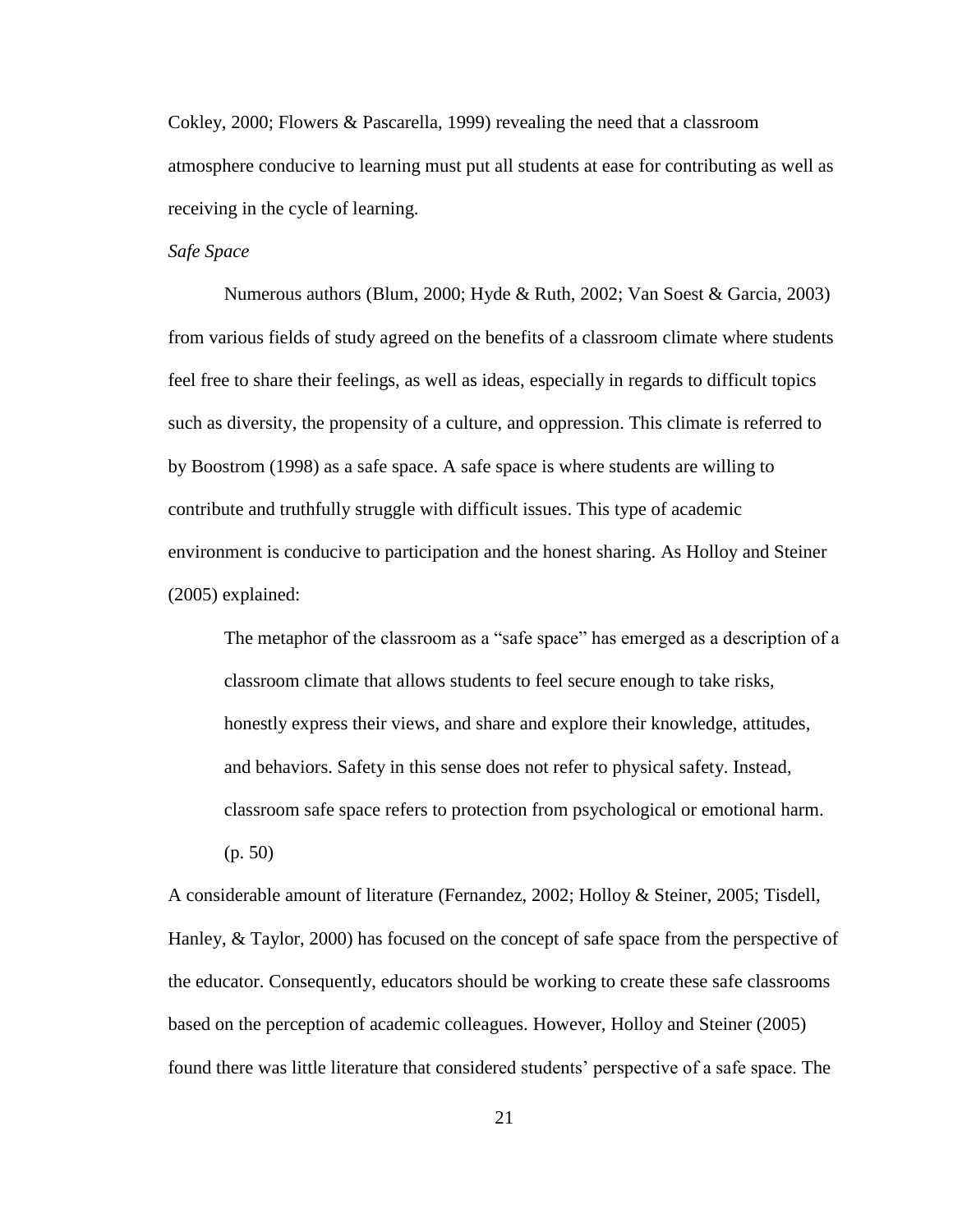authors further recognized without this knowledge, "instructors may create classroom environments they believe support honest dialogue and participation, but from a students' perspectives, actually to not"  $(p. 49)$ . The authors, therefore, examined students' views of what constitutes a safe space environment for a classroom.

One of the major components of a safe space, as examined by Holloy and Steiner (2005), was instructor characteristics. Among 387 descriptors the majority of students named the following characteristics: "nonjudgmental or unbiased; modeling how to participate; comfortable with conflict or raising controversial ideas; respectful or supportive of others' opinions; encouraging or requiring active participation in class; and as demonstrating caring"  $(p. 57)$ . The researchers also found students of color more liable to include instructors' attention to cultural issues as an important aspect of a safe space. Although the authors examined other characteristics of a safe classroom, including peers, themselves, and the physical environment, the number of characteristics students identified for instructors was by far the greater. The researchers concluded, according to the students, the greater responsibility in creating a safe space belonged to the instructor. Although, the idea of a safe space being the model classroom setting is widely accepted, little guidance can be found on how to create such a space (Fernandez, 2002; Holloy  $\&$ Steiner, 2005).

## *Academic Culture*

The significant increase of cultural diversity in student population in recent years has scholars in the field of multicultural education challenging the melting pot allegory (Cobb & Hodge, 2002). Assuming that members of cultural minorities are being assimilated into the dominant culture, no longer applies in higher education.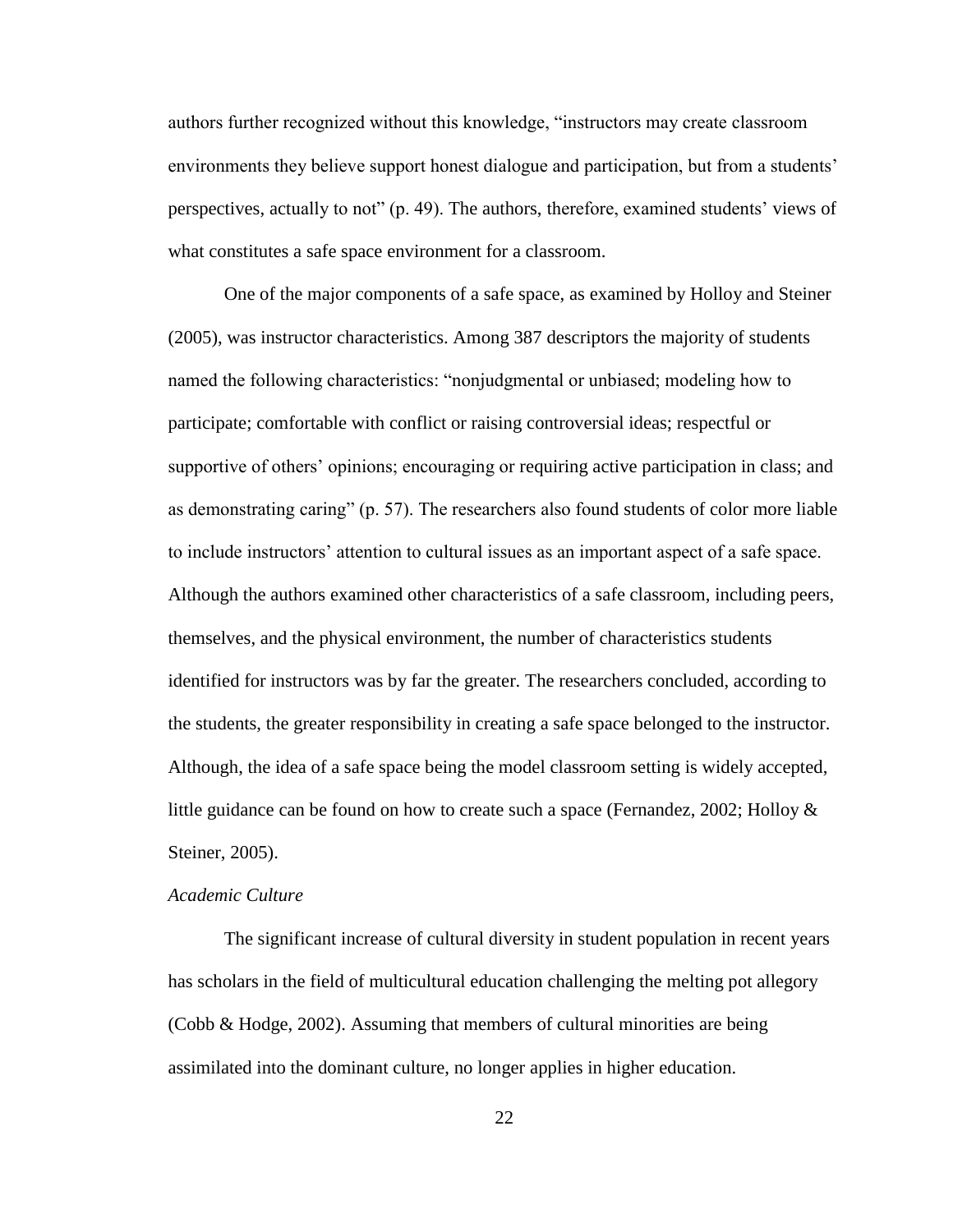Unfortunately, until recently it was assumed that a mainstream perspective on cultural values established the norms by which all other cultures would be compared, both in a positive and negative determination. Cobb and Hodge further asserted "the challenge" facing educators is not that of ensuring the efficient assimilation of minority students into mainstream perspectives" (p. 253). Rather, the authors insisted, it was imperative to value and recognize the cultures and knowledge of diverse students. The challenge for higher education is to create an institution that will cultivate a "just and inclusive pluralistic" (p. 257) academic culture that all students and groups will recognize as genuine. Resources to meet the challenges of transforming the classroom climate appeared to be in place with the presence of Professional Faculty Development centers throughout higher education institutions. Professional development in higher education institutions, however, must develop new strategies to meet the demands for faculty to improve the quality and effectiveness of their instruction, especially for diverse, marginalized groups (Cobb  $\&$ Hodge).

#### *Professional Development*

In order to develop a diverse framework for education, it is essential for sincere unreserved commitment of the institution and its faculty (Brancato, 2003; Hargrove, 2003). Consequently, an institution is obligated to support such commitment with both funding and time allocation to provide effective training in issues of diversity, according to Lovell (2006). In addition to the responsibility of the institution, faculty and students must contribute to a campus that struggles against discrimination. Furthermore, "faculty must be willing to wrestle with difficult issues such as race when they present in the classroom and other situations related to the educational mission‖ (Lovell, p. 3).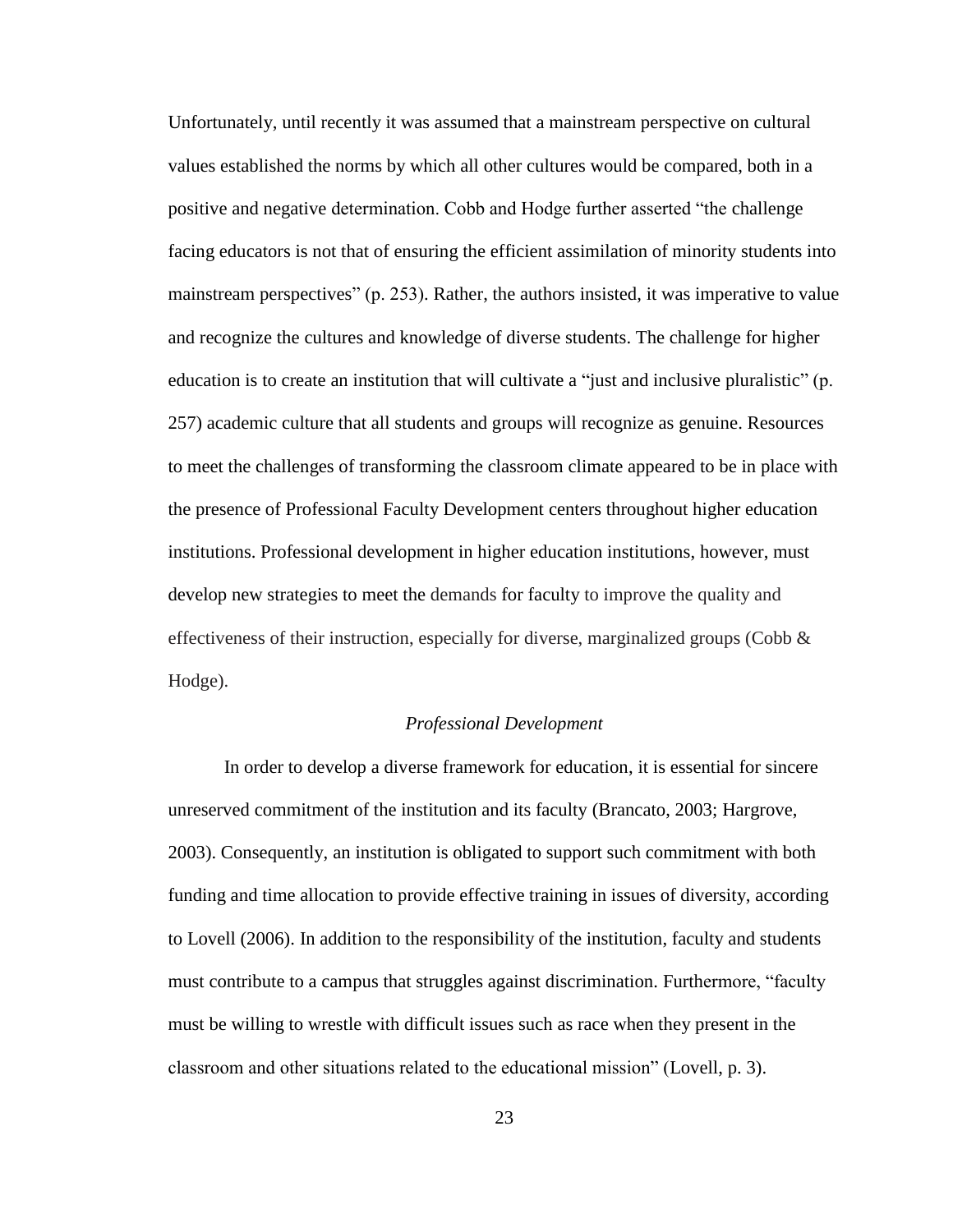Subsequently, faculty must scrutinize and confront their biases, themselves. Faculty simply cannot serve as role models for students, without being honest about their own racial attitudes (Lovell, 2006; Rich & Cargile, 2004).

So, while faculty commitment to improving the climate of their institution is well intentioned, application of diversity training often results in unintended consequences (Rich & Cargile, 2004). Faculty can be successful with initiating honest dialogue, whereas, they are often unprepared for the "great deal of pain, frustration and anger that is invoked" (Rich  $&$  Cargile, p. 352). Therefore, faculty development must change to meet the needs of transforming a diverse institution. Rich and Cargile further argued for a break in the usual mainstream norms. These authors maintained faculty should encourage conflict and the resulting social dramas. Thus, according to Rich and Cargile, educating students on race can result in sustainable transformation.

Jakubowski (2001) supported the findings of Rich and Cargile (2004) when she asserted that while faculty may be trained through some form of professional development, nevertheless, their experiences applied, in actual classroom situations, were often met with disappointing results. In an earlier study, Brookfield (1995) found professors were actually resistant to implementing knowledge gained from diversity training "because of the associated cultural and political risks" (p. 62). Particularly, teachers feared appearing incompetent should their attempts at new pedagogy prove unsuccessful.

And the need for a pedagogical model for addressing the difficult topics of race and racism was the impetus for Jakubowski (2001) to study traditional approaches to multicultural education. Jakubowski's study led to the development of an action-oriented

24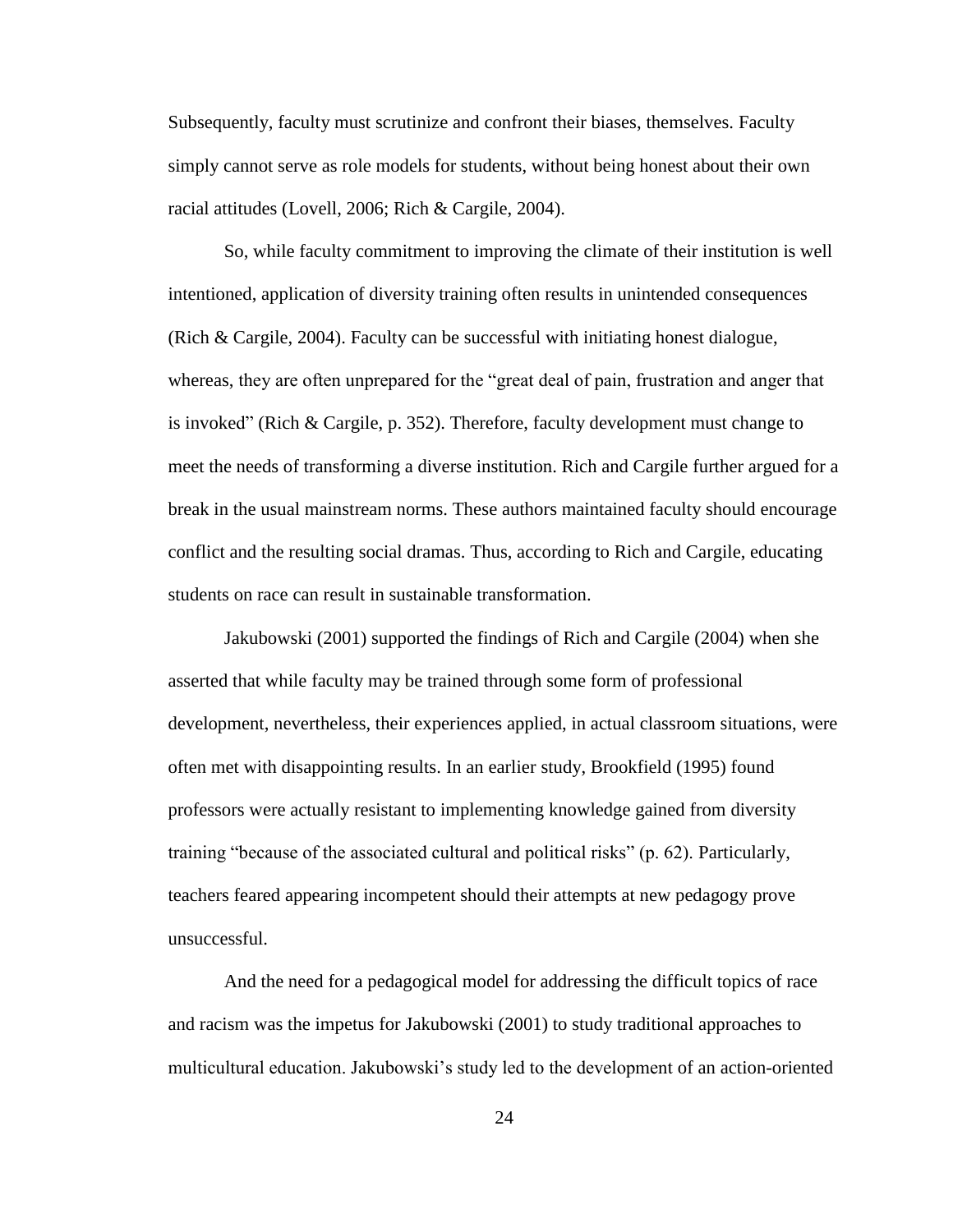strategy to deal with uncomfortable topics. The inquiry's results indicated "effective, critically responsive pedagogy can be realized by utilizing a conceptual framework into which is incorporated collective responsibility, dialogue... the dialectic and praxis"  $(p_1, p_2)$ 76). Jakubowski further cautioned that continuing to be unresponsive to the need for transformation increases the likelihood of some students continuing to be marginalized.

Analysis of the experiences of women of color faculty, in a predominately white institute of higher education, revealed opposition from many areas and levels. According to Grahame (2004), "even well intentioned institutions must engage in more radical efforts at transformation" (p. 54). Grahame's study followed the 1990s movement to transform campuses and programs to meet the requirements of multiculturalism by creating an "environment that was inclusive and welcoming of historically excluded groups‖ (p. 60). Grahame, however, found the presence of women of color was perceived as a threat to white male hegemony. While Grahame did find improvement by individual faculty members as a result of strategies they tried in their classes, evaluating the effectiveness, and consequently, retaining, modifying or abandoning the strategies. As a result, the researcher asserted responsibility still lay with institutions to develop successful approaches to diversity and inclusion. In light of the numerous studies (Brancato, 2003; Grahame, 2004; Hargrove, 2003; Jakubowski, 2001; Rich & Cargile, 2004) illuminating the need to better prepare faculty for the challenges of diversity, professional faculty development programs must, as Grahame asserted, employ more radical strategies for transforming faculty. In order to meet these challenges, it is argued in this inquiry that professional development should strive to meet the tenets of Critical Race Theory.

25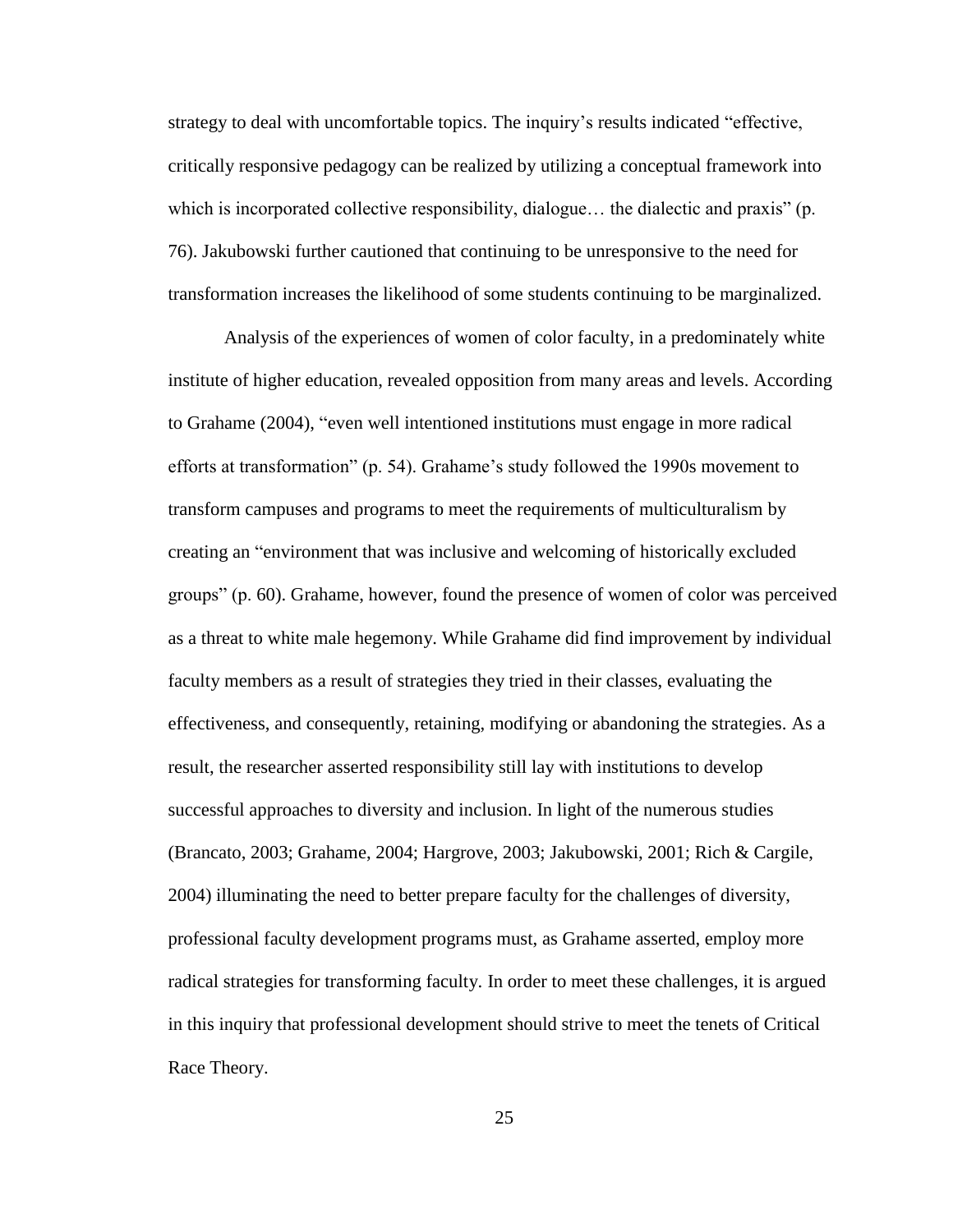### *Critical Race Theory*

White college students reported racial diversity to be disparate to their education, according to a study by Cleeton and Gross (2004). Conversely, the same students reported "participation in class discussions to be difficult, and the presence of students of color in the classroom to make discussions of race difficult, if not impossible" (p. 7). The researchers asserted, therefore, that college experience, complete with diversity, required professors to work collaboratively with students, to develop students' interactive skills, in order to participate in dialogues about racism. Cleeton and Gross also found students wished to share personal experiences in class and wanted professors to facilitate these personal stories. The researchers also acknowledged racism was reinforced by traditional lecture/test pedagogy and students need to be encouraged to voice diverse stories. This concept were reinforced by hooks (1994), earlier on when it was asserted "the everyday practice of teaching, when undertaken in collaboration with students, can stimulate critical thinking, address the needs of diverse groups of students and make visible the knowledges and histories of traditionally marginalized groups" (p. 12).

Critical Race Theory (CRT), a movement composed of activists and scholars ―interested in studying and transforming the relationship among, race, racism, and power" (Delgado & Stefancic, 2001, p. 2) is one such way to give voice to the marginalized groups. Historically, Critical Race Theory examined several issues addressed by civil rights and ethnic studies, subsequently expanding the lens to include "economics, context, group- and self-interest, and even feelings and the unconscious" (Delgado & Stefancic, 2001, p. 3). Thus, this study used CRT as a theoretical framework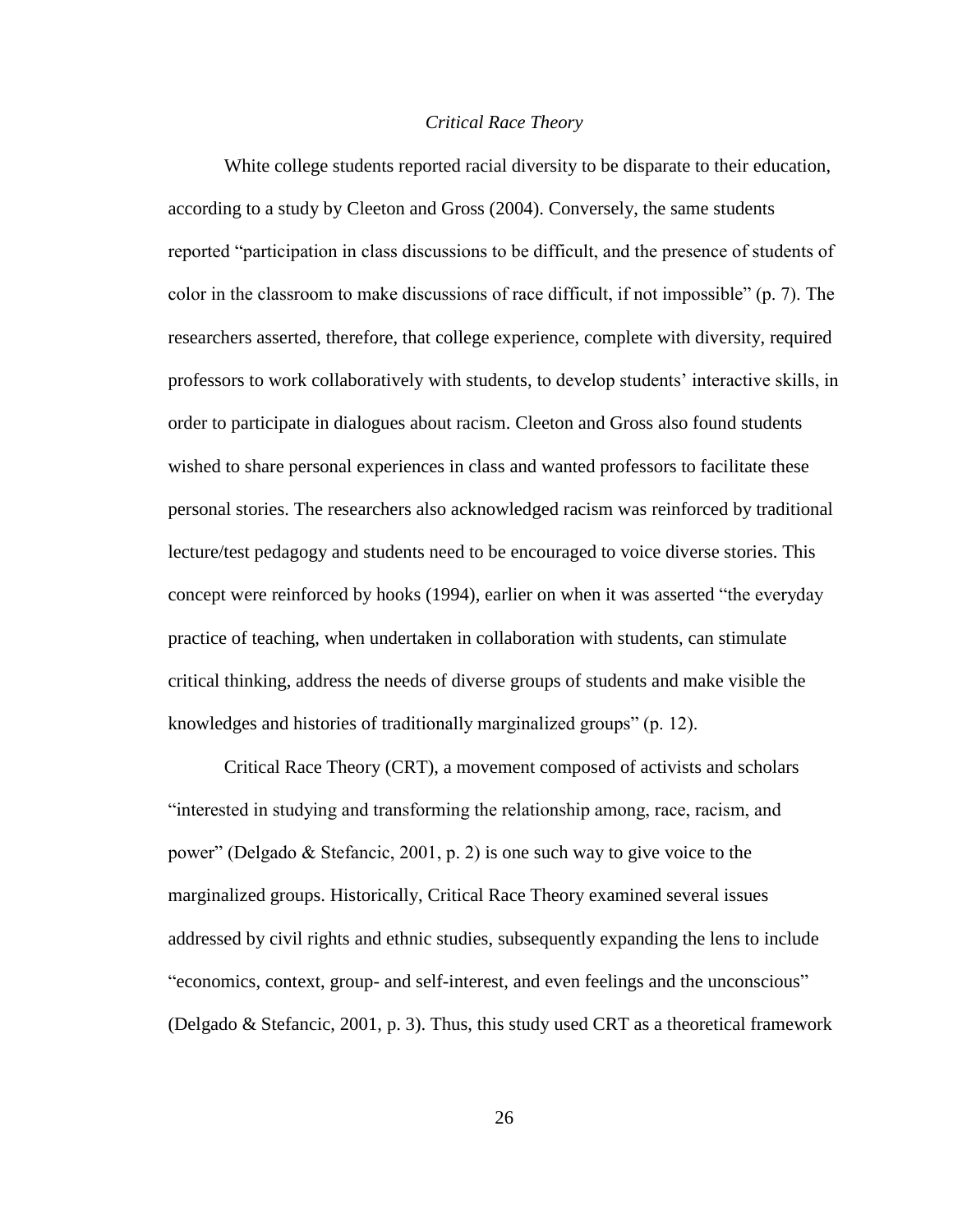to examine faculty professional development implementation of interactive theatre as a means to address issues of race in the classroom.

### *Basic Tenets of CRT*

Although there is not a set of agreed upon tenets of CRT, numerous scholars have identified consistent themes (Bernal, 2002; Delgado & Stefancic, 2001; Ladson-Billings & Tate, 1995; Parker & Lynn, 2002). The following themes have been consistently recognized as relevant to the CRT movement:

- 1. Critical race theory acknowledges that race has historically been, and continues to be, a fundamental organizing principle in United States society.
- 2. Critical race theory contends that, far from being the exception, racism is endemic to American life.
- 3. Critical race theory emphasizes the importance of racially marginalized members of society telling their stories.
- 4. The ultimate goal of Critical race theory is social justice (Bernal, 2002; Delgado & Stefancic, 2001; Ladson-Billings & Tate, 1995; Parker & Lynn, 2002).

Critical Race Theory contends that race is important to policies of the United States and it was naïve to think racism will disappear as we do away with ignorance or encourage people to be socially polite (Delgado & Stefancic, 2001).

The first theme of CRT emphasizes skepticism of claims of a color-blind approach to race. McDowell and Jeris (2004) explained CRT's concept of equal but different invokes a system of meritocracy that take for granted common circumstances as it ignores discrimination. The authors further indicated CRT's position of viewing race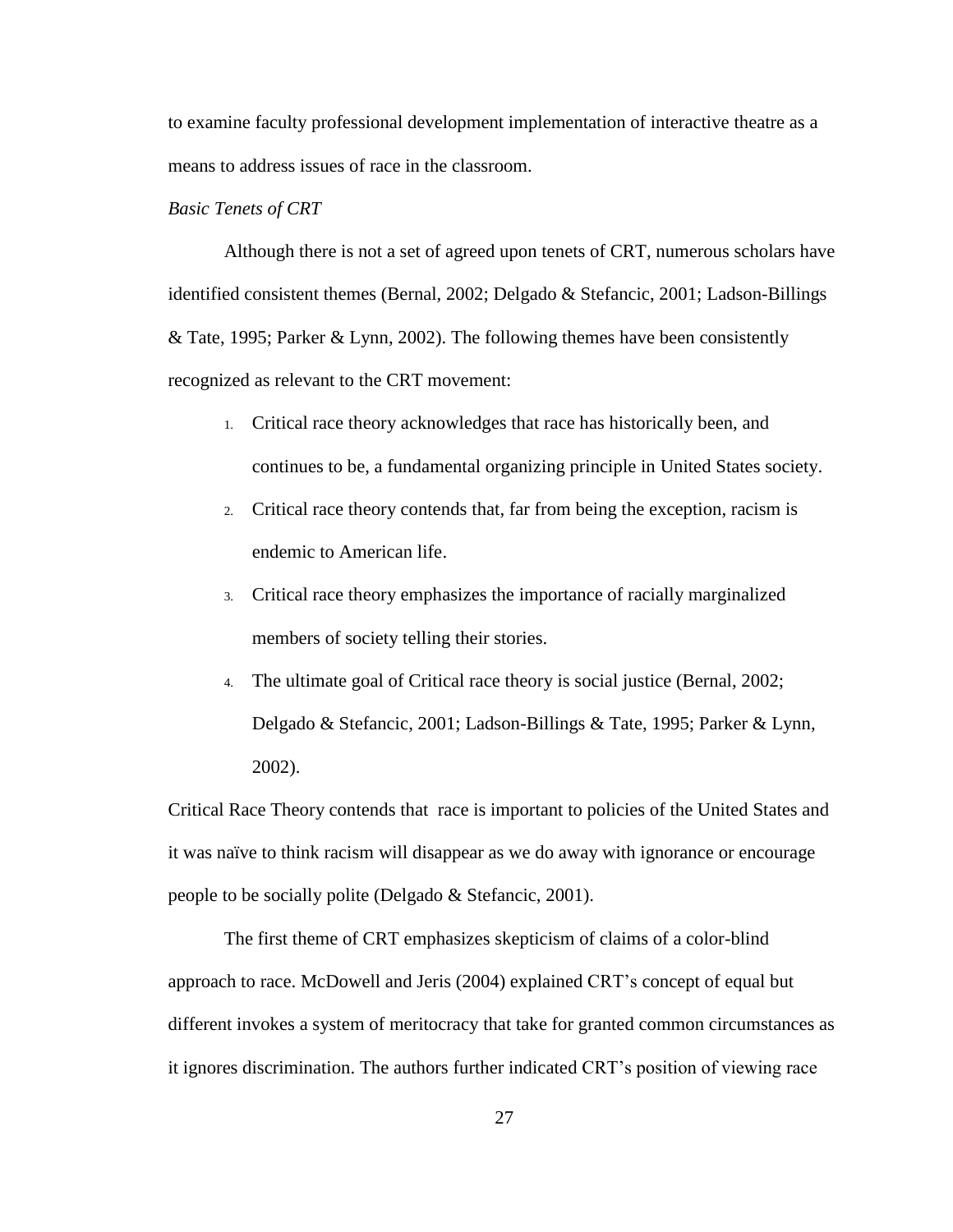from a "liberal, pluralist, multicultural perspective fails to examine critically the historic and contemporary significance of race/racism as well as the significance of the processes of immigration, acculturation, and colonization‖ (p. 84). Critical Race Theory, furthermore, calls into question the belief that any one person has a solitary, inert identity or that racial groups are monolithic. Critical Race Theory recognizes our numerous and frequently overlapping (or even contradictory) attachments and identities are socially situated and relative.

As manifested from the first theme, the second theme argues racism was the norm in America. According to Delgado and Stefancic (2001), racism is normal or ordinary in that it is "the usual way society does business, the common, everyday experience of most people of color in this country" (p. 7). Moreover, McDowell and Jeris (2004) contended CRT critiques the viewpoint that racism was, for the most part, an individual, psychological problem, stating the case this perspective masked the more considerable problem of systemic racism. Whereas white superiority was so embedded in American institutions and cultural actions, often it was unnoticed, thus allowing an indiscernible norm against which all other races were compared. "Critical race theorists challenge White-dominated 'truth' and support revisionist history, which accounts for the experiences of those who have been silenced in the original telling" (McDowell & Jeris, p. 83). Subsequently, CRT advocates for giving voice to not only those who have been silenced, but to those that continued to be silenced.

The concept of giving voice is emphasized throughout the third theme of CRT. The idea of being politically neutral is by CRT standard impossible. Critical Race Theory does not claim to be politically neutrally and advocates theories were never neutral much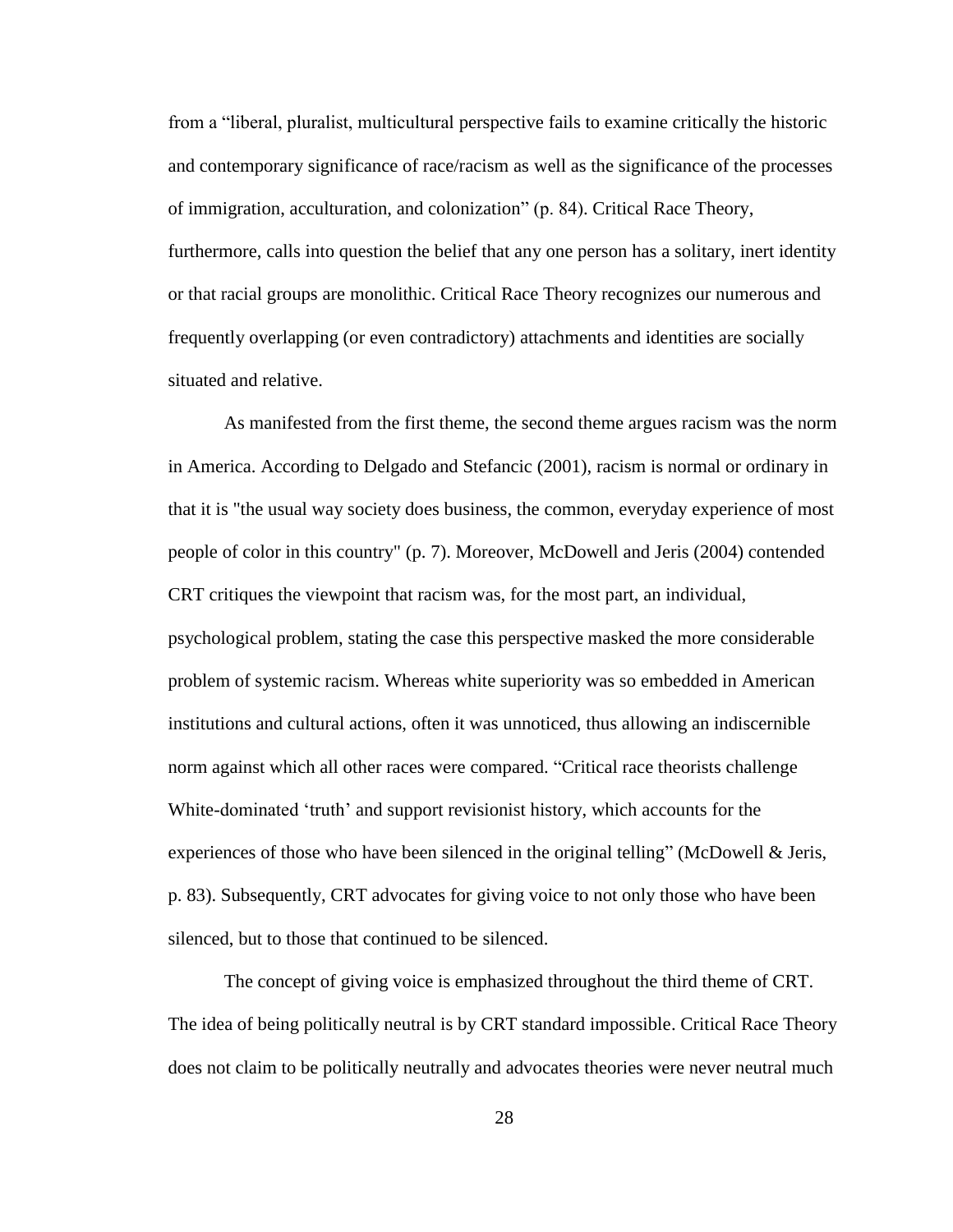less objective (Delgado & Stefancic, 2001). Consequently, Critical Race Theory advocates also admit theories are reflective of the interests of the theorist. Consequently, CRT relies on the social construction position to understand "that race and racism are products of social thought and relations. Not objective, inherent, or fixed, they correspond to no biological or genetic reality; rather, races are categories that society invents, manipulates, or retires when convenient" (Delgado & Stefancic, 2001, p. 7). Former theories about race, once accepted as neutral and objective, have been proven to be in direct relation to created ideas of the prevailing society. In light of these reflected theories, it has also been found to benefit whites over those of color. Throughout the history of the United States, different minorities have been racialized by the prevailing culture at various times for various reasons (McDowell & Jeris, 2004). Telling their stories, consequently, becomes very important for the racially marginalized of society. Under the circumstances depicted through the first three themes, the broader goal of CRT is to end all forms of oppression.

The fourth theme of CRT, to be utilized in this study's framework, is the need for social justice. CRT contends that people of color have a unique voice in racial matters because of their social position and experiences with oppression. Through the use of counter stories, existing narratives are deconstructed. The accepted histories that have caused prejudices to be embedded have resulted in people being marginalized or concealing their humanity (Delgado & Stefancic, 2001). Advancing these themes, CRT draws from many fields of study including history, philosophy, law, anthropology, sociology, economics, and political science to analyze the complexities of race relations and encourage change.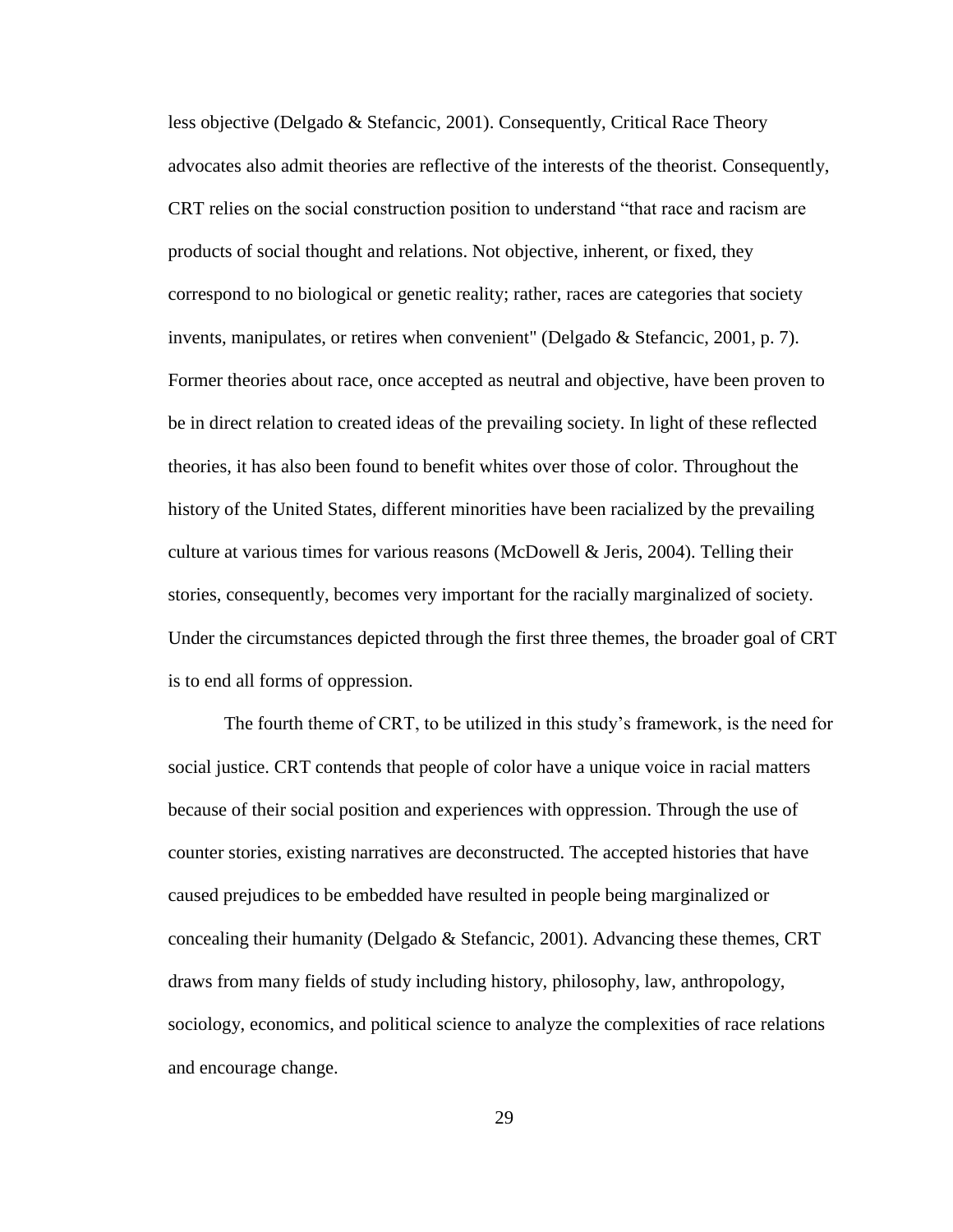# *CRT Origins*

In the mid-1970s, CRT, led by lawyers, activists, and legal scholars, evolved in response to what was perceived as a stalled civil rights movement (Delgado & Stefancic, 2001). It was determined that new theories and strategies were needed to combat the subtler forms of racism that were occurring. The prior movements of Critical Legal Studies (CLS) and Radical Feminism became the basis for CRT (Delgado & Stefancic, 2001). The Critical Legal Studies movement worked to shed light on the contradictions in the law, thus exposing how laws generate and uphold society's hierarchical structure. Although CRT evolved from Critical Legal Studies, it was mainly from dissatisfaction with the rate Critical Legal Studies was critically assessing and changing the structures that concentrated on race and racism. Delgado and Stefancic supported the position that Critical Legal Studies did not address race and racism because it neglected to incorporate these in its analysis for social transformation. This position was later substantiated by Yosso (2005) who asserted the scholarship of Critical Legal Studies was diminished by dismissing lived experiences and histories of those oppressed by institutionalized racism. Yosso further cited these limitations as instrumental in CRT's decision to split from Critical Legal Studies in order to pursue the goals of Civil Rights legislation.

Initially, CRT critiques were considered to be framed in terms of black versus white (Yosso, 2005). CRT would later evolve to include in the movement "women and people of color who felt their gendered, classed, sexual, immigrant and language experiences and histories were being silenced" (Yosso, 2005, p. 70). New subgroups have emerged to represent the oppression and racism in regard to Asian American, Latino/a, and Native American communities. These subgroups are known as AsianCrit, LatCrit,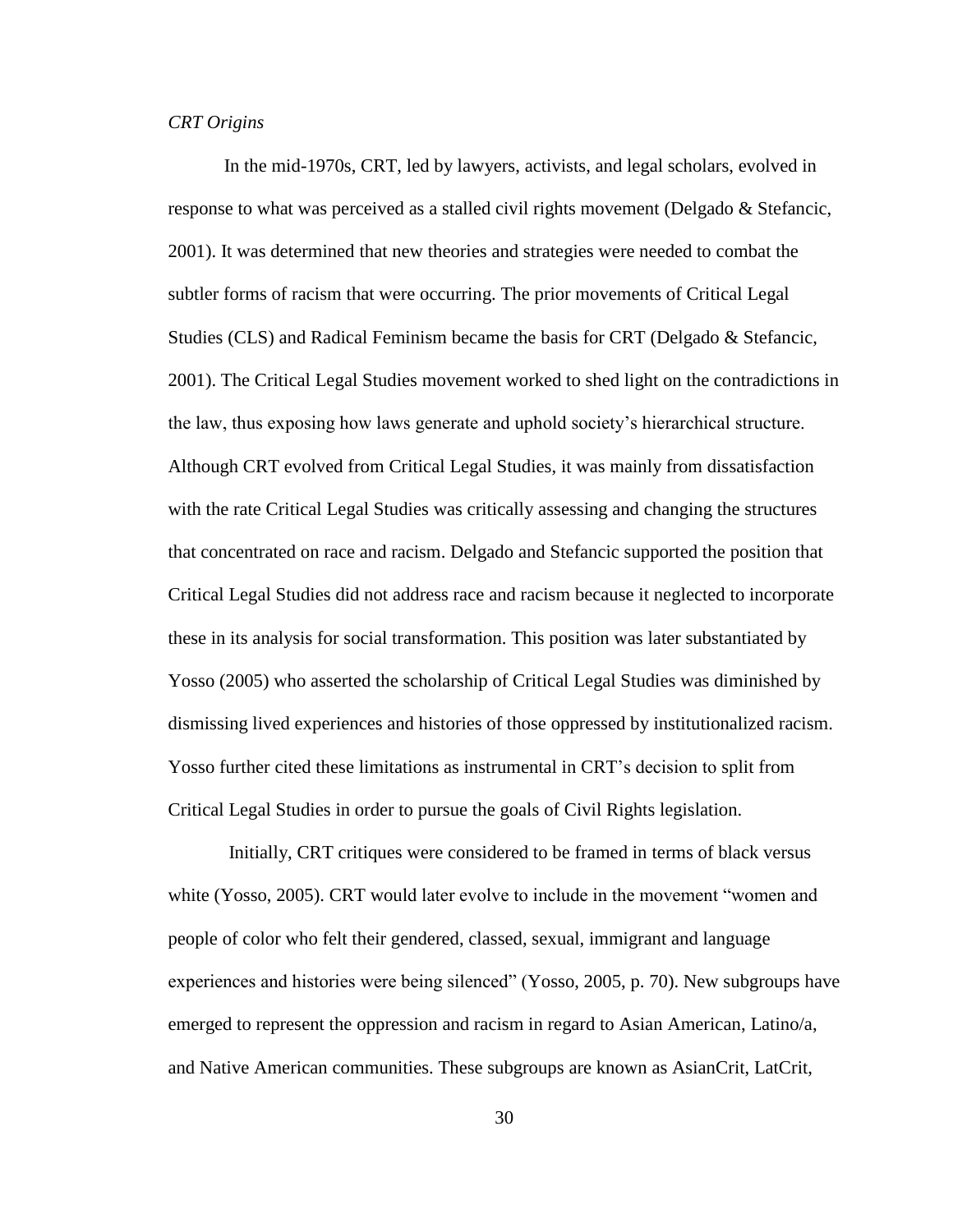and TribalCrit, respectively. These movements' scholars have studied topics such as immigration theory and policy, language rights and prejudice based on accent or national origin (Brayboy, 2005; Chang, 1993; Chon, 1995; Delgado & Stefancic, 2001; Williams, 1997). Next FemCrit theory followed to address issues of racism and classism experienced by women of color (Caldwell, 1995; Wing, 2000). And according to Delgado and Stefancic (1997), the most recent expansion of CRT by white scholars includes WhiteCrit, which exposes white privilege and challenges racism.

#### *Education through the Lens of CRT*

As CRT expanded to address various subgroups, its application to education was inevitable. CRT has been used as a lens to examine the difficulties people of color face in educational institutions (Ladson-Billing  $&$  Tate, 1995). While educational institutions have proclaimed color-blind objectivity, meritocracy, and equal opportunity, these proclamations have been challenged by CRT (Bernal, 2002; Delgado & Stefancic, 2001; Solorzano, 1997; Yosso, 2005). Solorzano further explained that the application of CRT can be used in education to inform theory, research, pedagogy, curriculum, and policy. CRT also serves as a lens in higher education to examine the intercentricity of race and racism, challenge prevailing beliefs, the crucial role of experiential knowledge, interdisciplinary approaches, and dedication to social justice (Bernal, 2002).

Yosso (2005) elucidated, CRT, as applied to education, is "a theoretical and analytical framework that challenges the ways race and racism impact educational structures, practices, and discourses. Critical Race Theory is conceived as a social justice project that works toward the liberatory potential of schooling"  $(p. 74)$ . Yosso concluded CRT illuminates incongruous nature of education, "wherein schools most often oppress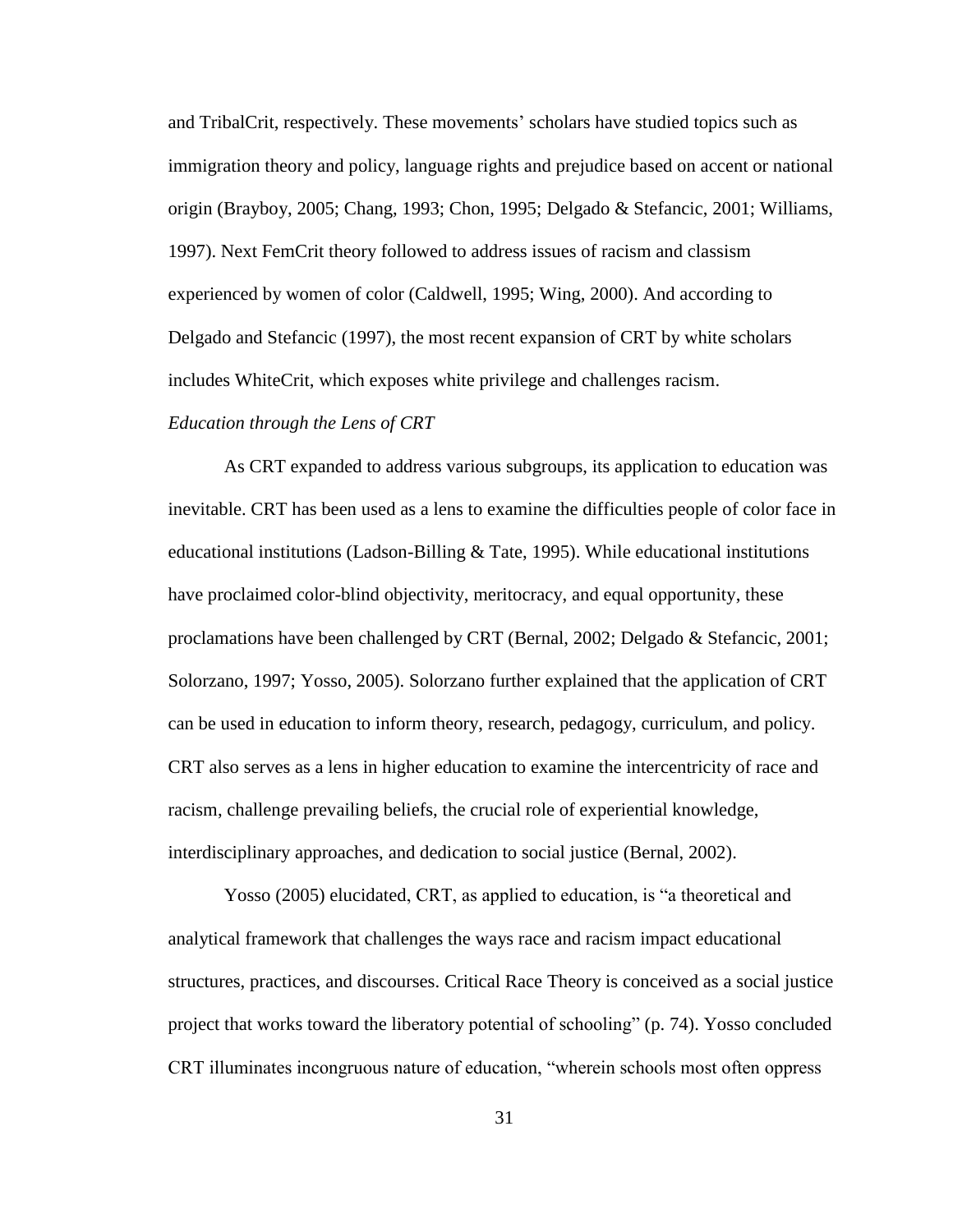and marginalize while they maintain the potential to emancipate and empower"  $(p. 74)$ . Yosso further maintained CRT in education disproves leading ideology even as it confirmed and centered the histories of people of color. Basically, CRT moved research from a pessimistic and needful perspective of people of color to focusing on knowledge, skills, and abilities of socially marginalized groups that are typically not recognized much less acknowledged.

## *Social Justice and Giving Voice*

Social justice as the ultimate goal of CRT requires stories of marginalized people be told and heard. In light of this goal, another essential attribute of CRT is storytelling, which is used to give recognition and acknowledgment to the lived experiences of people of color. According to Delgado and Stefancic (2001), CRT theorists "have built on everyday experiences with perspective, viewpoint, and the power of stories and persuasion to come to a better understanding of how Americans see race" (p. 38). Critical Race Theory proponents have also utilized counterstorytelling to give voice to marginalized groups. The authors recognized the challenge for persons to imagine being nonwhite in a cultural hegemony thereby making it difficult to make race an issue. Under the circumstances, engaging stories can be helpful for people to understand what life is like for those who are marginalized. The stories give voice to those marginalized groups. Voice is defined by Delgado and Stefancic (2001) as the "ability of a group, such as African Americans or women, to articulate experience in ways unique to it" (p. 156).

Moreover, people of color challenge the dominant culture by constructing their own reality through counterstorytelling. This style of giving voice is essential to validating who individuals are as humans (Chavez & Haynes, 2007; Ladson-Billing  $\&$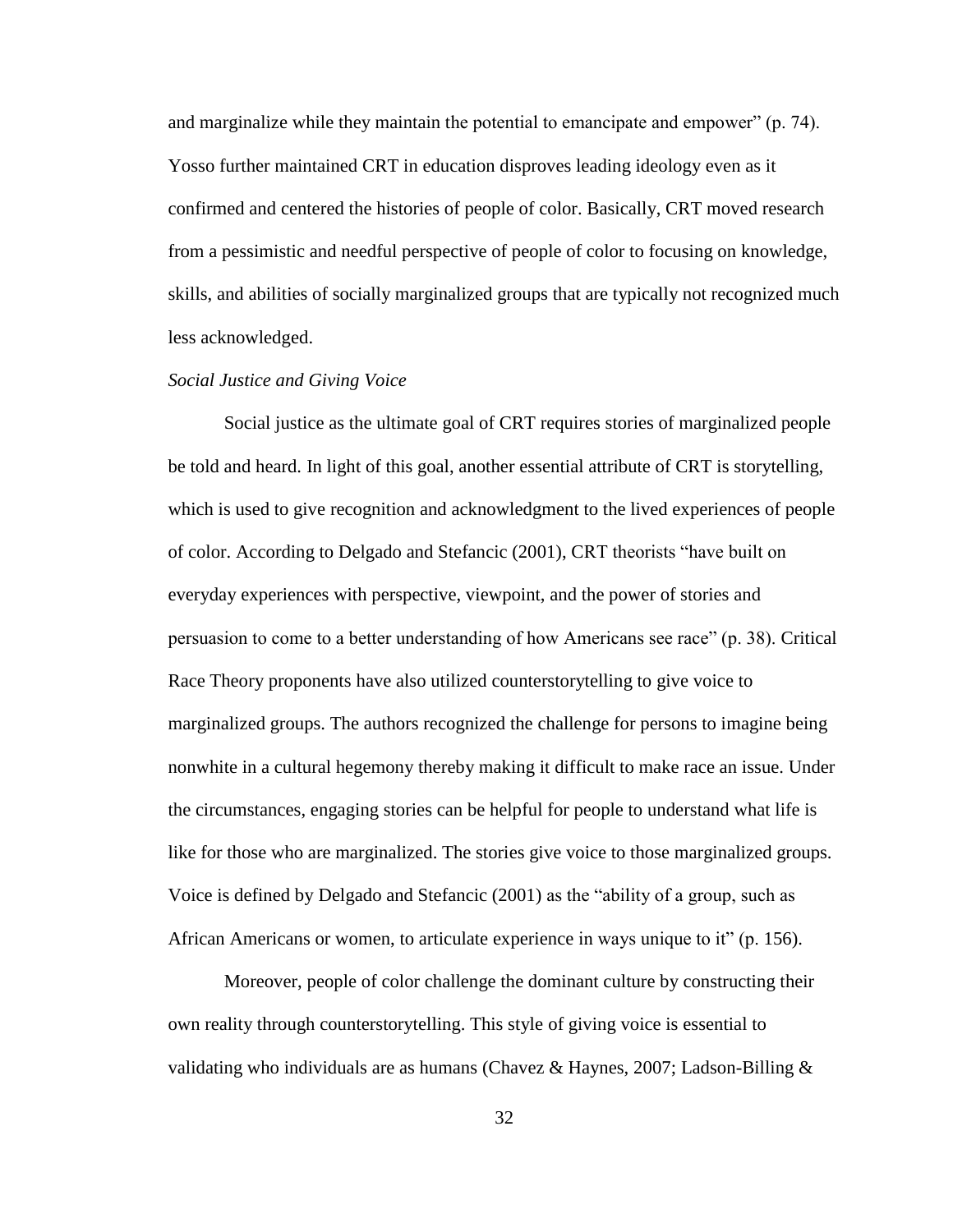Tate, 1995). This concept of validation is buttressed by Delgado and Stefancic (2001), who maintained stories provide a powerful function for minorities. Many victims of racial prejudice endure the damage in silence, or they fault themselves for their dilemma. Delgado and Stefancic further explained:

Stories can give them voice and reveal that others have similar experiences. Stories can name a type of discrimination; once named, it can be combated. If race is not real or objective, but constructed, racism and prejudice should be capable of deconstruction; the pernicious beliefs and categories are, after all, our own. (p. 43)

Thus CRT allows for counter-stories to emerge providing alternative visions of knowing, thus deconstructing dominant subordinating narratives and stories. Storytelling has the power to reduce alienation of marginalized groups who find themselves invisible and silent. This type of giving voice is an important step in achieving CRT's goal of social justice.

Consequently, critical race theorists and social scientists hold that "racism is pervasive, systemic, and deeply ingrained" (Delgado  $&$  Stefancic, 2001, p. 80). Furthermore, the continuing presence of oppressed, marginalized groups, as illuminated by the theoretical framework of CRT, must be addressed in a new light. The hierarchical pedagogical process whereby students were oppressed by their teacher, first recognized by Freire (1970), has led to a new approach to meet the challenges of giving voice to marginalized groups in higher education.

33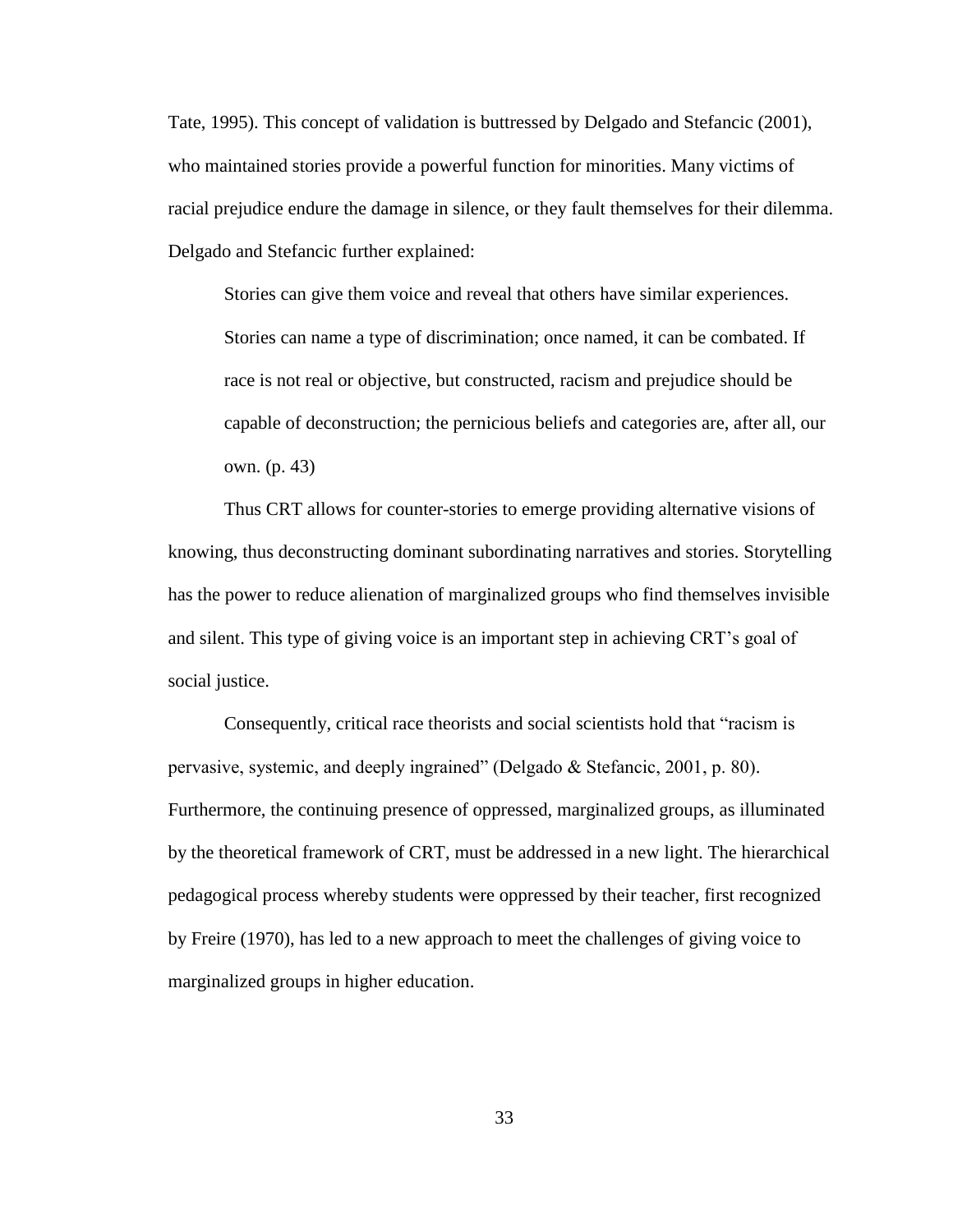# *Interactive Theatre*

# *Pedagogy of the Oppressed*

Similar to CRT's opposition to a social hierarchical structure, Freire (1970) recognized the oppression of students by teachers in a hierarchical pedagogical process. In response to this realization, Freire developed a pedagogical system that was vehemently opposed to what he described as a banking method of education, where the student is forced to reside in a hierarchical status being suppressed by the educator in charge. This hierarchical system was due to a teacher student relationship that focused on the teacher imparting all the knowledge to the student. Contrariwise to this hierarchical system, Freire posited a dialectical method of instruction where student could instruct teacher and teacher could instruct student. Based on his realization that action and reflection are essential components for developing true praxis, Freire developed the *Pedagogy of the Oppressed*. Essential to this pedagogy is dialogue for addressing a "world which is to be transformed and humanized" (p. 77). Critical Race Theory's use of storytelling has been criticized as "stifling discussion and debate when the storyteller claims to be in a better position to understand the issue at hand" (Delgado  $\&$  Stefancic, 2001, p. 91). Freire (1970) explained dialogue cannot be from only one person delivering her opinions, however learned, to others. Even a dialogue exchange for the knowledge of others is too simplistic and risks being an imposition of one truth.

### *Theatre of the Oppressed*

The challenge of one perspective in storytelling was addressed by Boal (1985), who developed a type of interactive theatre to address social justice and bring about change. Influenced by Freire (1970), Boal recognized traditional theatre presented the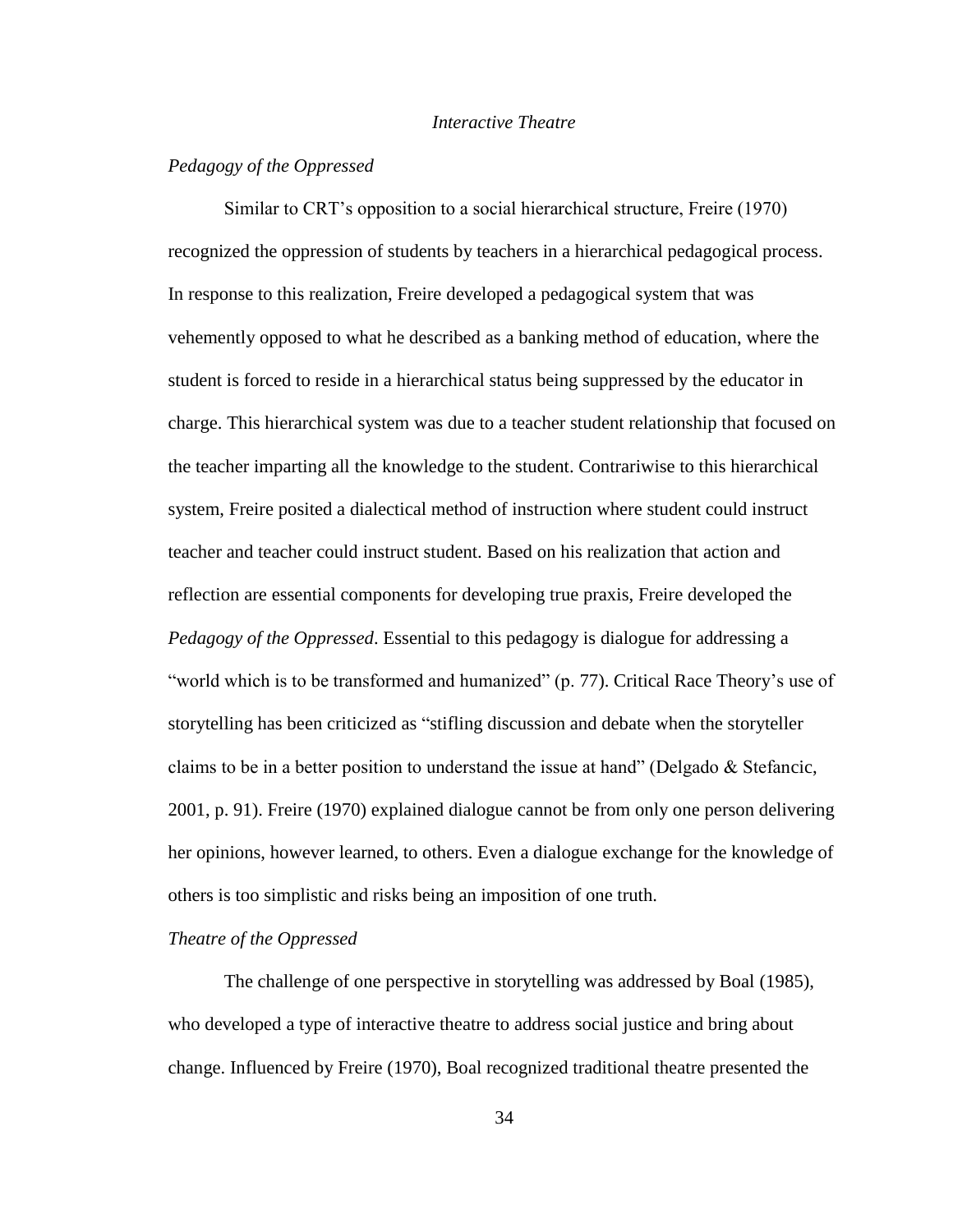same challenge of what is basically a monologue from the stage directed toward the audience. Boal further recognized the oppression this caused for an audience who must sit in silence. Advocating for a style of theatre to bring audience and stage together, Boal changed monologue into dialogue by breaking with theatre convention by adding the spectator on the stage. By allowing the spectator to act on stage, Boal created a unique system of theatre in which the spectator gets to physically participate in the dialogue onstage with the actors. Boal introduced the "spect-actor," a person in the audience that was able to intervene throughout the production, and created a change. (Babbage, 2004; Boal, 1992; Cohen-Cruz & Schutzman, 2006)

## *Theatre for Social Change*

Throughout the span of his career, Boal (1992) developed various theories for theatre for social change. These theatres for social change were *Image Theatre*, *Legislative Theatre*, and *Forum Theatre*.

*Image Theatre*. In order to integrate theatre into the educational process of acquiring language, Boal (1985) developed *Image Theatre*, a way in which increased language acquisition utilizing information peasants already knew. *Image Theatre*, subsequently, developed out of a necessity for people that possessed underdeveloped language skills to communicate with each other, therefore, creating the necessary dialogue for audiences (Cohen-Cruz & Schutzman, 2006). This form of theatre developed out of a necessity for people that were marginalized, due to underdeveloped language skills, to have a voice. Essentially, Boal created a system where the audience could practice change.

35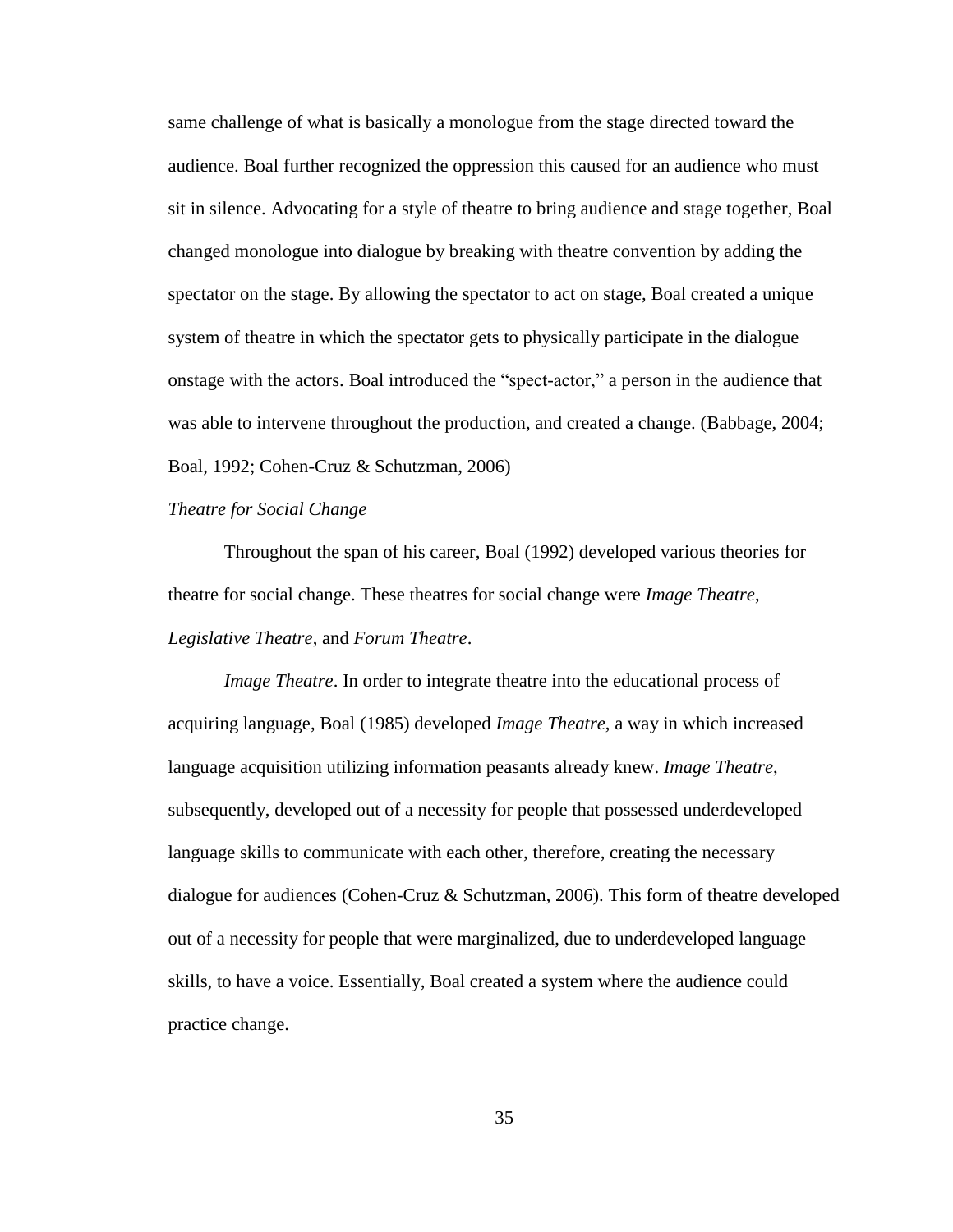*Legislative Theatre*. While the Critical Legal Studies movement worked to shed light on the contradictions in the law, thus exposing how laws generate and uphold society's hierarchical structure, Boal (1992) response was to develop *Legislative Theatre*. However, dissimilar to Critical Legal Studies, *Legislative Theatre* incorporated all important experiences of the marginalized oppressed. *Legislative Theatre* consisted of developing laws based on needs of people. People in communities would develop productions and then bring those productions to the legislature where Boal would enact the laws. Multiple laws were passed due to this participatory type of theatre (Boal, 1985; Cohen-Cruz & Schutzman, 2006; Schutzman & Cohen-Cruz, 1994). Currently, the most commonly used form of theatre, developed by Boal (1985), is called *Forum Theatre*. This style of theatre is the basis for the type of Interactive Theatre used in professional faculty development.

*Forum Theatre*. The most widely practiced form of theatre developed by Boal (2006) is the *Forum Theatre*. Based directly on challenges faced by individual audience members, *Forum Theatre* begins with an improvisation. After the improvisation takes place, the actors onstage create a scene with a climax. Once the production reached the climax, the audience is invited on the stage to act out different changes suggested for the scene. After participating in the Forum production, the audience is able to make changes in their own lives because they have already practiced on stage how to overcome oppression (Boal, 2006). Boal developed a system of theatre that creates the necessary dialogue for audiences today, including a system where the audience can practice for change with the ultimate goal of transformation. This type of theatre directly addresses the challenges of oppressed, marginalized groups.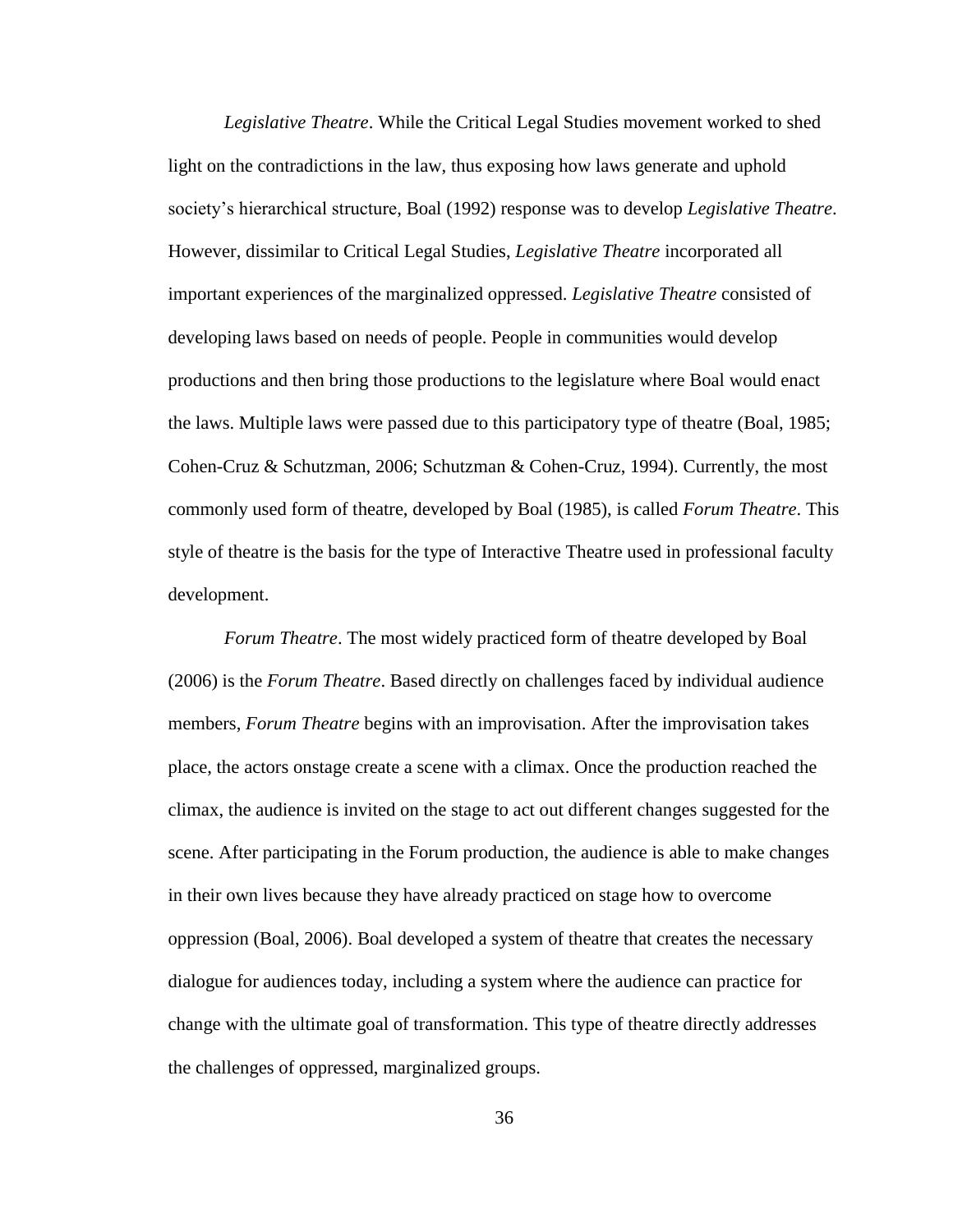### *Theatre of the Oppressed Current Applications*

According to Schutzman and Cohen-Cruz (1994), Boal's techniques, "have been applied to every conceivable community context to address oppression of all kinds, and have been adapted and reinvented in ways Boal could never have anticipated" (p. 25). *Theatre of the Oppressed* (TO) takes on multiple forms in current society. One of the advantages of TO is flexibility to be transformed by practitioners based on the needs of the group. *Theatre of the Oppressed* not only differs by group, but also differs among countries around the world. The main difference is found between Latin America, the United States, and Europe. *Theatre of the Oppressed* in Latin America is still primarily focused on political and social dilemmas, while TO in North America and Europe is more focused on the individual having moved from social to more individual and psychological. Practitioners have modified some of the methodologies to fit their specific needs. *Theatre of the Oppressed* is utilized in pedagogical environments for practitioners to develop practical methods with which to handle challenges in the classroom.

# *Professional Faculty Development*

The Center for Research and Learning at the University of Michigan developed *Forum Theatre* style productions which used interactive theatre to deal with classroom issues such as diversity and racism. Considered the first program to fully develop interactive theatre for professional development, Center for Research and Learning has since 2000, presented an educational theatre program for the professional development of faculty and graduate student instructors (Kaplan et al., 2006). Through the opportunity of *Interactive Theatre*, faculty experiences stories of marginalized people and develop strategies to address challenges of diverse classrooms. True to the Freire's (1970)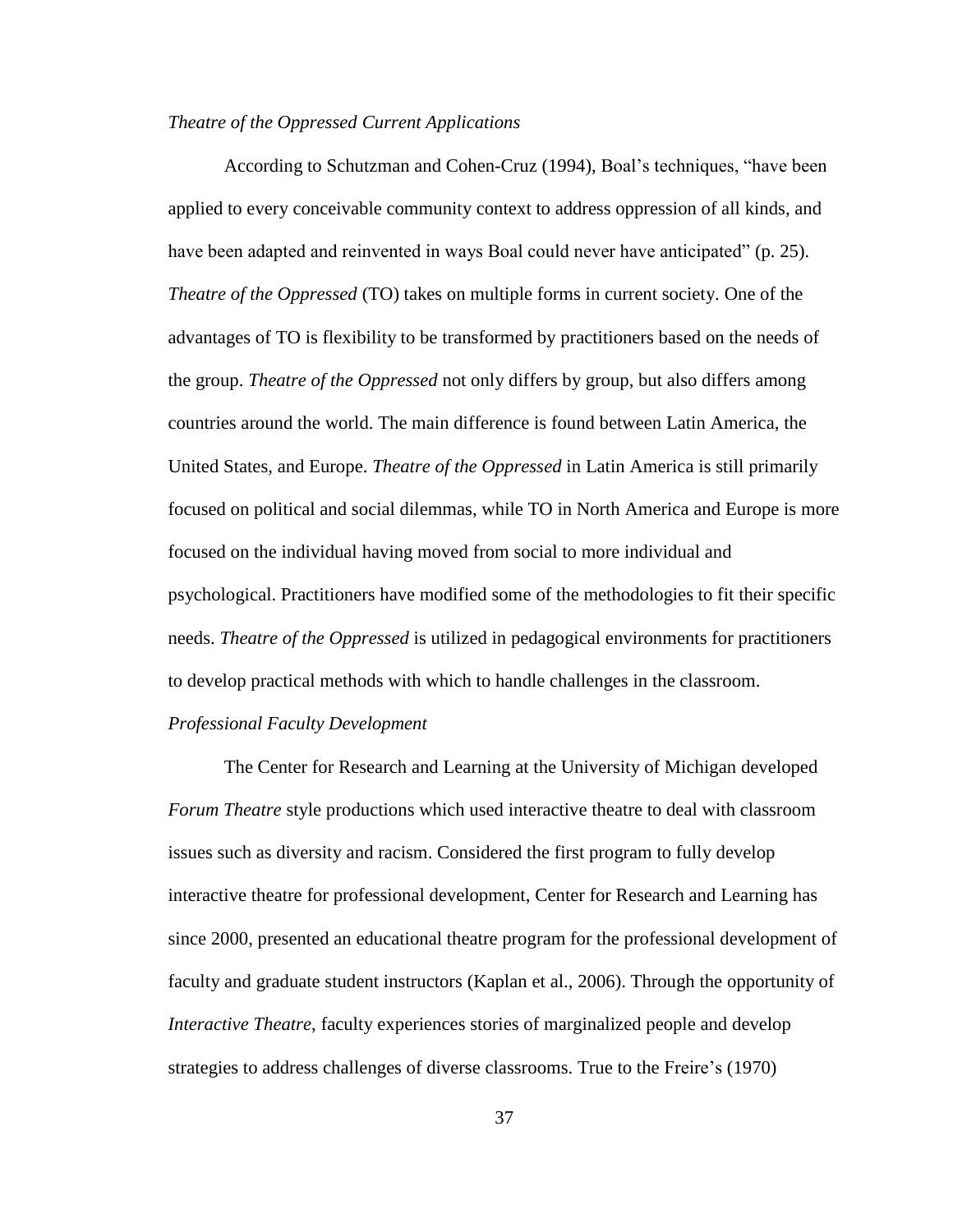contention people learn through doing, *Interactive Theatre* allows faculty to try strategies they are presented with through professional faculty development.

Theatre has long been utilized as a potent resource for education. The essence of modeling, which teachers are encouraged to integrate into their teaching, is itself a form of theatre. At higher education institutes, theatre is often used to facilitate student development: sketches on various topics are commonplace during student orientations. Kaplan et al. (2006) have been perplexed by the lateness of faculty and consultants who were finally engaging theatre in professional development to consider its effectiveness as a teaching resource. Typical Professional Faculty Development workshops share research on improving instruction and concentrate on problems instructors currently facing (Brancato, 2003). This is generally followed by consultants working with faculty on how to apply knowledge to their own classroom situations. Center for Research and Learning's Theatre Program replaces typical Professional Faculty Development scenarios with interactive sketches that meet the same objectives, only better. Utilizing live stories, these programs give voice to marginalized groups and allow for teachers to try strategies in the safe space of theatre rather than spontaneously in their classrooms (Kaplan et al., 2006).

The Center for Research and Learning Theatre Program has developed sketches focusing on diversity issues. According to Kaplan et al. (2006), "all faculty development workshops can seem didactic if done poorly, faculty often approach multicultural programs with special suspicion. Those who identify multiculturalism as a recognizable and worthy goal generally benefit from these programs" (p. 35). The Center for Research and Learning sketches has developed in two categories related to diversity topics. One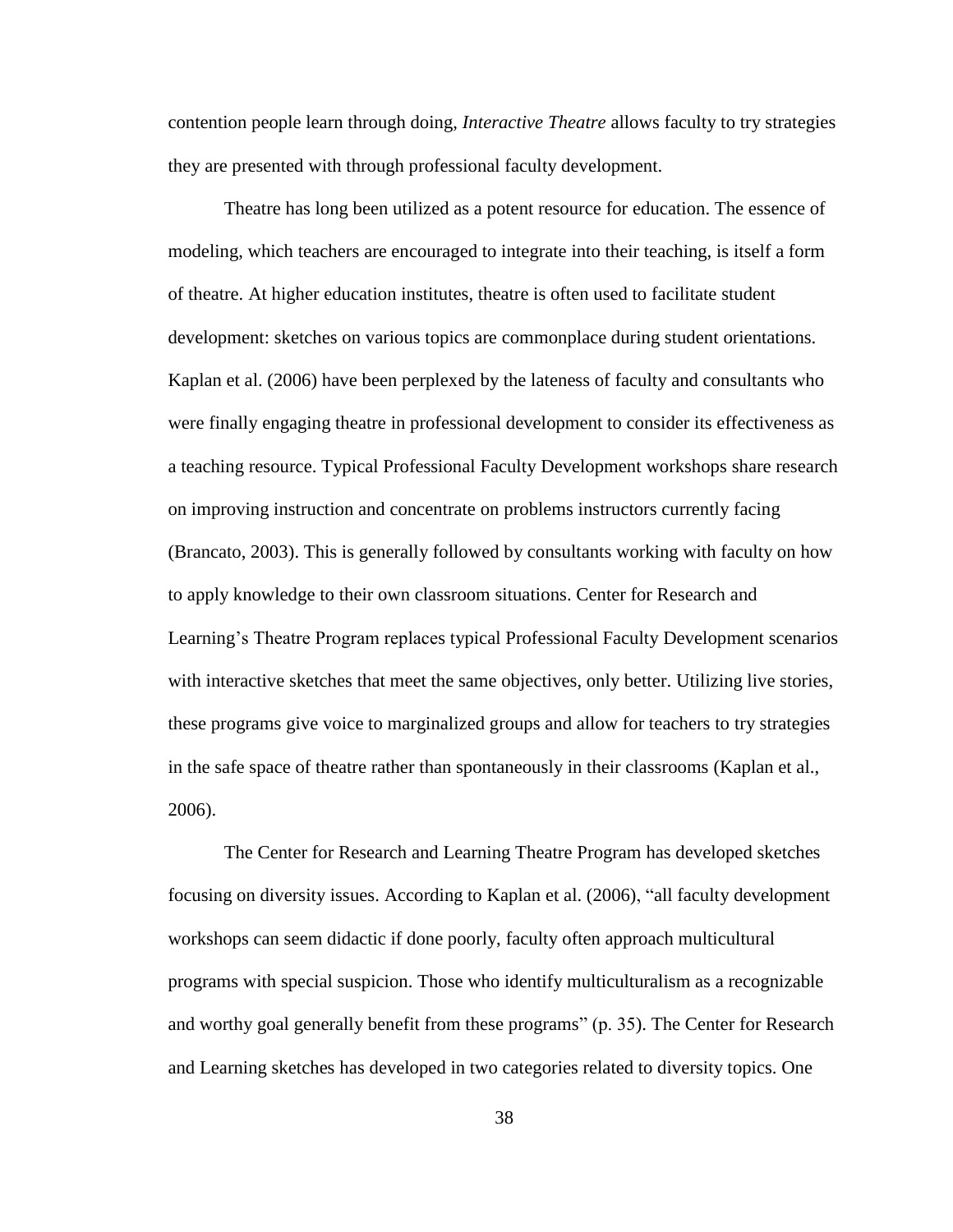category is centered on the improvement of teaching and learning, with an emphasis on strategies an instructor can use to better serve "underrepresented students and teach better by creating a classroom environment where all students feel safe and can achieve their full potential"  $(p. 35)$ . According to the authors:

The second topic is the transformation of the faculty work world — for instance, faculty meetings, hiring, mentoring, and the tenure and promotion process — so that women and faculty of color, who may be marginalized in their departments, are more likely to succeed. The latter topic has developed out of a collaboration between Center for Research and Learning and the ADVANCE project at UM, funded by the National Science Foundation, to improve recruitment and retention of women faculty in the sciences. Thus, the Theatre Program is working on both multicultural instructional development and multicultural organizational development — with the ambitious objective of both personal and institutional transformation. (2006, p. 35)

As of 2006, Kaplan et al. further described the Center for Research and Learning Theatre Program as having 15 sketches available. The group has created numerous formats, all based on some level of interactivity. Kaplan et al., further described example sketches that were followed by sessions with audience members involved in an open discussion of the issues presented. Additionally, the audience may interact with the actors, asking questions, who in turn answer in character. Another program format goes beyond dialogue interaction and encourages audience members to become the "spectactor‖ of Boal's (1985) *Theatre of the Oppressed*, and join actors on stage to try their own interaction for the particular situation presented. A third format begins with the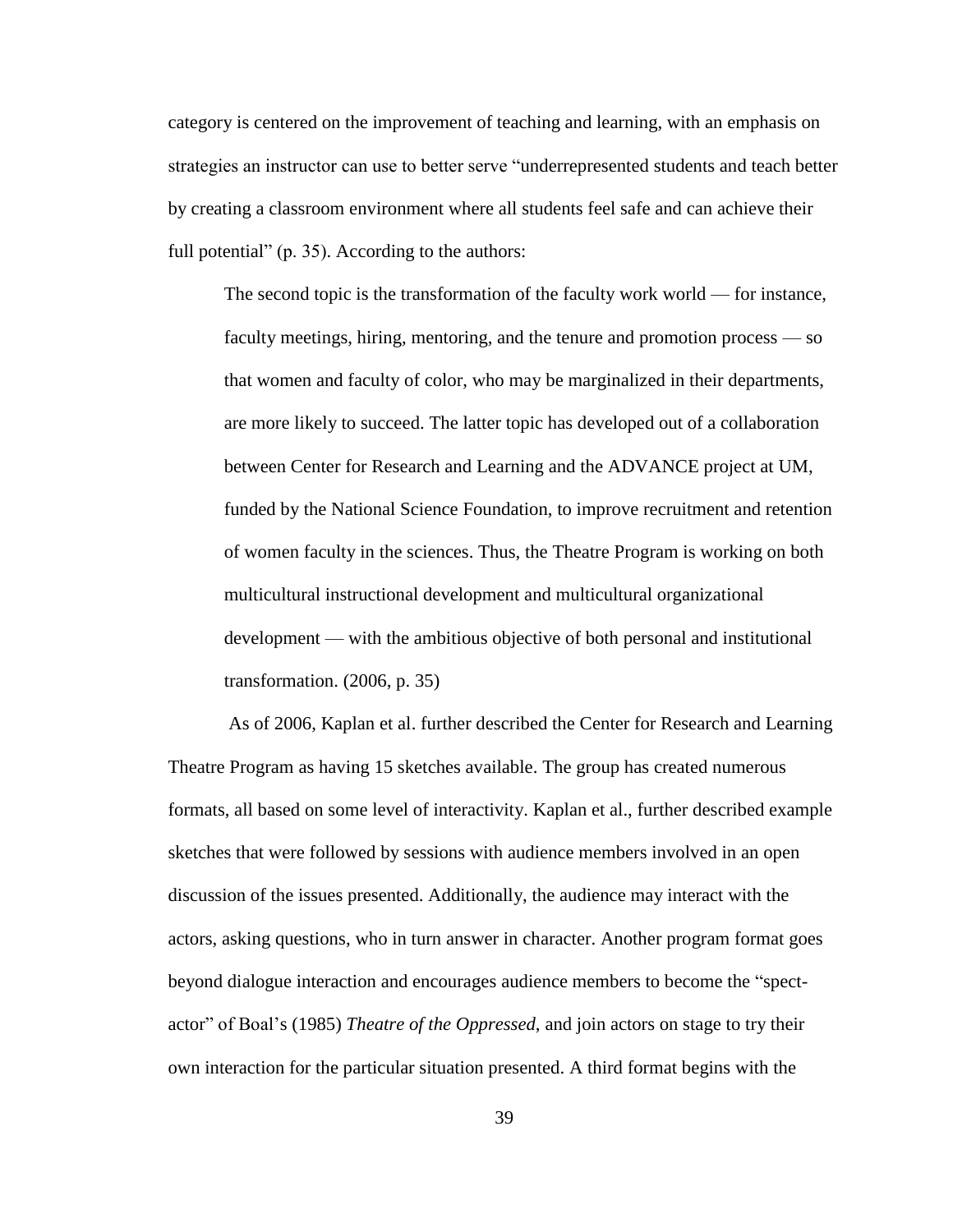sketch, followed by audience discourse with the character still being portrayed by the actors. The difference occurred with incorporation of suggestions audience members give to the actors for improving their interactions. The actors then present the sketch again, integrating the audience suggestions and demonstrating improved results over the original sketch.

Based on research performed specifically for individual situations, the sketch is performed after a Center for Research and Learning facilitator shares results with the audience. Following the sketch, the facilitator moderates the dialogue among the audience and the actors. The facilitator makes note of implicit assumptions and helps the audience discover the subtext behind the characters' dialogue. Additionally, the facilitator emphasizes key points for the audience and concludes with any supplementary research findings and strategies for using the knowledge presented in the sketch. A distinct advantage of IAT is its ability to build community among the faculty audience. Concerning faculty reaction, Kaplan et al. (2006) found the following:

As they share dismay at the challenges presented by the theatre scenarios, faculty recognize the barriers to being inclusive. As they engage in the group problemsolving sessions that follow the sketch, faculty learn from each other about ways they can transform the climate in their own classrooms and departments. The academy has long wanted to transform our campuses into inclusive learning communities, and interactive theatre is one important step toward that end. (p. 3)

Finally, Kaplan et al. (2006) contended as faculty "engage with the sketch, the characters, and each other they are drawn into making sense of the issues portrayed, relating them to personal experience and strategizing about how to transform a difficult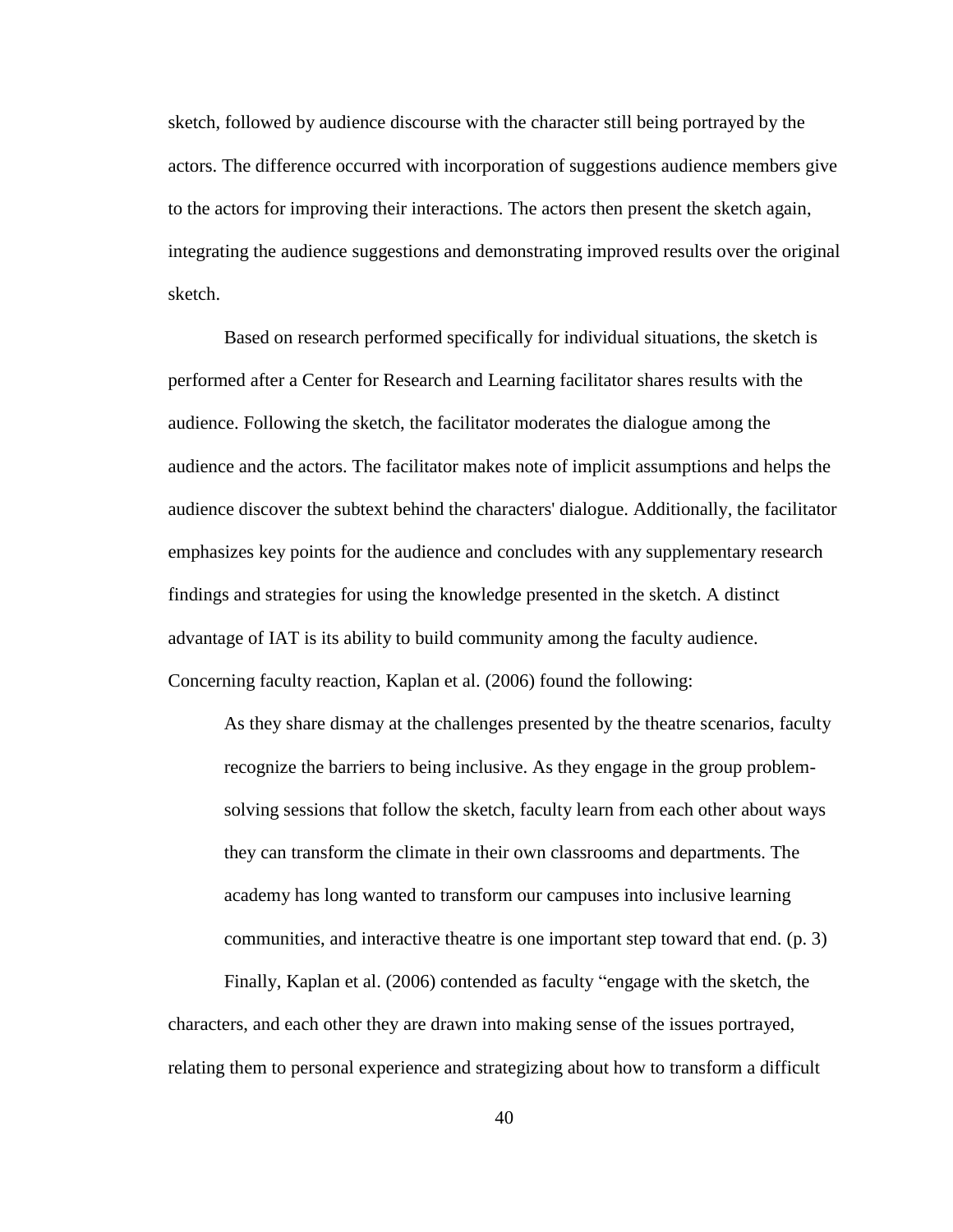situation" (p. 39). As a result, Kaplan et al.  $(2006)$  concluded the outcome can have a profound affect on faculty attitudes and behaviors. The Center for Research and Learning Theatre Program is in demand, performing not only for their university's PFD, but also departmental retreats and faculty meetings. Additionally, the Center for Research and Learning's Theatre Program has expanded to other universities and national conferences. Thus interactive theatre as professional development has potential to emancipate and empower marginalized groups while simultaneously preparing faculty to better resolve issues of race.

## *Summary*

Based on the research, the literature review revealed the need to address the challenges of a growing diverse student population in higher education that is marginalized by racism endemic to the institutions. Several researchers focused on the growing concern and need to address educational institutions power to oppress and marginalize as well as their potential to liberate and empower. Other researchers called for a change in Professional Faculty Development programs in order to meet the latter potential.

Further examination of the literature showed when racism was examined and people engaged in difficult dialogues victims of racism find their voice. Additionally, oppressed individuals and groups find they are not alone in their marginality. Research further revealed, CRT emphasized the need to give voice to marginalized individuals and groups in striving for social justice within higher education. Several researchers advocated for the use of CRT as a lens for educational research to illuminate the challenges of a growing diverse student population in higher education.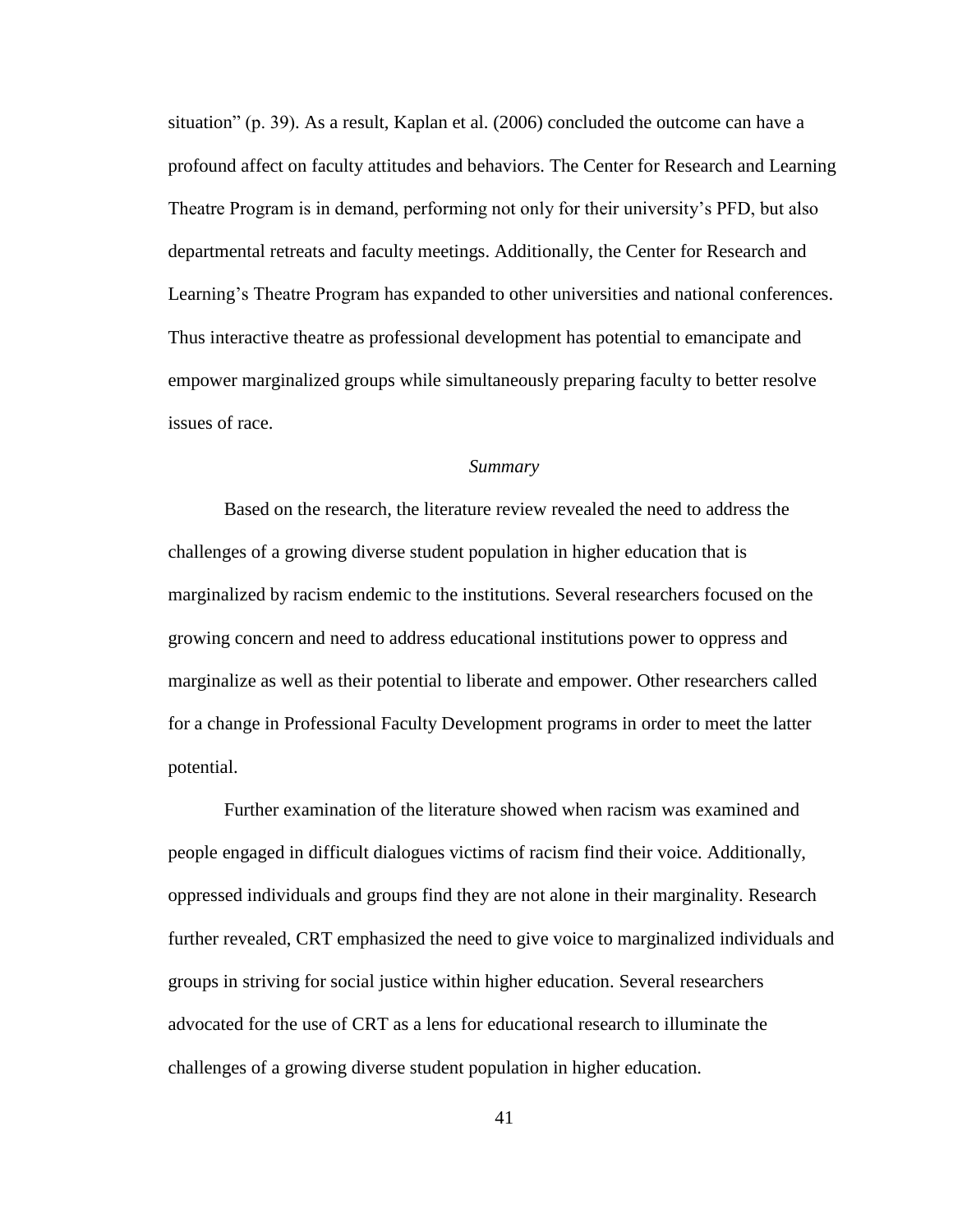Giving voice to marginalized individuals or groups was found as a common tenet to address the oppression of these groups. Evidence demonstrated CRT used storytelling as a primary tenet for social justice. Research further revealed a similar use of storytelling in Interactive Theatre which was based on *Theatre of the Oppressed*, which evolved from *Pedagogy of the Oppressed*. Based in the literature reviewed in this inquiry this research study focused on whether the use of Interactive Theatre as Professional Faculty Development in higher education gave voice as seen through the lens of CRT.

In Chapter Three, the research design and methodology will be presented along with the research questions, population sample, data collection methods, and data analysis. In Chapter Four, the analysis and results of the data collected are presented. The findings, conclusions, recommendations and implications for future research are discussed in Chapter Five.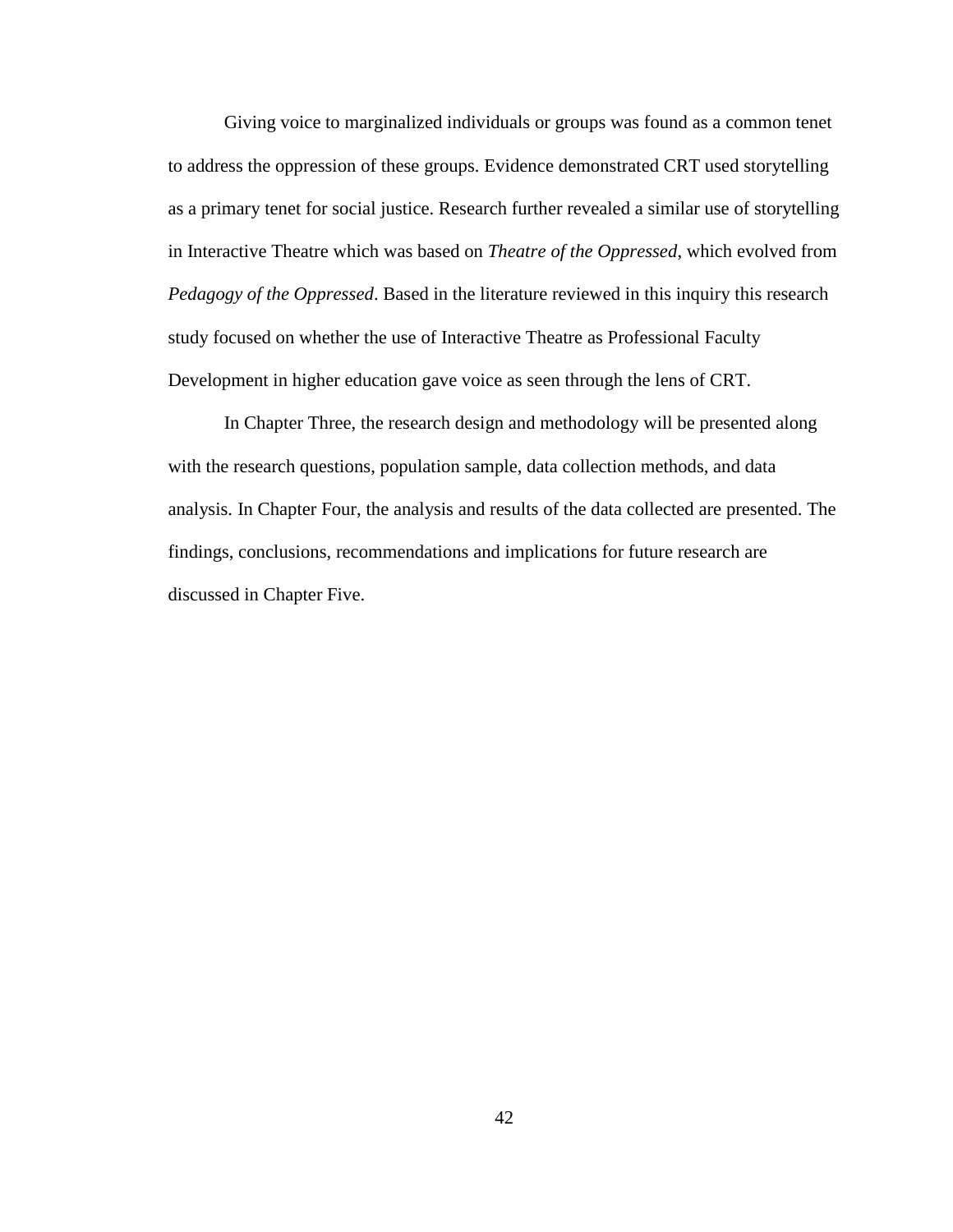## CHAPTER THREE

### RESEARCH DESIGN AND METHODOLOGY

## *Introduction*

Higher education has been facing numerous challenges and, as a result, a myriad of stakeholders are demanding institutions find methods to improve the quality and effectiveness of their instruction (Brancato, 2003). Although faculty professional development is an integral component, higher education institutions are being described as stagnant bystanders in an ever changing world (Bolman & Deal, 2003). Faculty professional development, however, has been identified as the most fitting technique to meet the challenges to transform current ideas about teaching and learning in higher education. This study focused on an emerging use of interactive theatre for professional faculty development to give voice to diverse student populations as illuminated through the lens of Critical Race Theory. Although there was extensive research on faculty professional development, research on the use of interactive theatre was limited. This study was proposed as research to add to the available knowledge in professional faculty development in higher education and to develop knowledge in interactive theatre as faculty professional development. Using a qualitative, case study approach, this study was intended to address the guiding question: How does *Interactive Theatre* as professional faculty development give voice to marginalized individuals or groups in higher education, as viewed through the lens of Critical Race Theory?

### *Problem and Purpose Overview*

There has been unrelenting and radical change in universities' student populations over the past two decades. Professional developers have felt increased pressure to meet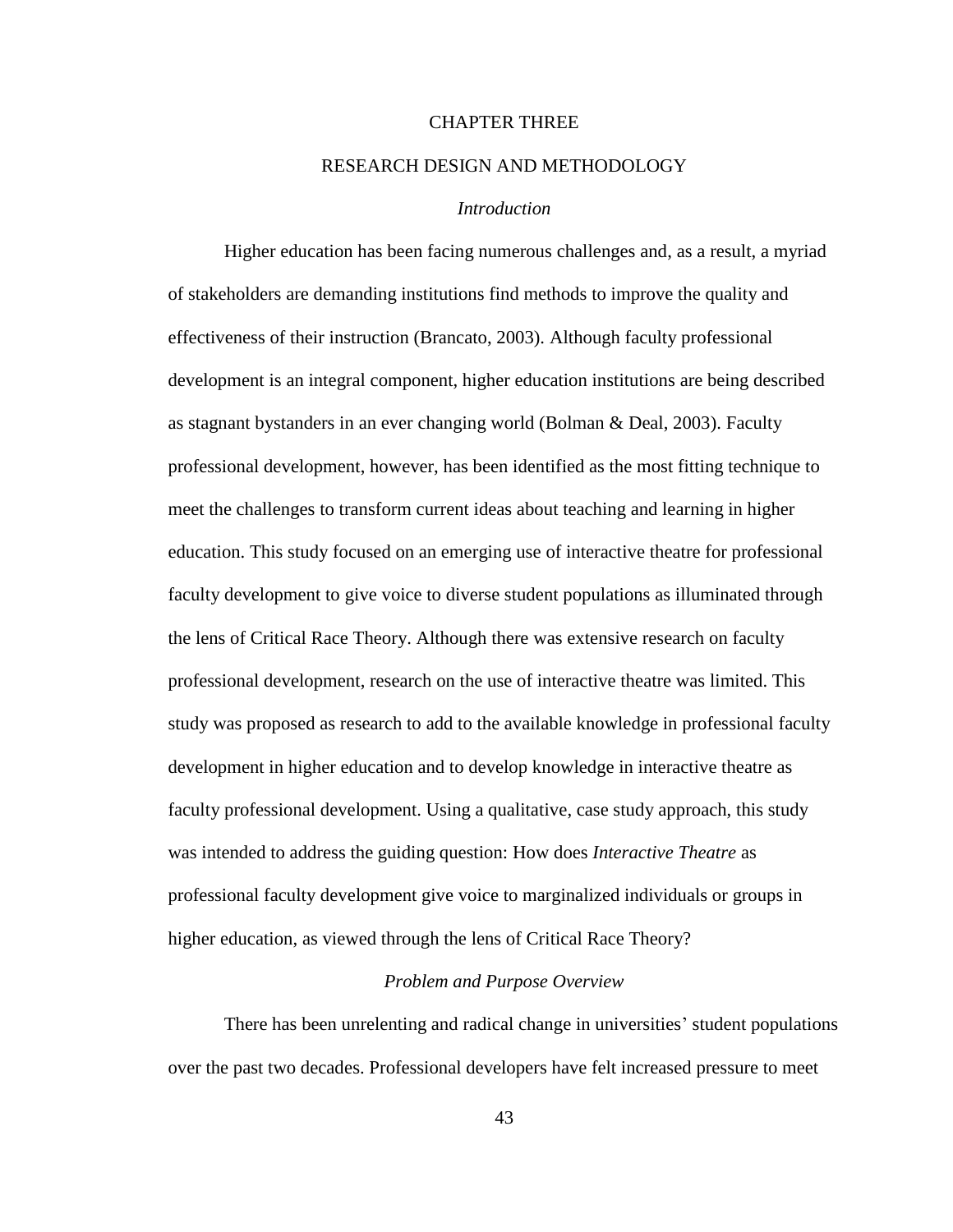the learning challenges of diverse student populations in order to ensure their success (Roche, 2001). The diversity of current classrooms has required higher education faculty to reflect on their current teaching practices and improve their pedagogical knowledge and skills so student learning would be enhanced. Thus, the purpose of this inquiry was to examine the components of an *Interactive Theatre* program as professional faculty development in higher education through the lens of Critical Race Theory.

## *Research Questions*

Within the context of this study, the following research questions were addressed:

- 1. Why is *Interactive Theatre* used in professional development for faculty in higher education?
- 2. How does *Interactive Theatre* give voice to marginalized groups as viewed through the lens of Critical Race Theory?
- 3. What impact does *Interactive Theatre* have on empowering faculty to address the issues that come from giving students a voice?

# *Rationale for Use of a Case Study*

―Qualitative researchers are interested in understanding the meaning people have constructed, that is, how they make sense of their world and the experiences they have in the world" (Merriam, 1998, p. 6). Merriam also asserted case study gives a rich and holistic picture of an occurrence. This new understanding, subsequently, can be developed as provisional hypotheses for future research. Case study, consequently, is essential to moving a field's knowledge base forward (Merriam). According to Creswell (2003), an additional benefit of case study research is that it grants the researcher opportunity to obtain the language, or voice, of the participants.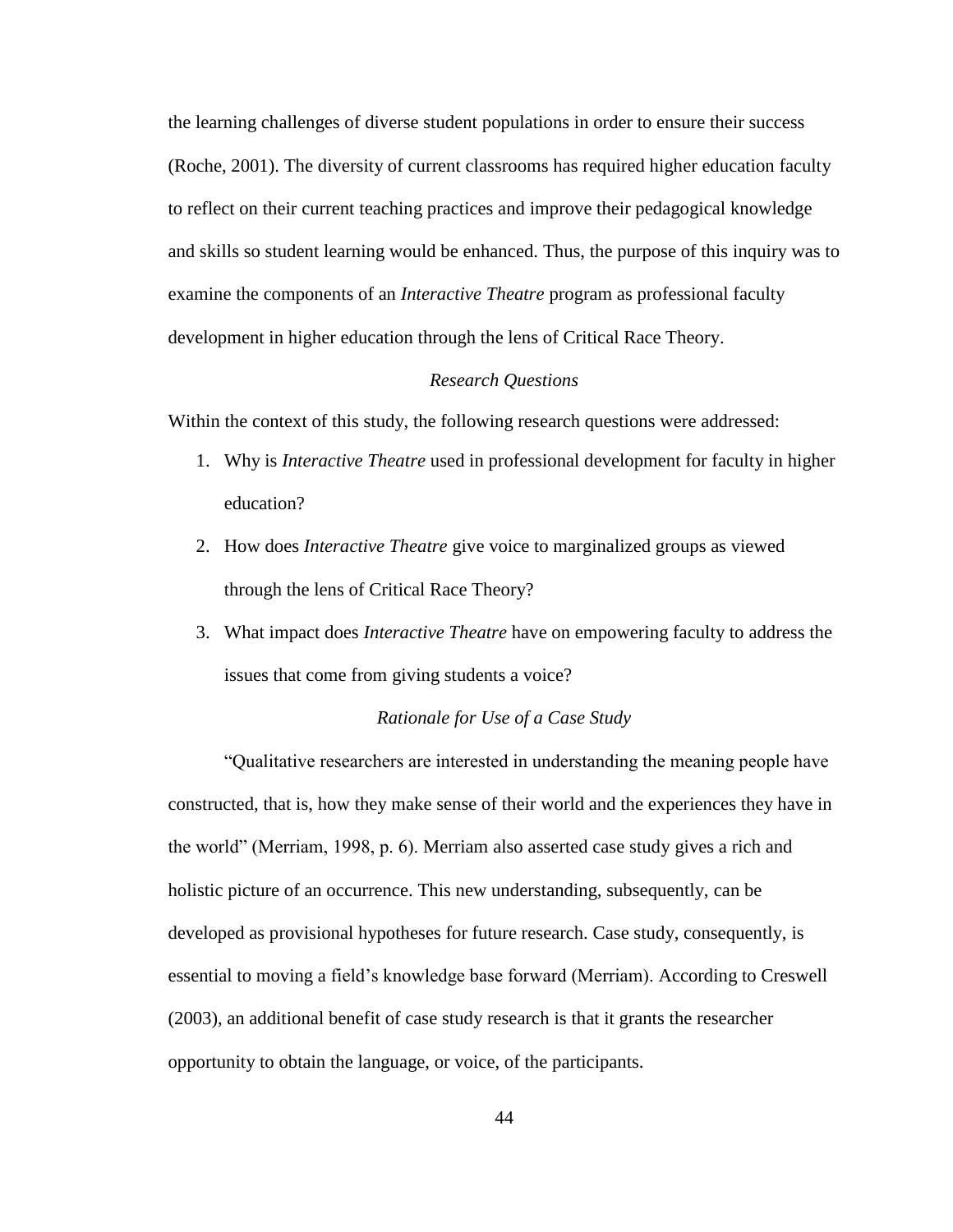The emphasis on the participant's personal voice is important since the empirical goal is to understand the actual experiences and beliefs of the participants. Since this study was viewed through the lens of Critical Race Theory which has storytelling as an essential component, the use of a case study was most apposite. When the purpose of research is to improve and generate new practice, a case study methodology is valuable to examine the potential of *Interactive Theatre* as used in professional faculty development in higher education. Furthermore, case study research is ideal if a goal of the study was to effect change, as case studies are more receptive to change than survey or experimental research (Collins & Noblit, 1978).

Whether observations, interviews, or focus groups are used by qualitative researchers, the goal for this in-depth approach is for the researcher to be able to describe, explain, compare, and understand the meaning of social phenomena (Merriam, 1998). The qualitative case study, furthermore, seeks to answer "how" and "why" questions  $(Yin, 1993)$ . This researcher chose a case study approach to answer the question of "why" *Interactive Theatre* is being used as professional faculty development and "how" does *Interactive Theatre* give voice to marginalized individuals or groups in higher education. A secondary question focused on "how" *Interactive Theatre* empowered faculty to address issues that come from giving students a voice.

Creswell (2003) explained the role of change and empowerment in critical research and critical theory perspective focuses on empowering people to overcome the limitations placed on them due to their race, gender, or class. Creswell posited,

[Critical] researchers believe that inquiry needs to be intertwined with politics and a political agenda. Thus the research should contain an action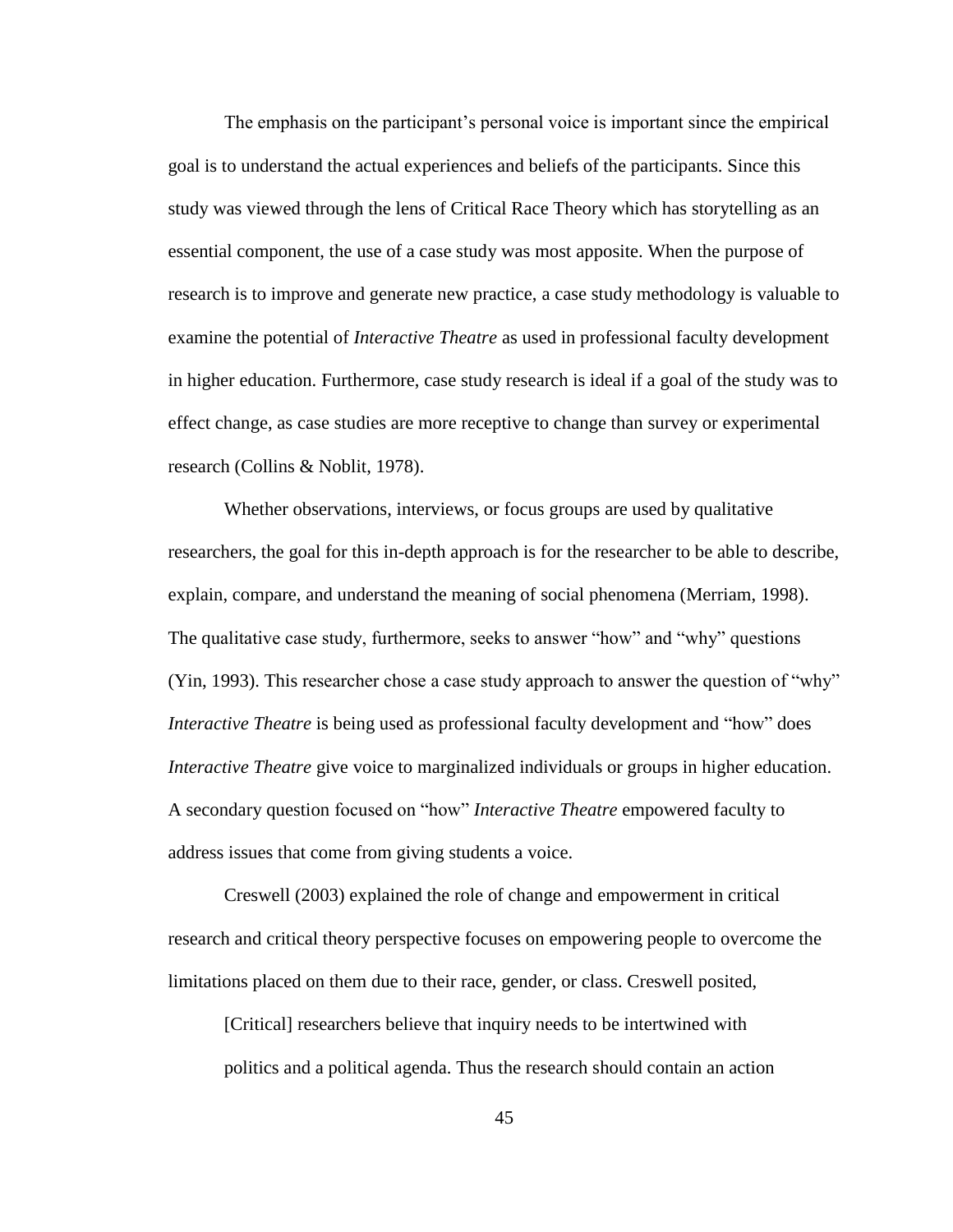agenda for reform that may change the lives of the participants, the institutions in which individuals work or live, and the researcher's life. Moreover, specific issues needed to be addressed that speak to important social issues of the day, issues such as empowerment, inequality, oppression, domination, suppression, and alienation.... [T]he "voice" for the participants becomes a united voice for reform and change…[which may] mean providing a voice for these participants, raising their consciousness, or advancing an agenda for change to improve the lives of the participants. (p. 10)

Using a case study approach, then, was necessary since research goals included empowering faculty and giving voice to improve the culture of institutions of higher education. There are, however, limitations of case study methodology (Merriam, 1998).

Due to the emphasis on rich, thick data, data collection and analysis required considerable time. Bound by time frames of both participants and researcher, case studies have potential for a time-related limitation (Merriam, 1998; Yin, 1993). Another limitation for case studies is that the needed documents for analysis might be difficult to find or are considered protected information, not available to the public. This researcher was able to overcome this limitation due to public availability of many of the documents, such as the university's diversity policy, literature and websites of the *Interactive Theatre* program and the program called *Difficult Dialogues*. Documents were also available because of participants' willingness to provide necessary information.

Because the research occurred in a natural setting, another limitation is the researcher being seen as intrusive. Additionally, participants being observed may behave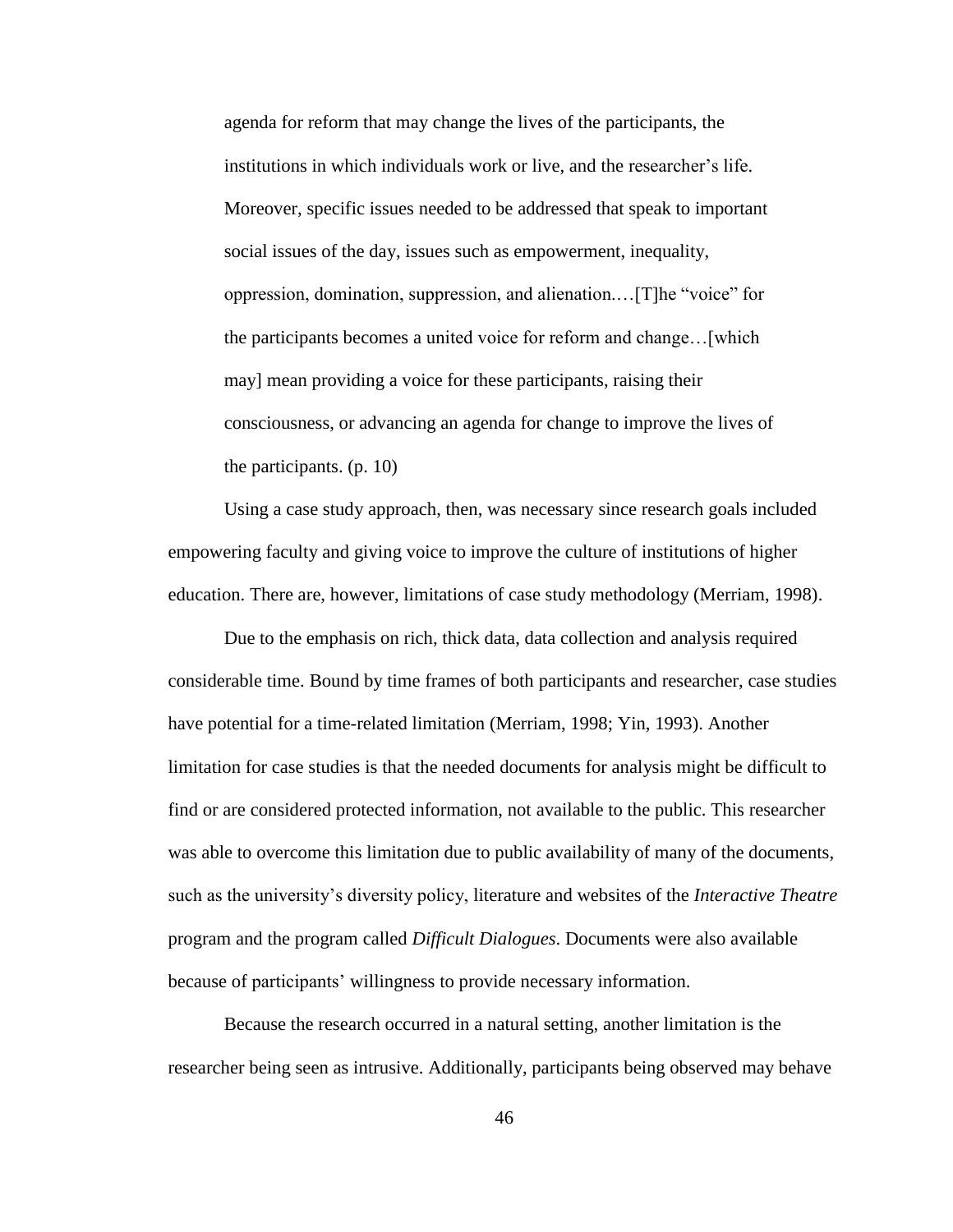differently than normally. Researcher bias may also negatively impact the study. The researcher's biases and assumptions, or personal attitudes, must not interfere with the processes involved in qualitative research (Bogdan & Biklen, 1998). A prominent belief of this researcher is that theatre is a powerful means to change. Additionally, this researcher is considering implementing *Interactive Theatre* for professional faculty development in her home higher education institution. Although it is the duty of researchers to "transcend some of their own biases" (Bogdan  $&$  Biklen, p. 33), the question of bias in a qualitative study remains a concern. In this study, the primary task of the researcher is to seek the insights and perceptions of others, thus broadening the understanding of the potential for use of *Interactive Theatre* for professional faculty development. Biases and assumptions, therefore, must remain at bay for accurate findings to emerge. Furthermore, the identified protocol, data management procedures, and triangulation of data assist in diminishing any existing biases and assumptions of the researcher.

This researcher, therefore, to address these limitations, used multiple methods of data collection such as observations, interviews, focus groups, and document analysis in order to assure validity and reliability of the data (Creswell, 2003) and to triangulate the data. Additionally, member-checking, which is reviewing of final report or descriptions by participants for feedback, was used to determine the accuracy of the qualitative findings (Creswell, 2003).

Therefore, this descriptive study utilized observations, interviews, focus groups and document analysis to examine *Interactive Theatre* as Professional Faculty Development. Often referred to as ethnography, qualitative research examines the reality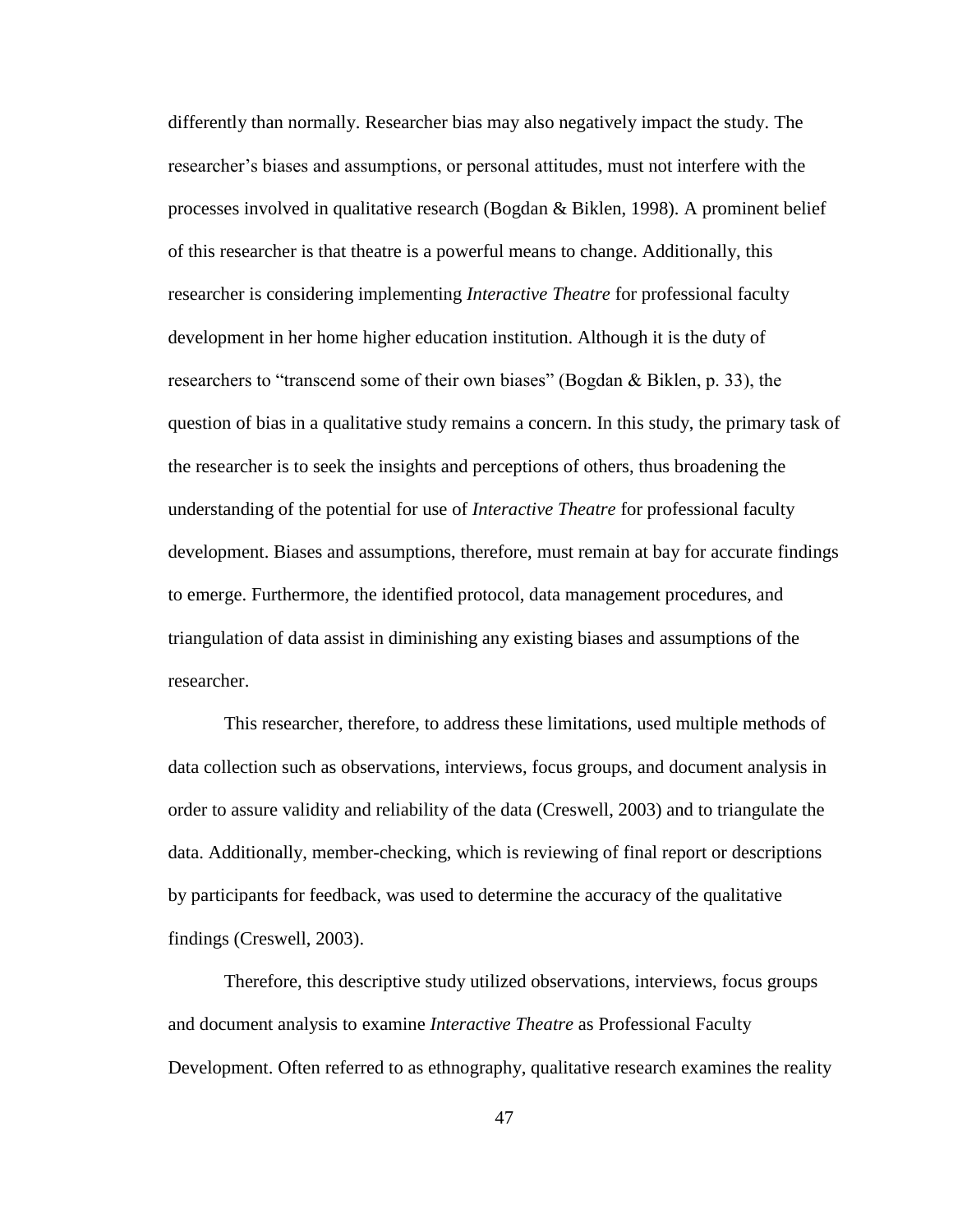of individuals interacting in their constructed world. The researcher examined the phenomena in its natural setting, and if needed, over an extended amount of time. Thus, the resulting data had considerably more details than found in the statistics of a quantitative approach (Fink, 2006; Merriam, 1998; Pan, 2004; Seidman, 2006).

Additionally, this study was framed through the lens of Critical Race Theory. Data collection and analysis allowed the researcher to investigate the emerging use of *Interactive Theatre* for professional faculty development to give voice to marginalized individuals and groups. Furthermore, qualitative data gathered through interviews buttressed the findings gathered from observations, focus groups, and documentation.

The inductiveness of qualitative approach may gather initial data to inform later research activities. According to Patten (2004), this subjective approach to research generally used a smaller sample from which to gather data. The qualitative researcher tends to spend more time interacting with subjects. Also a qualitative researcher utilizes instruments such as literature review, observations, and unstructured interviewing (Patten). Seidman (2006) buttressed the importance of interviewing as used to understand a person's experience and the meaning that person finds in the experience. Depending on results during the research, the questions are therefore adjusted to better solicit appropriate information (Seidman, 2006).

### *Participants*

The participants for this single case study was comprised of: (a) graduate students serving as teaching assistants participating in an interactive theatre professional faculty development workshop (*n*= 3), (b) faculty participating in an *Interactive Theatre* faculty professional development workshop (*n*=5), (c) the program leader for an *Interactive*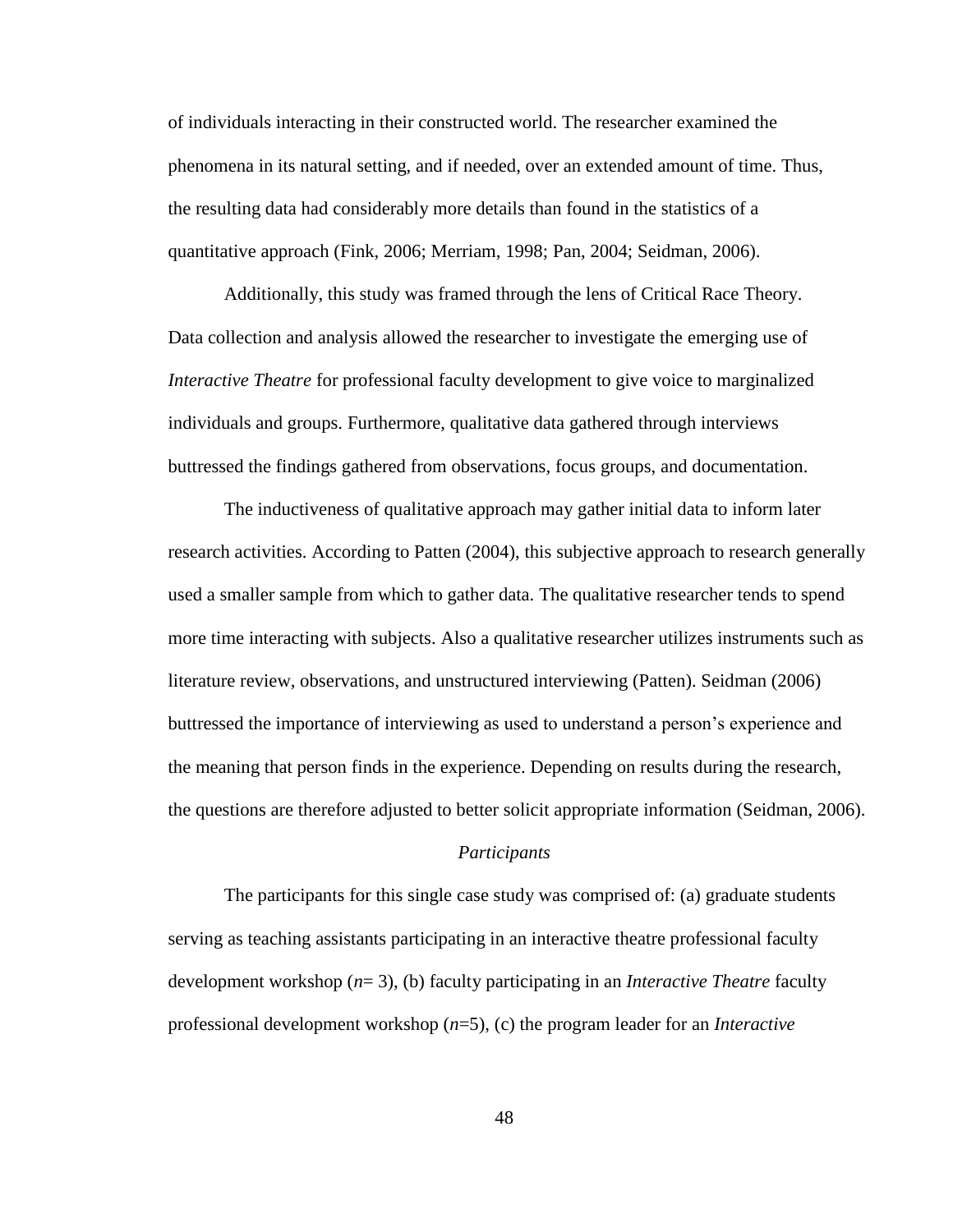*Theatre* faculty professional development program (*n*=1), and (d) randomly selected troupe members of an *Interactive Theatre* program (*n*=6).

The researcher purposefully selected (Creswell, 2003) a Midwest university which had an *Interactive Theatre* as professional faculty development program in place for four years. The program researched was developed from direct collaboration with the University of Michigan, which is regarded as the leader in using *Interactive Theatre* as professional faculty development and was identified by the University of Michigan faculty as an outstanding program. Additionally, the program researched was one of a multi-campus program sponsored by the Carnegie Academy for the Scholarship of Teaching and Learning, led by the University of Michigan. Merriam (1998) based purposeful sampling on the premise of wanting "to discover, understand, and gain insight  $\ldots$  [to] select a sample from which the most can be learned" (p. 61), Snowball sampling was noted by Merriam (1998) as the most common form of purposeful sampling and was the selected form utilized by this researcher. Snowball sampling strategy involved empowering the *Interactive Theatre* program leader, faculty, and graduate teaching assistants study participants to recommend others as good subjects for interview (Bogdan & Biklen, 1998). The focus group was be selected randomly from troupe members of an *Interactive Theatre* program used for professional development. The goal was to develop a sample rich in insight, perception, and information in order to guide the study.

# *Data Collection and Instrumentation*

Inclusion of informed consent was the first ethical guideline that drove this study (Seidman, 2006). The consent form included the following elements: right to participate voluntarily, purpose of the research study, procedures of the study, length, potential risks,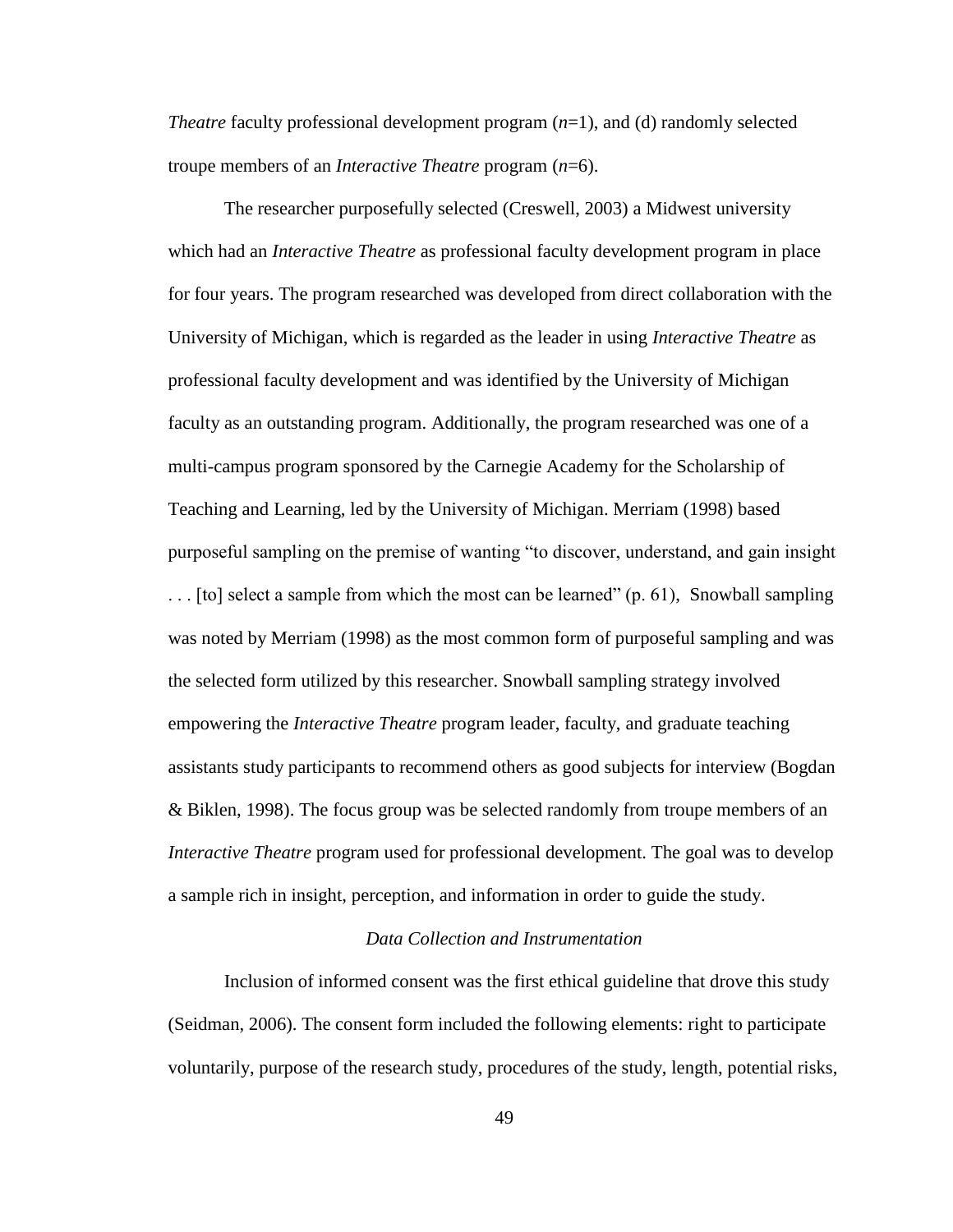rights, including withdrawal from the study, possible benefits, confidentiality, dissemination, researcher's contact information, and signatures of participants and researcher (Seidman). The researcher incorporated other ethical considerations such as obtaining permission from the university administration to conduct the research on site. The researcher, additionally, was cognizant to minimize intrusion and actively sought the inclusion of research participants throughout the process of the research (Creswell, 2003).

The leader of the *Interactive Theatre* program studied was first contacted via email to find out if she would be interested in participating in the study. This was done to ensure her rights would not be violated. The program leader was provided a basic description of the research project which included purpose of the study and description of how she and her participants would be involved. After the program leader expressed an interest, the researcher contacted the university's Office of Research to find out the institution's research policies and procedures. The researcher learned prior to conducting research, an Institutional Review Board application had to be completed. Research materials were submitted, including informed consent forms and interview protocols.

The researcher conducted two semi-structured face-to-face audio-recorded interviews with the *Interactive Theatre* program leader. The leader was given an informed consent form (see Appendix A) which explained the purpose of the study and her role as voluntary. The leader was not compensated for participation in the study. Documentation for review and member checking analysis was provided to the program leader.

Additionally, faculty and graduate assistants who had participated in Interactive Theatre as professional development were given an informed consent form (see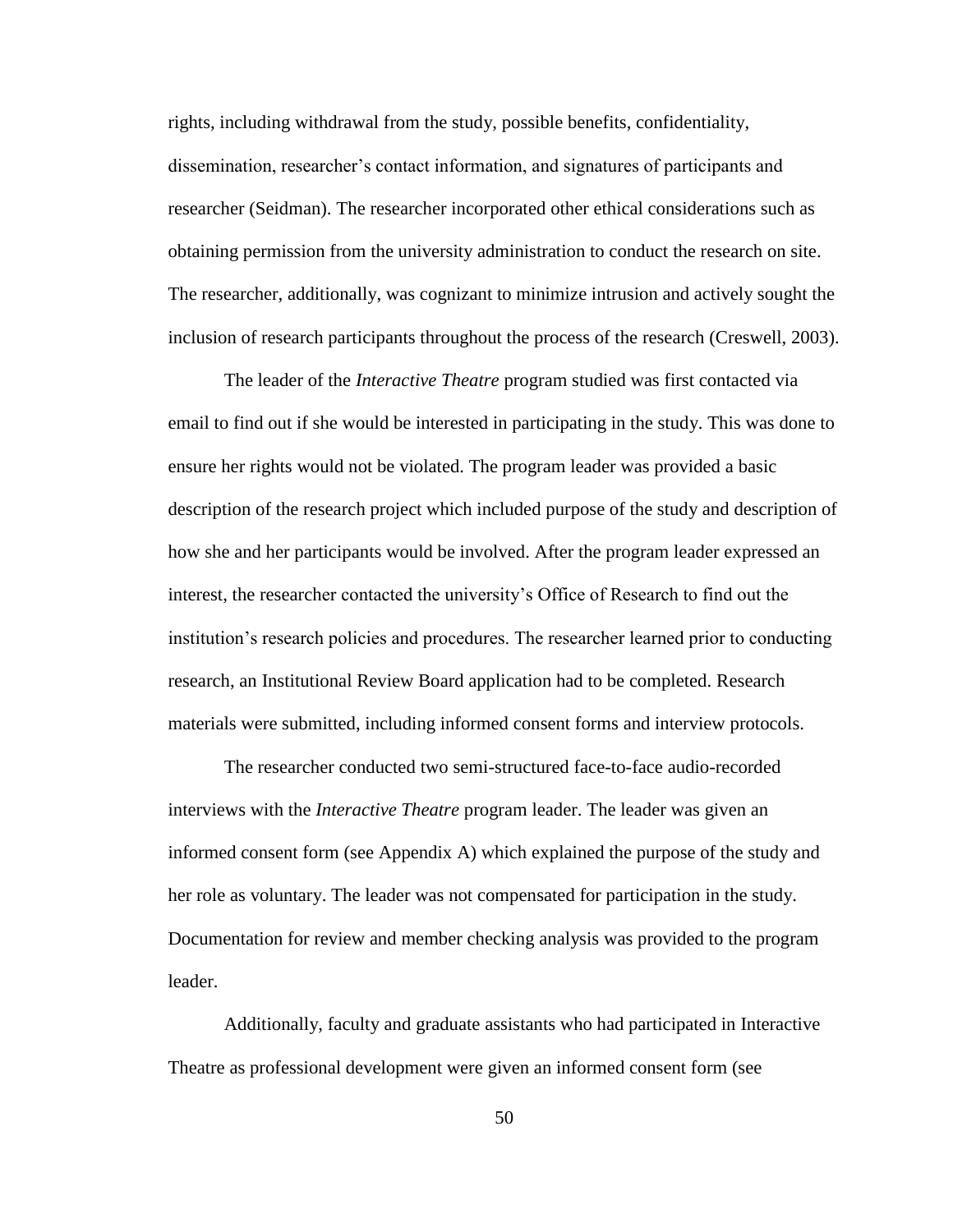Appendix B) which explained the purpose of the study and their role as voluntary. These participants were not compensated for participation in the study. Documentation for review and member checking analysis was provided to the participants.

Informed consent (see Appendix C) was also obtained from the troupe members of an *Interactive Theatre* program used for professional development involved in the focus group. Interviews were useful as they allowed participants to use their own voice. The protocol for the focus group was the same as for the leader with some modification. Noted limitations of the interviews with the faculty were the time-delays between participating in *Interactive Theatre* as professional development and the actual interview. Another limitation of the interviews was the presence of the researcher, which may have biased the responses (Creswell, 2003). The researcher, therefore, reviewed the interview transcripts, observation field logs, diary and field notes, and documents and artifacts, to look for patterns to emerge in order to triangulate the data Creswell). Participants were provided with transcripts for review to ensure accuracy.

Appropriate measures were also taken to protect the rights of the participants, including privacy. Approval from the Institutional Review Board of the University of Missouri was acquired for the study. Since giving voice to the marginalized and empowering faculty were overarching purposes of the study of *Interactive Theatre* as professional development, interview questions were developed to examine the success in both areas.

#### *Interview Protocols*

Semi-structured interviews were conducted to gain deeper insight and triangulate the data gathered from observations, and document analysis. Two face-to-face audio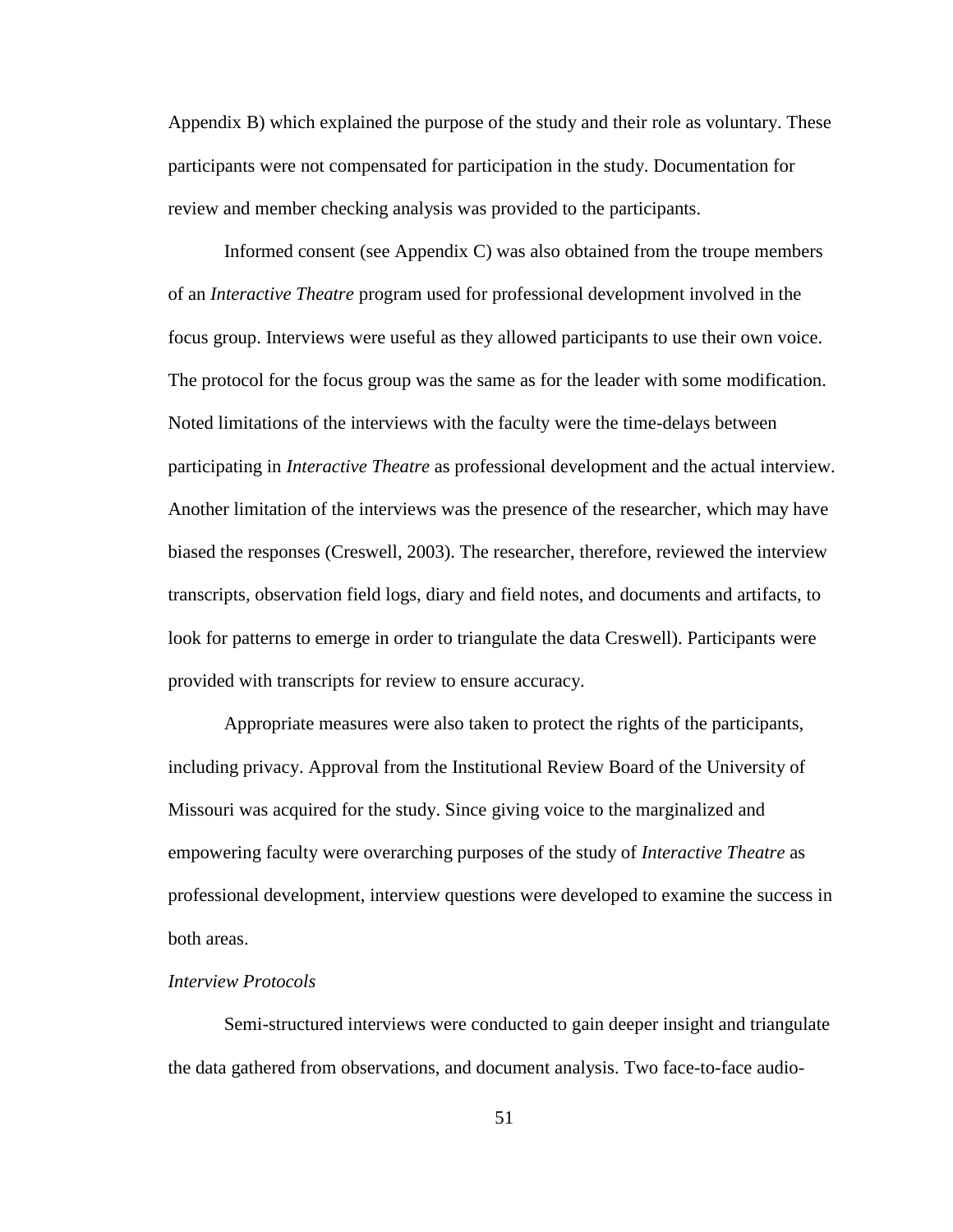recorded interviews with the *Interactive Theatre* program leader were conducted. The first interview protocol was developed in regards to Critical Race Theory concepts (see Appendix D). The second interview protocol was developed from the results of analyzing the faculty, graduate assistants, and focus group interviews (see Appendix E). The interview guide for faculty and graduate assistants followed a protocol of questions (see Appendix F) related to the characteristics of giving voice as seen through the lens of Critical Race Theory. These semi-structured interviews were conducted consisting of experience and opinion open-ended questions (Fraenkel & Wallen, 2003) relating to the *Interactive Theatre* as a professional development vehicle.

Each interview was audio-recorded and later transcribed by the researcher. Member checking was conducted to verify the accuracy of the transcripts and confirm for each participant that their stories were portrayed as intended (Fraenkel & Wallen). Participants were instructed to contact the researcher to make necessary corrections. Changes were made to comply with the requirements delineated in the letter of informed consent. Field notes were taken by the researcher during the interview process to record information not reflected on the audio-tapes. Triangulation of the data occurred through the use of rich, thick descriptions provided from the interviews, field notes, document analysis, and observations during interviews. (Creswell, 2003; Fraenkel & Wallen; Merriam, 1998).

### *Focus Group Protocol*

The researcher also facilitated one focus group meeting to gather data from the troupe members of an *Interactive Theatre* program used for professional development. The focus group protocol (see Appendix G) was selected because, as noted by Krueger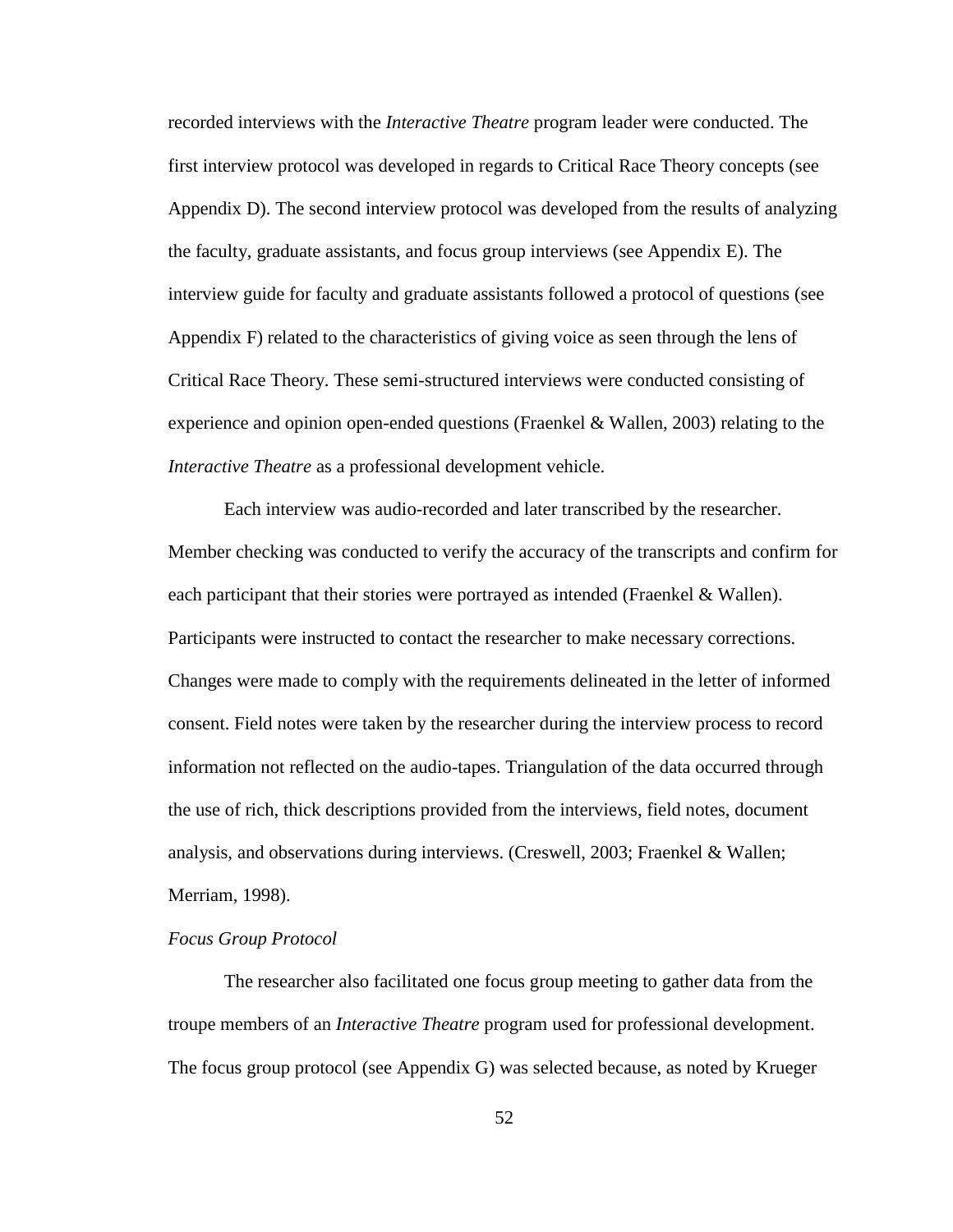and Casey  $(2000)$ , "a range of ideas or feelings that people have" (p. 24) was necessary. The focus group consisted of a random sampling of troupe members involved in the *Interactive Theatre* program being studied. These students were selected based on being determined as information-rich participants (Krueger & Casey, 2000). The focus groups' conversations were audio-recorded and transcribed by the researcher at a later date. The focus group took place at the research site lasting less than one hour. The facilitator used slightly modified questions based on the same focus of questions as used in the interview protocol for faculty and graduate assistants. Additional questions for the leader's second interview were developed from the faculty, graduate assistants', and focus group interviews.

### *Data Analysis*

Qualitative data collection and analysis, according to Merriam (1998) must be a simultaneous process. The researcher gathered and analyzed data concurrently, pausing periodically to fill in gaps, in order to get the most holistic picture possible. The researcher ended the official data collection process with occurrence of duplication and repeats of data. The constant comparative method was utilized for further data analysis (Bogdan & Biklen, 1998; Merriam, 1998).

In order to triangulate the data, semi-structured interviews were conducted with some participants. The semi-structured interviews provided acquisition to comparable data from other participants of the study. This information was used in tandem with the field observation data and the focus group data compiled in order to gain a greater understanding of the phenomena being studied. In order to maintain consistency of direction, the researcher was the only interviewer in this study (Wiersma, 2000). Each of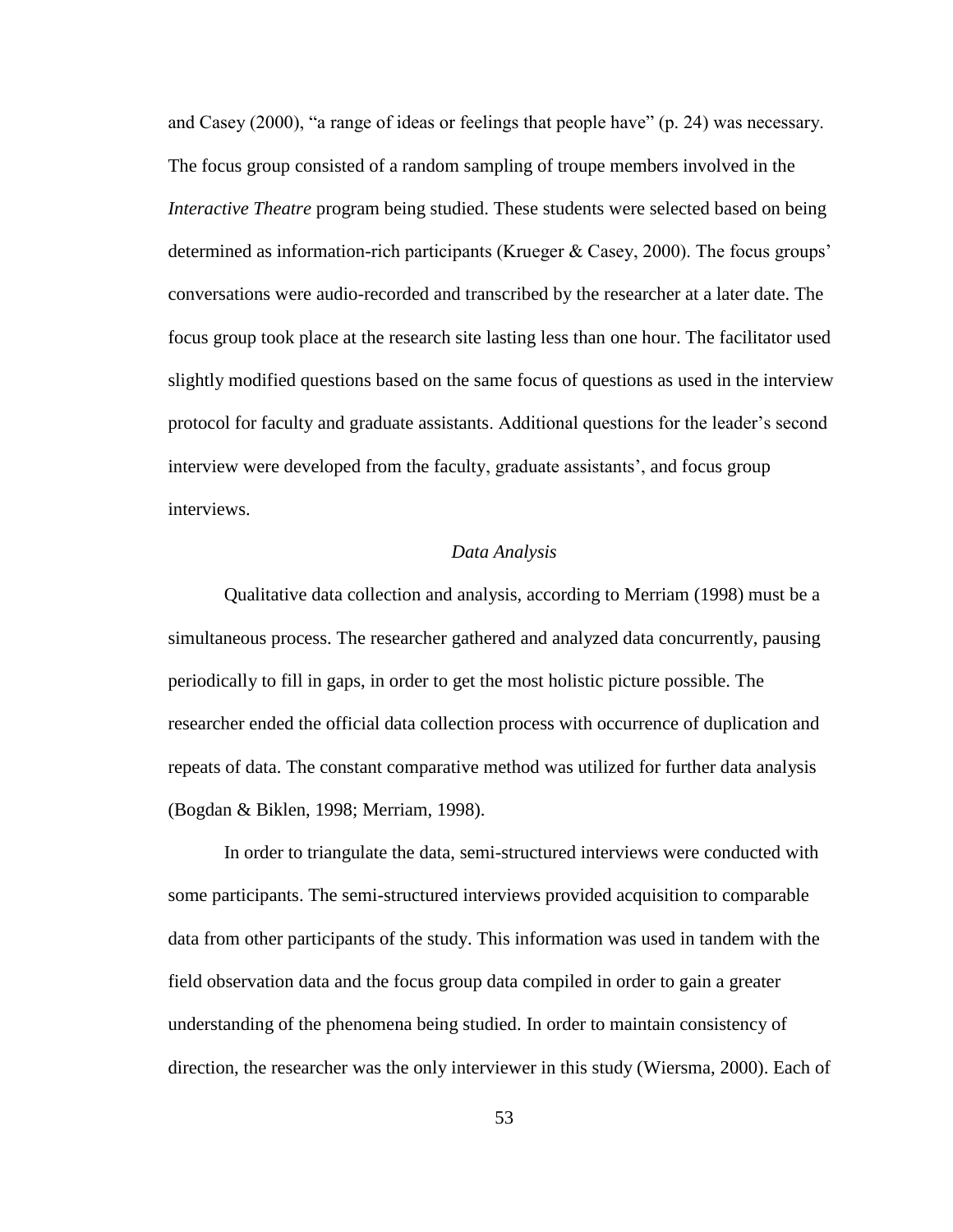the interviews was audio-recorded, then transcribed verbatim. The transcriptions were then coded for themes among the participant's responses. The themes from the coding were based on the Critical Race Theory concepts found in the review of related literature. The CRT concepts used to guide the development of themes focused on giving voice to marginalized groups and empowering faculty to address issues that develop from giving marginalized students a voice.

Additionally, in order to frame the themes for giving voice to marginalized students, categories in regard to empowering faculty to address resulting issues were used. The individual review of the transcripts, field observations, logs, notes, diary, and document analysis and patterns of responses elucidated by the coding categories allowed the researcher to look for consistency and triangulation (Creswell, 2003). The process was iterative in nature. Saturation was determined by the level of redundancy in participant responses.

### *Document Analysis*

The analysis of documents was based on the themes developed from the coding of the interview transcripts. The documents that were included in the analysis involved literature and a website describing the *Interactive Theatre* program, including uses, and goals. The university's policy on diversity was examined for alignment with the goals of the *Interactive Theatre* program, in addition to the themes developed through interview coding. Additionally, the *Interactive Theatre* program is part of the university's *Difficult Dialogues* program, a project to promote academic freedom and constructive dialogue on campus. Documents were, therefore, analyzed from the *Difficult Dialogues* program including literature and the website. Other documents were analyzed as suggested by the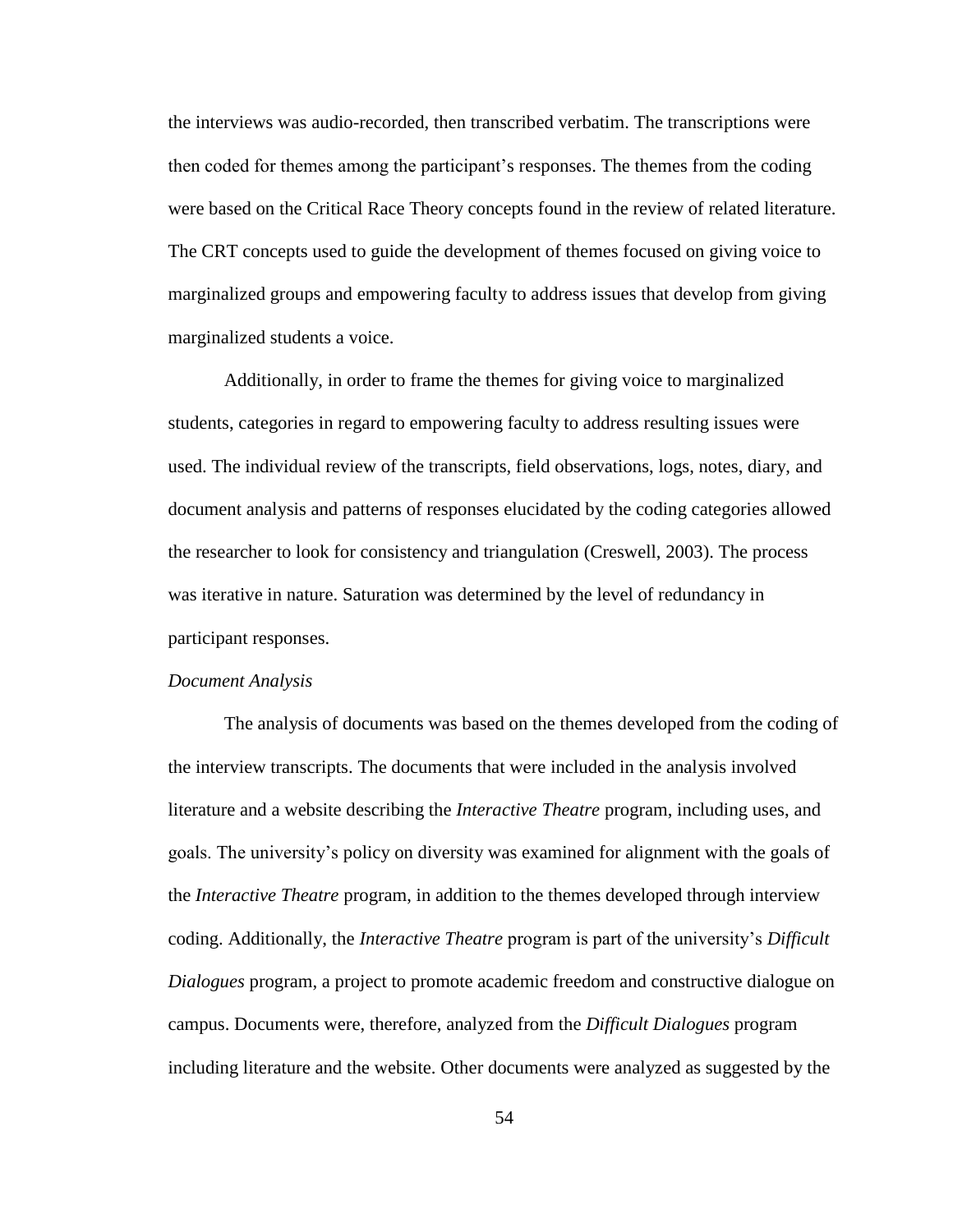leaders of the *Interactive Theatre* and *Difficult Dialogues* programs, respectively, utilizing the developed protocol (see Appendix H).

### *Observation Analysis*

Observation (see Appendix I) was also used in order to develop thick, rich descriptions of the phenomenon of using *Interactive Theatre* as professional faculty development. Observation was utilized to obtain detailed evidence as to how social situations appeared to participants in the focus group and what meanings various factors have for participants. Observation was also employed during individual interviews of the *Interactive Theatre* program leader, faculty, and graduate assistants. The observation categories included setting, interactions, activities, language, nonverbal communication, what was not happening, and the researcher's own feelings. The observations were then analyzed in conjunction with the themes developed from the coding of the transcripts of the interviews and focus group.

### *Credibility and Consistency*

In a case study, reliability, internal validity, and external validity of procedures are viewed through the following corresponding terms: (a) auditability, (b) credibility, and (c) fittingness (Rudestam & Newton, 2001). Bogdan and Biklen (1998) contended that qualitative researchers measure reliability by "the fit between what they record as data and what actually occurs in the setting under study, rather than the literal consistency across different observations" (p. 36). Yin (2003) suggested three important principles vital to a case study investigation which will enhance auditability, credibility and quality [fittingness]. These principals included the use of : (a) various evidentiary sources which are similar with the same set of specifics, results, and conclusions; (b) a data base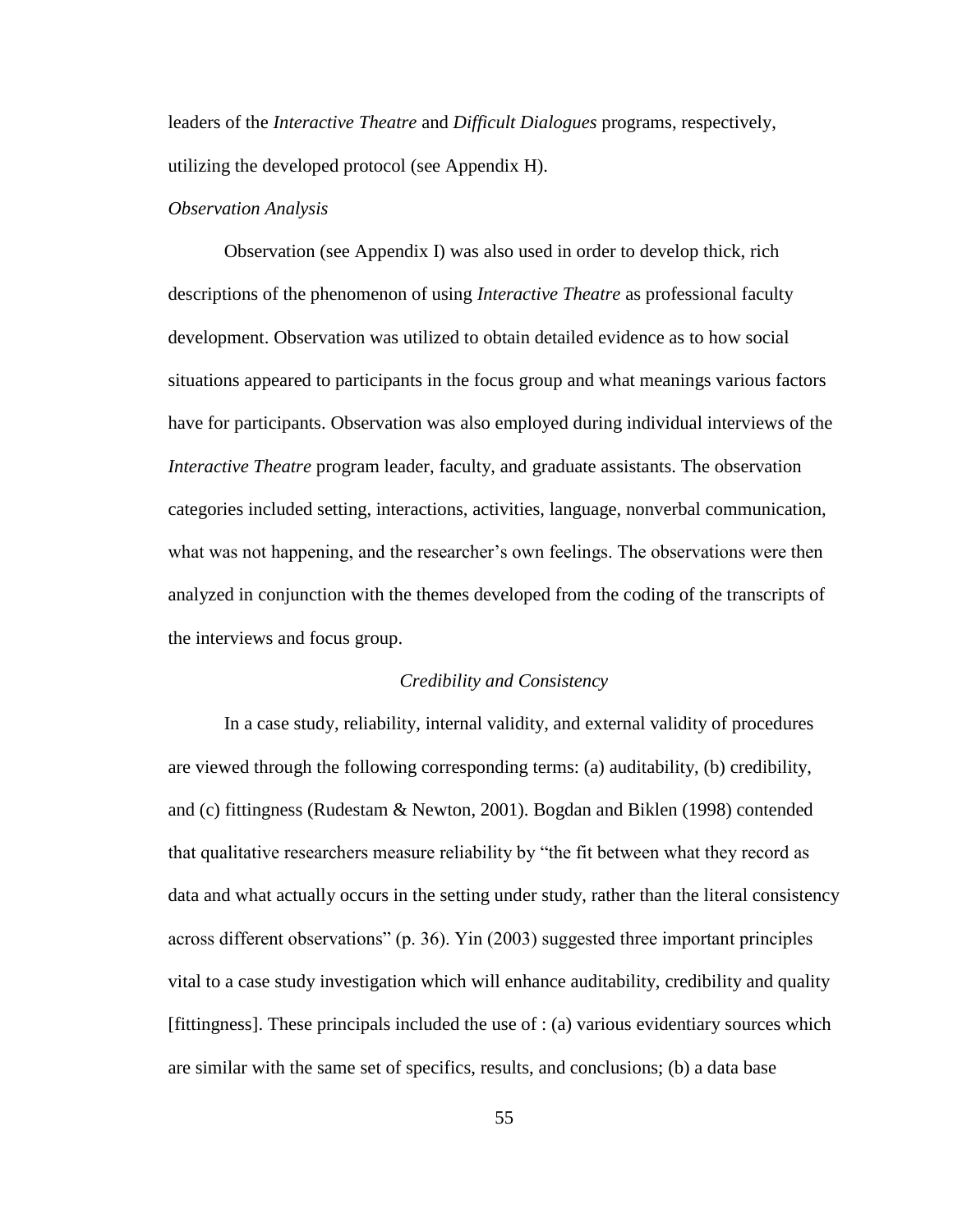detached from the research report; and (c) an evidentiary sequence which denotes linkages between research questions asked, collected data, and drawn conclusions.

Merriam (1998) further supported the enhancement of consistency by thorough use of multiple sources of evidence In order to enhance reliability the researcher must: (a) explain theoretical underpinnings and assumptions underlying the study; (b) triangulate data; (c) develop an audit trail; (d) code raw data clearly and consistently in order for replication to arrive at similar conclusions (Merriam, 1998; Yin, 2003). Rudestam and Newton (2001) introduced three procedures for enhancing credibility of the study: (a) prolonged engagement, (b) persistent observation, and (c) triangulation.

The researcher maintained a journal of the qualitative process that established an audit trail or data base separate from the study report. Credibility was enhanced through the use of multiple data sources which permitted the process of triangulation. Participants reviewed data [member check] for congruency of fit between what was the intended stakeholder response in relation to what was reported by the researcher. Interviews were conducted exclusively by this researcher in order to encourage consistency. Individual interviews were semi-structured, open-ended, and transcribed verbatim. Data were coded clearly and consistently into themes and were further analyzed through the constant comparative method. Analysis was ongoing throughout each stage of the data collection process.

#### *Summary*

The need for more effective faculty professional development in higher education has gained momentum over the past several years, especially in regard to giving voice to diverse student populations. The literature review established the need for innovative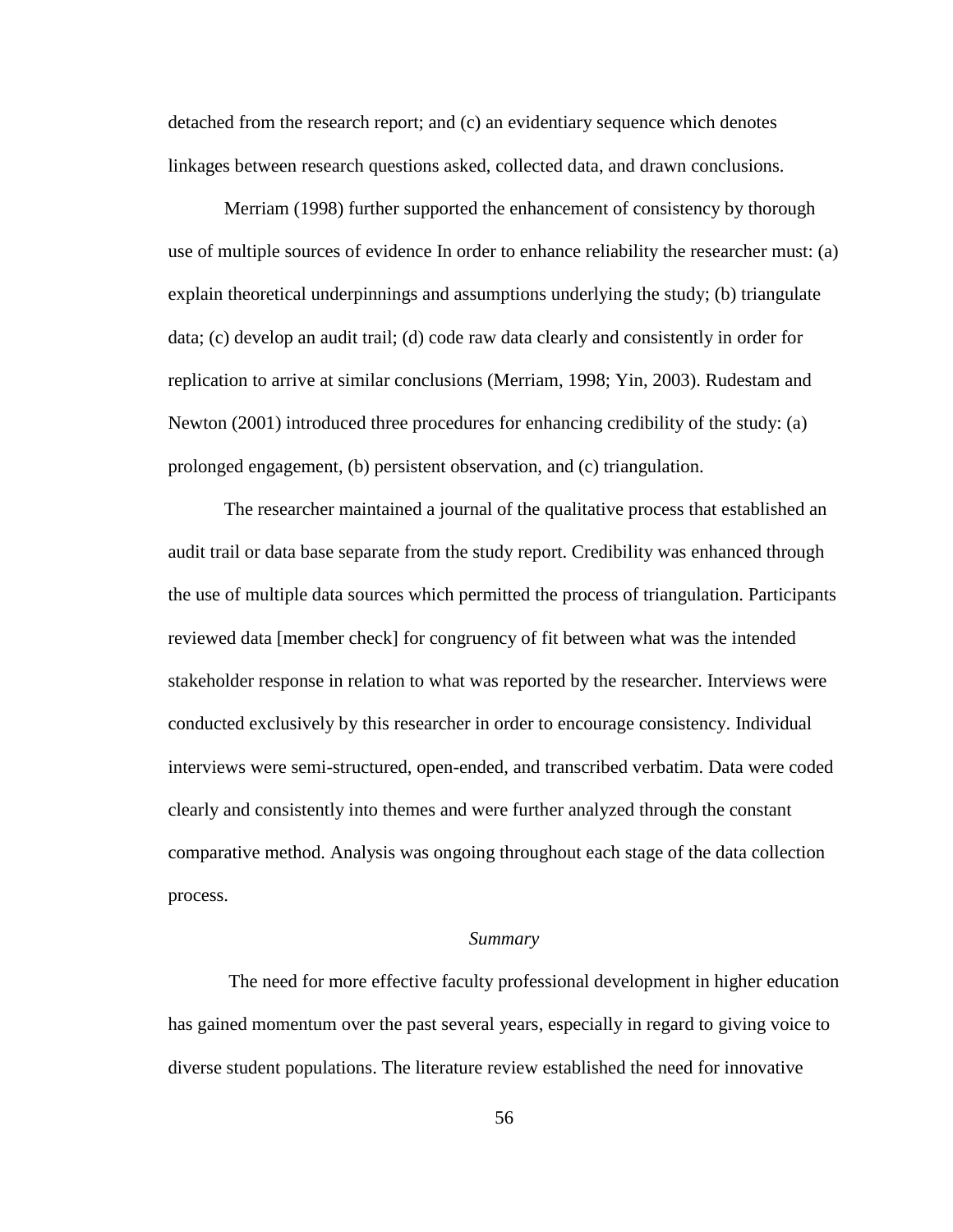approaches to professional faculty development, especially to give voice to the marginalized student. A discussion of storytelling, as a key element in Critical Race Theory, used as a framework for this study was then presented. This review of research provided a framework in which to examine this phenomenon *of Interactive Theatre* as professional development. Furthermore, provided in this chapter was the rationale for a case study to investigate the use of *Interactive Theatre* as professional faculty development in order to meet this challenge. The next section in this chapter included the research questions, followed by a rationale for the use of a case study. The researcher then discussed research design and methodology for the investigation of *Interactive Theatre* as Professional Faculty Development.

In summation, this was a qualitative descriptive case study, utilizing field observations, interviews, focus groups, and document analysis to examine the use of *Interactive Theatre* as professional faculty development. Faculty, graduate assistants, and undergraduate students from a major university served as the population sample. The qualitative data was examined through the lens of Critical Race Theory to establish patterns and themes with emphasis placed on giving voice to marginalized individuals and groups. The presentation and analysis of the data will be included in chapter four of this study. A summary of the study, discussion of the findings, conclusions, implications and recommendations for further research will be presented in chapter five.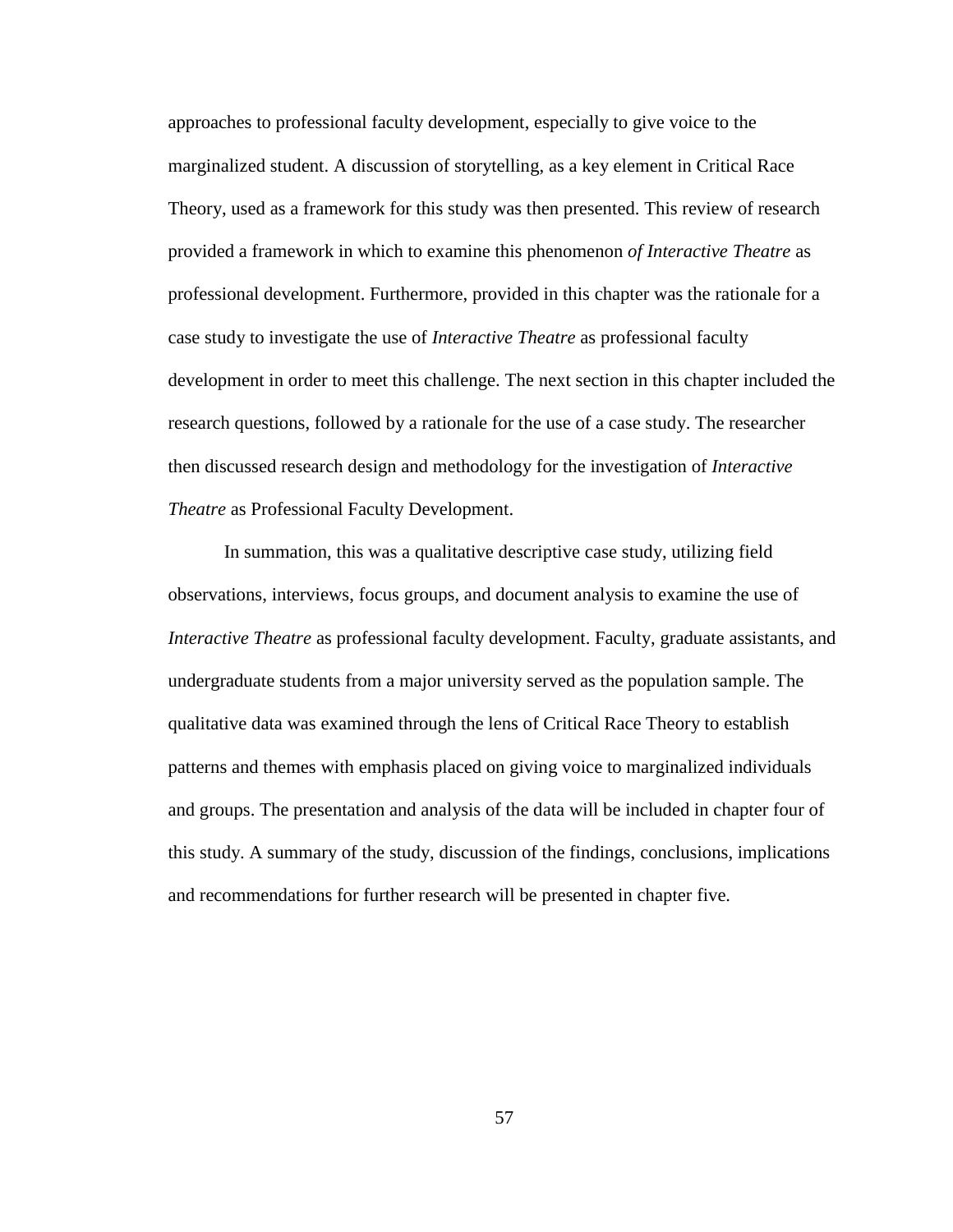#### CHAPTER FOUR

### Presentation and Analysis of Data

## *Introduction*

Creating a learning environment that is safe, inclusive, motivating, and meets the needs of diverse learners are all goals of higher education (Wlodkowski & Ginsberg, 2003). Therefore, the purpose of this investigation was to add to the knowledge base an understanding of the role of *Interactive Theatre* in professional development in higher education and its impact on empowering faculty and giving voice to marginalized groups. Presented in this chapter is a review of the study design, data collection methods, conceptual underpinnings, research questions and process of data analysis. In addition, a description of the campus setting and the participants will also be discussed.

The study was viewed through the lens of Critical Race Theory (Delgado and Stefancic, 2001) which has as a key element the use of storytelling as an effective resource for giving voice to the oppressed. Therefore, in keeping with that concept, the researcher will present the data, when possible, using the participant's own words.

## *Study Design*

The single case qualitative study, conducted at a Midwest university, examined the use of *Interactive Theatre* for professional development of faculty and graduate teaching assistants. The faculty and graduate assistants participants were purposefully selected (Creswell, 2003) because of their participation in one or more *Interactive Theatre* programs. In addition, the leader of the *Interactive Theatre* program was chosen because of her knowledge of the components and use of the program. Lastly, members of the *Interactive Theatre* troupe were chosen for a focus group because of their unique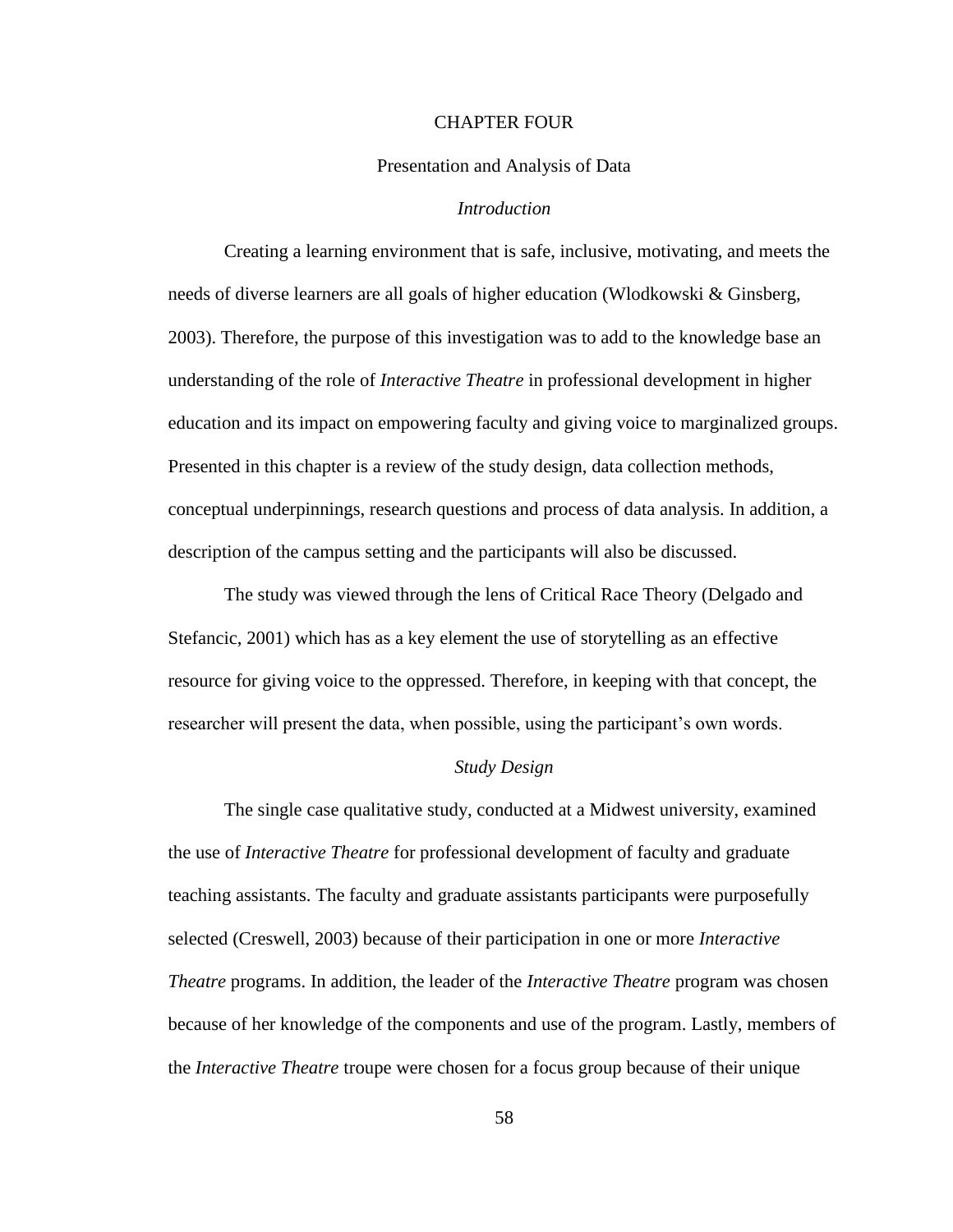program insights. Not only did the troupe members present publicly for faculty, graduate teaching assistants and students, they had the additional responsibility to research the various diversity issues addressed. Through this research the troupe members developed characters with full biographies. These biographies gave a rich descriptive background for each of the characters portrayed. This account of the character's life gave a perspective from which the actors could realistically answer questions during the talkbacks. Being able to speak from their character's viewpoint enabled the actors to give voice to various individuals. Those various individuals represented marginalized groups, who are often alienated and remain silent.

## *Data Collection Methods*

Before beginning the onsite interviews, the researcher secured permission from the *Interactive Theatre* program leader to conduct research and to have access to her troupe members and faculty and graduate assistants who were audience members. The researcher then completed the formal University institutional review board application which included providing information about the purpose and extent of the study. Following approval, the researcher traveled to the University to begin collecting data. Informed consents were signed by the program leader (Appendix A), faculty and graduate teaching assistants participants (Appendix B), and focus group participants (Appendix C), prior to observations and interviews. Following the interview, participants received a verbatim transcript of their interview and were provided the opportunity to modify and/or clarify their recorded responses following member check protocol.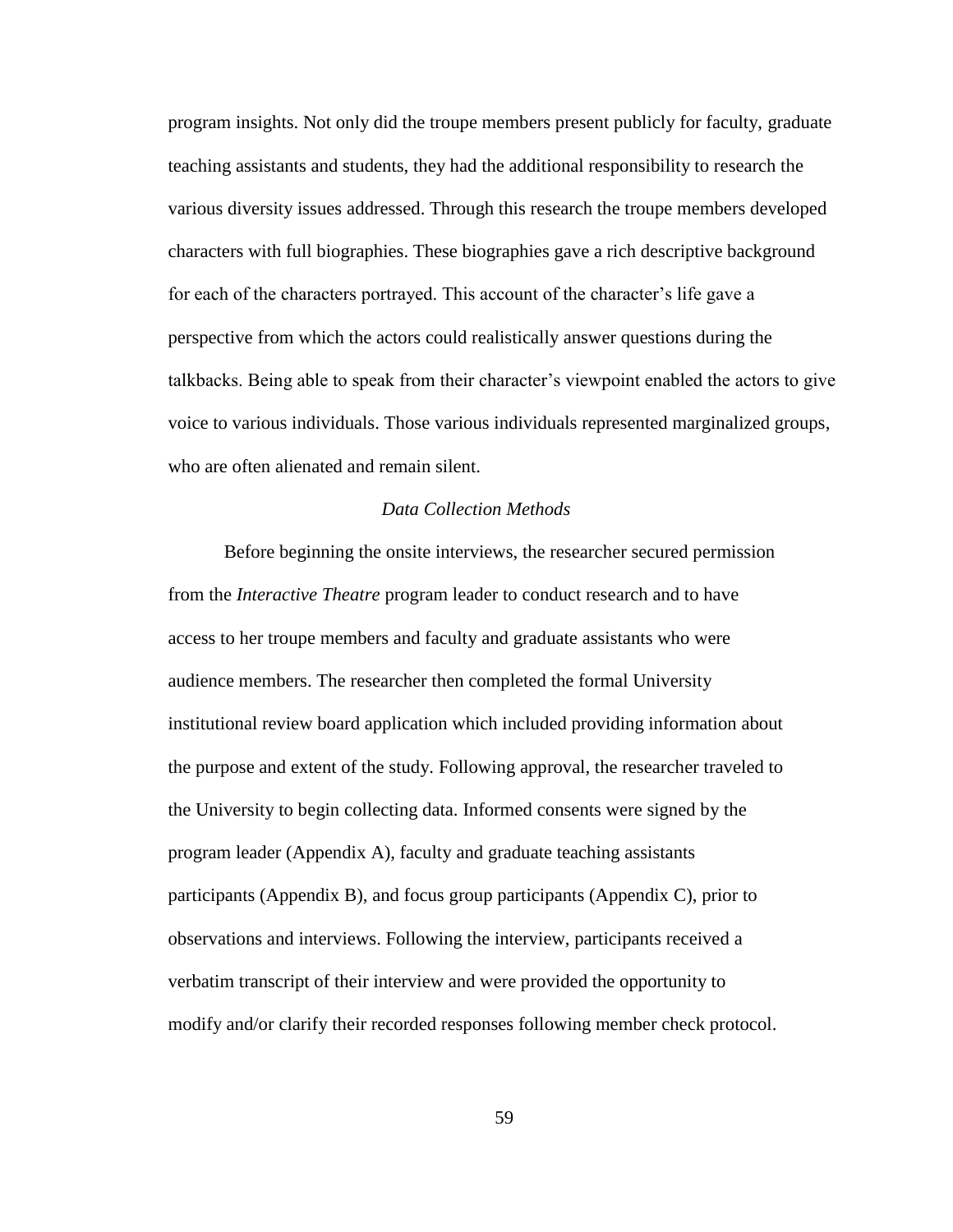The data were triangulated through interviews of the faculty and graduate assistants participants which were member checked, audio-recorded interview of a focus group consisting of *Interactive Theatre* troupe members, field observation of an *Interactive Theatre* presentation, which was recorded in a field log and research journal (Appendix H), and examination of documents such as descriptions of the four main scripts (Appendix J) utilized by the *Interactive Theatre* program, website description of the program(Appendix K), and materials used by the Michigan *Interactive Theatre*  program(Appendix L).

Invitations for one-on-one audio-recorded interviews, as part of the study, were sent to 10 faculty members and six graduate assistants. Of the 10 faculty members invited to participate, three agreed to be interviewed prior to the researcher traveling to the site and two agreed to be interviewed after the researcher arrived on site  $(N=5)$ . Of the six graduate assistants invited to be interviewed four agreed to participate  $(N=4)$ . Six out of twenty members of the *Interactive Theatre* troupe invited, were chosen to participate in the focus group  $(N=6)$ .

## *Conceptual Underpinnings*

During the study, themes and categories emerged through the conceptual framework of the basic tenets of Critical Race Theory, as established previously in Chapter Two:

- 1. Critical race theory acknowledges that race has historically been, and continues to be, a fundamental organizing principle in United States society.
- 2. Critical race theory contends that, far from being the exception, racism is endemic to American life.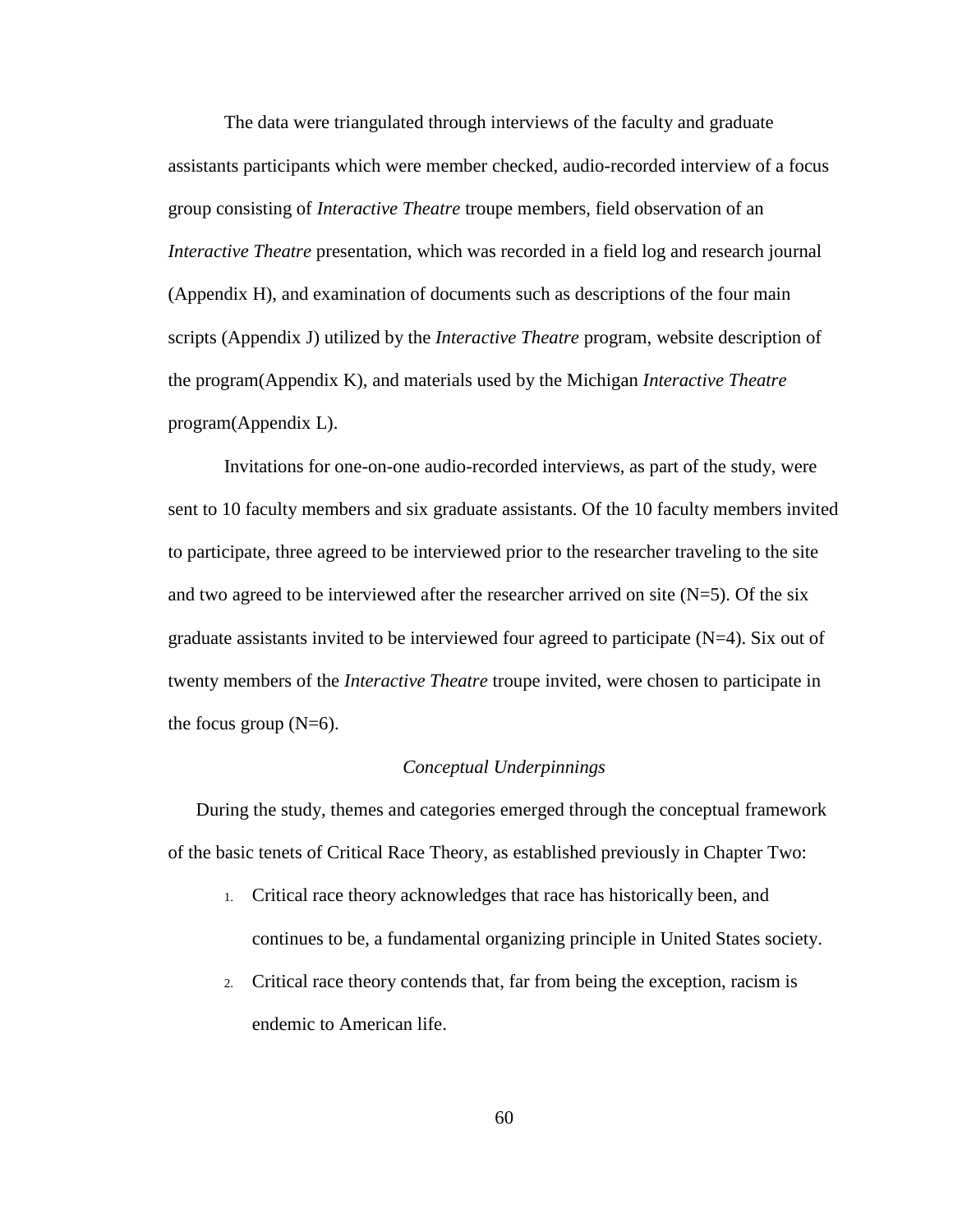- 3. Critical race theory emphasizes the importance of racially marginalized members of society telling their stories.
- 4. The ultimate goal of Critical race theory is social justice (Bernal, 2002; Delgado & Stefancic, 2001; Ladson-Billings & Tate, 1995; Parker & Lynn, 2002).

Describing CRT, as applied to education, Yosso (2005) wrote:

CRT in education [is] a theoretical and analytical framework that challenges the ways race and racism impact educational structures, practices, and discourses. CRT is conceived as a social justice project that works toward the liberatory potential of schooling. This acknowledges the contradictory nature of education, wherein schools most often oppress and marginalize while they maintain the potential to emancipate and empower (p. 74).

## *Research questions*

Based on the conceptual underpinning, the following research questions were formulated:

- 1. Why is *Interactive Theatre* used in professional development for faculty in higher education?
- 2. How does *Interactive Theatre* give voice to marginalized groups as viewed through the lens of Critical Race Theory?
- 3. What impact does *Interactive Theatre* have on empowering faculty to address the issues that come from giving students a voice?

After the participant interviews, focus group, document analysis and field observations, the data were analyzed to determine themes and categories.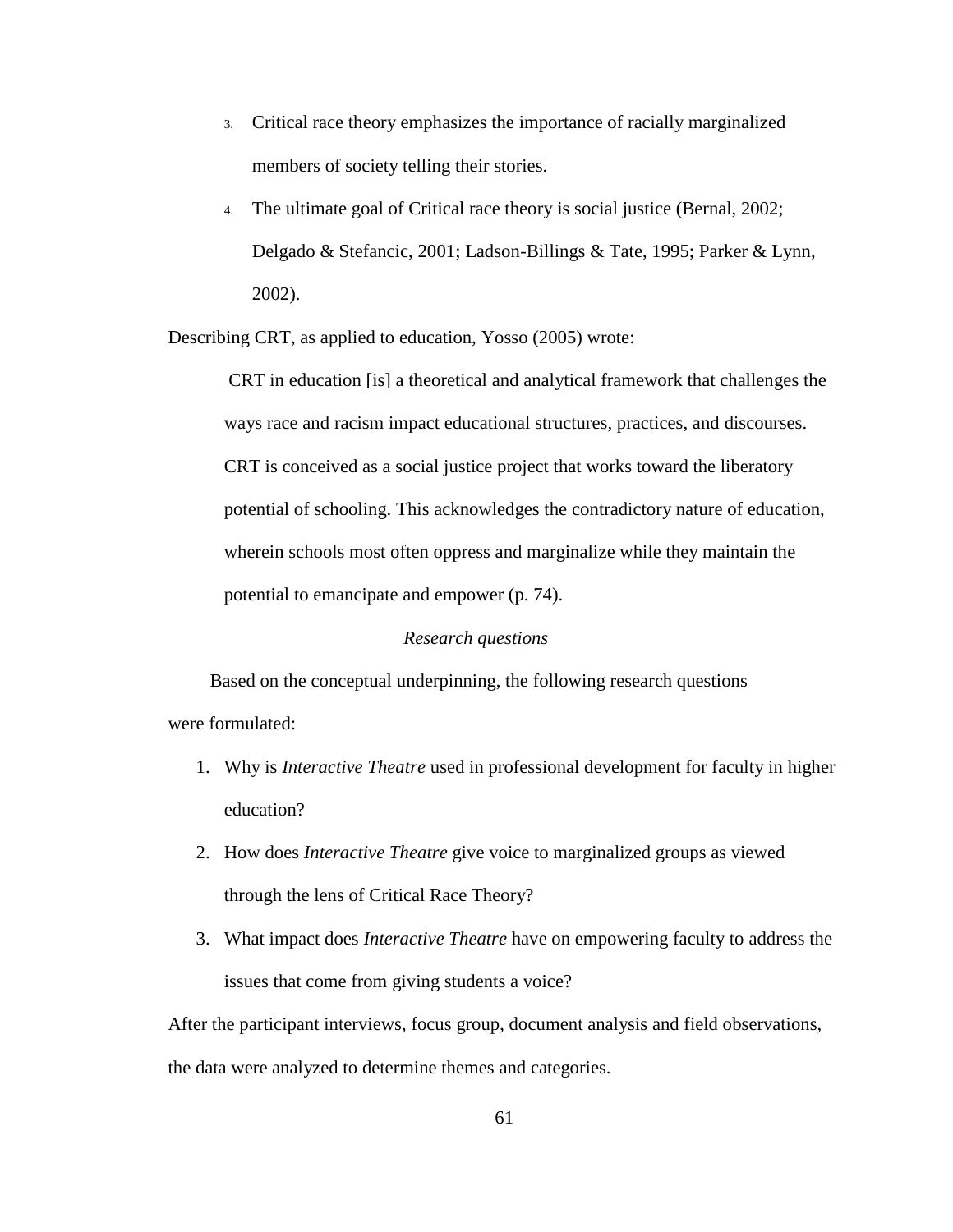### *Process of Data Analysis*

All data were examined and assigned the following codes (Appendix J): program leader (PL), faculty participant 1 (F1), faculty participant 2 (F2), faculty participant 3 (F3), faculty participant 4 (F4), faculty participant 5 (F5), graduate assistant 1 (G1), graduate assistant  $2(G2)$ , graduate assistant  $3(G3)$ , troupe member participant 1 (T1), troupe member participant 2 (T2), troupe member participant 3 (T3), troupe member participant 4 (T4), troupe member participant 5 (T5), troupe member participant 6 (T6), script document (scriptdoc), website document (webdoc), Michigan document (michdoc), and field observation (FO).

### *Setting*

This case study was conducted at a large Midwest university which will be referred to as University for the purposes of this study. The University's faculty and students are predominantly Caucasian. According to interviews with the program leader and documents (Appendix J) examined, the *Interactive Theatre* troupe was founded in 2003, when the University joined a three-year multi-campus program sponsored by the *Carnegie Academy for the Advancement of Teaching and Learning* and the *American Association for Higher Education*. The *Interactive Theatre* troupe borrowed a script called *Stats 101* from the University of Michigan's Center for Research on Learning and Teaching, which houses an interactive theatre program for faculty development. The University troupe has performed for faculty, graduate assistants, and classes.

When the University troupe performed for the Association for General and Liberal Studies conference in Fall 2004, a conference participant called the session, "one of the best faculty development exercises I have ever experienced," noting, "I learned a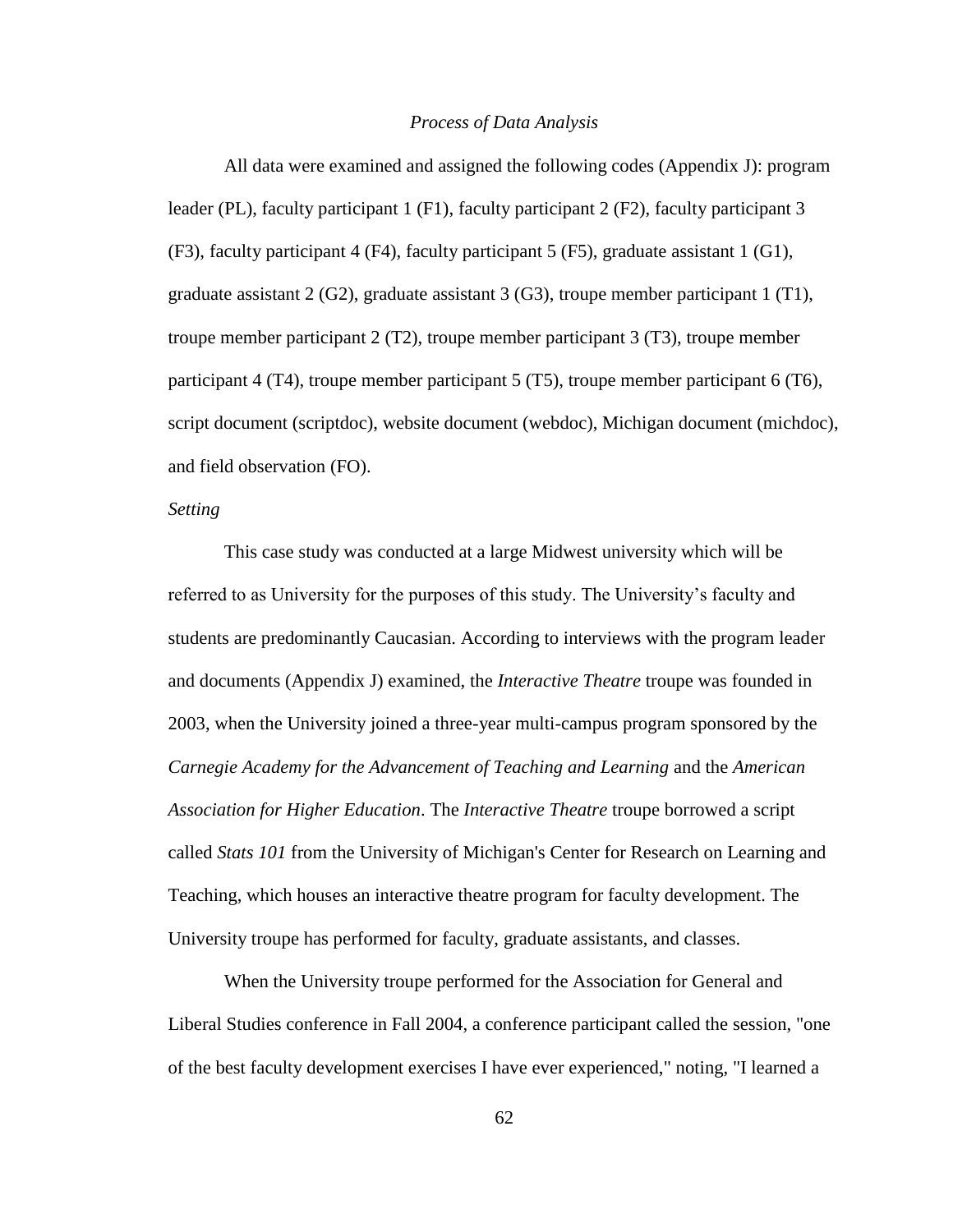lot about my own teaching as a result of temporarily playing the role of teacher in this staged diverse classroom. . . . the student actors were superb, so one really did think of them as real students and not as actors playing a part."

Campus interest in the interactive theatre program has been growing steadily. In addition to the Ford grant, funding for the group has been provided by a number of campus sources, including such areas as diversity initiatives, international programs, faculty development, undergraduate studies, student affairs, excellence in teaching, and various colleges and departments across the university. After the first year, the group was invited to perform for Freshman Interest Groups, as well as faculty and graduate teaching assistants. In 2005, the troupe developed a new piece on heterosexism, which draws on data gathered during the Campus Climate Study done at the University.

### *Campus Diversity*

Most participants interviewed described the campus as having a lack of diversity, especially in terms of race or ethnicity. However, many noted other forms of diversity that are not always apparent. According to GA Angela, the university "is not the most diverse campus to be on. It's a fairly homogenous sea of people." GA Angela continued to clarify, citing students in her class who felt comfortable disclosing their sexual orientation. She mentioned diversity of religion and political backgrounds. GA Angela also stated she had students of color, "who unfortunately can't hide." When asked about describing their inability to hide their diversity as unfortunate she explained,

as a teacher of color, sometimes--as I often tell my students, when I'm teaching about diversity, one of the reasons that we talk it about it so much, is because, unlike the majority of you, and them being the white middle class, if there is

63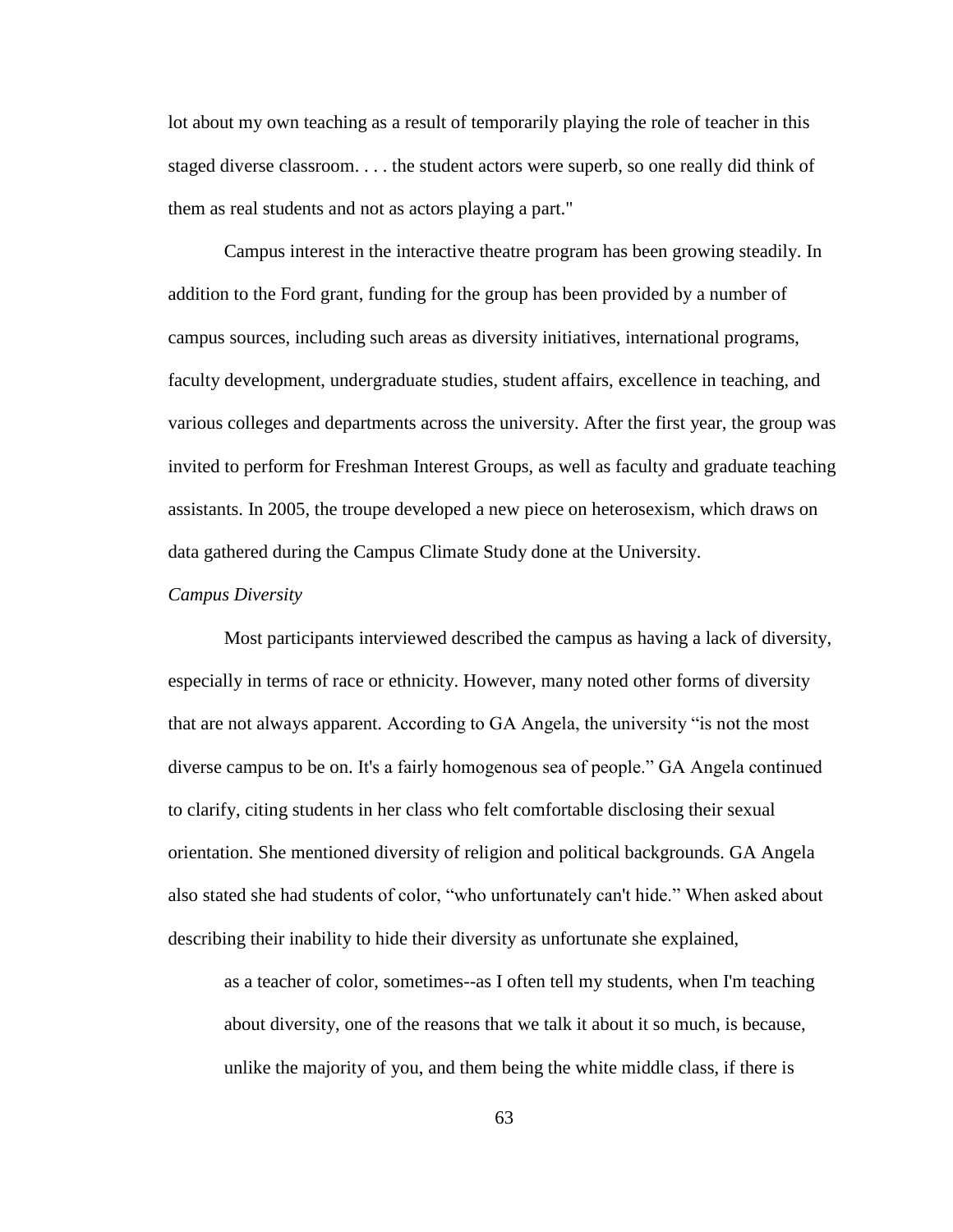anything about you that may be a little outside the norm, it's much easier to hide, and to not acknowledge that things may affect you by virtue of fitting into X category. And so it's trying to get them to understand that the person sitting next to you, who may be an Asian American, or an Arab American, or an African American, doesn't have that luxury of not being affected because you can't change the color of your skin. You can't change the ethnic markings that call you out.

Dr. Sommers, a faculty participant, stated "This is a remarkably homogenous, white bread campus.‖ Another faculty member, Dr. Reyna spoke about the socio-economic diversity that reflects differences within her classes. Dr. Reyna stated, "We talk a lot about poverty and stereotypes." GA Charles also noted, "There is not a great deal of racial diversity." Although all the participants interviewed indicated a lack of diversity such as racial and ethnic, many did speak about other types of diversity. The most common diversity to which the participants referred was religion.

## *Participants*

The program leader is a faculty member of the Theatre Department. The faculty and graduate assistants, who were interviewed, consisted of three males and six females. The departments they represented were Biomedical Science, Communication, Philosophy, Psychological Sciences, Religious Studies, Respiratory Therapy, Occupational Therapy and Occupational Science, and Women's and Gender Studies. The Interactive Theatre troupe members that participated in the focus group consisted of three females and three males with majors in Biology, Magazine Journalism, Print Journalism, Sociology, and Theatre.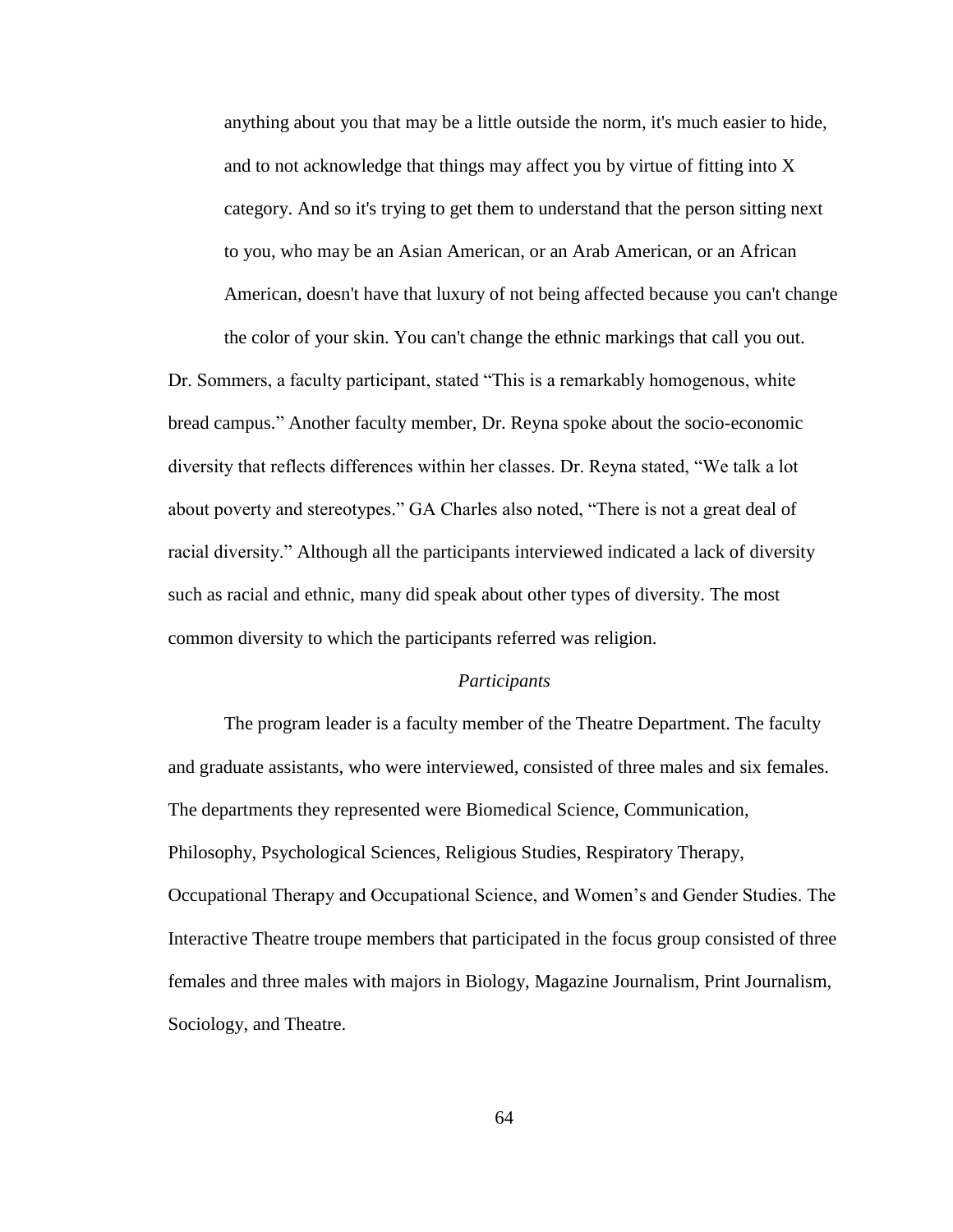### *Program Leader: Professor Sarah Hepburn*

For the purposes of this study, the program leader will be referred to as Professor Sarah Hepburn. Professor Hepburn described herself starting as an idealistic college student who believed theatre could be as political and spiritual as anything else that could change the world. She decided to "make it my life's work to prove it." Professor Hepburn believes strongly:

Theater can be a transformative experience for people but maybe more so for the people who do it even than for the people who are audience members. That actually doing, embodying this world on the stage, that you've researched and then you embody are exploring, you know, human nature. Why do human beings do the things they do?"

Selected for the Kellogg National Fellowship program, Professor Hepburn became interested in leadership and interdisciplinary research. During her time in the program she studied psychodrama. This was followed, as a teacher, developing a theatre company based on socio-drama which she explains as a socially-oriented form of psychodrama that could have been described as interactive theatre. Later she would become involved in Pedagogy Theatre of the Oppressed and took workshops with Augusto Boal, founder of Theatre of the Oppressed. Professor Hepburn has also been interested in Theatre for Social Justice for a long time.

## *Faculty Member 1: Assistant Professor Gail Lawson*

For the purposes of this study, Faculty member 1 will be referred to as Ms. Lawson. As a clinical Assistant Professor in the School of Health Professions, Cardiopulmonary and Diagnostic Sciences Department, Respiratory Therapy program,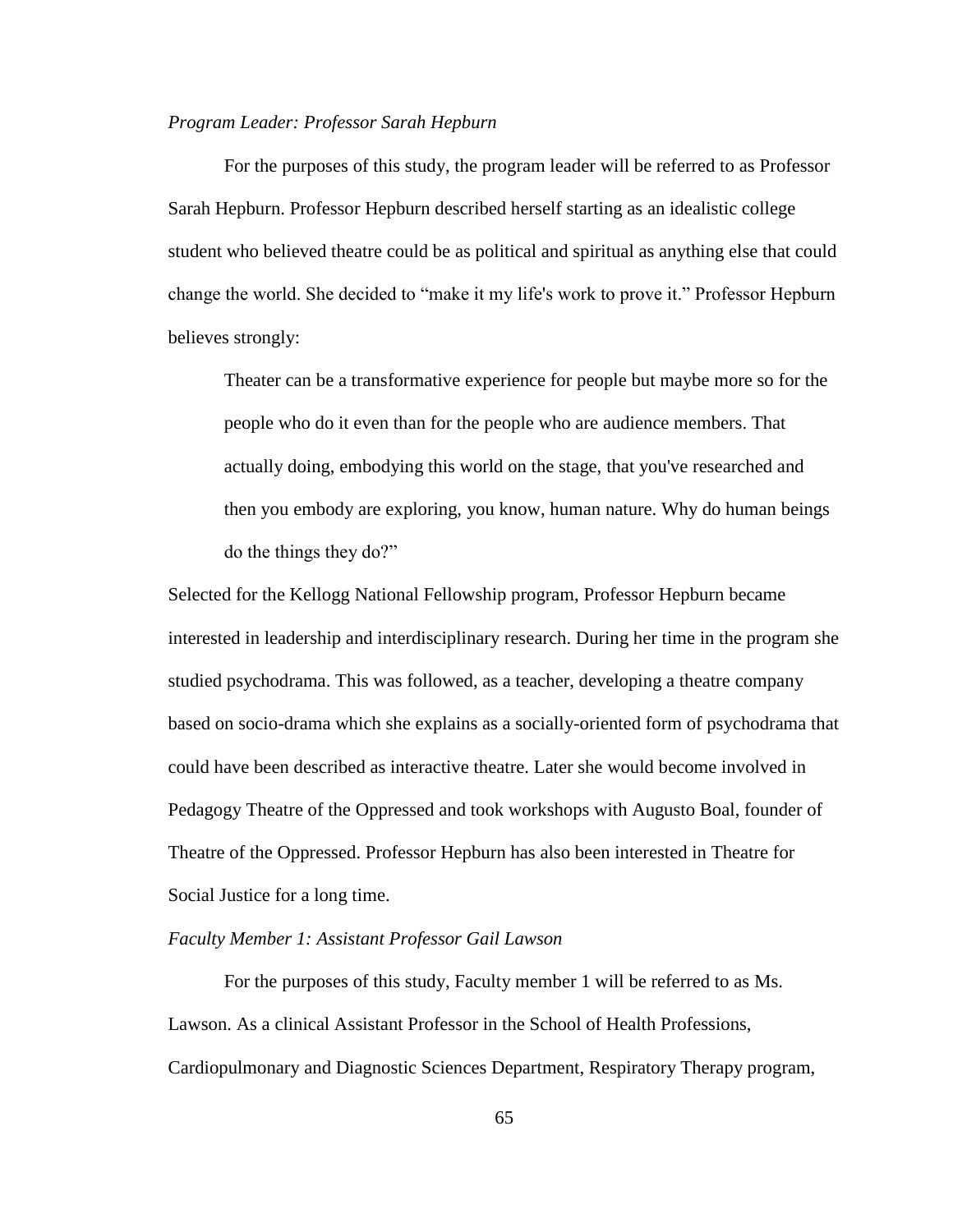Ms. Lawson described her responsibilities as mostly teaching professional classes within the respiratory therapy program. She mostly works with juniors and seniors in their undergraduate career. Ms. Lawson also teaches pre-professional courses in ethics, medical ethics, and healthcare ethics to students of various backgrounds and professional focus.

### *Faculty Member 2: Assistant Professor April Pender*

Dr. Pender (pseudonym) is an Assistant Professor of Occupational Therapy in the School of Health Professions and a Core Faculty member of the Women's and Gender Studies Department. She earned her PhD in Sociology and Demography and teaching includes courses on Research Methods and Women's Empowerment.

### *Faculty Member 3: Assistant Professor Bill Greer*

Dr. Greer (pseudonym) is a Visiting Assistant Professor in the Department of Religious Studies. He earned a Ph.D. in anthropology and is a scholar of South Asian religions, Dr. Greer describes himself as "...a tainted cultural anthropologist. I'm more of a scholar of society and culture than I am a textual scholar."

### *Faculty Member 4: Associate Professor Anne Sommers*

Dr. Sommers (pseudonym) is an associate professor in the Department of Communication. In reference to particular courses taught by Dr. Sommers, she shared the following:

… invariably bring out issues about which people have understandable and inevitable differences of opinion. So, the dialogues can very quickly become difficult to the point of words in the sense that someone will say something, perhaps unintentionally, provocative, sometimes openly and overtly to stick their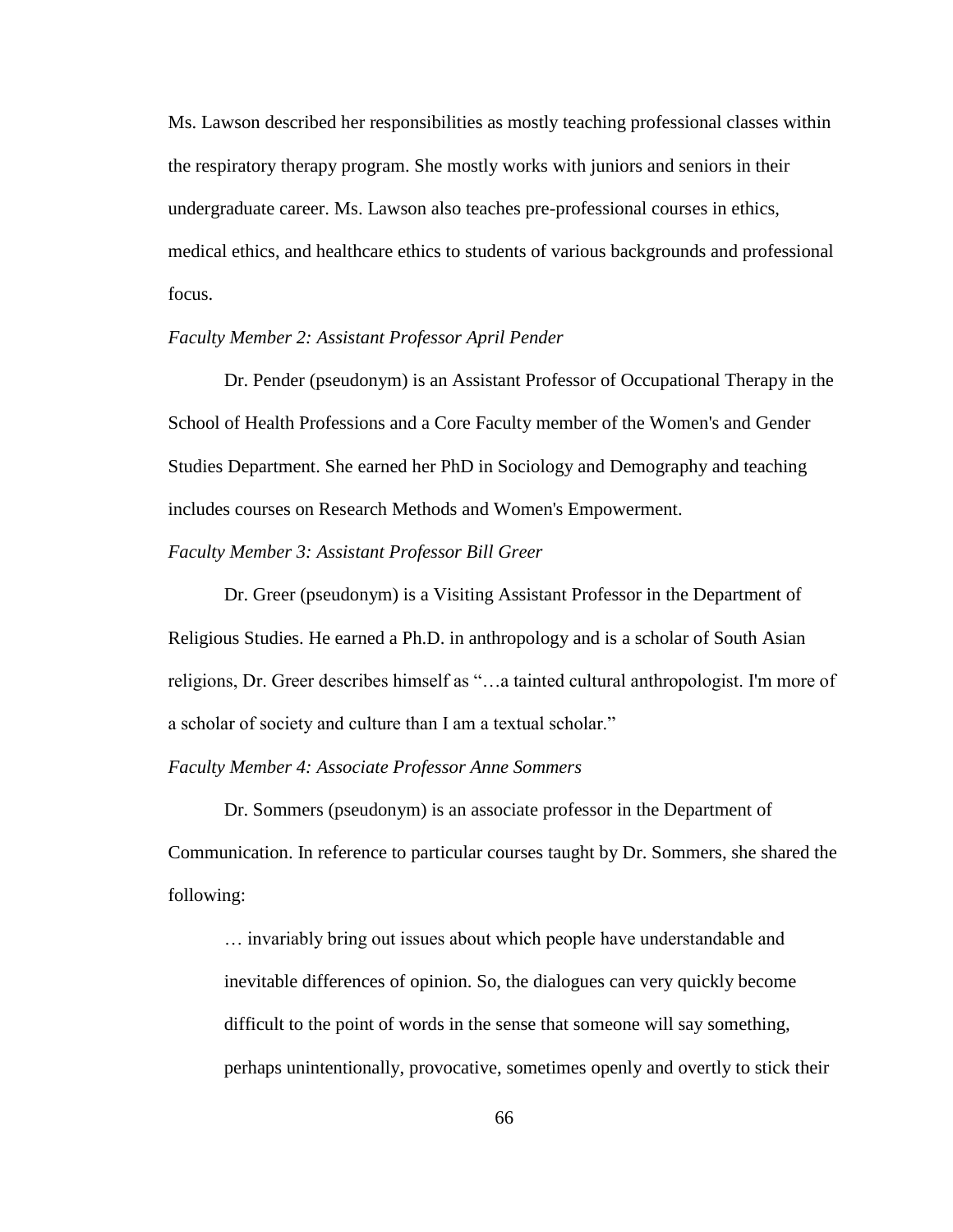finger in someone's eye or puncture an opinion that they disagree with. These little outbursts occur fairly frequently and one of the things I consider my responsibility and challenge is to maintain an open environment for those kinds of dialogues. And yet provide some protection and support for everybody's opinion and keep the discourse civil.

### *Faculty Member 5: Assistant Professor Olivia Reyna*

Dr. Reyna (pseudonym) is Visiting Assistant Professor in Psychological Sciences and directs a multicultural program for the College of Arts and Sciences at the university. Dr. Reyna addresses issues of privilege and poverty in some of her courses. She is conscious of many of her student's lack of awareness when it comes to poverty issues. She points out many of her students have an image of a white middle or upper-class woman when talking about available opportunities. She finds very few of her students realize "that two thirds of the world's women on this planet live in poverty."

### *Graduate Assistant 1: Drake*

For the purposes of this study, Graduate Assistant 1 will be referred to as GA Drake. GA Drake is a graduate student in the Biomedical Sciences Department at the College of Veterinary Medicine. He explained his interest in the *Interactive Theatre* program stating,

As an undergraduate you're dealing more with volatile issues in those survey courses than you are the graduate level. More about discussing and voicing your opinions and even in the sciences even though it's not so much about issues, there are issues that arise. You know, in terms of how science is used in society or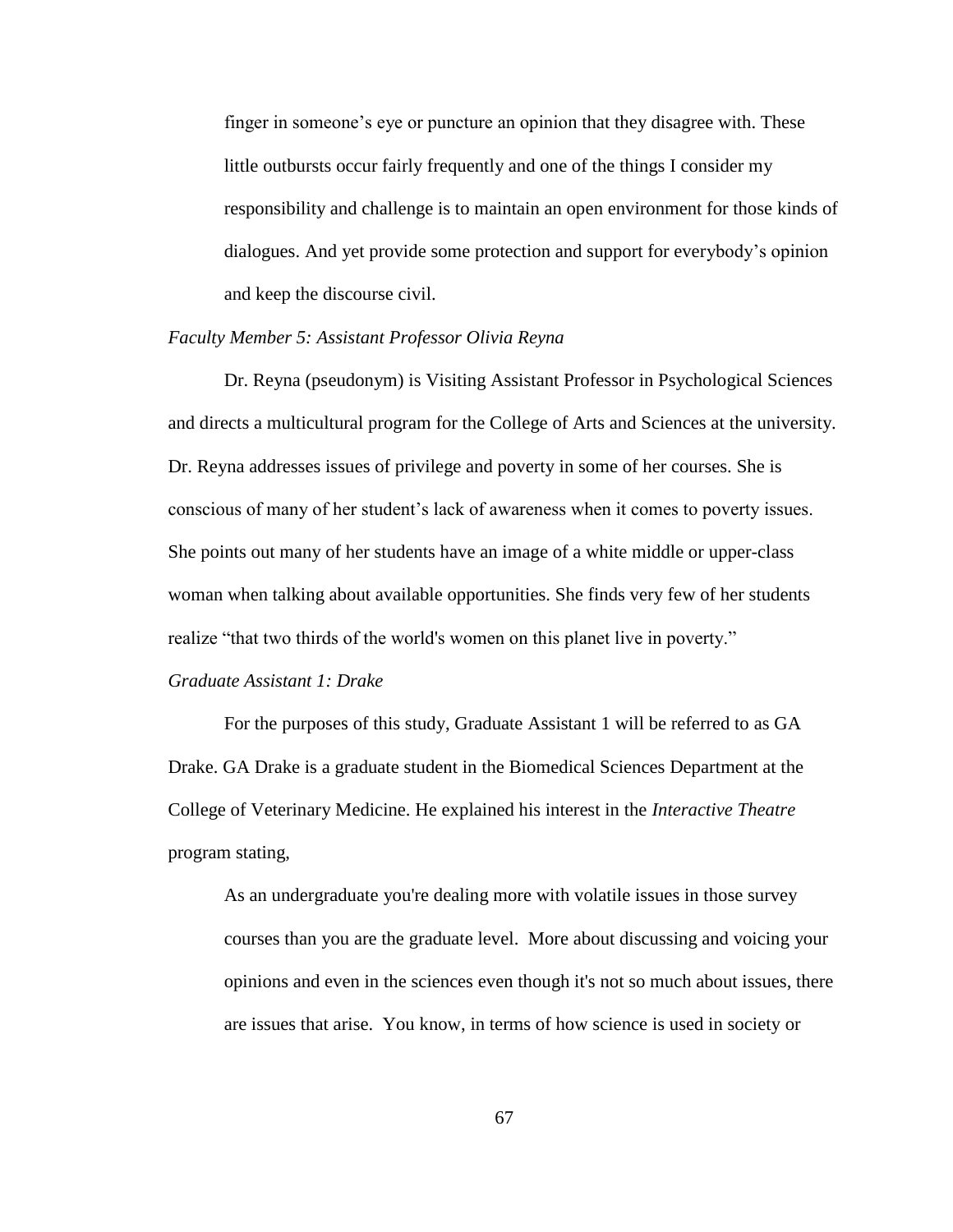evolution or things of that nature. I wanted to know how to equip myself to deal with conflicts that might arise in the classroom.

## *Graduate Assistant 2: Charles*

GA Charles (pseudonym) is a doctoral student in Philosophy. He has sought opportunities to grow as a teacher including a program with several other graduate students that included a series of "seminars and other activities over the course of the year that prepares you for faculty work." He not only teaches an Introduction to Philosophy course but also Introduction to Logic, Ethics and Contemporary Moral Issues course.

### *Graduate Assistant 3: Angela*

GA Angela is a Ph.D. student in the Department of Communication. Though she teaches public speaking, her main research interests are in culture and communication. She also studies narratives that people use to form the basis of interpersonal identity. She explained, "I study cultural scripts, kind of master narrative and interpersonal communications. Although she'd never heard of it, her initial reaction to the *Interactive Theatre* program was very positive. She explained, "I was really intrigued and excited about the possibilities of using this medium to help understand some of the issues that are facing minority students on campus. I was immediately captivated by this possibility, the teaching tool that this really presents for us."

### *Troupe Member 1: Judd*

For the purposes of this study, Troupe Member 1 will be referred to as Judd. He is a Ph.D. candidate in Theatre Department and serves as the assistant director for the *Interactive Theatre* Troupe. Judd was initially skeptical of becoming a member of the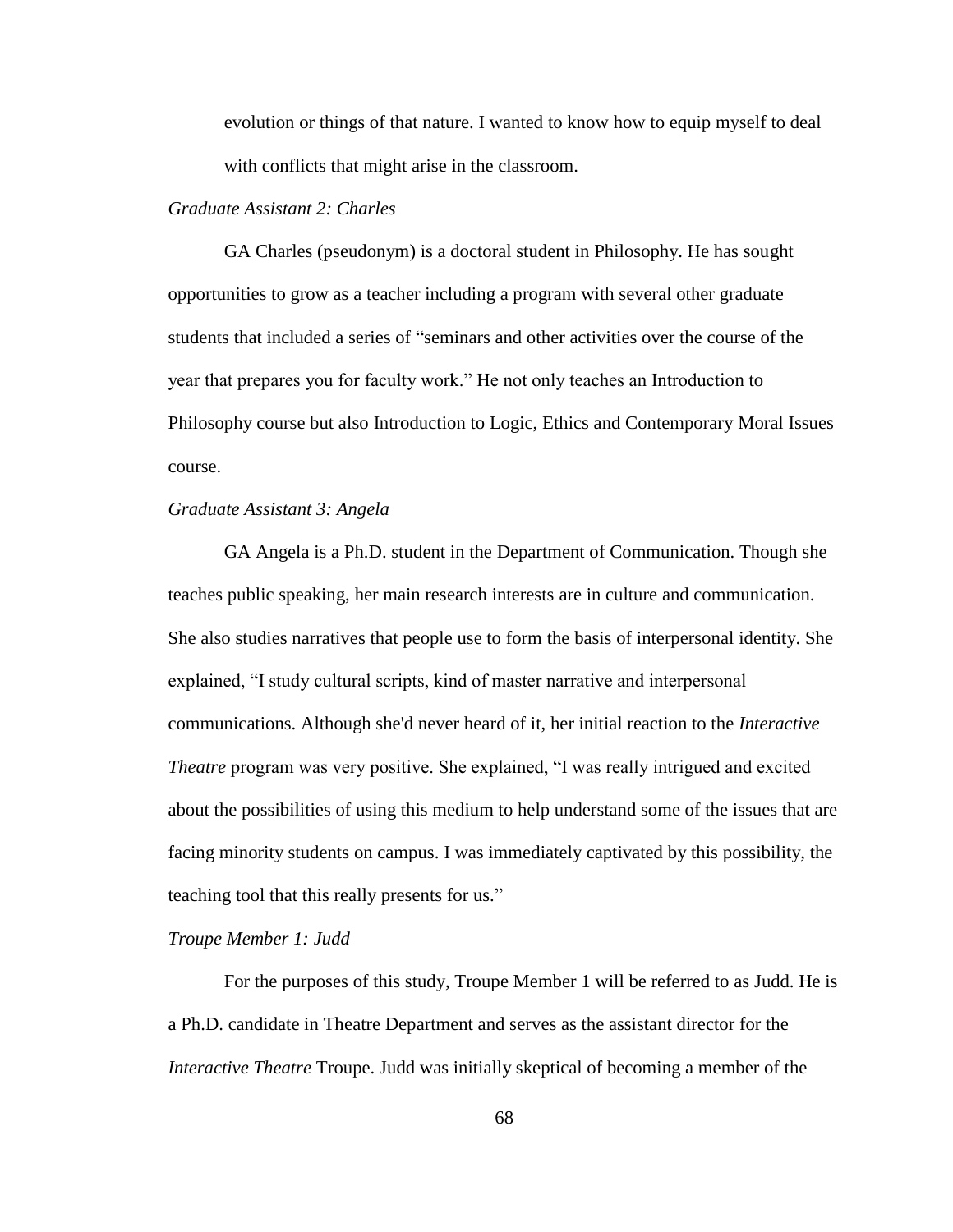*Interactive Theatre* Troupe, because as he explains he was not a big fan of improvisation. He related:

I've been with the troupe 4 years, my entire length of time here. Professor Hepburn, the head of the *Interactive Theatre* program, [said] there was an instructor role. All we had was one sketch at the time and she needed an actor to replace the instructor. She really coerced me to join the troop because I didn't like improvisation at all at the time. I'm the assistant director, so I do all the coordinating, scheduling, and I also facilitate.

## *Troupe Member 2*: *Andrew*

Andrew is a senior theatre major and journalism minor. Andrew stated,

"Originally I began working with Judd, writing a Forum Theater script and have been with the troupe as an actor since then, about three years."

## *Troupe Member 3: Michelle*

Michelle is a Ph.D. candidate in the Theatre Department and described her history with the *Interactive Theatre* program:

I've been with the interactive theatre since August, 2007 when Professor Hepburn asked me to join as a facilitator. And so I started facilitating and one day I got an e-mail that said, "We need to fill in an actor. Can you play this part?" I said sure. So that's how I got involved in the acting end of the theatre.

## *Troupe Member 4: Mandy*

Mandy is a junior, majoring in Magazine Journalism. She is also pursuing minors in Theatre and Sociology. She explained how she came to be involved with the *Interactive Theatre* Troupe: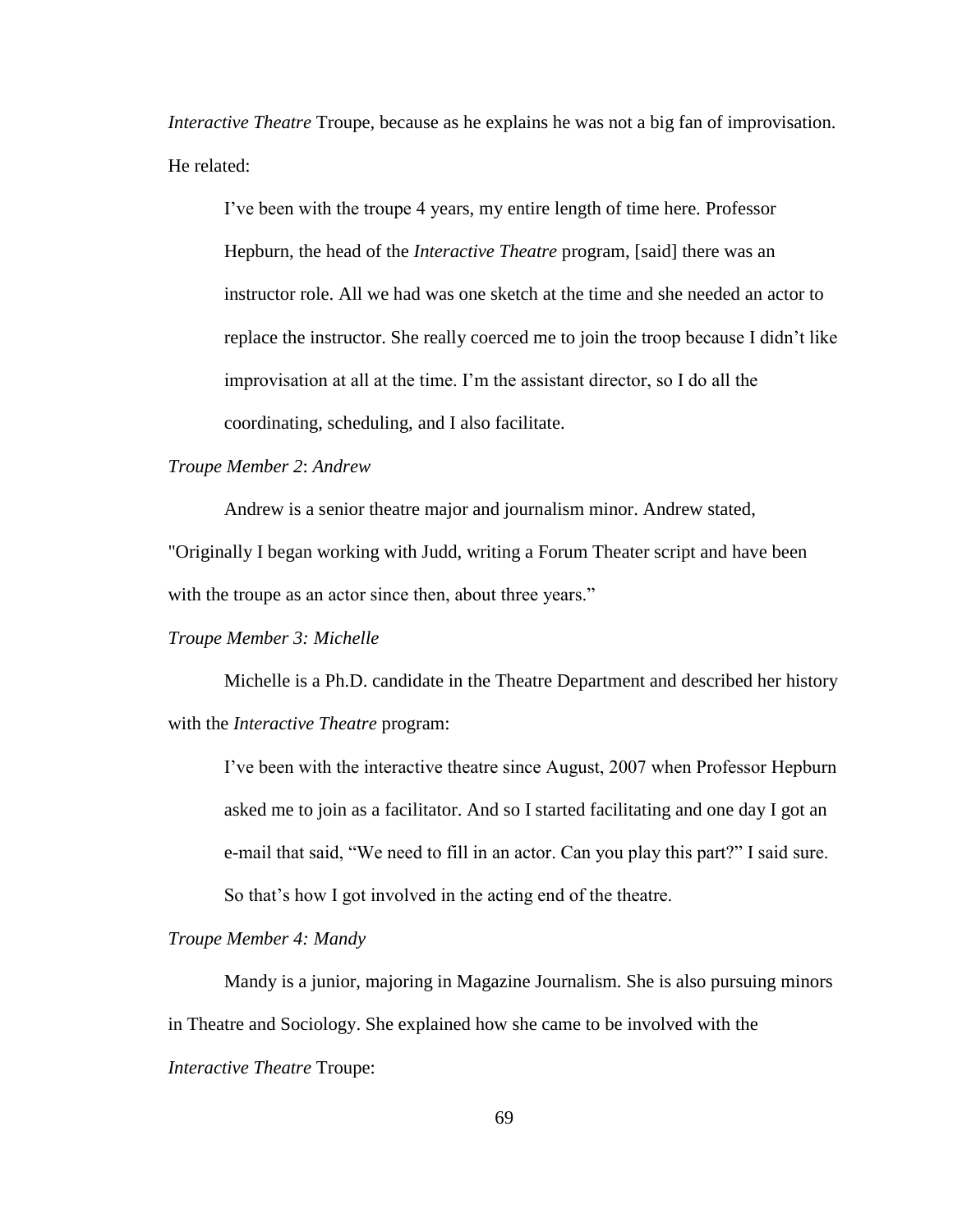I was asked to audition by Professor Hepburn at the end of my freshman year; I had taken theater classes with her and she invited me to audition. Before that I had not really heard about the program. I have been acting with the group since the beginning of my sophomore year.

## *Troupe Member 5: Jason*

Jason is a senior theatre major and original troupe member. According to Jason, he "was invited to be a part of the original troupe in 2003 and have worked as an actor and collaborator ever since. I was recently asked to try to write a new piece for the group."

## *Troupe Member 6: Nawal*

A junior at the University, Nawal is both a Print Journalism and Biology major. She described her recruitment for the program:

I first was introduced to the program when I was in the Muslim Student Organization, and I received an email from Professor Hepburn who was looking for a Muslim student to play the role. I dabbled in theatre when I was in high school, and this program sounded quite interesting.

### *Interactive Theatre program*

There are 20 members involved with the *Interactive Theatre* Troupe. Several of the roles are played by more than one actor depending on who is available. Some of the troupe members also contribute as the facilitator for some of the presentations. Judd described the four main scripts used in the *Interactive Theatre* program.

1. *Conflict in the Classroom* is set in a statistics course. The characters include one instructor and four students. The script deals with issues of race, gender, and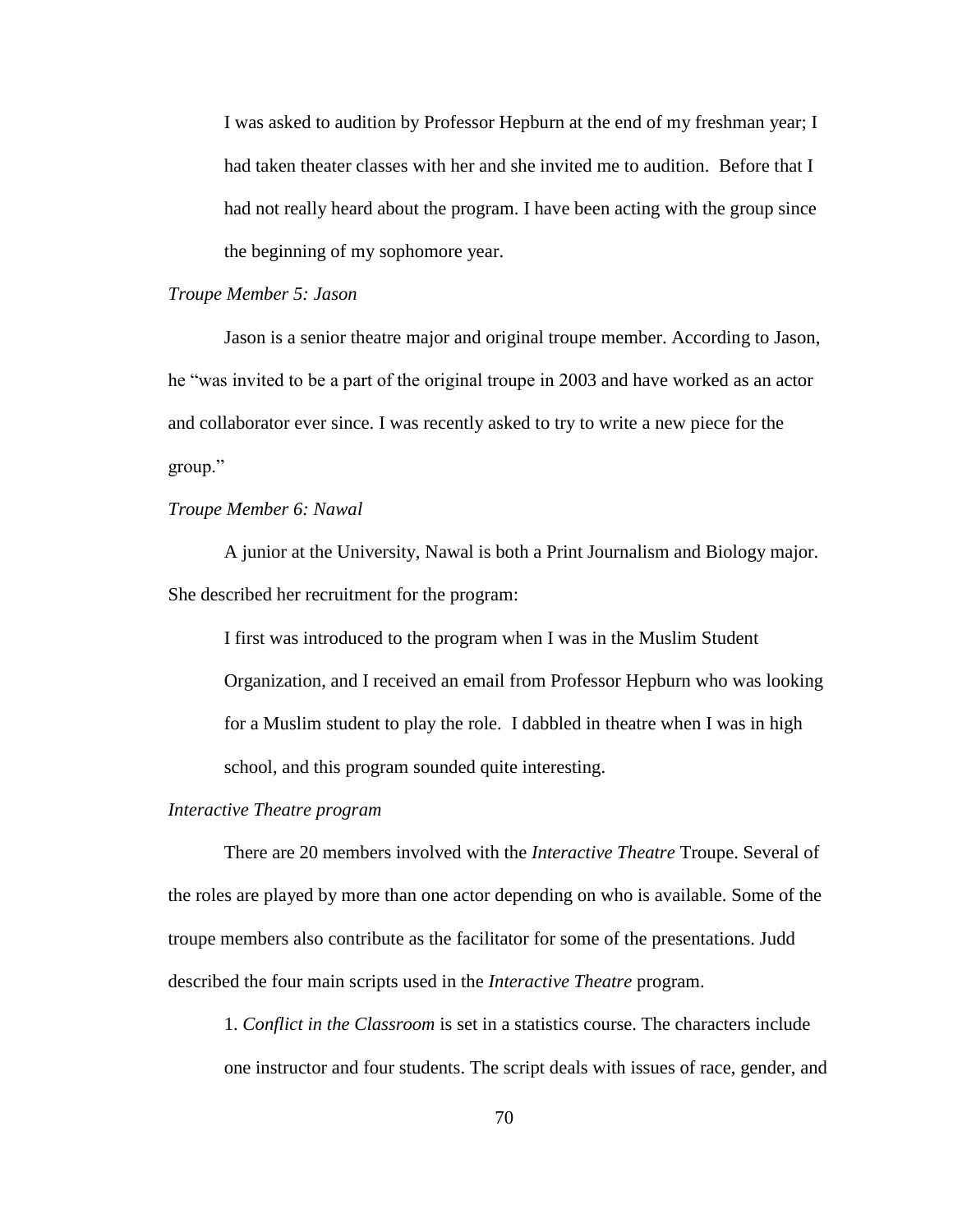socio-economic status and can be performed for either students or faculty.

2) *Heterosexism* is set among a biology study group. The characters include five students. The script deals primarily with issues of heterosexism and homophobia. It also addresses, to a lesser extent, socio-economic status and gender. It can be performed for either faculty or students.

3) *Parts of Speech* is set in an English composition course. The characters include one instructor, one teaching assistant, and four students. The script deals primarily with religious tolerance and freedom of speech. It can be performed for either faculty or students.

4) *InHumanities* is set in a religious studies honors course. The characters include one instructor and four students. The script deals with religious tolerance and diversity issues. Although this can, with some modifications, be performed for students. It is recommended for faculty.

During the focus group interview the troupe members shared their views on the issues addressed by the sketches. Mandy stated, "I think we deal with important issues like homophobia, overt racism, etc. I think we could push things a little further and write some new sketches on issues like transgender individuals and 'subtle' racism. Jason described the sketches as presenting "several perspectives in terms of gender, race, religion and sexuality. They are represented and contrasted with one another in a fairly realistic way." Michelle also mentioned, "Favoritism-professors favoring one student's perspective over another's.‖ She felt some of the sketches addressed faculty bias in regard to acceptance of the various views shared by their students which contributes to alienation and students staying silent.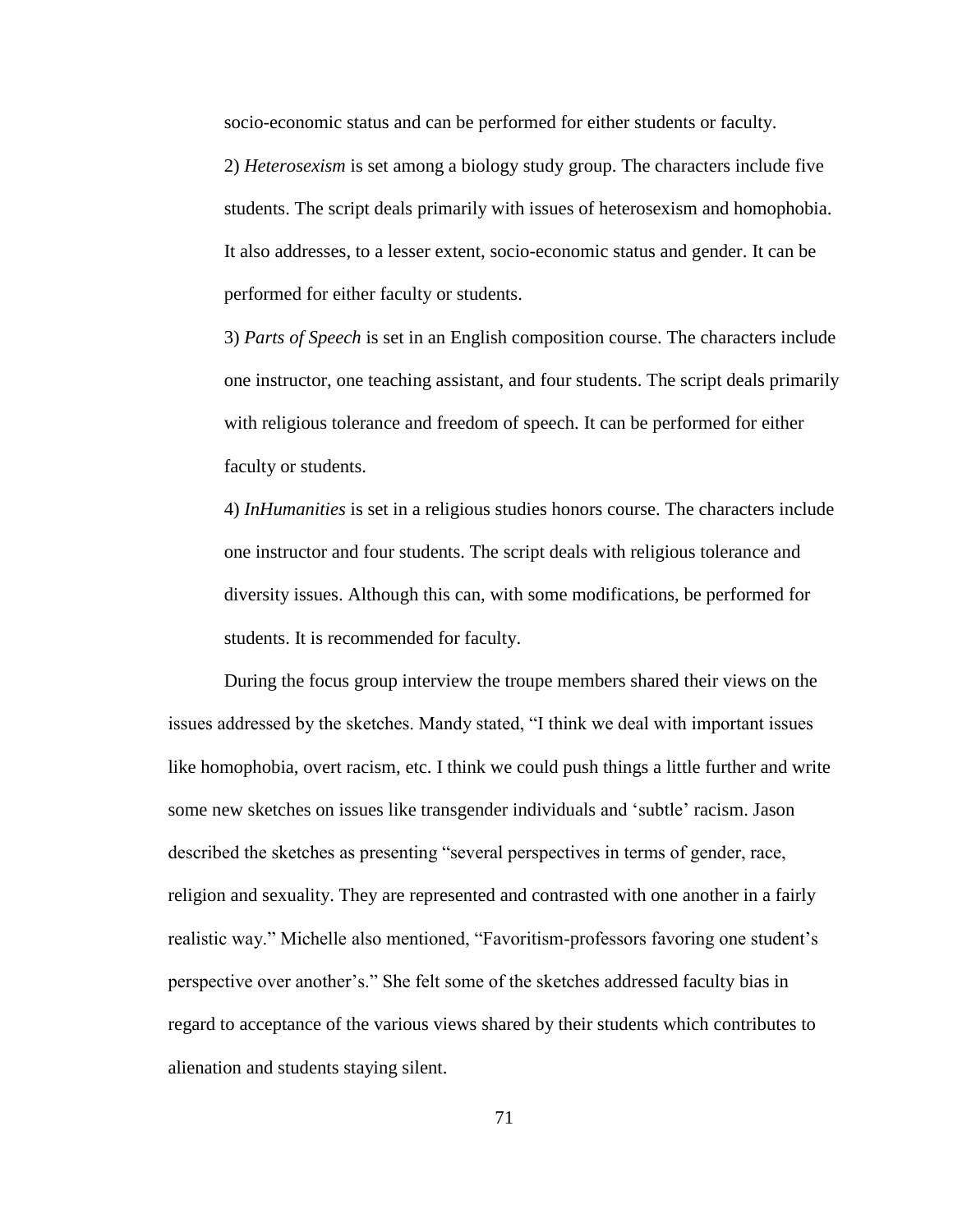As described by the program leader, focus group, documents, and from the researcher's observation, there are four main phases to an *Interactive Theatre* presentation. After an introduction by the facilitator, who briefly explains what the audience is about to see, the sketch is presented in its entirety. A typical performance includes a 10-minute sketch in which a class or student study group encounters diversity issues they don't know how to handle. After the brief scene has been performed, the actors leave the room while the facilitator explains the next phase of the presentation. Basically, the actors will return and begin to re-enact the scene. However, at any point during the repeated presentation at the sketch, audience members are encouraged to say ―stop‖ and step into the sketch in some capacity. The volunteer may replace the instructor, a student, or become an additional student and try out their own ideas to improve the situation. The interactive theatre methods employed draw upon the techniques of Augusto Boal's *Theatre of the Oppressed*, a social-action theatre form building upon Paolo Freire's *Pedagogy of the Oppressed*. The audience member entering the scene then becomes what Boal (1985) described as the spect-actor. The program refers to these spect-actors as interveners. The interveners may replace one of the actors in order to take over the role of one of the characters. This intervener may also choose to become an additional character in the sketch. Once the audience member has entered the sketch in some manner they may try various tactics to address the issues brought up in the sketch. At any point the audience member who stepped into the sketch may stop and leave the sketch. The facilitator then asks for feedback for the intervener from the rest of the audience. The sketch resumes until another audience member stops the sketch to step in and the process is then repeated. Another feature of the program is the talkback aspect.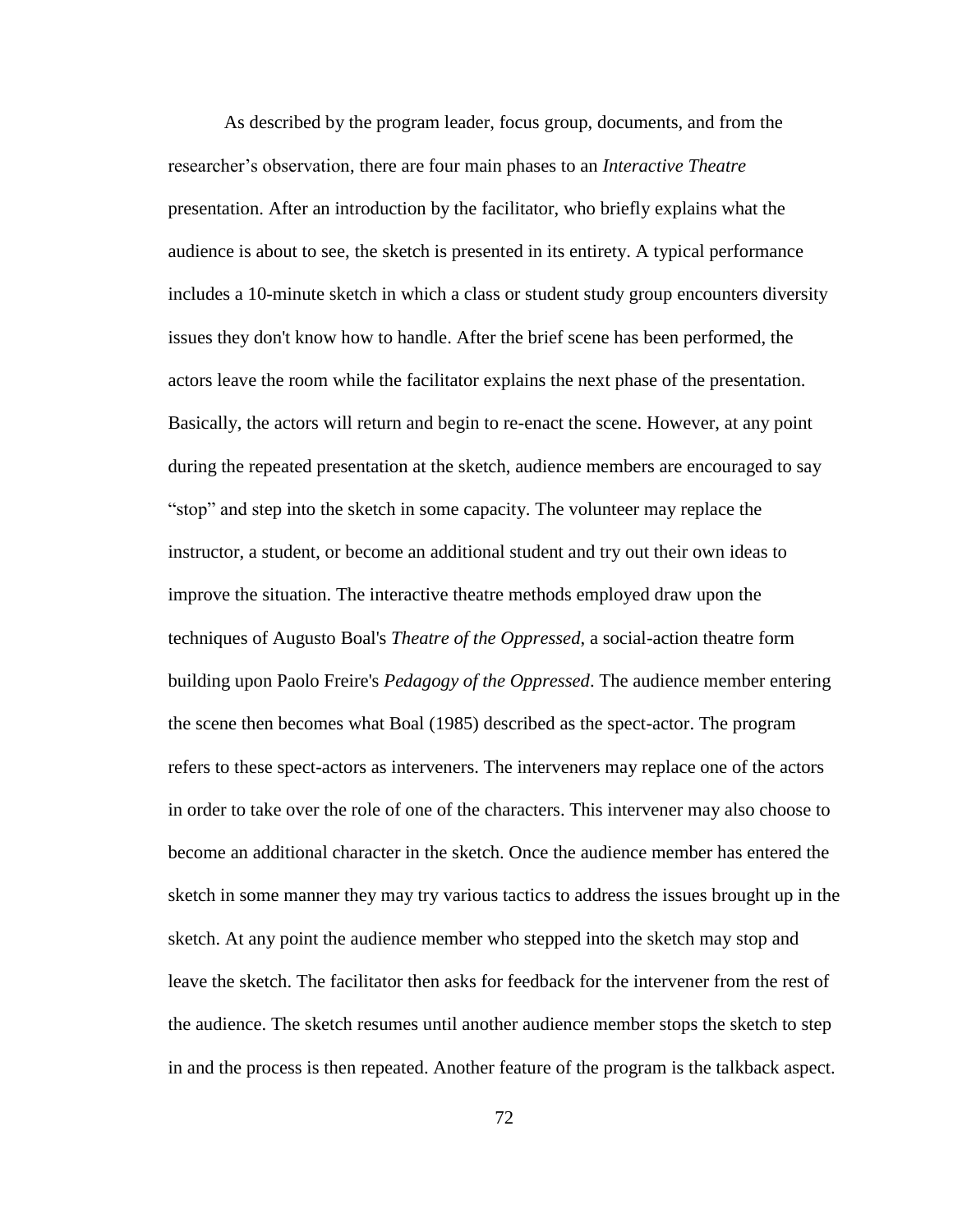This is when audience members may question the characters themselves. The actors remain in character and engage in dialogue with the audience.

The actors, having developed full characters complete with a biography, answer the questions as the characters themselves. This phase of the presentation also incorporates what is referred to as timeouts. An audience member or character can call a timeout. During a timeout the character answers without the other characters hearing what is being said. The talkback session furthers the ability to give voice to insights from individuals that would otherwise remain silent. Many of the faculty members and graduate assistants interviewed commented on the effectiveness of this part of the program. They explained this as an opportunity to ask questions that would otherwise be avoided. This opportunity also brought about an awakening, derived from the voice given to those marginalized individuals during the program.

Using the data set and the predetermined codes, the following themes emerged: A) Awakening to diversity and the need to acknowledge and incorporate the ramifications; and B) Empowerment of the participants to address diversity. These two themes related to the influence of participating in the *Interactive Theatre* programs as audience and troupe members are depicted in Figure 1.

73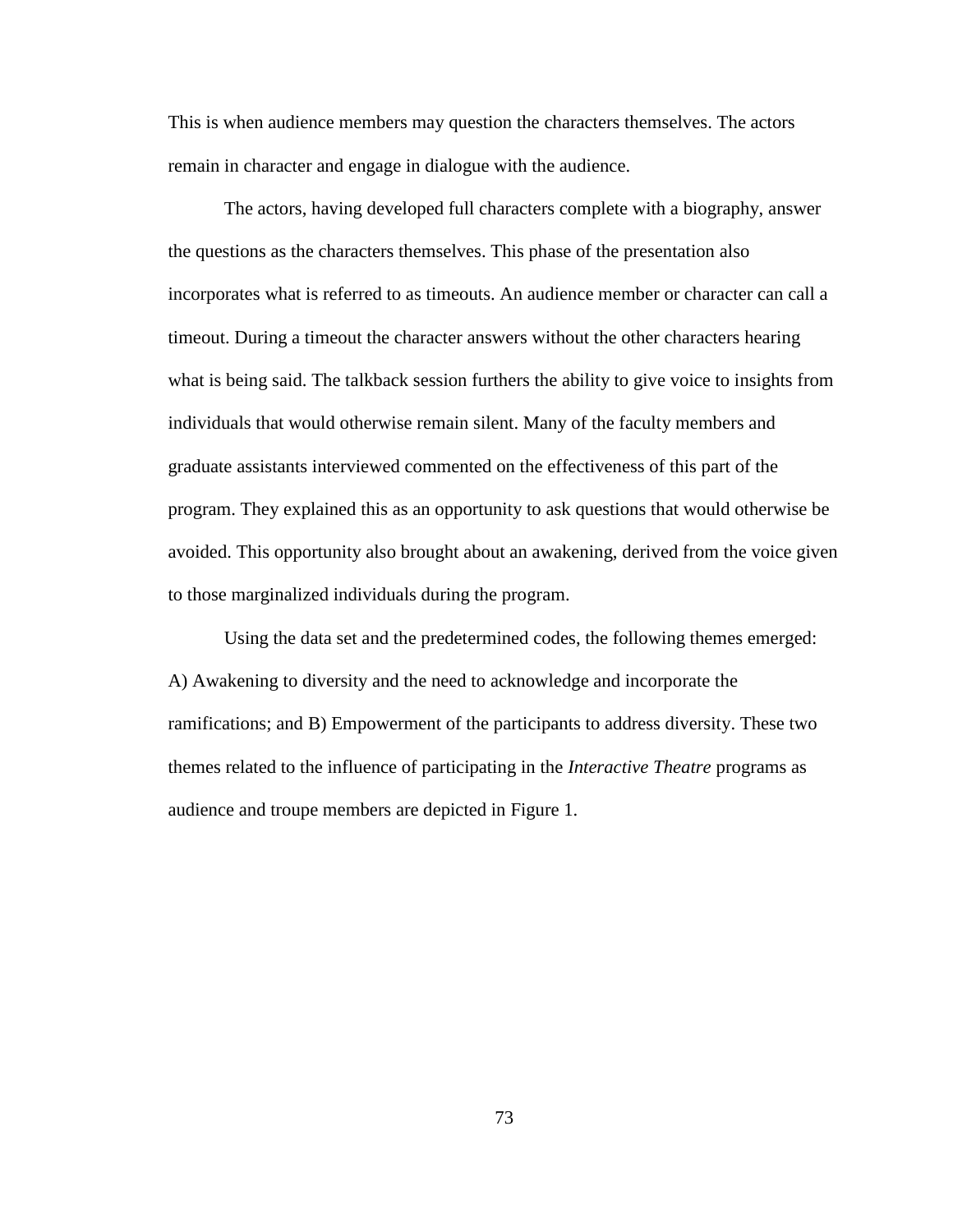

*Figure 1*. Path to empowerment.

*In its most archaic sense, theatre is the capacity possessed by human beings to observe themselves in the act of seeing, of thinking their emotions, of being moved by their thoughts, they can see themselves here and imagine themselves there, they can see themselves today and imagine themselves tomorrow.* Augusto Boal

# *Awakening*

The first theme to emerge from the data was the role of awakening to effect change in the classroom. The faculty and graduate assistants recognized their own blindness to issues of diversity. This was exemplified through awakening to the participants' a) avoidance of diversity issues that might result in conflict or uncomfortable discourse; b) unseen or not easily recognized diversity; c) relevance to curriculum; and d) the need for a safe space to discuss issues derived from diversity. As shown in Figure 2 these themes are illustrated.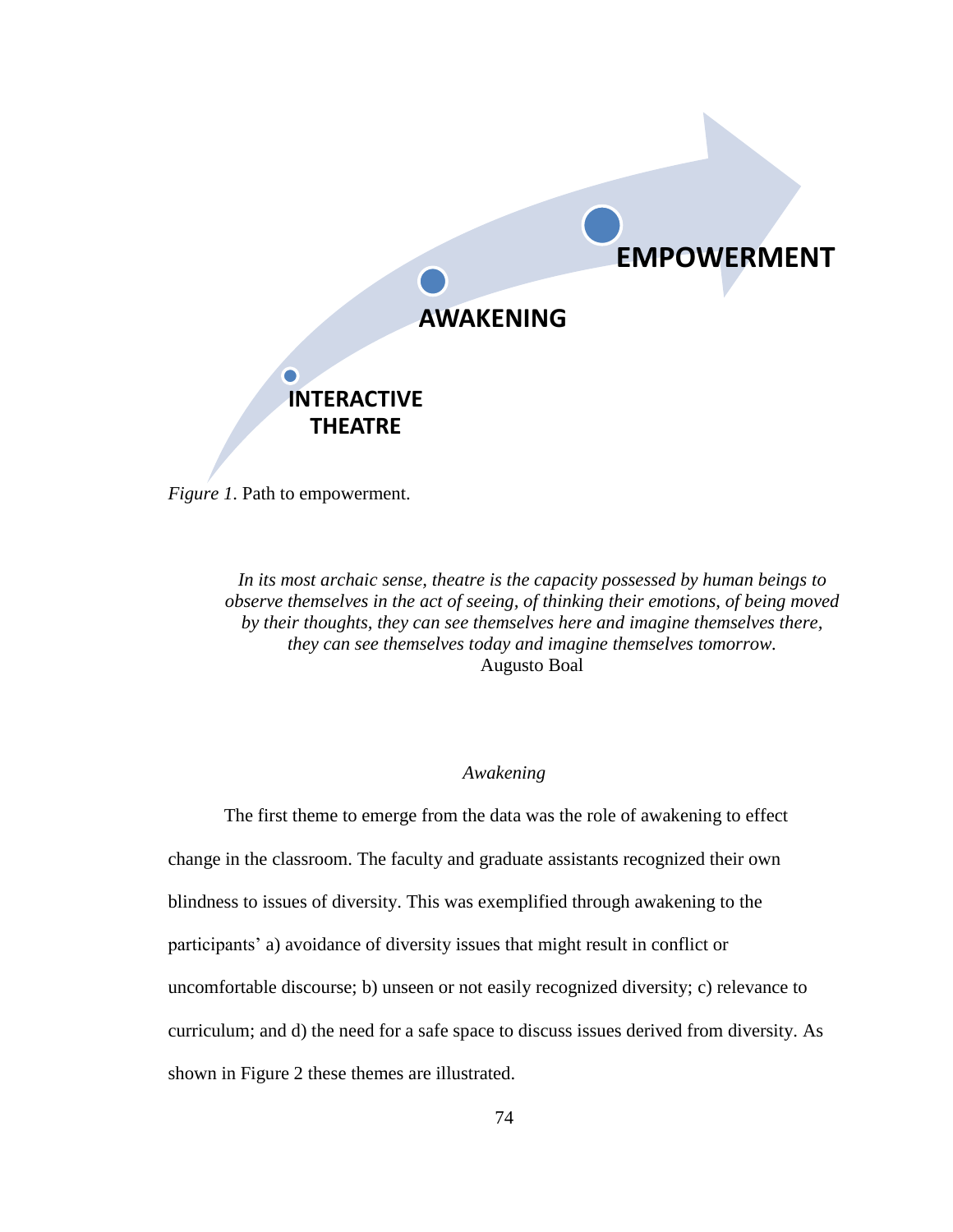

*Figure 2*. Awakening to issues of giving voice.

Dr. Greer described his own realization, "Awareness is a great tool, sensitivity and awareness. You know, my ears are little more perked up for it-a little more [he snapped his fingers twice] quick to react so to speak." According to Judd, "It's in the script but it's not really in your face. It's more subtle. And then in the talkback session we try to bring out those points. We have a specific agenda to make it clear-the points we are trying to make.‖ Jason shared how the process of the *Interactive Theatre*  presentations brought about his awakening. He stated, "The scripts make the cultural conflicts apparent but the talkback sessions further evoke the differences and motivations. By the end of these performances, the diverse perspectives couldn't be clearer." As GA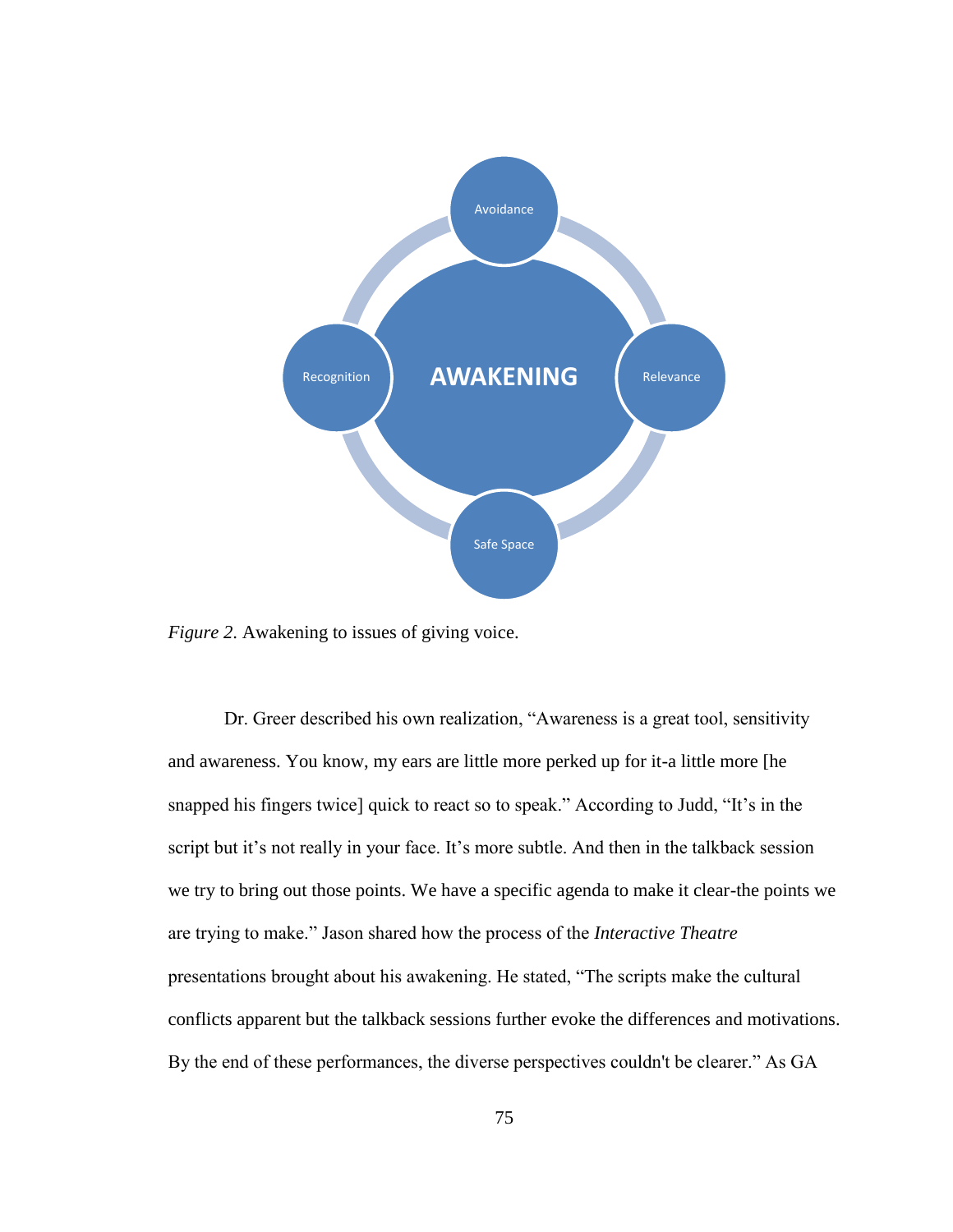Charles succinctly stated, "So, now I would like to think I am better aware." GA Charles went on to explain:

There is a sense in which, I think having attended, seen these [presentations] you are just more attuned to the differences [in people]. And I think I would say half of the ability of dealing with these situations is knowing that they're there and being, as best you can, prepared for them.

## GA Angela explained,

It helped me a great deal, like I said, to see that there are many places of diversity that I wasn't even aware of; many faces of diversity that I need to acknowledge, which allowed me to look at my own bias some. What I did get again, and this completely goes to the actors, was a clear image of some of the ways I don't see.

Ms. Lawson confirmed, "It's something that is not in the back of my mind anymore. It's something now, as I witness a situation I can kind of pick out the elements a little bit better. I guess it's raised my consciousness." Ms. Lawson further stated, "I think if I were to compare myself to the people in this building, I might be a little more conscious just because I've been through the training.…*Interactive Theatre* made me think about how I would approach it. Michelle further explained how awakening is brought about not only by the originally developed sketch, but also by the diversity of the actors themselves:

Well you know, typically the scripts, but for certain scenes it has a lot to do with the performers. I mean, when you have some of the best conversations I've had in, or we have, these talkbacks have been because, okay let's say, David, who's the homophobic character in one of the skits is played by a black man. Well then, often it seems, you know people are afraid to talk about race, but when he plays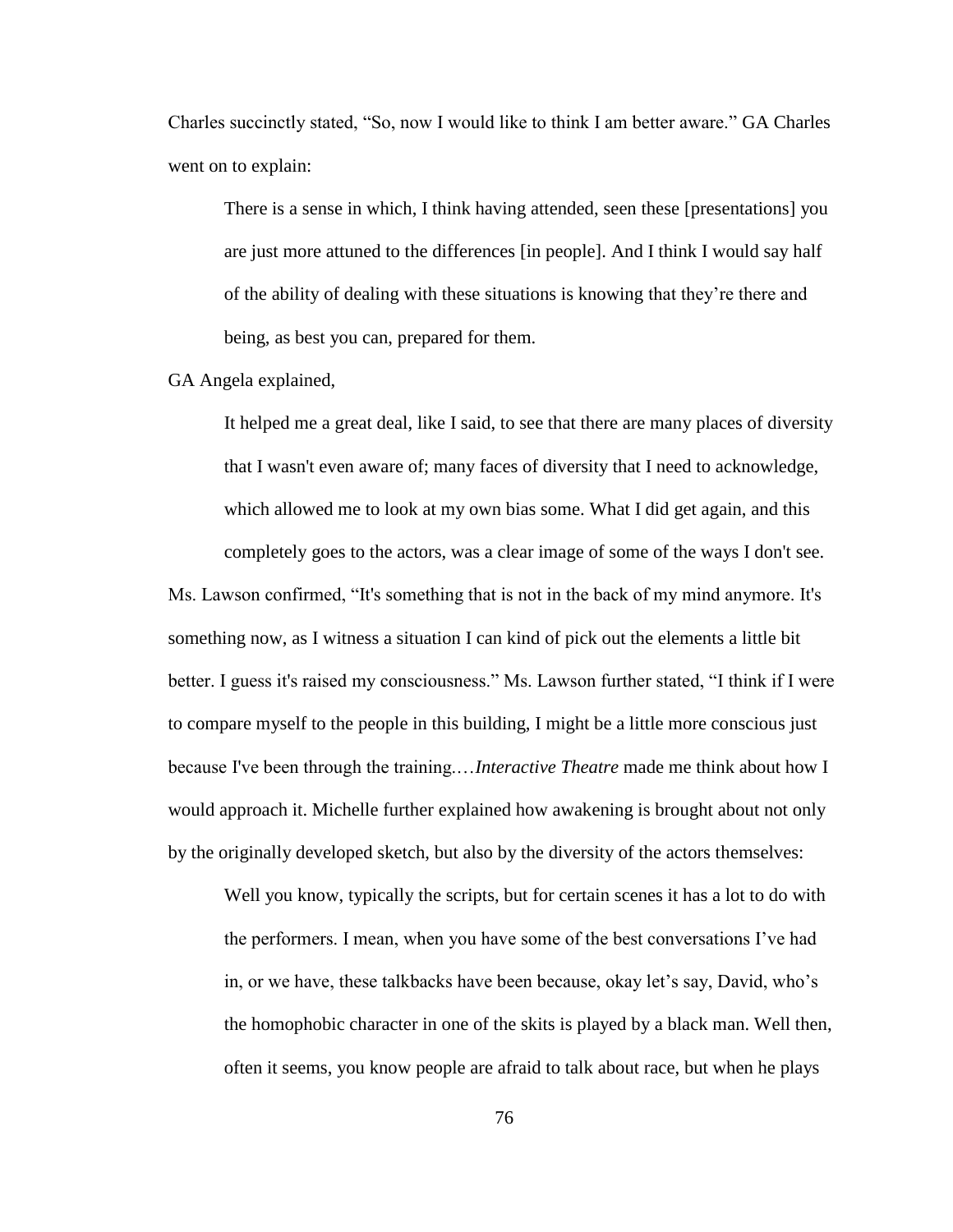that role, when a black man plays that role they will say, "As a black man, don't you think prejudice is wrong?" And sometimes really interesting dialogue comes

out of just simply the actors themselves. It's not written into the scripts. Ironically, one of the categories that developed under the theme of awakening was that of avoidance.

## *Avoidance: Choosing Blindness and Moving On*

Many of the participants interviewed shared the realization they tended to handle difficult diversity issues by avoiding them. Various reasons were given for this, including feeling ill prepared, not being relevant to the class, and the need to get the course material covered. Professor Hepburn shared the initial response of most interveners.

We found out that when we first started out a lot of people would think that the solution to a classroom upset would be to go in and prevent it from happening as a faculty member; to keep it from happening, to shut it down before it gets started, to keep peace rather than using that conflict as a teachable moment or using it as a way to get into discussing with your class, helping your class discuss. Our troupe members, including the facilitator, are not shy about calling them an out. Once, I can't remember exactly how he said it, but he said, "Well, basically, you just didn't address the problem." Basically, laid it on them [faculty intervener], but, you know, what they did was just avoid the problem.

GA Drake shared the following:

I wanted to know how to equip myself to deal with conflicts that might arise in the classroom. Better than just ignoring the problem and trying to move on to "We have to cover this." "We need to cover the next step in the lecture." I want to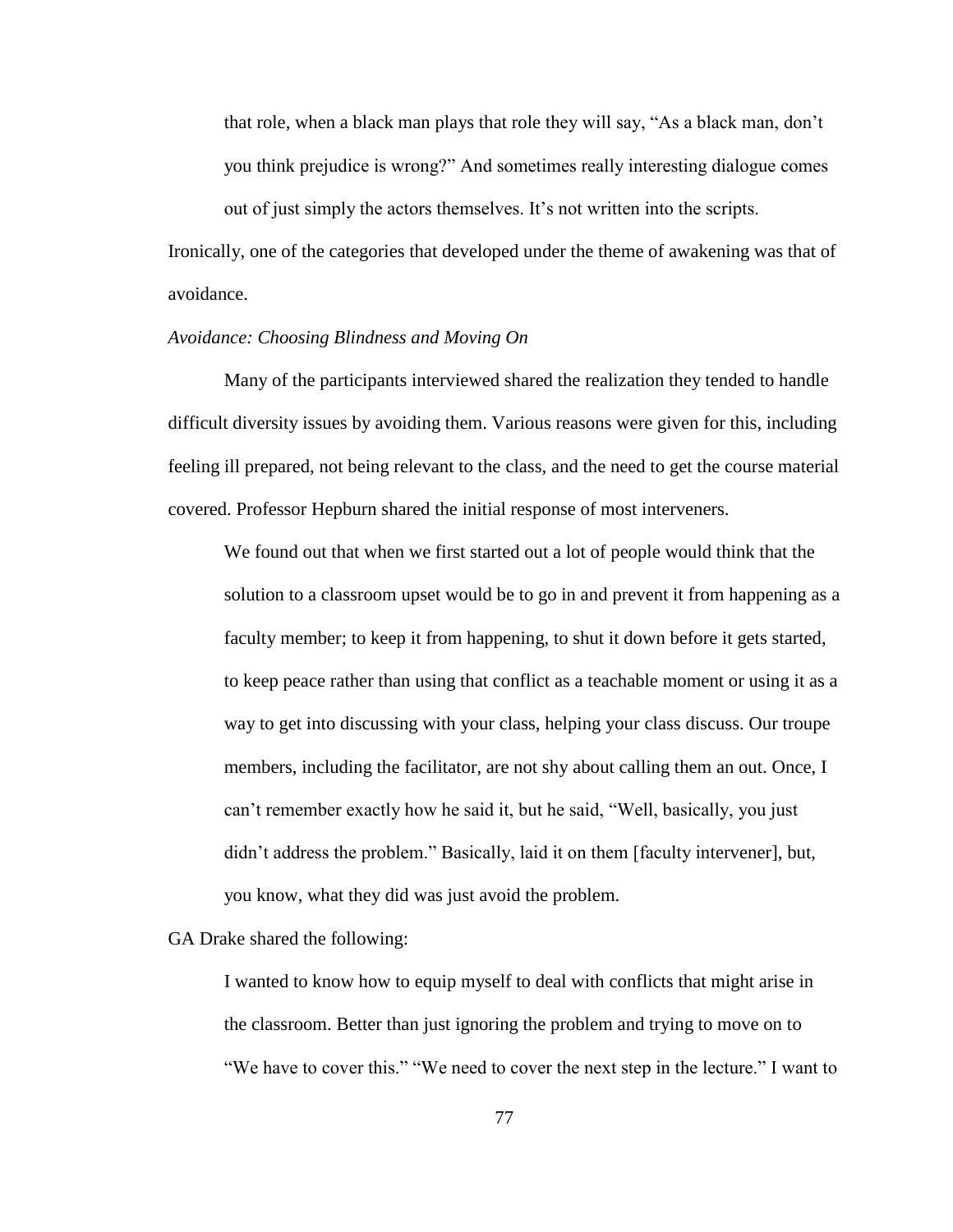intellectually approach the issues, maybe have a stimulating conversation rather than just avoiding the conflict at hand. Rather than just trying to cover the next point in a lecture was one of the most important things I think I learned from those interactive theaters and then maybe some basic classroom management skills.

Dr. Sommers shared her struggles with avoidance stating, "The one thing that I am always reminding myself is even on days that I don't feel particularly inspired to live up to that role, I am still not supposed to squelch discussion just because it would be more convenient to keep on schedule and move ahead." Becoming more sensitive to diversity issues is how Ms. Lawson described her experience with *Interactive Theater*. She described how she managed some diversity issues before her involvement with the *Interactive Theatre* programs, "I wouldn't have even attempted to approach that conversation with those students, you know, that was a little taboo. I don't want to talk about that." In reference to a presentation where a student audience member intervened Dr. Reyna confessed, "Before actually seeing the *Interactive Theater*, I would try to do more of what the young man did yesterday, which was very admiral, of him trying to ignore the stereotypical comments. And like 'okay, let's move on.'" In addition to recognizing they were avoiding discussions that might be controversial, many of the participants shared the realization of their own intolerance to their mostly homogeneous students.

### *Recognition: Diversity Unseen and Understanding of Backgrounds*

Through their participation in the *Interactive Theatre* programs, many of the participants recognized their impatience with students who lacked experience with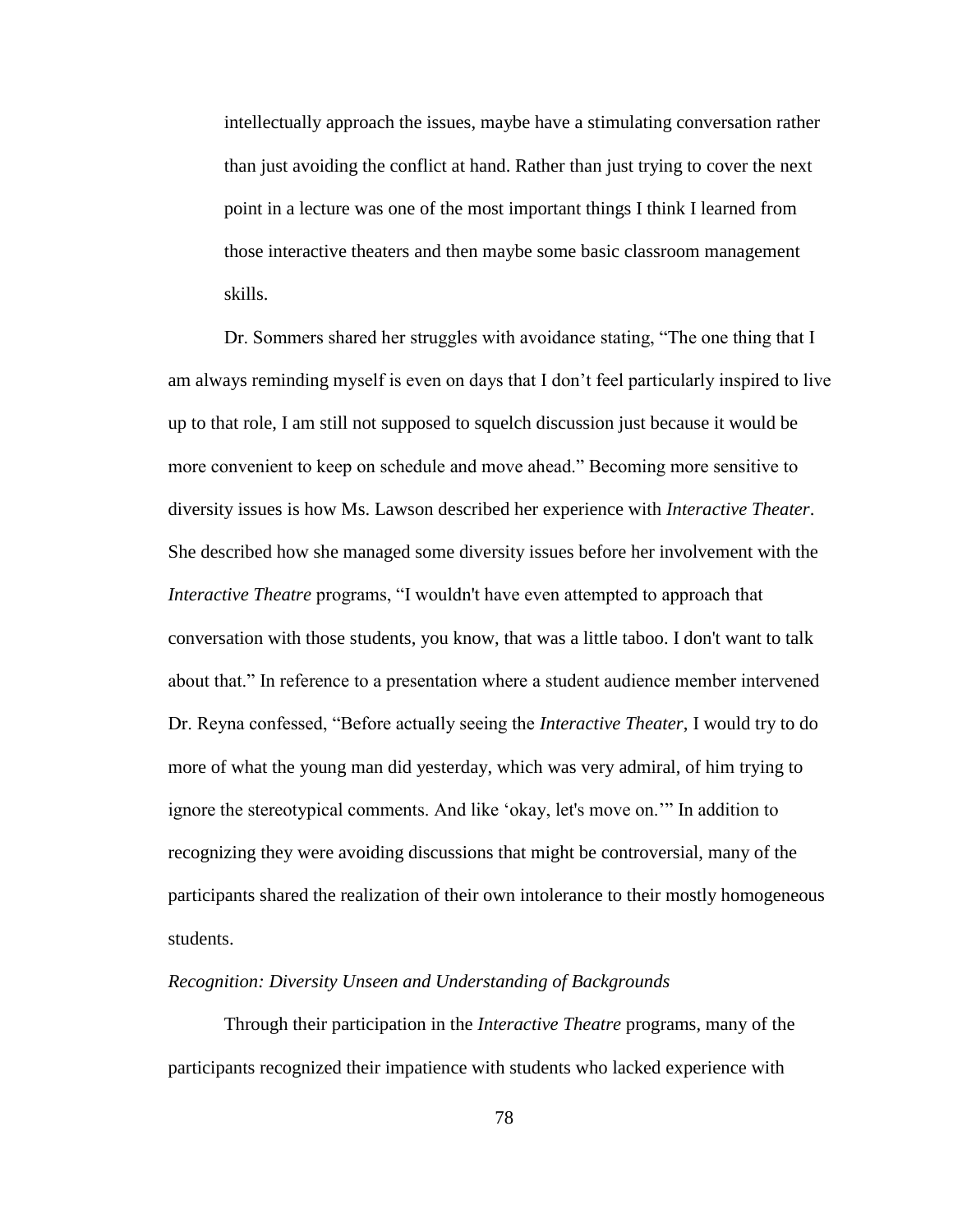diversity. In reference to her students, Dr. Sommers explained, "Typically, people with their experience level-they refuse to believe that their own experience might be in any way limited by the absence of exposure to an experience with other people. Dr. Pender shared the realization of "thinking about the importance and being reminded of the importance of meeting students where they are." GA Drake explained, "Even though you might know the issue, but you might not know why the student feels so strongly about it." Professor Hepburn reiterated what some faculty have shared after witnessing an *Interactive Theatre* program. She stated that people have said things like, "I could recognize every one of those students in that classroom. I've had every one of those students in my class."

In reference to the new tolerance for some of her students, Dr. Reyna shared the following:

I mean, just the whole ability to empathize with the character that, you might not want to empathize with right off the bat. And so to understand, you get students that, you know, are human beings and there are sometimes students that rub you the wrong way or say things. And you've got to realize it's a new experience for them. The type of class that I teach, we cover sexism, classism, racism, heterosexism. These are very emotional kinds of issues. People have different investments in them and feel very uncomfortable talking about these issues, because they feel like you might be pointing a finger or blaming them or these kinds of things. And so, I think the fact that you really have to learn how to take that side that you normally might not empathize with and put yourself in that student's shoes and understand the fear and anxiety that might be provoking with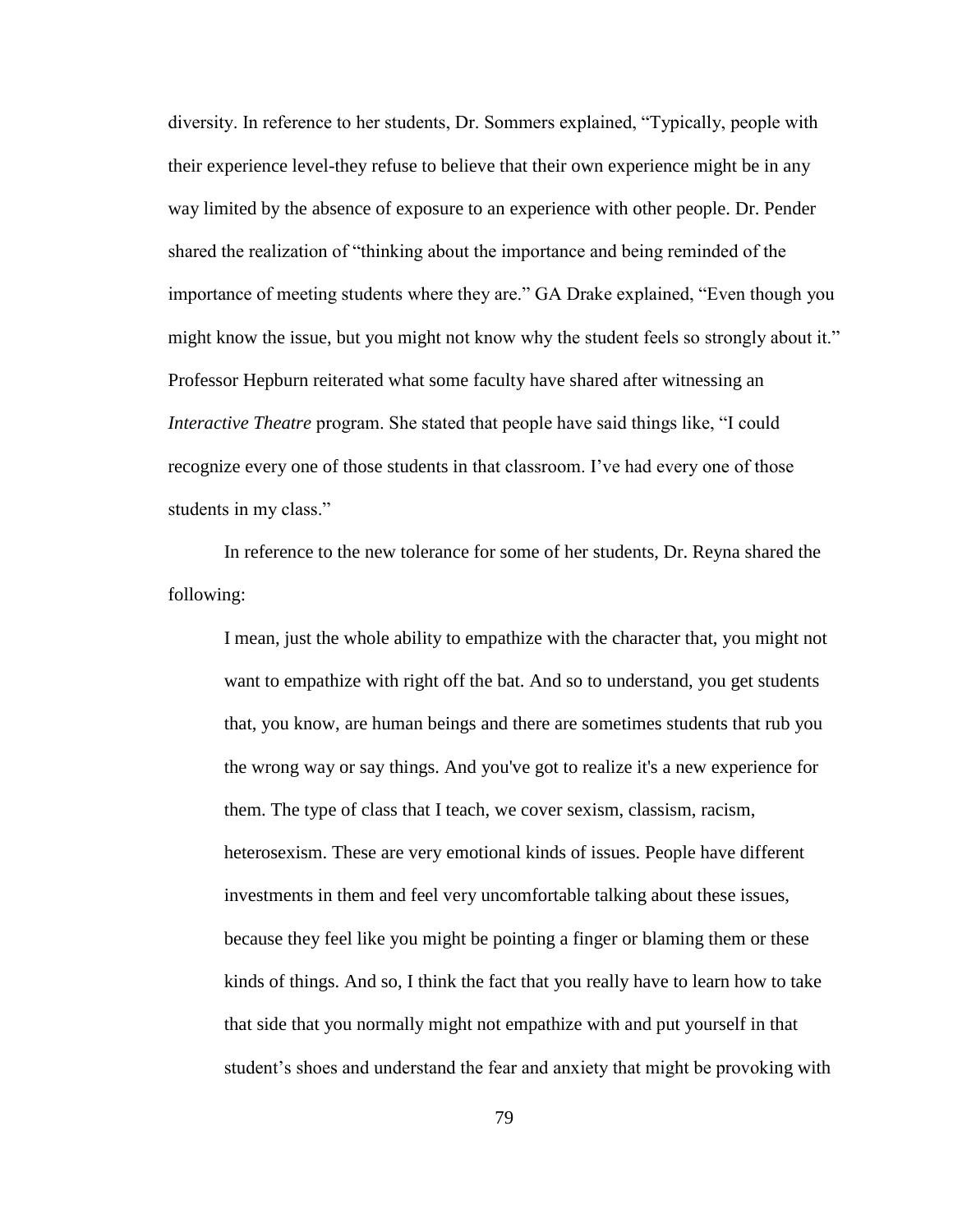things that they are saying or lack of knowledge they might have about the topic. I think it has to do with even myself empathizing with these students and putting myself in their shoes, the fact that they may not be exposed to so many things. I think it's become more visible to me, the religious diversity, and other ways of looking at the world. It can be very frightening. But I've come to appreciate that now.

Dr. Pender further acknowledged the following:

… kind of sad, but you know for some of them, this is the first time that they have been asked to look at, you know, to kind of live outside or look outside of their little, very sheltered world. One of the things that the *Interactive Theater* piece did was remind me where, where some students are. For some students, these are really eye opening and new issues they haven't had to think about and they really don't want to think about. I think to be a little bit more empathetic and patient and know that just because they are at a certain point now doesn't mean they have to stay at that point. But to kind of see students for where they are instead of where I am.

In reference to the multi-levels of her students diversity, Dr. Lawson simply expressed, "Do I have much more appreciation now? Absolutely."

Recognizing the diversity among their students, many of the participants interviewed also realized the relevance of diversity to their course and more importantly to their students.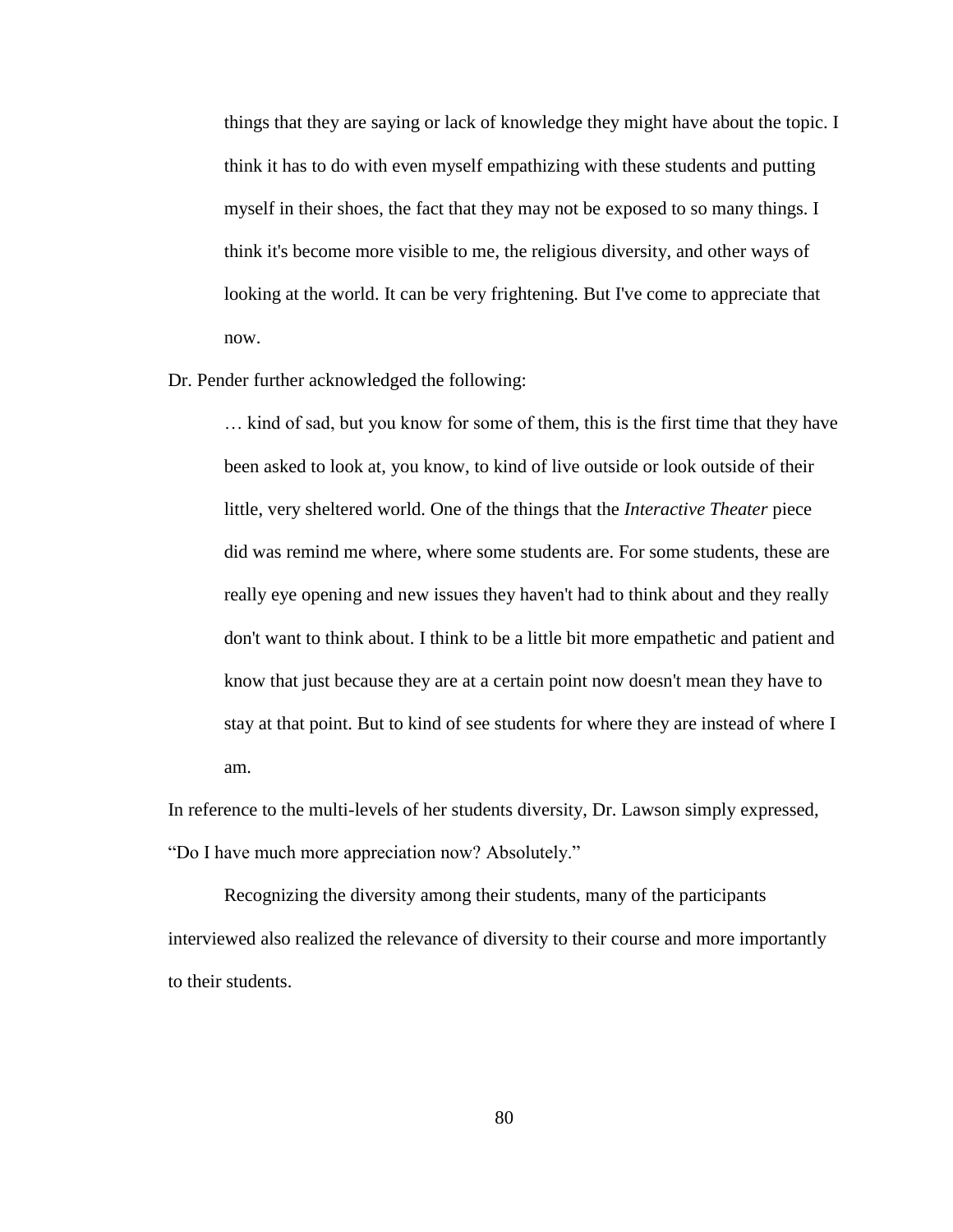### *Relevance: Addressing Diversity in Any Course*

GA Charles quoted the philosopher, Wittgenstein, who said, "I will teach you differences." The graduate assistant further revealed, "Sometimes I think that that's my job-is to awaken people to those differences." GA Angela indicated, "We just assume diversity will happen by the virtue of being on the college campus.‖ As Dr. Pender explained the power of

*Interactive Theater* to see more of the nuance, between, you know, what our expectations are as western people, or whatever, or middle class, or whatever the identities are that the students hold and bring to the issue--to kind of talk about what those are and how those help or hurt in their ability to see how someone else experiences the world. And I think there is a lot of unacknowledged privilege that both the students and faculty, who haven't thought about it, experience. It's very different with the Women's Studies' faculty who clearly…These are topics that we talk about a lot in Women's Studies and so those…the sort of more season students and faculty I think have more of an awareness. But it's often shocking to me how little awareness there is. But that, you know, as white people we have privilege or as men, that men have privilege.

GA Drake became aware of the relevance of intellectual diversity. He explained, …how we all come with a different background knowledge in our fields. Just because someone majored in biology from China doesn't mean they have the same exact background that I do, who also majored in biology here in the states. So, just that sort of intellectual diversity-that our nationalities might have taught us differently.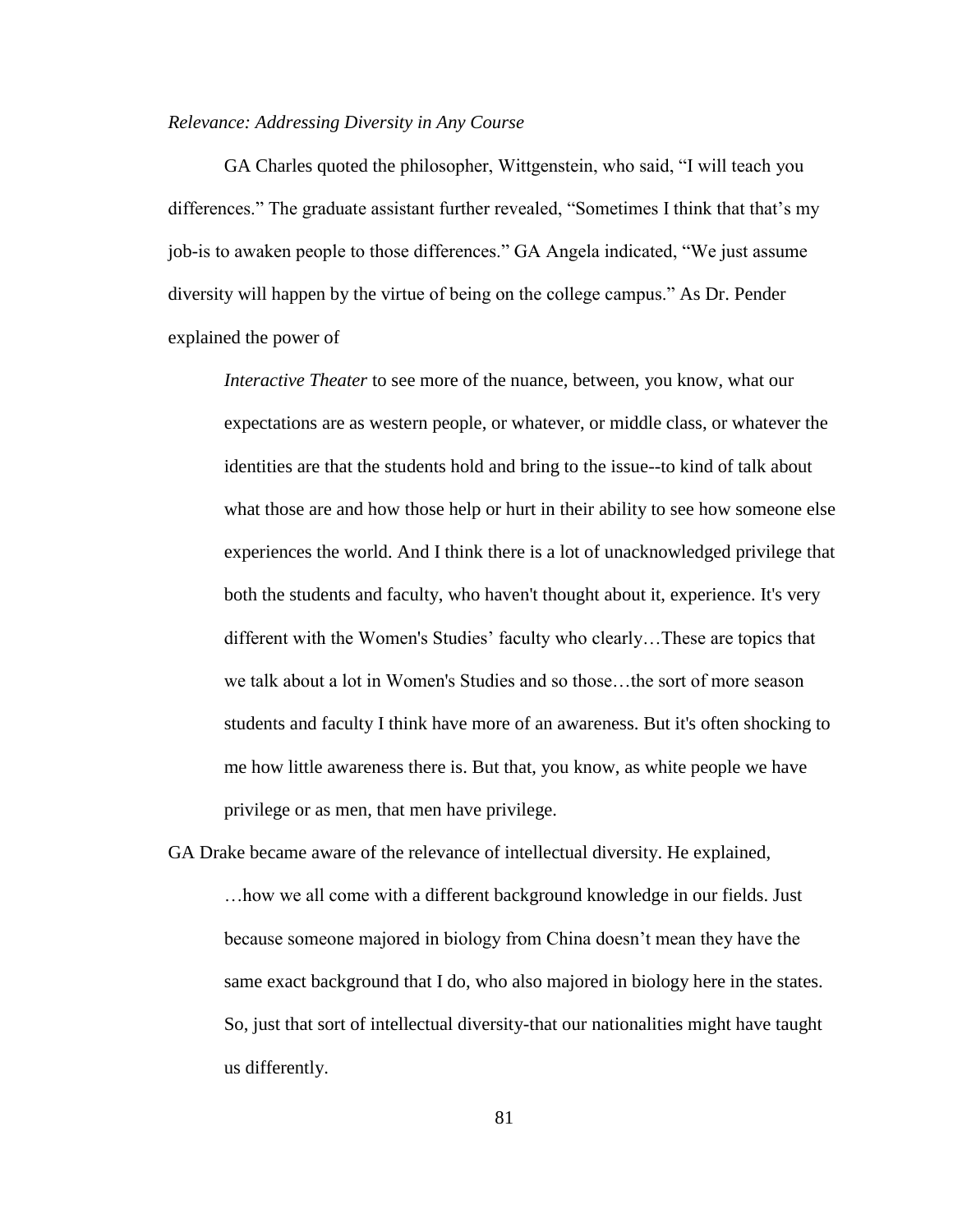Dr. Greer explained, "You can't really re-create a classroom. I still think it's good. I think peoples' exposure to the kinds of tensions that can develop is real and they should be aware of it at least. And it's something that the program made me more aware."

Armed with a better understanding, or tolerance, for their students' diverse backgrounds, many participants indicated increased patience with their students. Some even recognize they were part of the problem of students not speaking up in class.

# *Safe Space: Classroom Climate*

Dr. Reyna reflected, "I think before actually having seen the *Interactive Theatre*, I was probably a little more harsh because I really want them to empathize with, you know-the other." Andrew recalled an even stronger realization for some faculty stating,

We did a sexual harassment [sketch] where the teacher touches one of the female students inappropriately, just kind of on the shoulder and occasionally on the knee. And the male faculty members admitted to doing this and not realizing it was wrong and there was a female faculty member in there who was like, "no you can't do that" I mean, they're just kind of completely clueless for some reason.

Sharing her awakening to the need of a safe space, Dr. Sommers revealed,

There are always so many students, even in the small classes like the ones I teach that remain silent. Voluntarily. But I worry about providing an environment which enables them, if they choose to, participate and least not feel under assault from the opinions of others. That is something that is important.

GA Angela explained,

We deal with students who, for all of their political correctness, hold some very traditional views about things and about the ways that things should go. And it's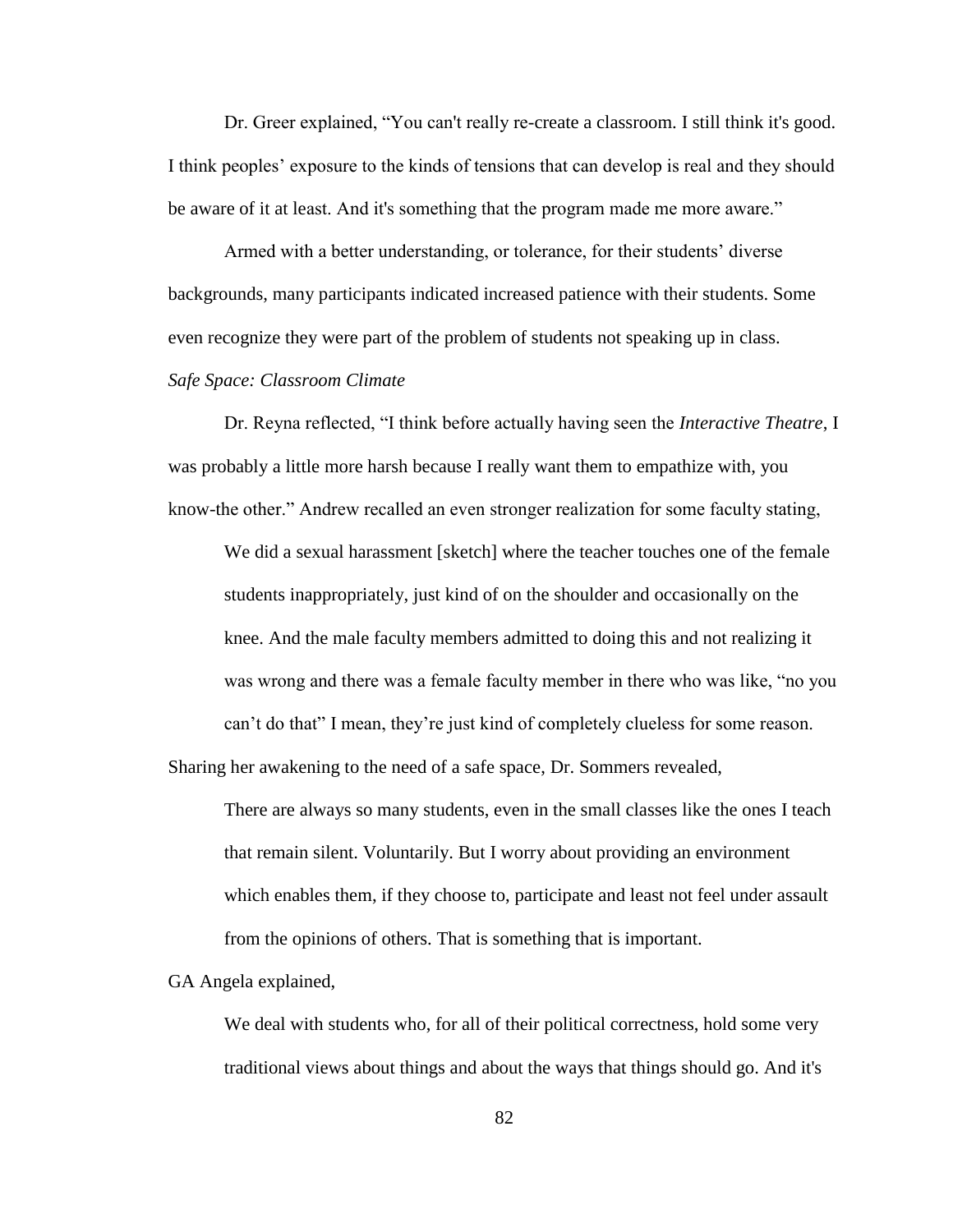been very helpful for me to remember to create a safe space for our students to wrestle with those things, which this is what I believe what college is suppose to be about, wrestling with those things.

Dr. Sommers talked about using *Interactive Theatre* presentations for her students, stating,

The nice part about *Interactive Theatre* is that this allows students to simulate experiences they are quite familiar with like watching a television program or going to a movie. It's sufficiently outside of themselves that it's not as threatening as having to confront something like a face-to-face conversation with someone in the classroom that they are going to see again and again and so on. I think that has been particularly helpful in a sense of promoting discussion in a less threatening atmosphere than when they are into a heated discussion with someone that they know who is going to be there every day for the rest of the semester. This enables your students to express their opinions and experiences in a supporting environment and productive way with others who may or not disagree with them.

Dr. Reyna discussed the influence *Interactive Theatre* has had on her curriculum. She now begins the semester with a project about privilege. She confirmed, "It's worked out well for my class, actually. It really sets up the course, and it done it in a way that is nonthreatening to them, at least I feel. And, yeah, I think it's been a good thing."

*Sometimes a simple, almost insignificant gesture on the part of a teacher can have a profound formative effect on the life of a student. Paulo Freire*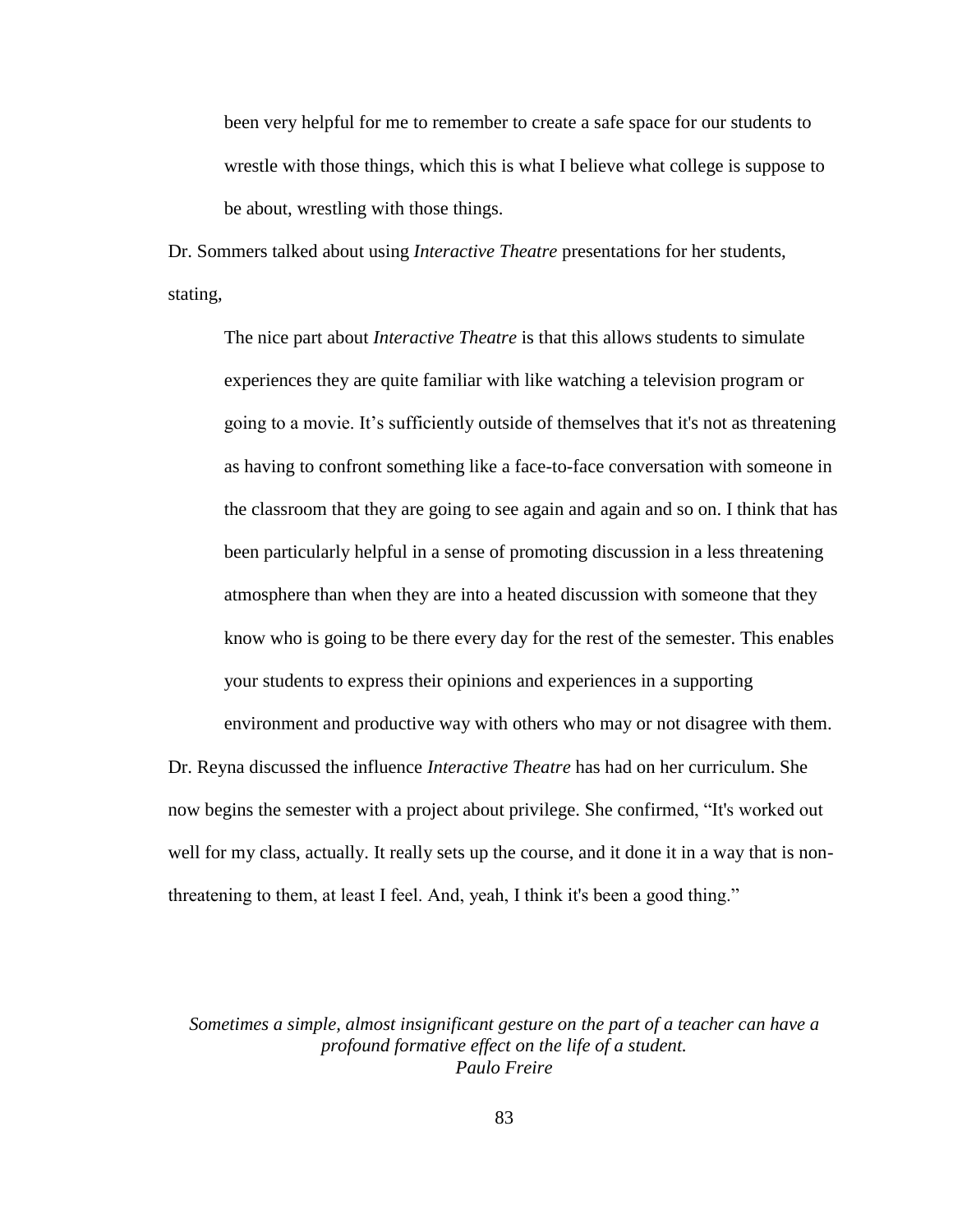## *Empowerment*

The second theme to emerge from the data was empowerment for teachers to address diversity in its many forms and to encourage their students to do the same. The participants spoke to the concept of teaching students rather than subjects. This idea was supported by *Interactive Theatre* presentations demonstrating the many areas diversity that affect students sharing a course. Many of the participants indicated newly felt empowerment a) to strive for all voices to be heard in the classes; b) for best practices learned from watching colleagues participate in an *Interactive Theatre* sketch; c) from resources developed from participating in sketches; and d) from collegiality developed across disciplines. In Figure 3 these themes are illustrated.



*Figure 3*. Empowerment results from participating in *Interactive Theatre*.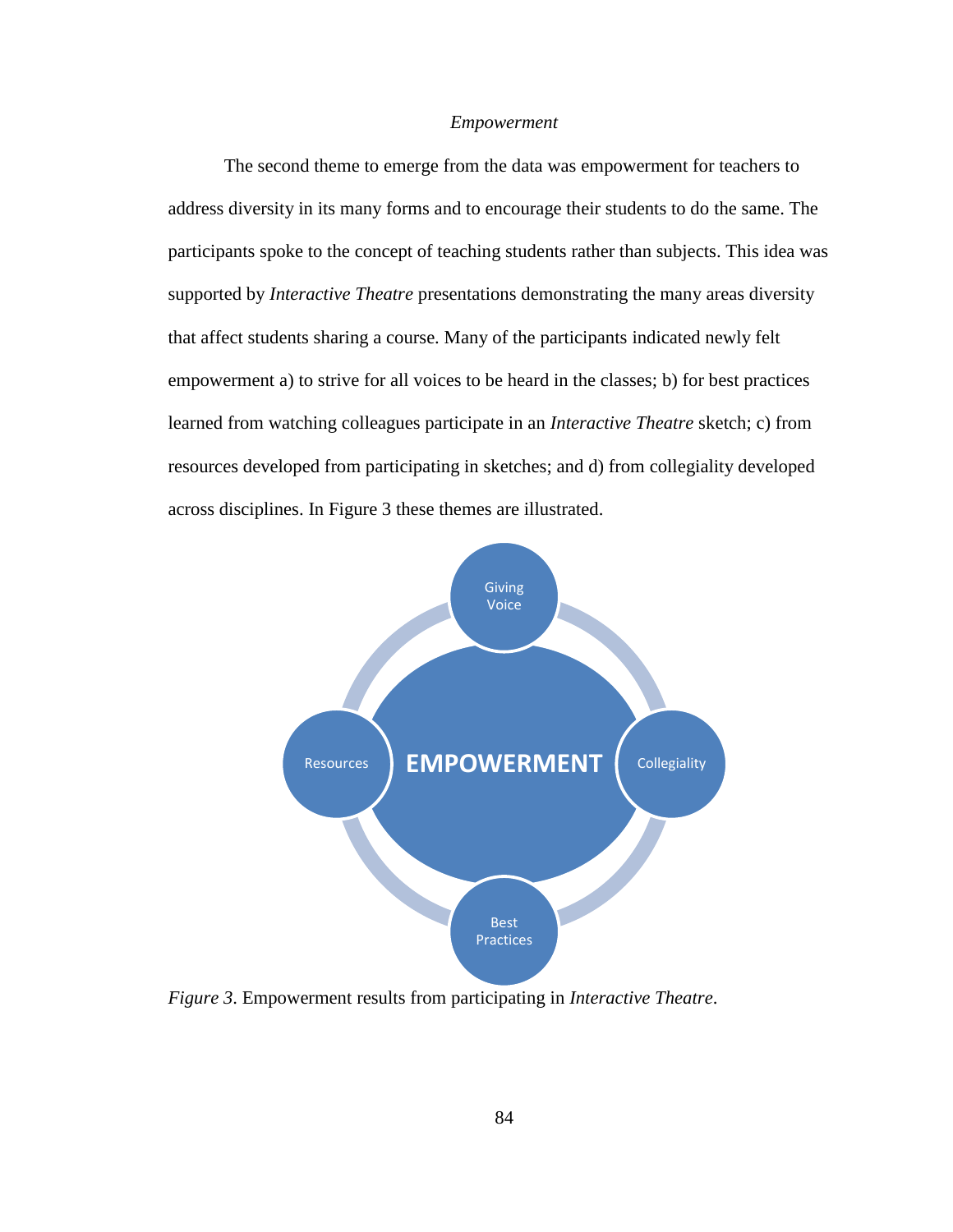Wlodkowski and Ginsberg (2003) explained that, in order to meet the moral obligation of education, marginalized groups must be given a voice. The guiding framework for this study, Critical Race Theory advocated the use of storytelling as an effective resource for giving voice to the oppressed. An essential component of CRT is the use of narratives or storytelling to comprehend people's experiences (Daniel, 2007; Delgado & Stefancic, 2001). Furthermore, CRT theorists utilize common situations to investigate perspective through power of stories, thus giving voice to the marginalized in order to gain a better understanding (Delgado  $\&$  Stefancic). Theatre is based on storytelling and is thus a powerful tool for giving voice. According to the Troupe members of the *Interactive Theatre* program, one of the main goals of the sketches is to give voice to marginalized individuals and groups by addressing issues of diversity. This is accomplished by fully developing the characters based on careful research and creating biographies from which to draw during the talkbacks.

#### *Giving Voice*

Ms. Lawson described herself during the early *Interactive Theatre* presentations when she stated, "I felt at the time that my own experience with various religions, various cultures was limited so much that I really couldn't make sure that everybody had a voice within the conversation, which is what I try to do." Jason explained, "Each character is treated as a fully-rounded individual with personal motivations, backgrounds and desires. When you place four or five of these fully-rounded individuals from different backgrounds into a common setting, prejudices and assumptions are quite quickly revealed. Mandy further revealed,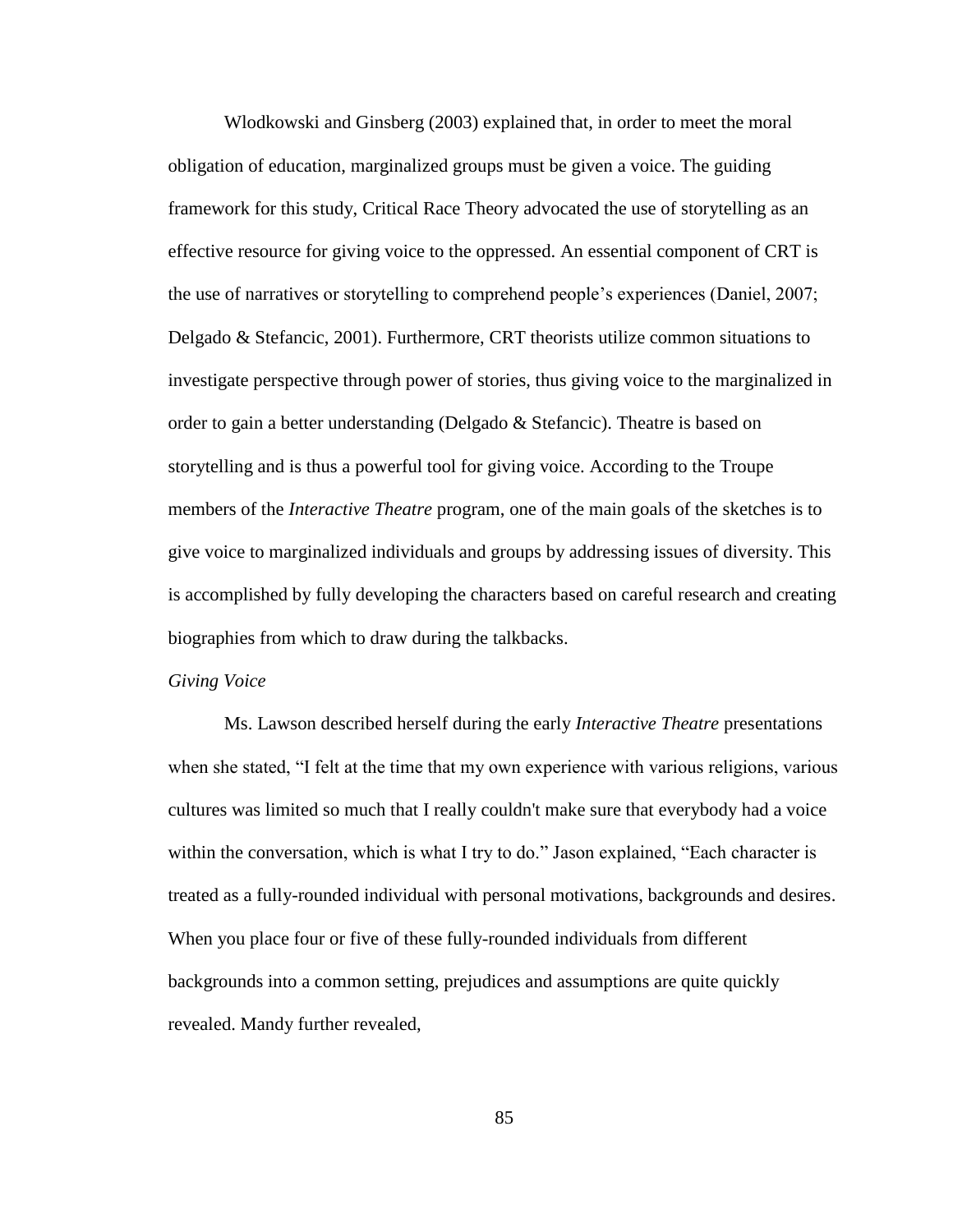A lot of the development comes from us developing our character bios. And information about our characters and their backgrounds, which we've written in these bios, comes out in the talkbacks. This provides a diverse group of individuals and life stories that accurately reflects the complexity of individuals in real life such as where people are coming from with their viewpoints and why.

One of the instances, Judd recalled, was quite revealing for the instructor of the class for which they were presenting:

Oh yeah. A lot of our audience is instructors. For example when I was telling you the story of the homophobic…professor. And ultimately, by the end of that, although we all felt a little "Whoa, what was that?" They needed it, he needed it, he needed to hear someone say, "I'm gay. People say these types of things. It hurts my feelings." He needed someone to sit down and allow themselves to be vulnerable. And it definitely moves people and I think it makes professors think. Even very liberal, open-minded professors, will come in, see something and be like wow, and maybe they catch themselves, or they make a mistake. So it's definitely wonderful a learning tool for faculty.

GA Angela commented on the effectiveness of this technique for giving voice when stating, "And have them respond in character was the best part. It's truly the best part of that whole process. Its insights you just can't ask your own students."

Dr. Greer contends the lack of diversity actually contributes to the silence. He posited:

We don't have that much diversification here and that is an issue too. So, you know, that makes people that may have more wide-ranging views, oftentimes not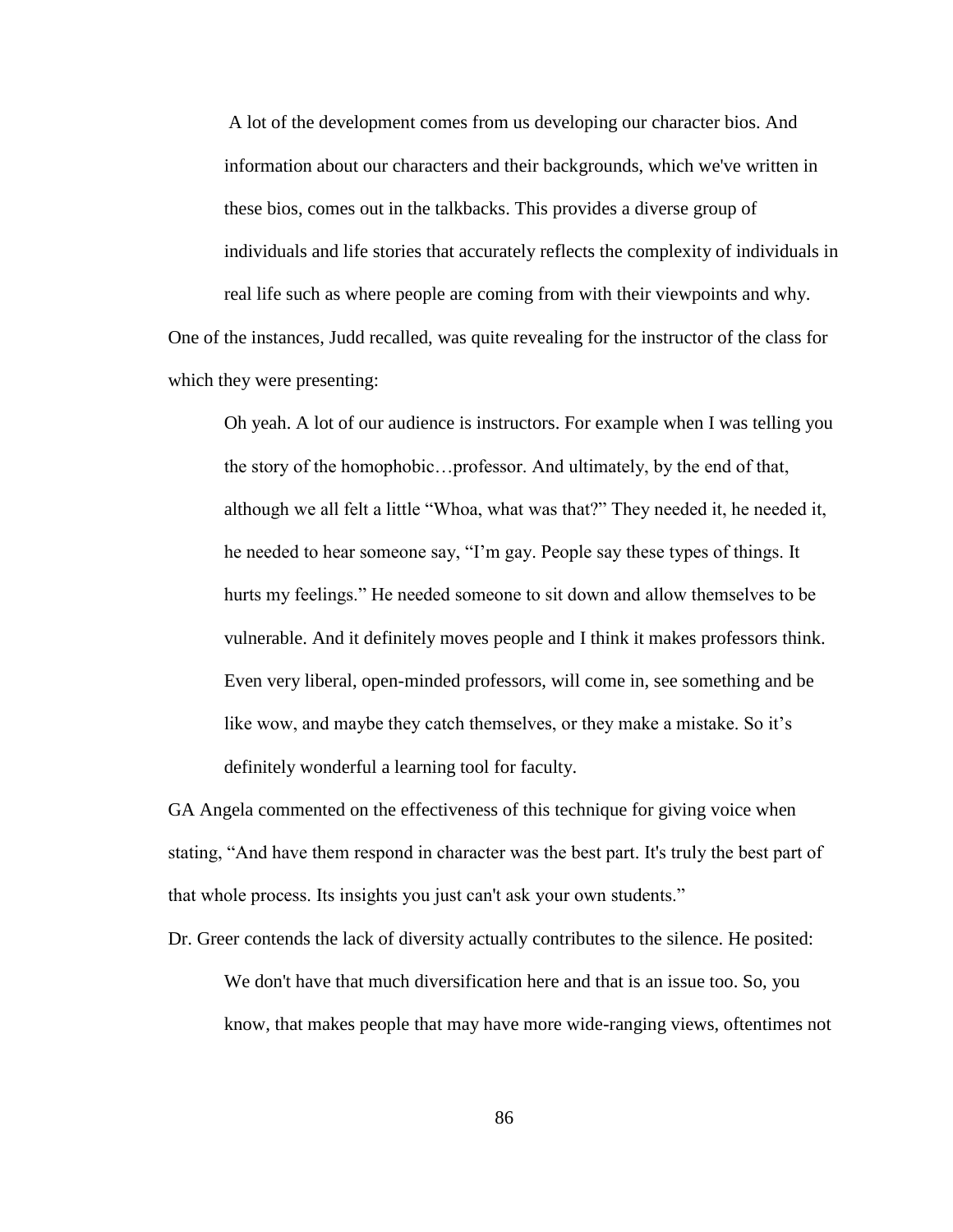say a word. They get very quiet. You know, some students are afraid to air their views in public, in front of other students. They are not comfortable doing that. GA Charles stated,

I think a lot of those theatre pieces depict that one person who is sitting there fairly silently and is often the one that is the most affected by whatever is going on. They are maybe being silent because they are hearing about two people bash about a religion that they are a member of.

GA Angela met Professor Hepburn after one *Interactive Theatre* presentation and related an incident that happened to her. She then had the unique experience of having her story developed into one of the sketches used by the Troupe. She described having her voice heard stating, "...to have an opportunity to see my story end up there was really important." She continued to reveal the influence these experiences had on her as an instructor. She said she had become much more aware and strived for that awareness in her students. She explained, along with herself, she asked her students to be "really" looking to see who is really represented. And what do you see? And who gets to speak? And who doesn't get to speak? And whose voices are most important or legitimated in our society? And who doesn't really get a face?"

Dr. Pender: reiterated the effectiveness of the *Interactive Theatre* program's talkback sessions that

…would make students see this as an opportunity to ask questions about different points of view or perspectives of the individuals. I think is one of the most ingenious parts of *Interactive Theater*. You know, being able to timeout and speak honestly without other people hearing. But, the audience gets to hear what was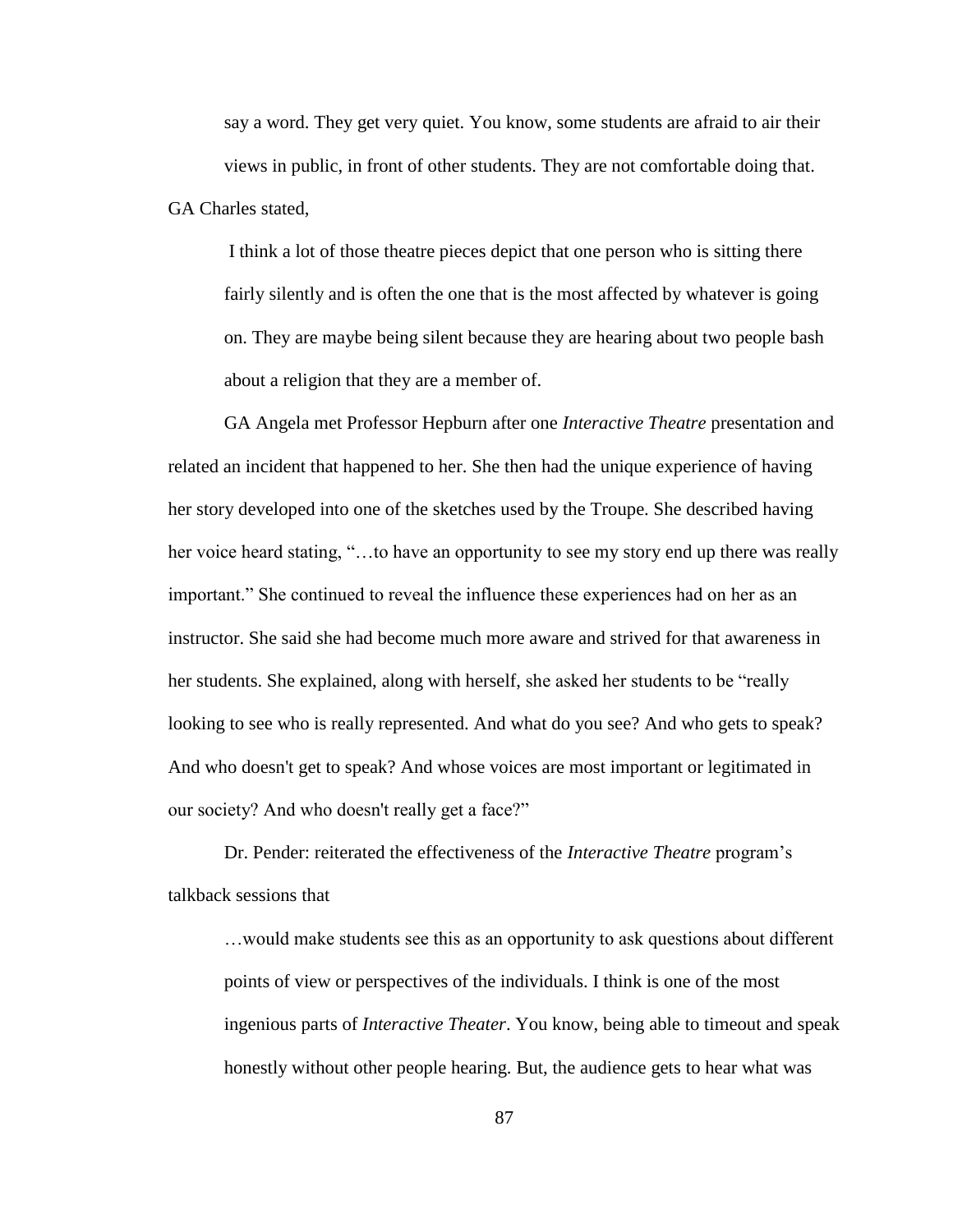going through the person's head when they were talking. Which I think, particularly on issues of diversity when you timeout and the African American student gets to say, "I was really insulted or I was really hurt or whatever." And I don't think that there's not really any other opportunity for students to hear that kind of question. "Well how did you feel?" They're not going to ask in a real setting, "How did you feel when so-so called you a name?" It's just not going to happen. So, I think that aspect of it is really a clever idea.

Professor Hepburn spoke about experiences with audience members after presenting some of the *Interactive Theatre* sketches. She recalled:

One of the characters in *Conflict in the Classroom* is a woman, a young woman of color, who the teacher assumes that because she is a person of color, she's stupid. And I can't remember if he tries to call her by the wrong name, and stuff like that. Yeah. And, so after performing for one conference, this woman, African American woman, came up and she was saying, "That's me; that's me. That's, that was, that was my life." And when we did the one where we had the Muslim student for one performance, a young woman, I don't know if she is a TA or a faculty member, came up afterwards and said, "I really identified, I really identified with this character when he talked about being put in boxes. That's the first time I've said anything about it. The first time I've been able to speak about it."

The participants interviewed revealed challenges brought about through the *Interactive Theatre* method of giving voice to the marginalized. However many commented on the positive aspect of having their own safe space to try different tactics to address the issues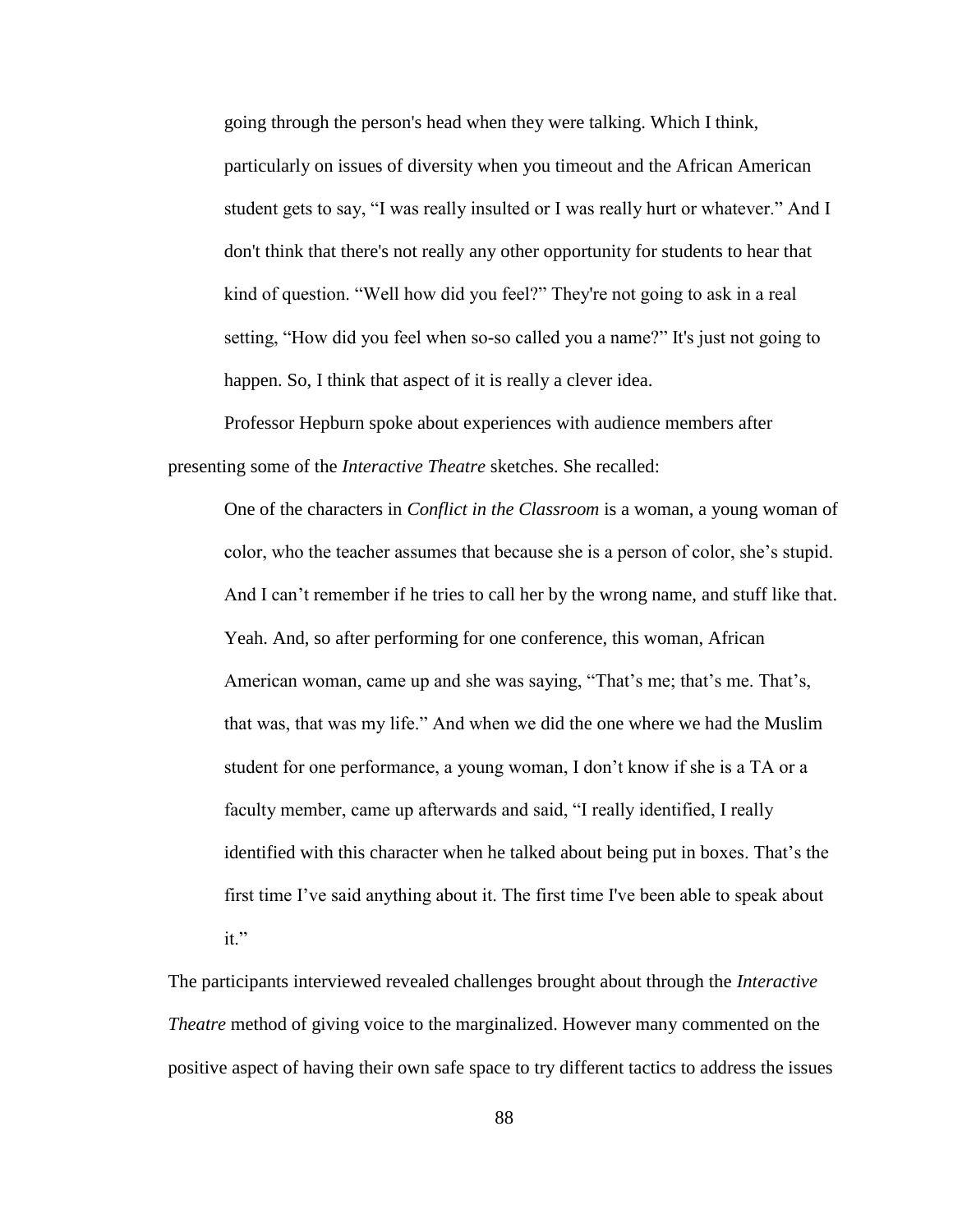and situations presented. They also commented on the confidence gained to try this in their classrooms since they had already practiced.

As explained by Jason:

It gives the instructors, and students for that matter, a safe space in which to experiment with different problem-solving strategies. It allows the instructor to attempt to make a point of heated conflict a teachable moment. This opportunity lets instructors "practice" facing down tough situations which do occur in the university setting from time to time.

Michelle, who also serves as an instructor verified this empowerment:

I know for me it helps me as an instructor to say, this is how we can go about having this type of conversation in class. This is how we can try to go about talking about the issue when it arises in class, which it inevitably does. And not in a conversational nasty way, but in a way that is productive and hopefully enlightening.

The graduate assistants interviewed particularly spoke to the advantage of the Interactive Theatre presentations having the additional benefit of improving their overall teaching. This was also echoed by some of the faculty members. GA Drake explained, ―They just brought it to my attention how ill-equipped I really am to… I had no idea what I would've done if I was in that situation as the teacher, to handle the situation they were presenting to us. It just really opened my eyes to the necessity of training. GA Angela agreed participation "was a good opportunity for us and to have a safe place, not so exposed, to step in to the role. It's pretty nerve racking. It was very, very nerve racking, but it was good." GA Charles phrases it as, "Wow, just seeing that can help prepare you."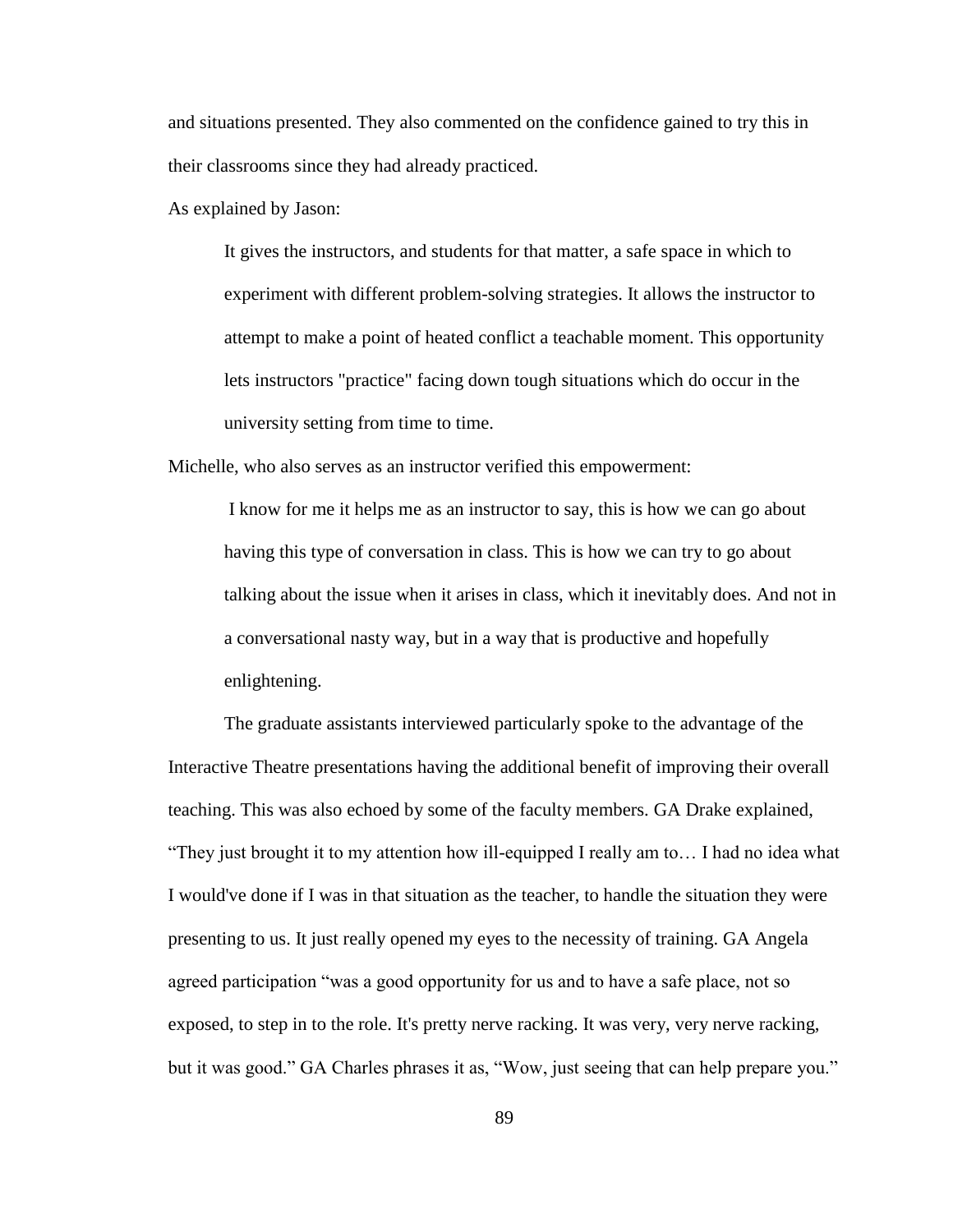## *Best Practices*

GA Charles further explained, "Part of the reason I enrolled in these programs that ultimately exposed me to *Interactive Theatre* was that we don't have much of a teacher training program. He further went on to point out, "Rarely, rarely do you ever get anything that tells you what to do when you have an absolute blow-out in your class and you are just standing there and going, 'what am I supposed to do?'" GA Angela also pointed out the empathy that can be gained by instructors. She stated, "I think programs like this are valuable for everyone. If teachers, especially, had a chance to go through something like this, it would give them a better understanding of what our students go through in a classroom.‖ Dr. Greer took this concept one step further when he asserted,

I thought there should be more of that and I thought that the audience, and now I'm going to sort of hit everyone on the head, including myself, should be coerced in a way to participate more. It couldn't hurt anybody and it certainly could help probably most everyone that participates. Not everyone probably agrees with that. I know everyone doesn't because I heard some views that didn't. But for me I thought that was good. I thought how else do you get hands-on training? You can't really. So here's the closest thing we can come up with.

Ms. Lawson echoed the need for a stronger emphasis on participating. She stated, It's easy to sit in the back of the room and say "I would do this. I would do this." It's harder to get up in front of your peers thinking you know what you're doing and failing miserably at it. Not necessarily in the sense of participating, but you get up there and you can make the action that you think is going to change the course. And it doesn't…

90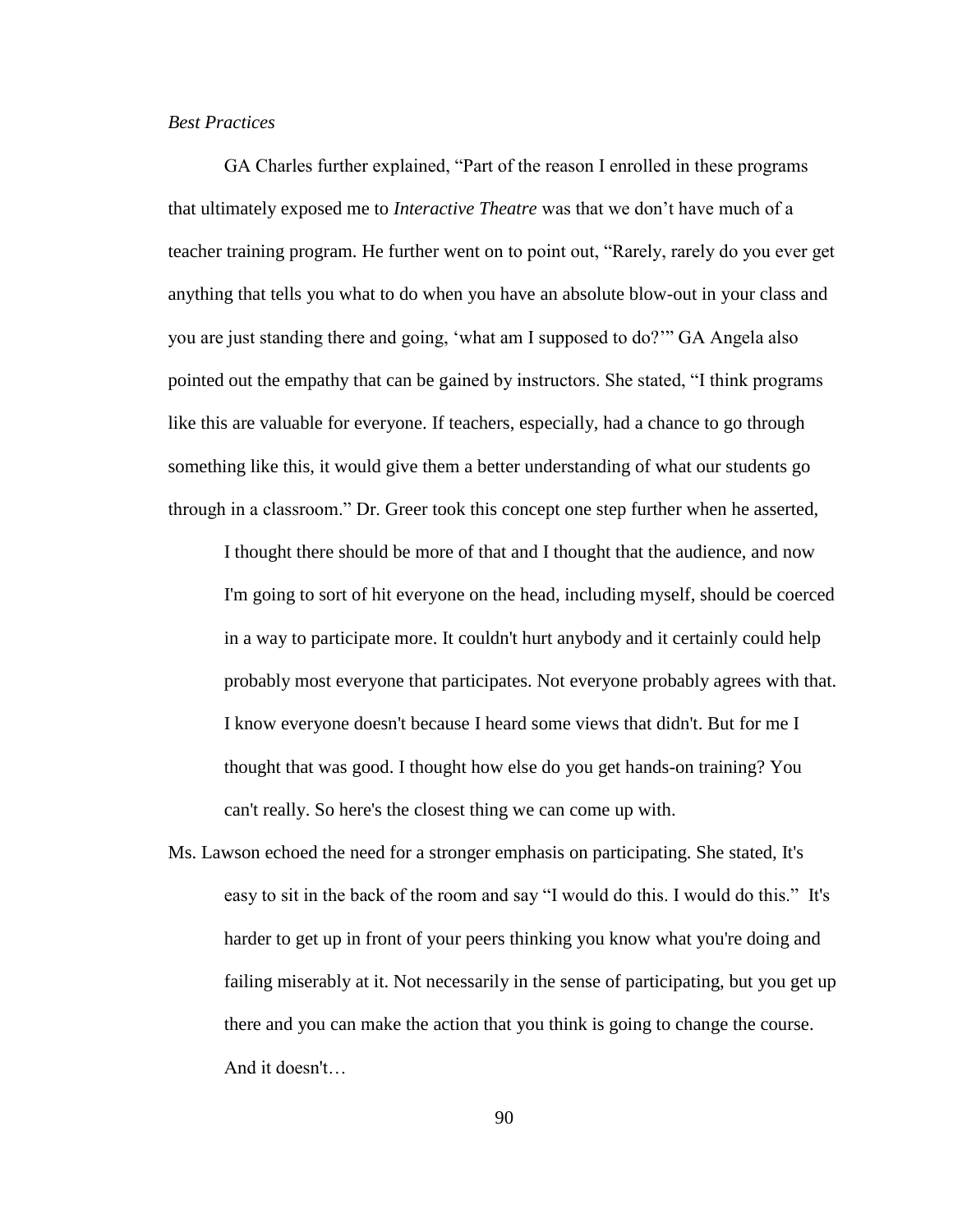Seeing the *Interactive Theatre* presentations as applicable to her teaching, Ms. Lawson further stated, "They do an amazing job taking real life experience and turning it into something that we can teach from, which I think is really difficult. And it's an art form that I don't know many teachers who have mastered it." When asked to compare to other diversity training, Ms. Lawson replied, "I can honestly say I have never had any other kind of diversity training. I've had small little bitty things here and there…various religions and cultures. So I think there's some of that but… This was my first real submergence into any of this." In comparison to online diversity training, she explained,

The online stuff, and I'm a big proponent of online learning, but the online stuff, there's no interaction. Ah, take the quiz. I'll get through it. It's no big deal. I don't have to really pay attention. You know, the quizzes are so insanely easy that they're meant to be passed with little difficulty. The *Interactive Theater* just throws a whole new slant on things. You know, it's not just do you recognize diversity, which is I think what the little online university sponsored stuff does. It's do you recognize it? Can you process it? Can you deal with it? Can you handle it? Can you facilitate a good discussion without shutting down the student or the other person involved? So, absolutely it's just amazing the difference and I think I would honestly say before…I could have told you that I didn't think that diversity training was necessary.

Professor Hepburn explains the effectiveness of the program:

It's because it's active learning, it's learning experientially through all of your sense, with your body, imagination, mind, everything is engaged. That it's more meaningful and more memorable than a lot of other methods. Probably for some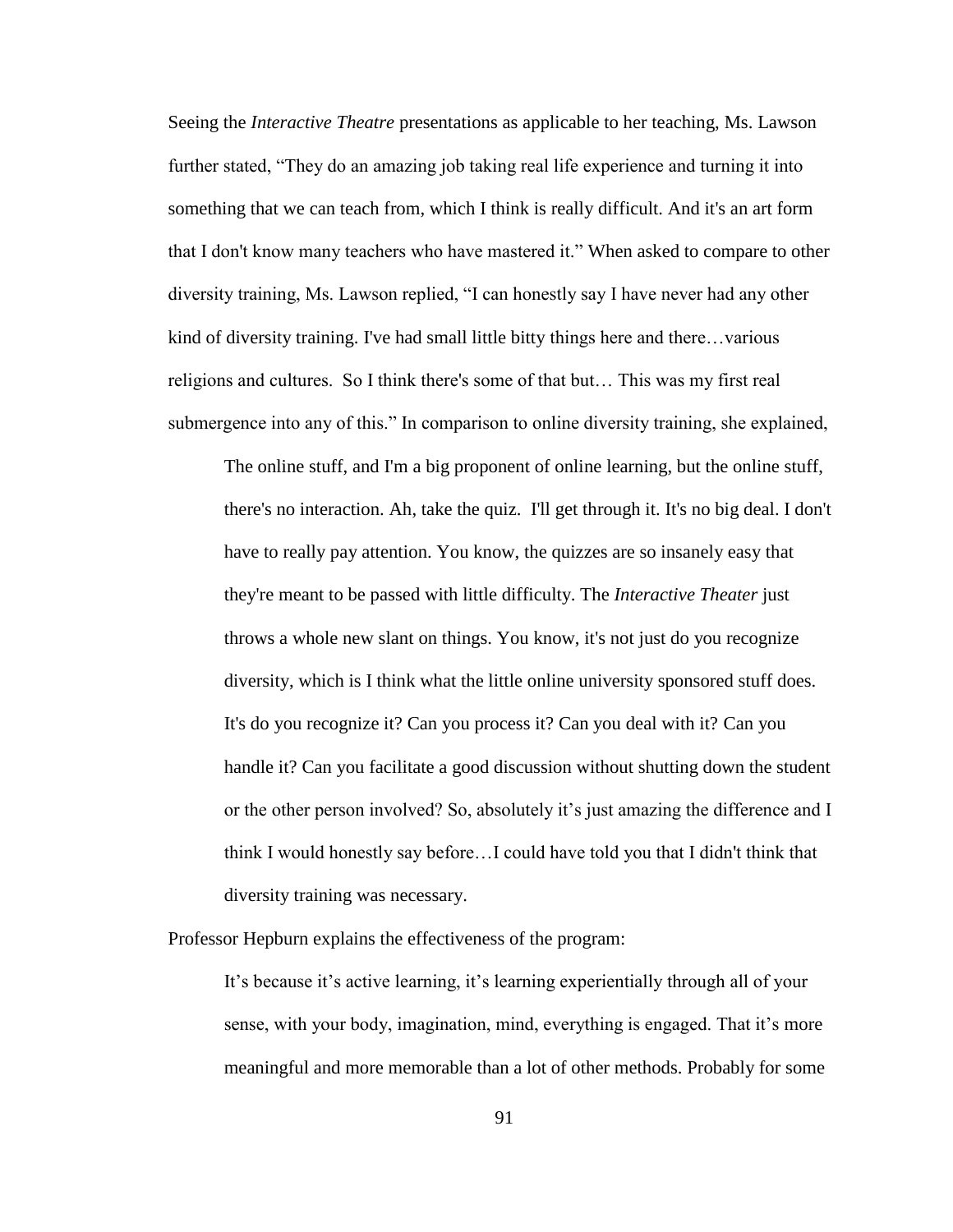people, it's different. But it's certainly, I mean again, people said in our focus groups, you know, "Well, you know, it's, it's, it's not like a PowerPoint. Most people, most teachers are not trained to, most college faculty, most university faculty are not trained to teach, let alone teach anything having to do with diversity.

She further stated there were increased requests for presentations for both faculty and students. She is constantly being told, "We want, we want more training. Give them training on how to facilitate these dialogues." When asked about other diversity training, she stated, "We don't do anything. I mean there's nothing required. When TA's come on campus there's a variety of things offered to them but they don't have to choose diversity as one."

Also recognizing the need for training and including graduate teaching assistants, Dr. Greer asserted,

That's a very good thing because we forget about the levels at the University and we forget, you know, graduate students are teaching too, a lot. So let's not overlook that by any means in their dealing with it sometimes even more. Because some sections are more based on discussions and TAs run the sections. The professors teaching lecture class-maybe nothing comes up. The TAs are doing the sections and maybe they're the ones getting all the flack, so to speak. But the TAs are all dealing with 20 students and they're dealing with issues. And that's a real thing. And did they get any training in this?

Dr. Sommers summed up with this suggestion, "It occurred to me that the one thing that I would recommend they do-that they broaden the scope."

92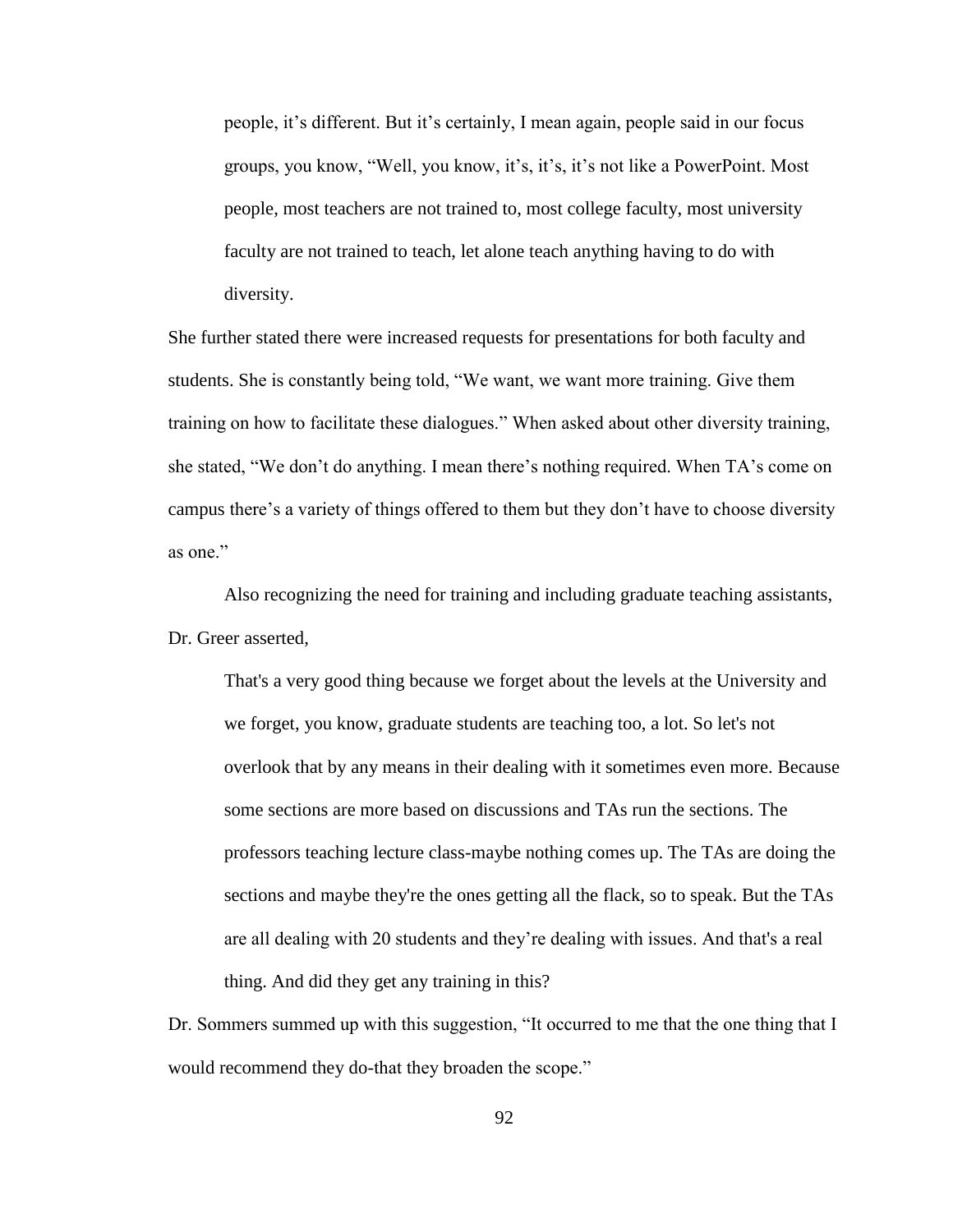The *Interactive Theatre* sketches gave its audience members several resources and opportunities to practice addressing the issues of diversity, including giving voice to marginalize groups. An additional benefit, according to many of the participants interviewed, was what is considered one of the basic best teaching practices, modeling. GA Drake explained,

…watched a lot of the faculty that have taught for a lot of years try to handle those situations and even that was really eye-opening to some of them who have taught sociology courses for years, reconciling differences that were going on in the groups. And so I learned a lot just from that.

GA Angela further explained the empowerment from watching others intervene in the sketches stating, "I did become involved in that one. Mostly because I saw my peers get involved with the last one and I felt that I should put forth some effort and was very nervous about participating." Dr. Pender reflected,

…having seen how other people intervened in the skits, thinking about how I would deal with difficult issues in my classroom if they were to come up. You know, I think that the skits give you ideas on how to approach...when they do the start and stop thing and they bring in someone to kind of intervene. Different ways of intervening I think are good lessons in how to deal with students across the board and not just in those particular situations. But if you have a student that comes to you upset about something or you have a student who comes to you and doesn't like the grade on their paper. Watching other people intervening gives you ideas of how you do or don't want to interact with your students.

93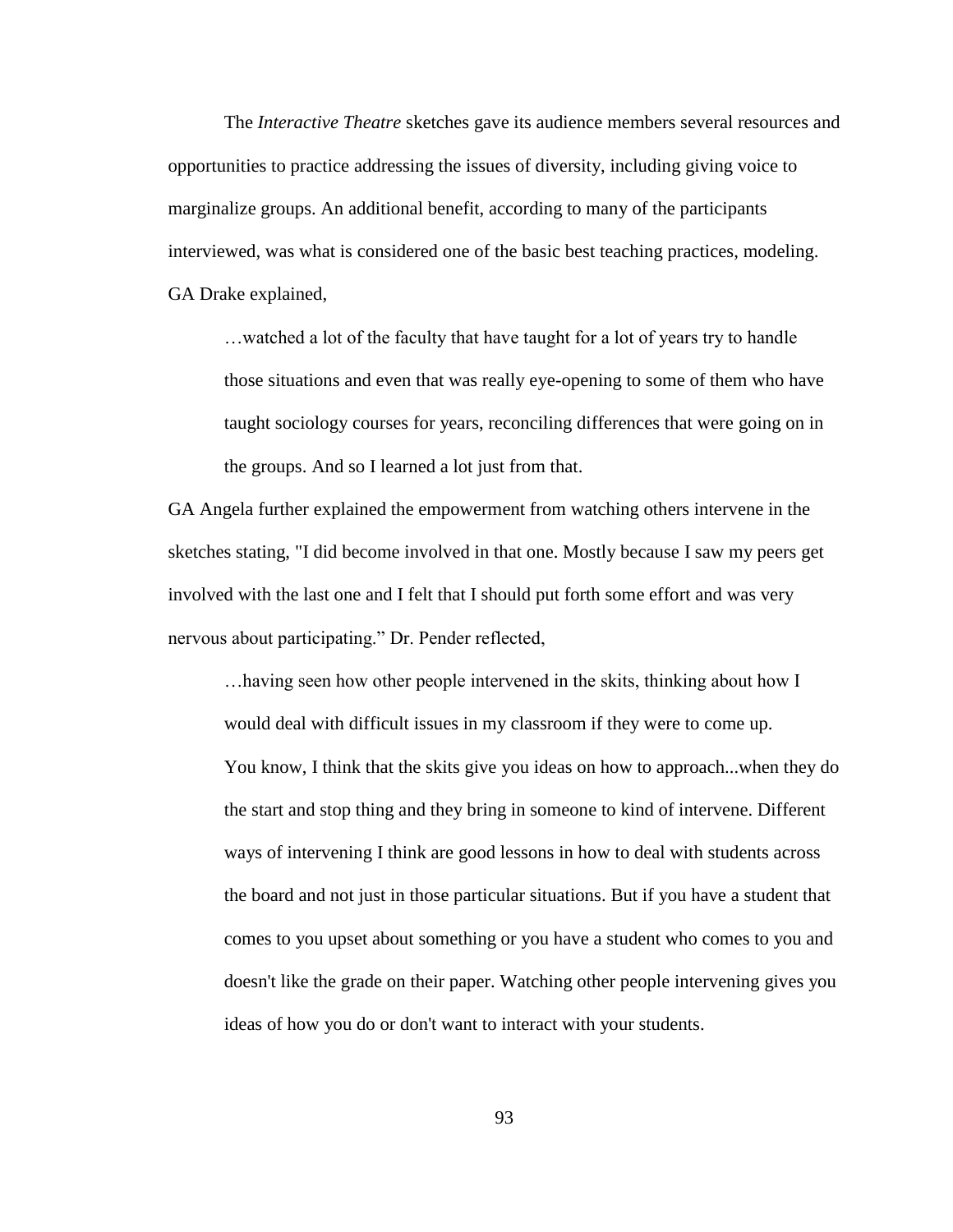Dr. Greer further clarified,

We got, you know, Professor Joyce (pseudonym), for example, to participate and that was good because then you see someone who's more seasoned probably than anyone in the audience or most of the people in the audience, how he would deal with these kind of situations. So, creating role models, creating ideas, you're not to do the same thing. Every situation is different obviously. Just getting good advice, having good insights before things come up. That can't hurt, knowing that there could be a problem and how you might address it.

Dr. Reyna also explained empowerment gained to become an intervener in the sketches, which in turn gave her a chance to try tactics in a safe space. She explained the effect it had on her, "Having seen other people do it and come out pretty much unscathed and okay. Just having seen a couple of performances, feeling more confident.

Professor Hepburn explained the safe space advantage of using *Interactive Theatre* stating *"*The theatre lets you go in and come out. It brings that emotion, reaction that you get from being in it vicariously. We have some more distance from it, so you can start to see how this might connect."

### *Resources*

All the participants interviewed indicated the *Interactive Theatre* program was an excellent teaching resource. Not only did they convey positive results of having participated in the programs but most indicated a need for more such training. As Mandy shared, "I have never gotten anything but positive feedback from students and instructors. They always say that performances really made them think and spurred thoughtprovoking discussions for days in their classes. As GA Charles asserted,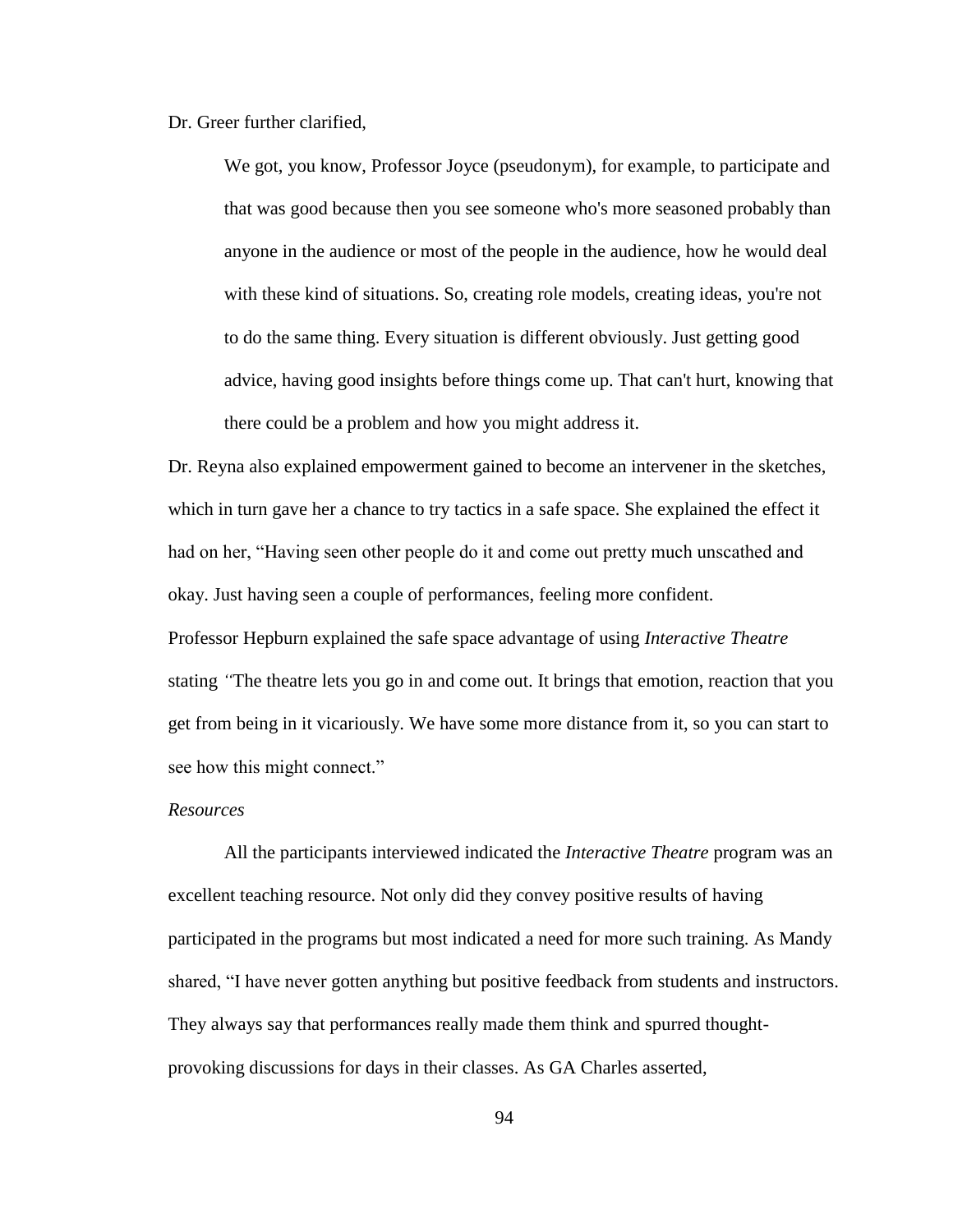I say the graduate students on one hand but many of the older professors could benefit from--just a reminder that, hey-these issues are really intense and maybe in your large lecture classes you don't confront them but your TA's do. So at the very least recognize that your TA's might be exposed to serious challenges in the classroom.

In relating the personal challenge to becoming involved in the *Interactive Theatre*  sketches, Dr. Greer admitted, "At least it makes you aware of these things and can give you some tools or some ideas about how you might deal with it." Dr. Pender also talked about "trying to find ways that make that new knowledge or new way of looking at the world more accessible to students I think is important. I'm looking for a more interactive ways to reach students." In comparison to other types of diversity and teacher training, Dr. Sommers insisted *the Interactive Theatre* program was "infinitely more rewarding and validating from a professorial point of view because it was suggesting ways in which you may be a more productive change agent or at least recommend some tactics." In relating her experience as one of the interveners in an *Interactive Theatre* sketch in the advantage of getting to practice techniques, Ms. Lawson explained,

It really made me think hard about how I respond to students. In my mind, things go a certain way. So when I say, X, they should say Y and Z. In Int*eractive Theatre* when I said X and she said D and F, I wasn't exactly sure where to go. So it made me think that when I'm in my classroom and I say-I put forth those kinds of things maybe my students really don't understand what I'm saying. You know, maybe I'm really not getting my point across. So it made me think a little more about what I say and how I say it and the generalities that I try to use. I'm looking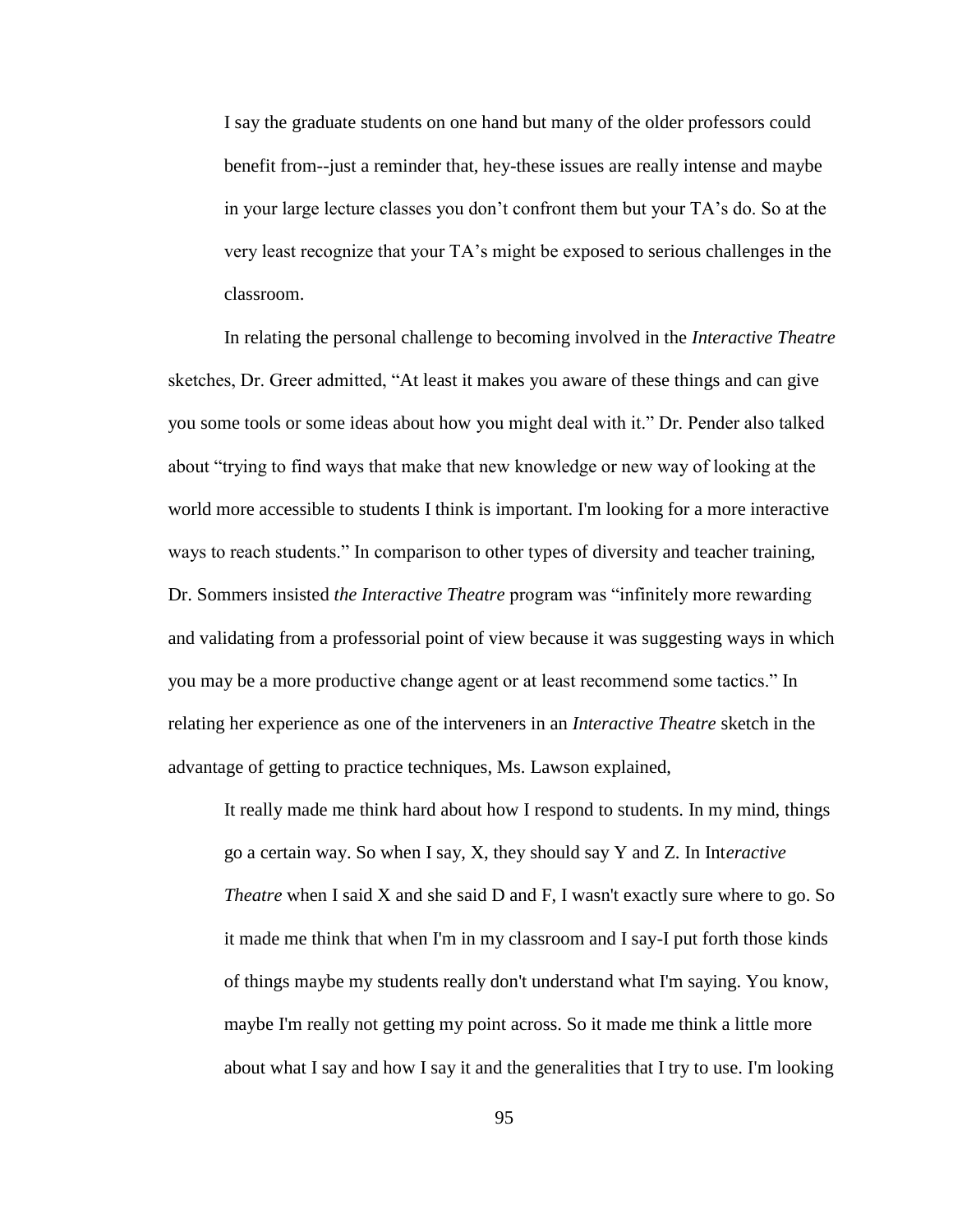forward, at this point, to the discussion and lots of ideas, versus- A year ago I would have been petrified of confrontation in the classroom. Because I didn't think I could handle it. I don't know that I really developed new skills. I certainly developed better confidence after that *Interactive Theatre*.

## *Collegiality*

Some of the participants also pointed out the collegiality that was developed from participating in Interactive Theatre programs. They talked about the positive aspect of getting to know other faculty and graduate teaching assistants across disciplines. Some faculty mentioned having developed research colleagues from faculty they met in the program. Some talked about the positive aspect of staying in contact and communicating on a regular basis with colleagues throughout the university. Dr. Greer explained,

You know, as much as you can get people to participate in that, to ask questions, to figure out what's going on, to sort out in their own mind their interpretation of what's happening in front of them. Good thing, obviously, to give them more insight, more understanding. And also it was a mixed group of people, all kinds of different levels of faculty and there were graduate students. That's good.…good for campus community, campus environment. I made some new connections there, you know, some of them work related, some of them may turn into interesting research. It's good to have more acquaintances at the University, you know. And you don't get a forum like this very often where you get to actuallyyou might sit in the same room people but you don't get to talk with people. Here's a different situation and it's not a lecture we're going to do. Maybe there's a few questions, you see someone and "hi."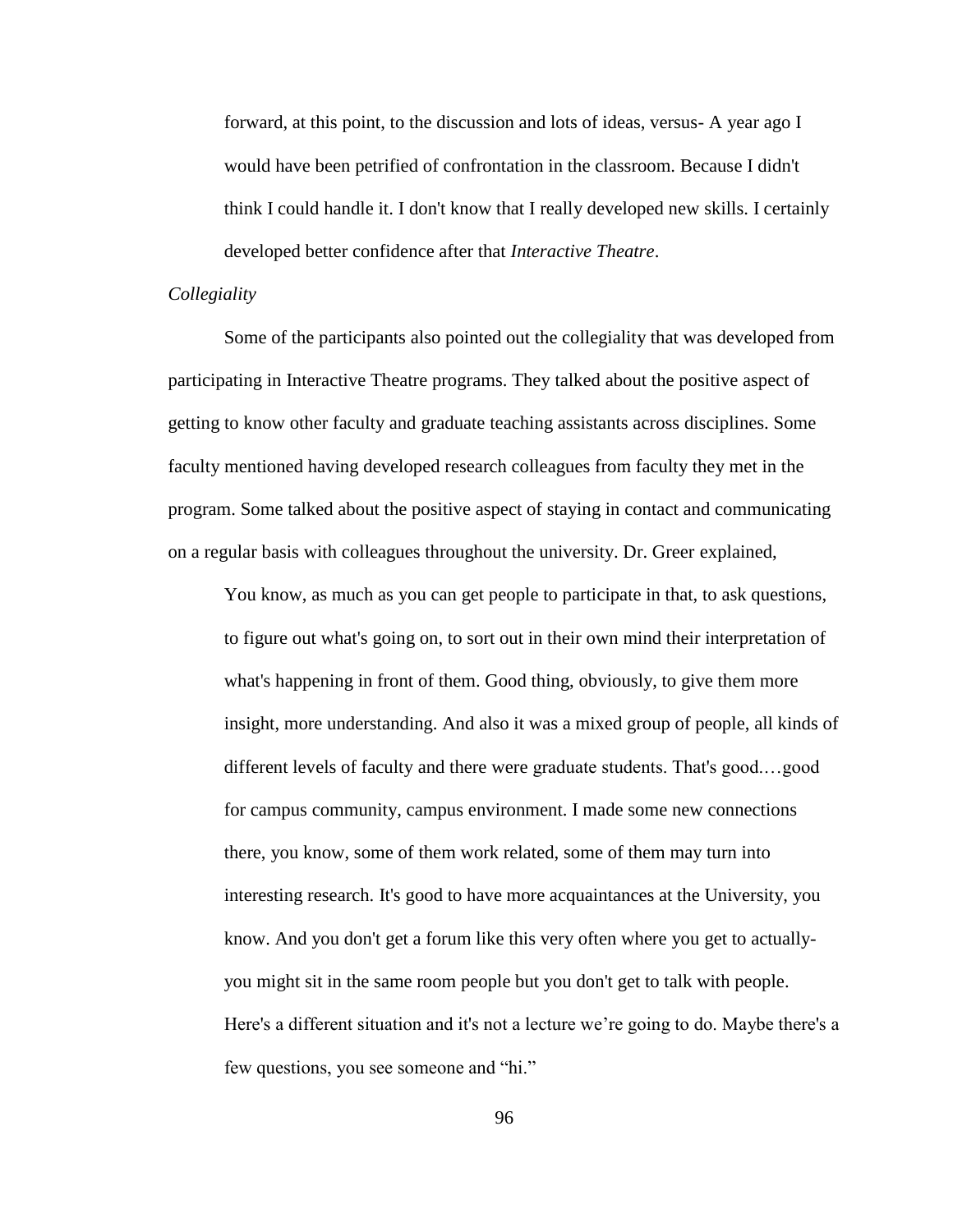Through an analysis of the individual interviews, focus group interviews, field observations and documents, awakening, empowerment, emerged as themes of this qualitative inquiry. Professor Hepburn, faculty, graduate assistants, and troupe members, through their stories and in their own voices, assisted the researcher in presenting the data.

# *Conclusion*

The study design, data collection methods, conceptual underpinning, research questions and process of data analysis were discussed in Chapter Four. In addition, a description of the campus setting and an introduction of the participants were also discussed. In Chapter Four the use of the CRT element of storytelling and the use of the participant's voice were presented. Discussed in Chapter Five are the findings and conclusions based on the data analysis. In addition, presented in Chapter Five are the implications for practice and recommendations for future study.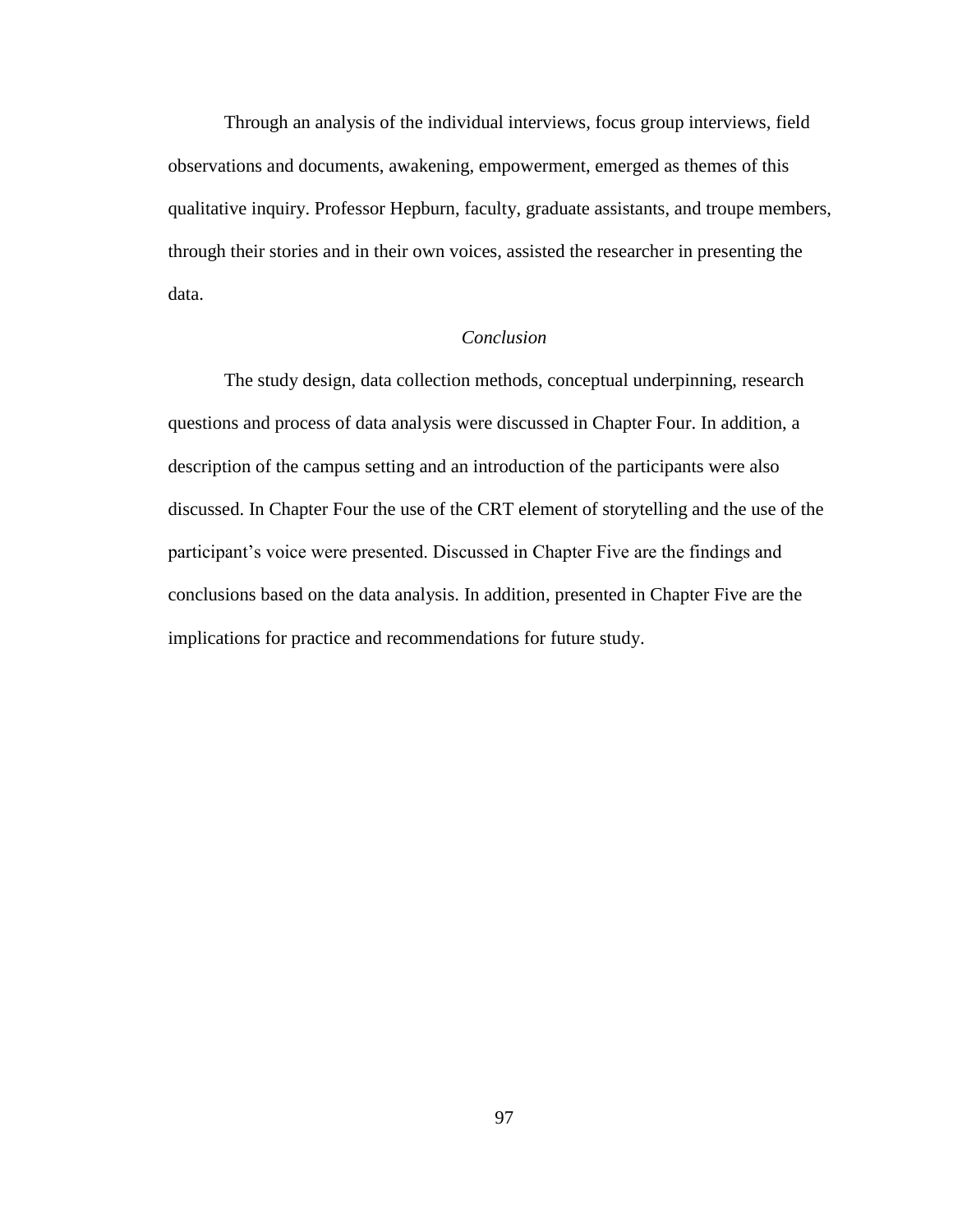#### CHAPTER FIVE

## Summary, Recommendations, and Conclusions

## *Introduction*

This single case study examined whether voice was given to marginalized groups through the use of *Interactive Theatre* as professional development for faculty in higher education. The data were triangulated by comparing individual interviews of the program leader of an *Interactive Theatre* program, faculty and graduate assistants who participated in the *Interactive Theatre* program, a focus group consisting of *Interactive Theatre* troupe members, field observations and documents. From the data, two themes emerged which showed an awakening to issues associated with diversity and empowerment to address those issues were results of having participated in the *Interactive Theatre* program. These results were found to be true for participants in the study whether their involvement was as audience members, such as the faculty and graduate assistants, troupe members, or program leader. A summary of the findings of the inquiry and conclusions based on the data analysis will be discussed in Chapter Five. Additionally, the implications for practice and recommendations for future study will also be discussed.

A key element of this study was the use of storytelling and voice in allowing the participants' to tell their own story. Delgado (1989) and Tate (1995) posited that storytelling (or counterstorytelling), a key component of Critical Race Theory, allows out groups to reject the corporate or institutional story in favor of their own versions which can counter the stories of the oppressor. Through counterstorytelling, the status quo is challenged through construction of the storytellers own reality. Therefore, this researcher determined that using a case study approach would allow the researcher to obtain the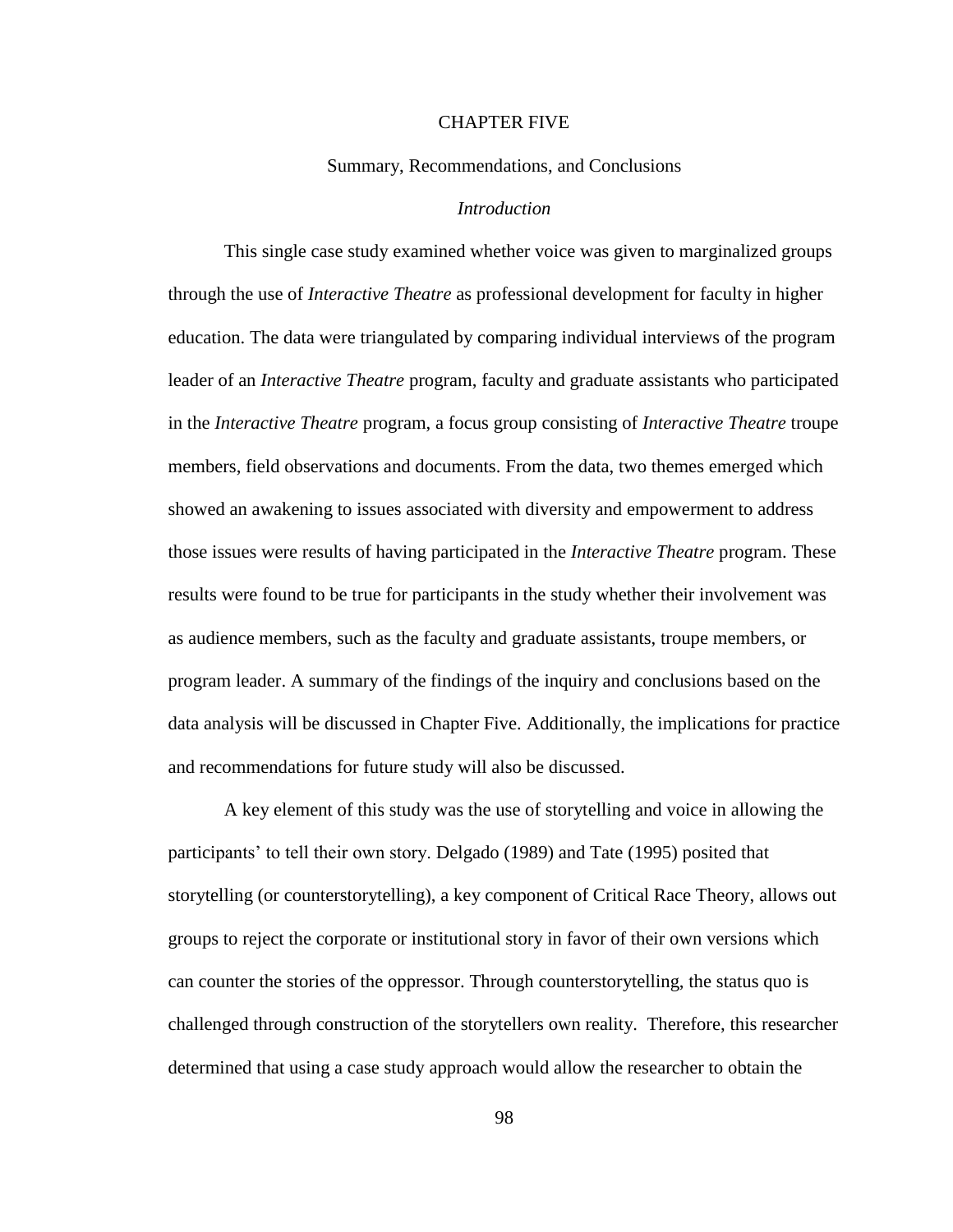language, or voice, of the participants (Creswell, 2003). Thus, since the empirical goal was to understand the actual experiences and beliefs of the participants, through this inquiry, the researcher placed emphasis on the participant's personal voice to present the data.

## *Summary of Findings*

The overarching question guiding this qualitative inquiry was "How does" *Interactive Theatre* as professional faculty development give voice to marginalized individuals or groups in higher education, as viewed through the lens of Critical Race Theory?" The study was viewed through the lens of Critical Race Theory (CRT). As established previously there are four basic tenets of CRT:

- 1. Critical race theory acknowledges that race has historically been, and continues to be, a fundamental organizing principle in United States society.
- 2. Critical race theory contends that, far from being the exception, racism is endemic to American life.
- 3. Critical race theory emphasizes the importance of racially marginalized members of society telling their stories.
- 4. The ultimate goal of Critical race theory is social justice (Bernal, 2002; Delgado & Stefancic, 2001; Ladson-Billings & Tate, 1995; Parker & Lynn, 2002).

The following two themes related to the impact of *Interactive Theatre* as professional development for giving voice to the marginalized and empowering faculty emerged as data were analyzed: the role of awakening and the role of empowerment. The research sought to answer the following questions: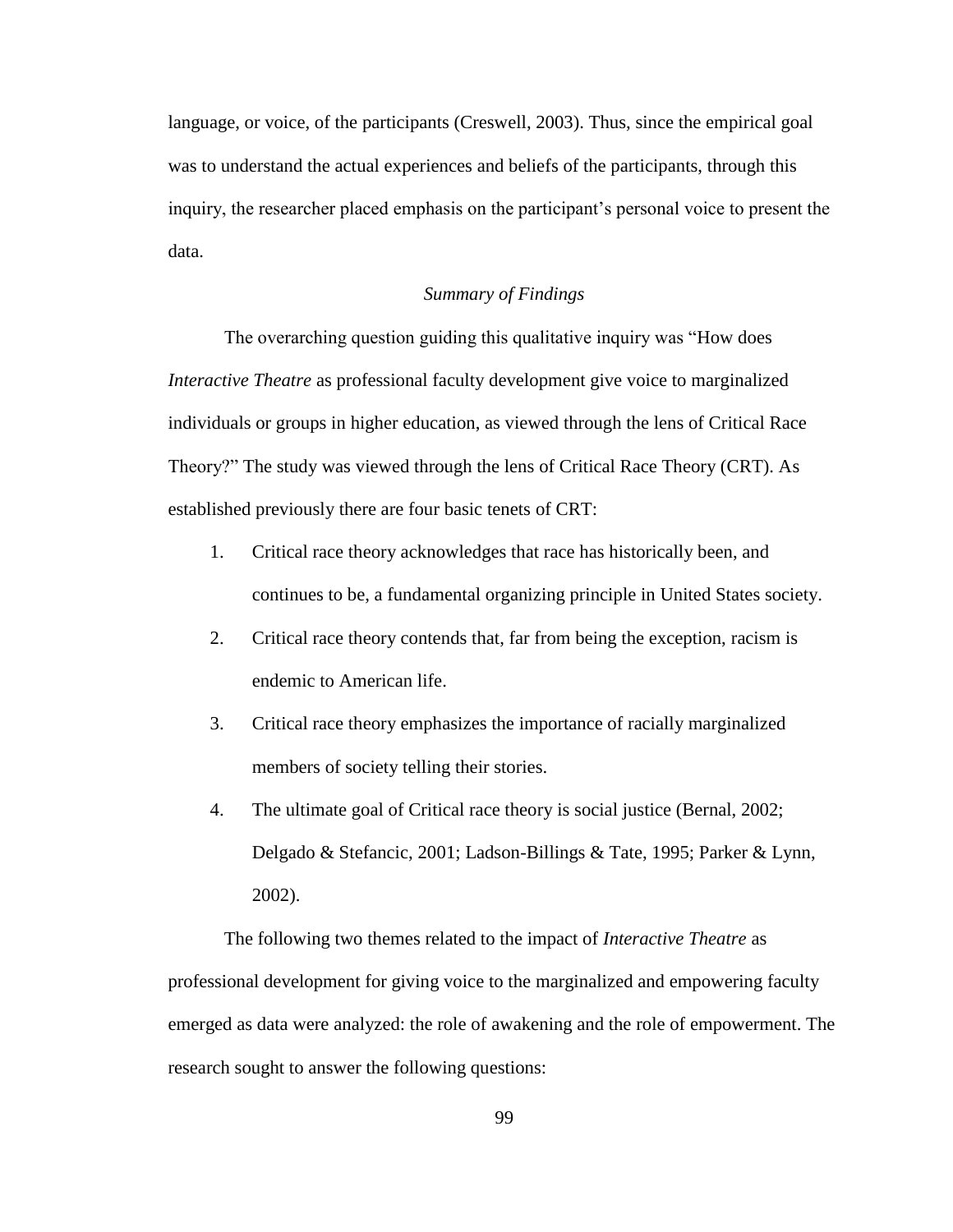- 1. Why is *Interactive Theatre* used in professional development for faculty in higher education?
- 2. How does *Interactive Theatre* give voice to marginalized groups as viewed through the lens of Critical Race Theory?
- 3. What impact does *Interactive Theatre* have on empowering faculty to address the issues that come from giving students a voice?

The researcher summarized the data presented in Chapter Four that addressed each research question. In addition, interpretations of the data were guided by the literature review.

# *Why is Interactive Theatre used in professional development for faculty in higher education?*

Although the Interactive Theatre program was designed to prepare faculty to address issues of diversity, the researcher found consistent acknowledgement of the usefulness for training teachers in general. None of the participants interviewed believed there was any required diversity training at the University. Only the program leader indicated there was a diversity training option among several other teaching improvement workshops available for teaching assistants. All faculty and graduate assistants shared they made a conscious decision to participate in the *Interactive Theatre* program. Many specifically talked about recognizing a need for training in dealing with issues of diversity. Even the few faculty participants who felt they already possessed the skills to address diversity, due to the nature of their areas of expertise, or felt it was not necessary in their particular courses, conceded an awakening to the need for this type of interactive training.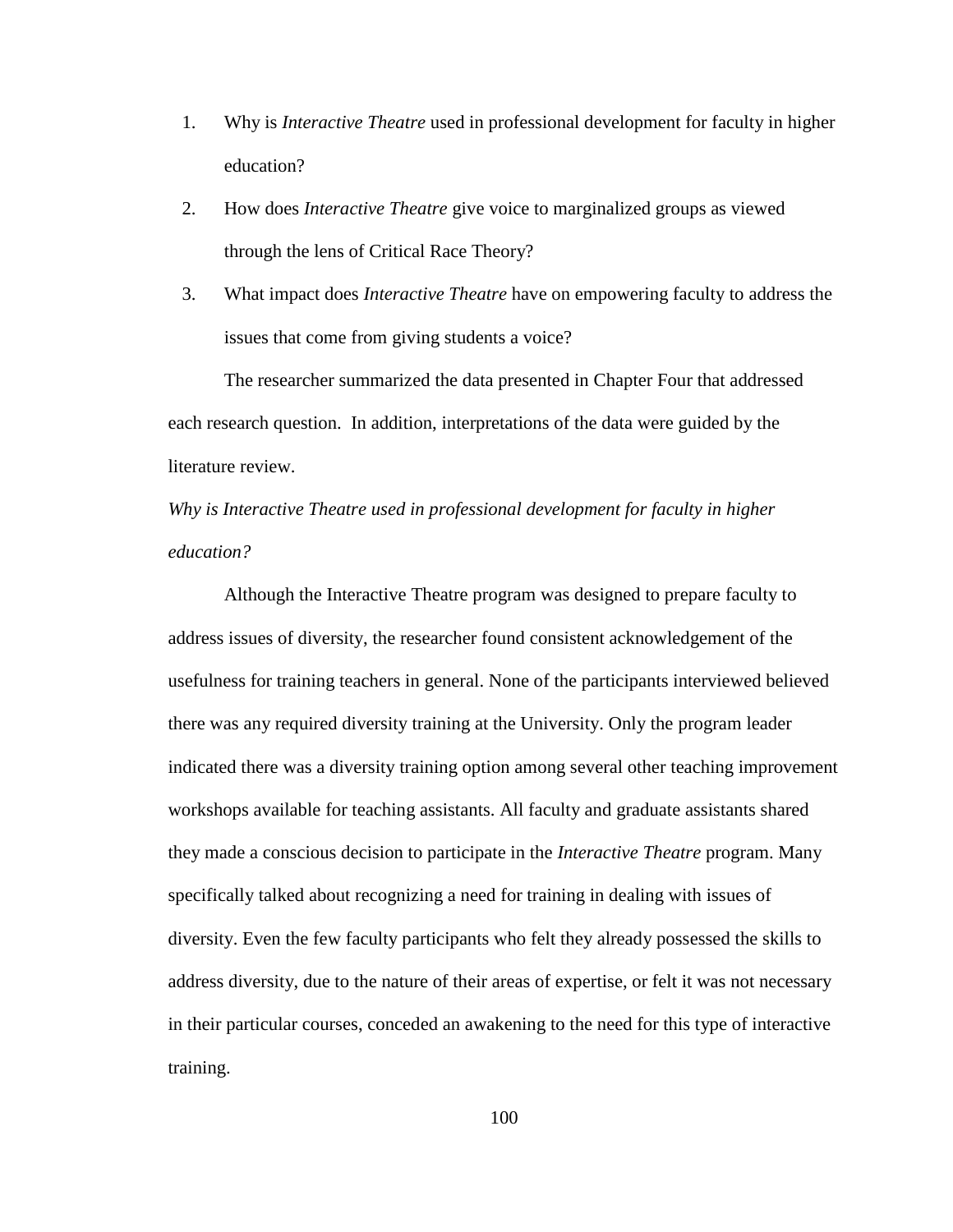With a self admitted bias for theatre, Professor Hepburn explained the phenomenon of the *Interactive Theatre* program's ability for going around people's defensiveness:

I'm a theatre person. I have learned from personal experience how actually doing the theatre is so much more potent than seeing it. Seeing it can be very potent. I have learned through my own personal experience how powerful performing in the theatre—exploring an issue through theatre is. There's a phenomenologist who talks about theatre being a laboratory for human existence. I think it really can be a laboratory where you explore and learn about what it means to be human. There's a quote that goes something like this, "You cannot defect from an insight; you cannot unsee what you've seen.‖ And I think that the *Interactive Theatre* can help people see in that way.

There was a consensus among the interviewed participants that the *Interactive Theatre* programs were certainly memorable.

*How does Interactive Theatre give voice to marginalized groups as viewed through the lens of Critical Race Theory?*

Tracing the lineage of the style of interactive theatre utilized by the University's Interactive Theatre program leads directly to Boal's (1985) *Theatre of the Oppressed*. This style of theatre incorporates storytelling in order to give voice to marginalized groups who too often are alienated and silent. The scenes developed for the Interactive Theatre program studied purposely give voice to people marginalized by diversity. Many of the faculty recounted lasting impressions of particular individuals portrayed. The faculty and graduate students interviewed admitted to being oblivious to the thoughts and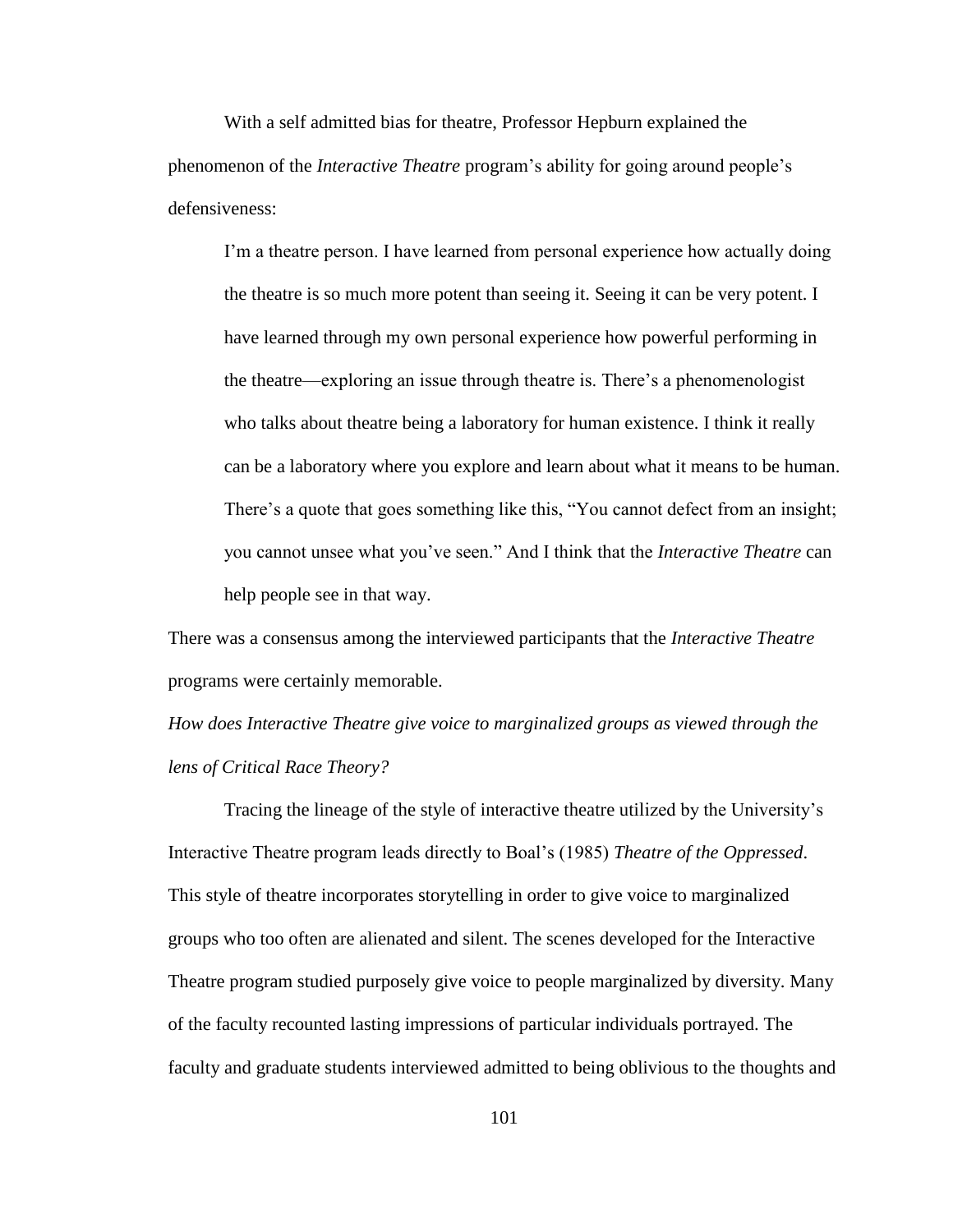feelings of the individuals depicted before seeing the presentations. This new consciousness came not from uncaring bigotry or being unaware of diversity but from simply not having experienced these issues firsthand. The faculty and graduate students interviewed spoke about the tactic of ignoring or squelching any possible discussion that might be confrontational or hurtful. They had not realized the hurt and anger that came from the need for voices to be heard.

As valuable as the presentations were for the faculty and graduate assistants interviewed, the troupe members expressed their own conscious raising from being the one to give voice to the marginalized. During the focus group interview, many of the troupe members told about the profound effect experienced from inhabiting someone who usually remains silent. Additionally, some of the troupe members found they were more understanding of some of the unsympathetic characters portrayed. The actors were not condoning prejudicial behavior but expressed a realization of the background influencing this behavior. Some of the troupe members discussed learning how ineffective it was telling, and sometimes even yelling at, someone to get them to change for the better. They felt a strong realization of the importance of dialogue and hearing everyone's voice.

Professor Hepburn reiterated the influence of theatre for the performers is often even more powerful than for that of the audience. According to Professor Hepburn, ―Theater can be a transformative experience for people but maybe more so for the people who do it even than for the people who are audience members." Obviously this is true for the actors who have researched and embody these characters for numerous presentations.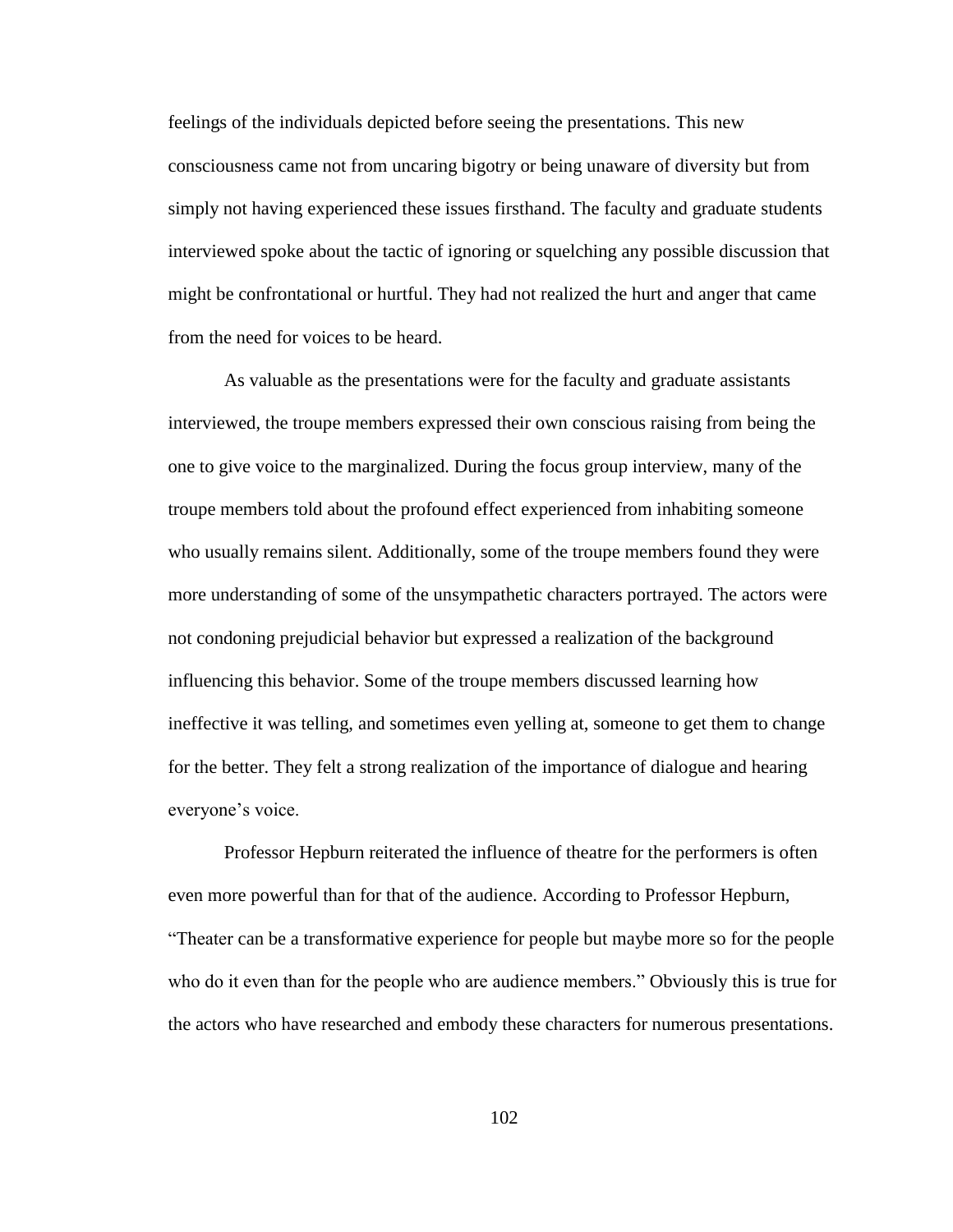Judd talked about his new perspective towards the homophobic character he portrays stating, "Before interactive theatre it was kind of a shallow understanding, typically the stereotype." Judd further explained how different his character is from himself explaining In order to answer the questions, and improvise the scene, you really have to understand the character, which helped me to realize that by preaching at someone who is like that you will never change their opinion or help them grow as an individual. And it's kind of changed the way I approach people who have that oppressive type personality.

Mandy also spoke about becoming a "much more open-minded person" and how she sees ―stereotypes where I didn't see them before.‖ Being involved in making sure voices are heard has "made me a more confident individual and made me more passionate about advocating for the rights of others." Michelle reiterated the power of giving voice stating, ―It's understanding where each other and the characters are coming from. Sharing and understanding what the point of the whole process is.‖ Andrew spoke about one of the characters in a scene as being a "scared little girl from a small town" who is afraid. He summed up the idea of giving voice explaining "doing interactive theatre has been about putting yourself in other people's shoes."

As Ms. Lawson stated,

I think my conversations got better. I think I was more able to make sure all people represented within the fictitious stories we talked about had a voice. Making sure that the students were thinking of all aspects, instead of just making a snap judgment based on their experiences or their own religion or culture.

103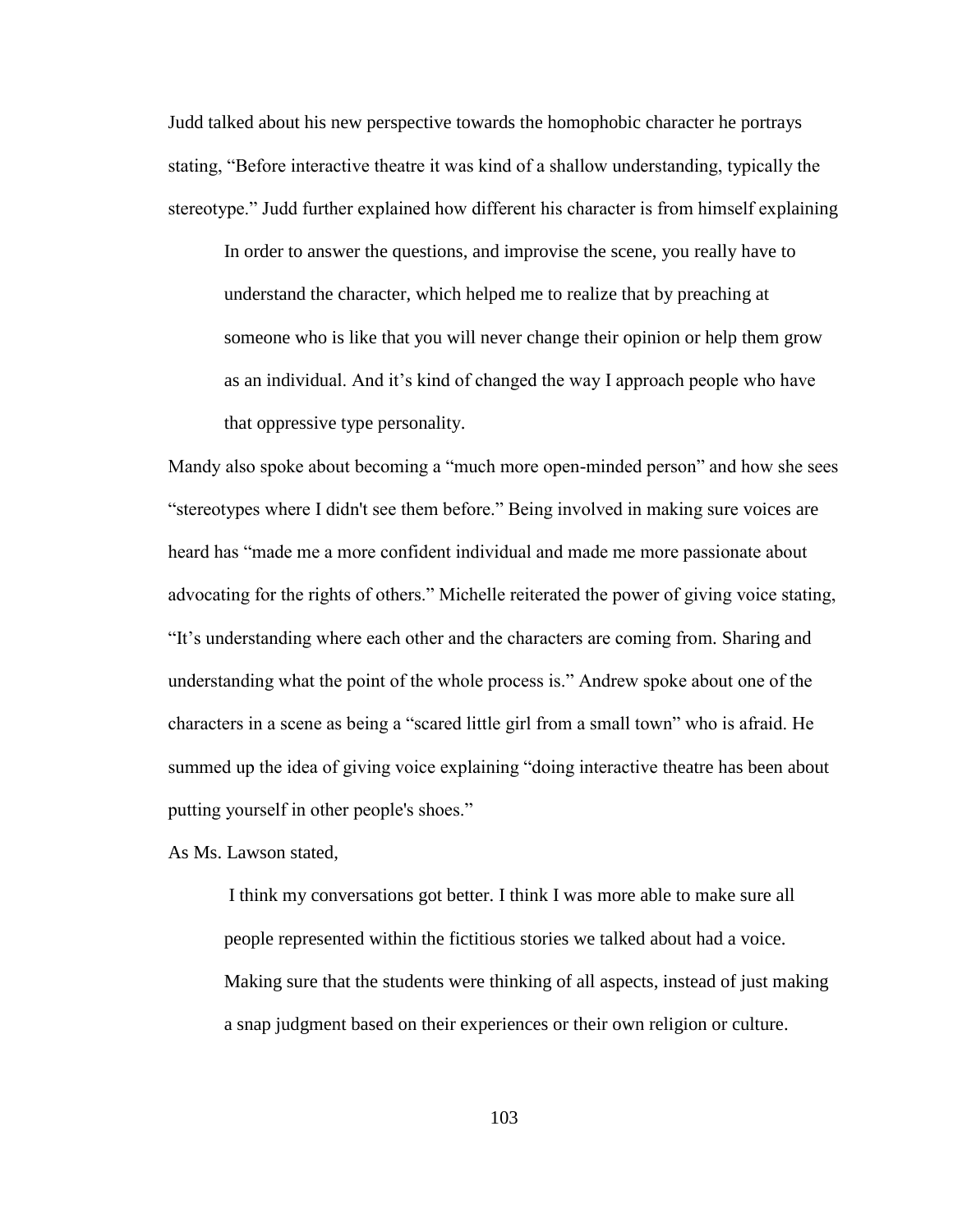The *Interactive Theatre* program has given voice through the purposeful portrayal of marginalized individuals and thoughtfully researched scripts. The faculty, graduate assistants, and troupe members all acknowledged what the researcher observed during one of the presentations as another avenue for giving voice. The talkback session is a powerful component for giving voice. As one faculty member described, you have the opportunity to ask questions you would not pursue outside of the theatre setting. In response the individuals being portrayed get to share their thoughts and feelings that would otherwise remain silent. As powerful as the dialogue is during the talkbacks, on a whole other level is the opportunity for those that step into the scene and are fully engaged in the world presented.

*What impact does Interactive Theatre have on empowering faculty to address the issues that come from giving students a voice?*

Although many of the faculty and graduate assistants shared their hesitation during early presentations to become an intervener, all that finally took that extra step agreed it was an influential experience. One of the faculty members felt actual participation as an intervener was so effective he recommended everyone "should be coerced in a way to participate more," even though he, himself was very hesitant at first. Most of the faculty and graduate assistants interviewed shared their new found confidence. This confidence described was not only for handling diversity issues that occur but the feeling of empowerment to not only acknowledge and embrace diversity but to instigate the dialogue that gives voice to the many silent and marginalized individuals.

104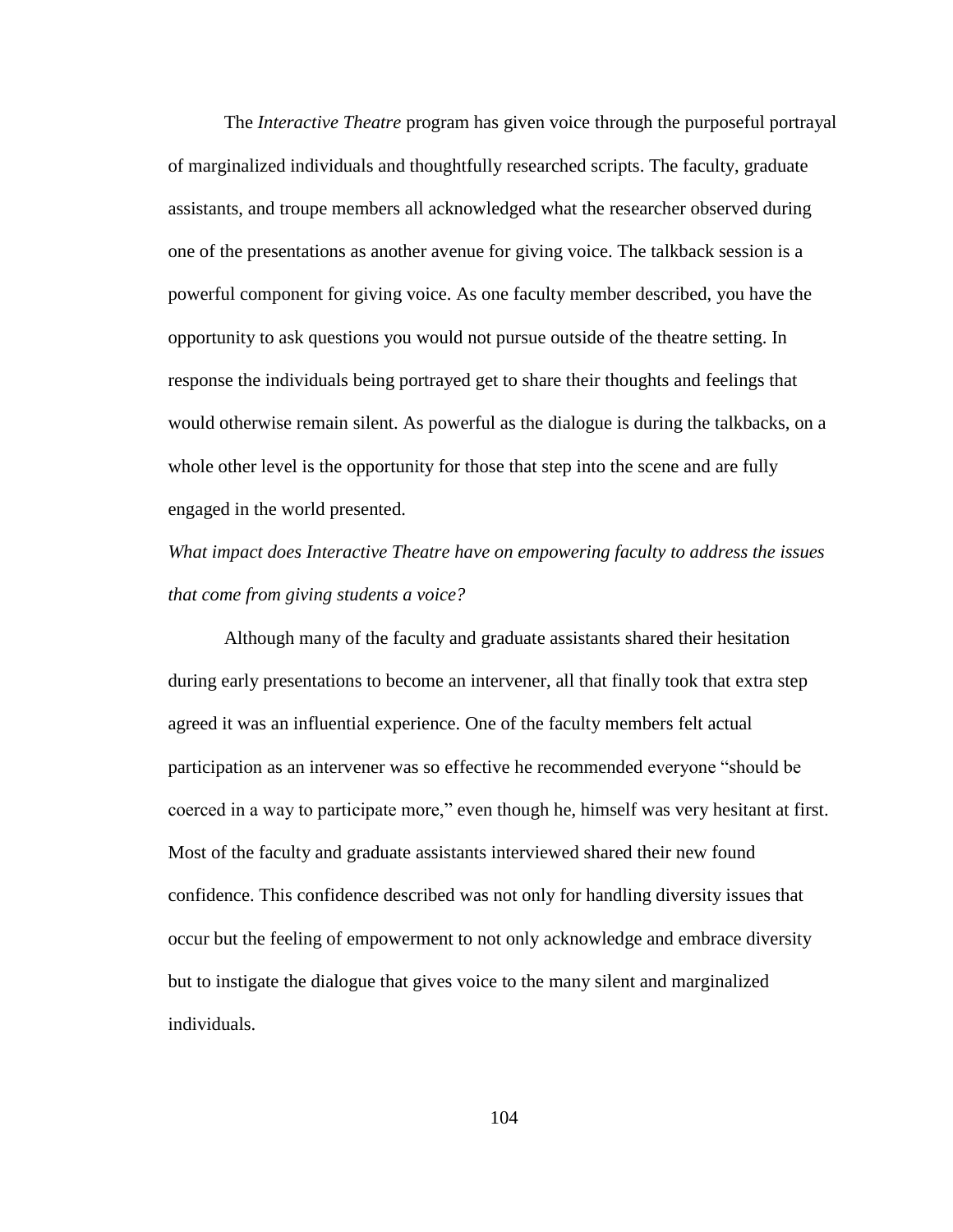As one of the troupe members, who is a graduate assistant and also teaches, explained,

I started to realize this really works. These are the tools you need. So I feel really great to be able to help facilitate discussion like this and I've done it. I've felt very comfortable in doing so with younger people. The lessons they can learn from each other are invaluable. Absolutely.

All of the faculty members and graduate assistants spoke about the *Interactive Theatre* program giving them their own safe space to practice. Many talked about gaining confidence even from seeing colleagues intervene and try different tactics. Those that actually stepped into the scene as an intervener shared feelings of fright that were at times quite strong. This experience, however, was used to gain the skills, as well as the confidence to attempt these acknowledgments and dialogues in their own classes.

## *Conclusions*

Franklin and Wallen (2003) stated that a qualitative approach emphasizes a holistic description of the situation. Gillham (2000) asserted that "the case study researcher, working inductively from what's there in the research setting, develops grounded theory: theory that is grounded in the evidence that is turned up"  $(p. 12)$ . Merriam (1998) stated that with the qualitative researcher, it "is not whether findings will be found again, but whether the results are consistent with the data collected,"  $(p. 206)$ . As a result, the following conclusions are based on the study findings of the impact of *Interactive Theatre* as professional development on giving voice to the marginalized and empowering faculty.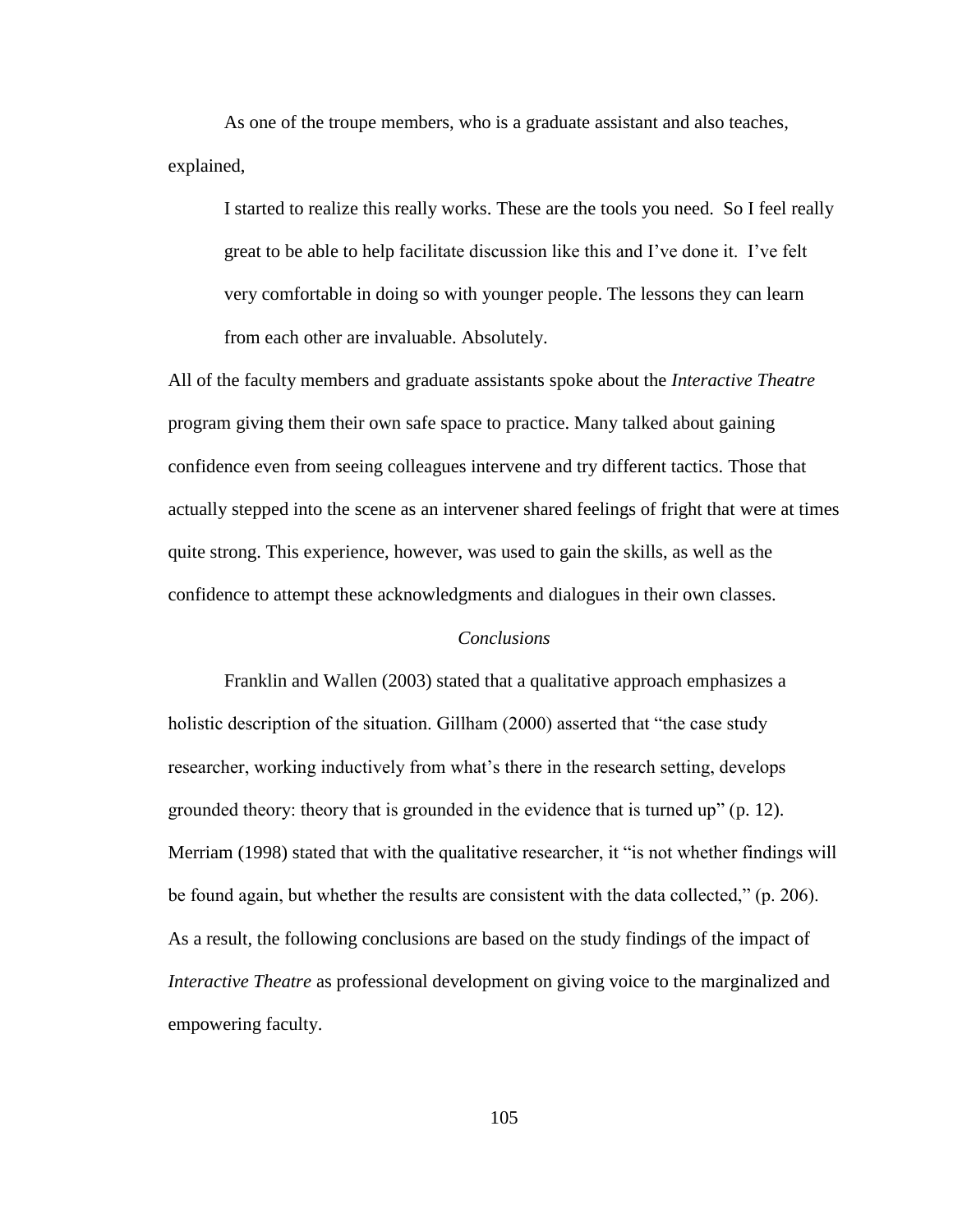## *Memorable Influence*

The first conclusion is that, as it relates to giving voice to the marginalized, *Interactive Theatre* is influential. The *Interactive Theatre* program was found to have made memorable impressions on not only faculty and graduate assistants as targeted audience members, but also on the troupe members and program leader. Many reported a newfound consciousness when it comes to diversity issues. They became aware of their use of avoidance as a tactic for handling diversity. Some acknowledged they perceived avoidance as a kind way to not have hurt feelings or confrontations.

Although many perceived themselves as fairly enlightened about diversity issues they shared a new sense of ignorance about some issues and marginalized individuals who remain silent in their class. A common realization for some of the faculty and graduate assistants interviewed was recognition of the influence of diverse backgrounds of their students that was not readily apparent. All participants interviewed commented on what they perceived as a lack of obvious diversity, including ethnicity and race. Many spoke to a new understanding of "where their students are coming from." This recognition, in turn, has caused many of faculty and graduate students to have more patience with their students. Also, through this recognition an interest in the voices of students they once perceived as not being very diverse is now being sought.

## *Relevance*

The type of courses taught appeared to influence the need to engage diversity issues according to several of the faculty and graduate assistants interviewed. Some explained they felt courses such as ethics, philosophy, and communications, as well as some types of religious studies and psychology courses were especially relevant to

106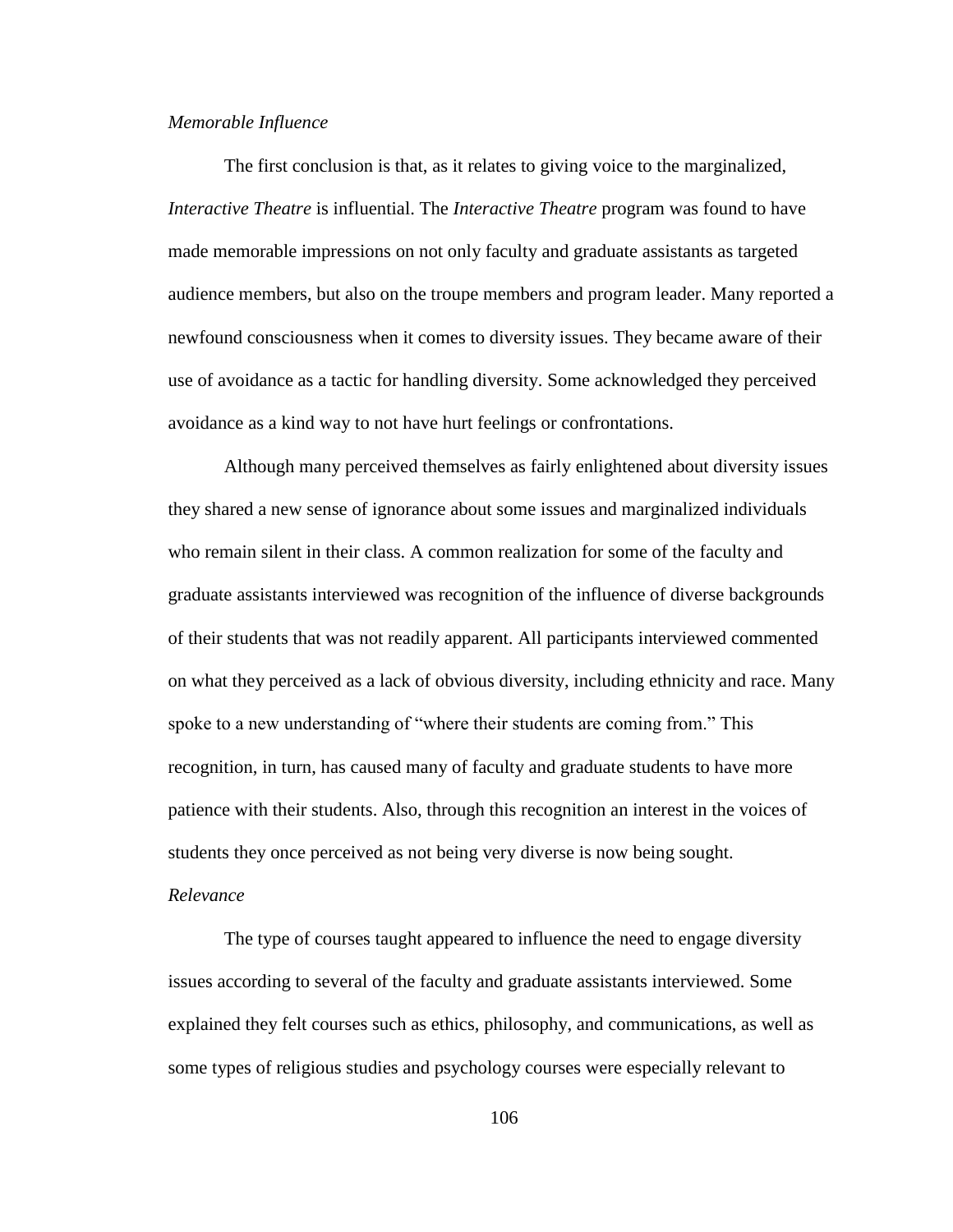diversity issues. They further emphasized they thought there was more relevance to a Women's and Gender Studies course than a research, or as one described, "hard science" course. After participating in the *Interactive Theatre* program, most decided there was, to some extent, relevance for any course. This was explained as a stronger realization of teaching individual students rather than a course.

#### *Safe Space*

In addition, the researcher concluded the newfound consciousness to not avoid diversity issues or possible difficult dialogue in conjunction with the need to give voice, brought the need to create a safe space. Several faculty and graduate assistants talked about making sure everyone felt comfortable, supported, or at least safe to speak their mind in class. This concept was strongly influenced by the talkback sessions during the *Interactive Theatre* presentations. In response to a question, the answer would often include feeling uncomfortable or even literally unsafe in speaking up. Faculty and graduate assistants became conscious of students feeling they had no other choice than to remain silent in wake of comments made in class.

#### *Empowerment to Give Voice*

Another conclusion drawn from the data is the empowerment experienced by faculty and graduate assistants found from participating in the *Interactive Theatre* presentations. Many of the participants interviewed spoke specifically about their determination to make sure everyone's voice is heard. The confidence expressed to give this voice and tackle diversity issues came from several aspects of involvement in *Interactive Theatre*. The description of the results of being part of the programs could be characterized as best practices for teaching. These best practices included modeling,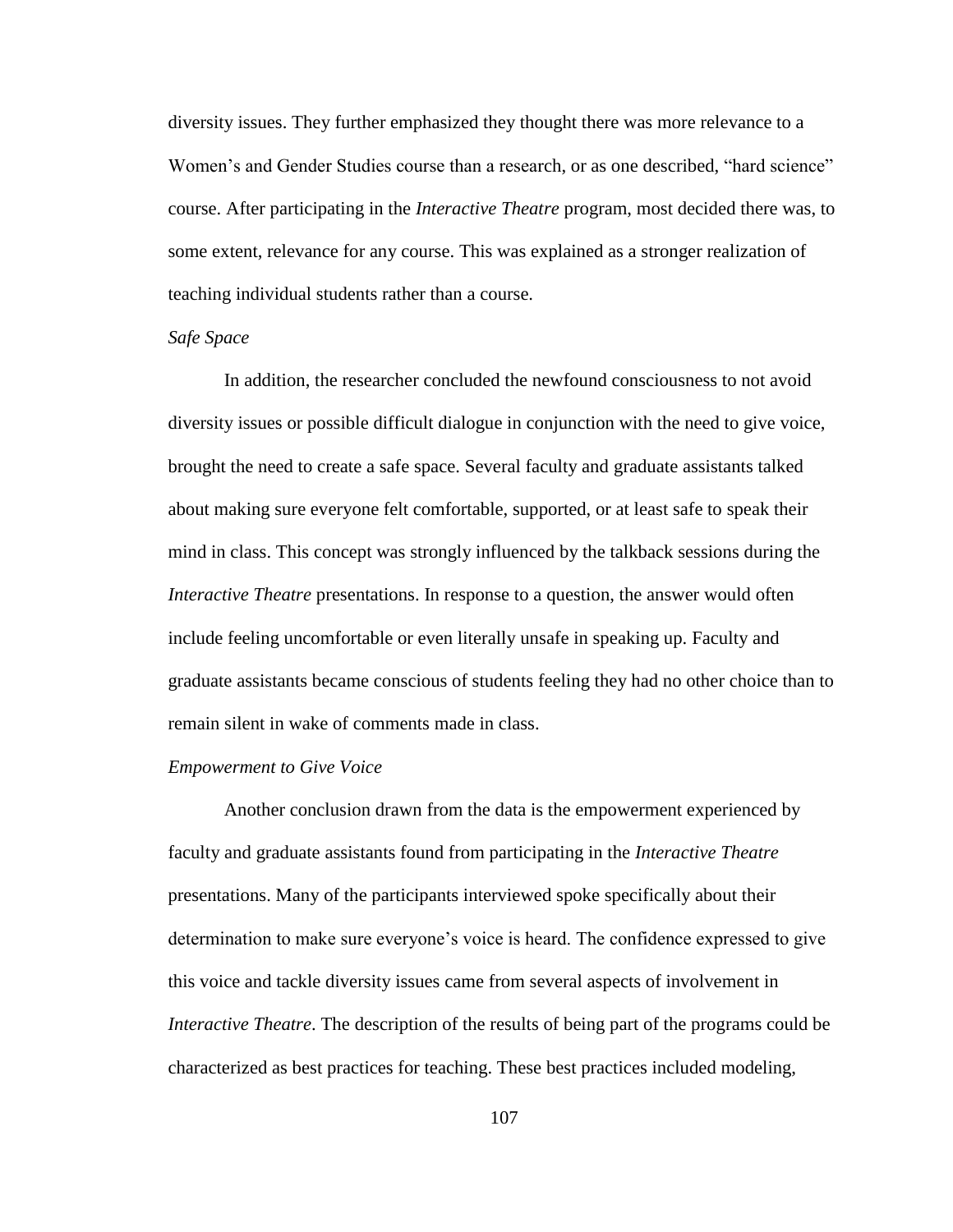resources, curriculum improvement, and collegiality across disciplines. All faculty and graduate assistants interviewed shared the positive influence from seeing others attempt to intervene in the sketches. Some specifically mentioned the reassurance gained from watching more experienced colleagues. Although this reassurance was mostly in regard to learning new successful approaches, sometimes it was in regards to realizing what approach to not attempt. For some, watching others gave them the courage to try to intervene themselves. Many felt they had gained new resources or tools from which to draw. Several commented on changes in their curriculum to incorporate diversity issues. As Dr. Reyna recounted:

Now I've even actually altered my course so that on day one we talk about privilege, which I would have never done before. It would have been just a little too confrontational and scary for me. I think now I emphasize it even more. I really hold seminars. I use to lecture more. Now we sit and we talk about the readings and I'll point things out. I'll ask them to refer to the book and what might the author of the text say about this given the research and what we've discussed. But it's really a course now that I've changed in many ways. That it's a course that we sit in a circle and we look and talk to each other.

#### *Student Participants*

Based on the findings, the researcher also concluded *Interactive Theatre* should be expanded specifically for student audiences. Although the program is beginning to do this, many of the faculty and graduate assistants were unaware. Many shared that as a suggestion for the program. They felt students could benefit greatly from seeing and participating in presentations. This idea was echoed in the focus group interview. It was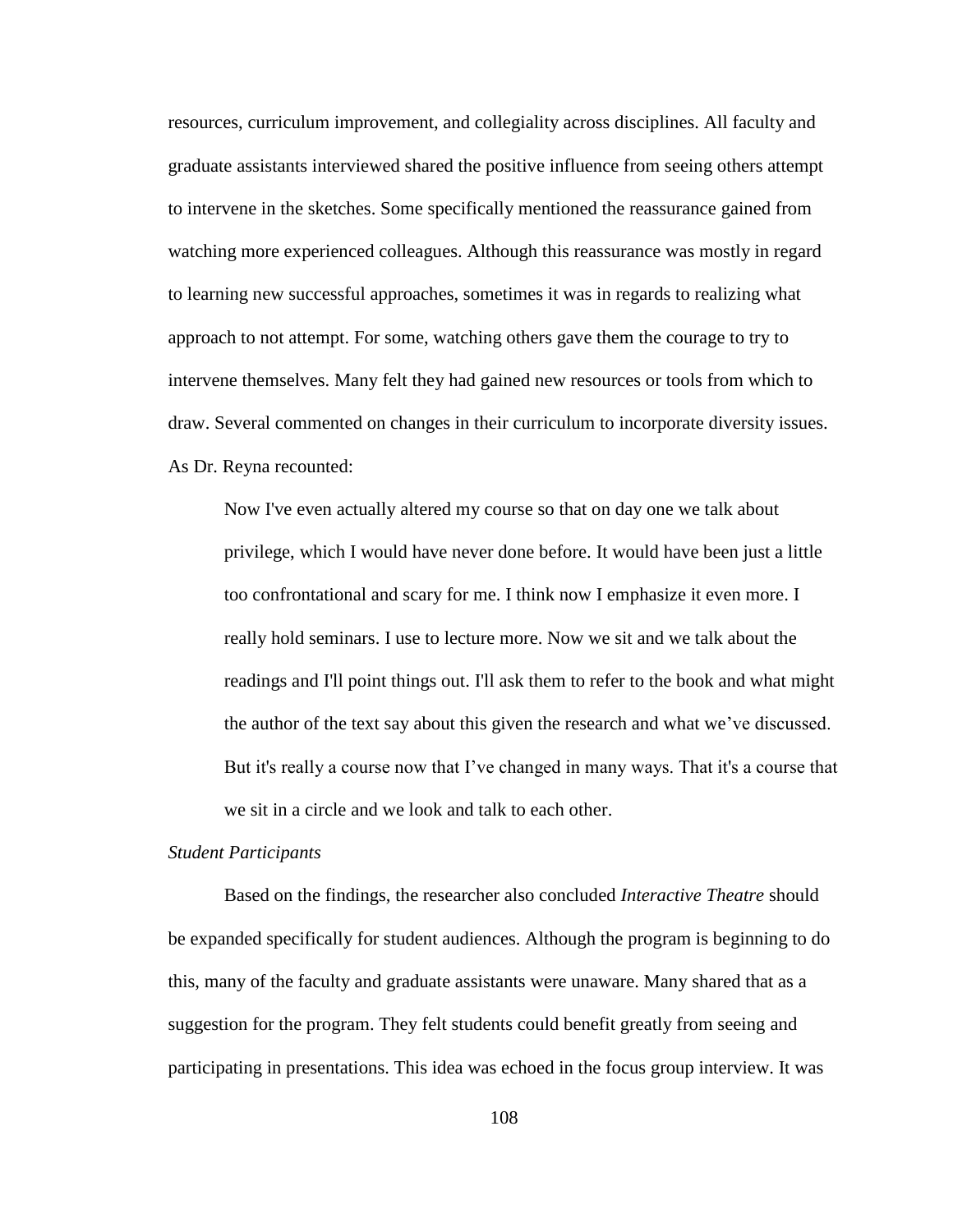suggested by the troupe members to establish a required one hour credit course for freshmen where all four of the programs would be presented. Always mindful of the financing challenges, they decided this would be a self sustaining part of the program, since the cost would be covered by tuition.

## *Collegiality*

Finally, an unintended positive consequence was the new collegiality found through participation. One of the faculty members expressed the advantage of acquiring new colleagues for research, different perspectives, and ongoing contact that would not have resulted from typical professional development. When summarizing his participation experience Dr. Greer described the additional benefit of interaction with a variety of faculty and graduate assistants throughout the university, asserting *Interactive Theatre* "is good for campus community, campus environment." All of the conclusions based on the study findings are represented in Figure 4.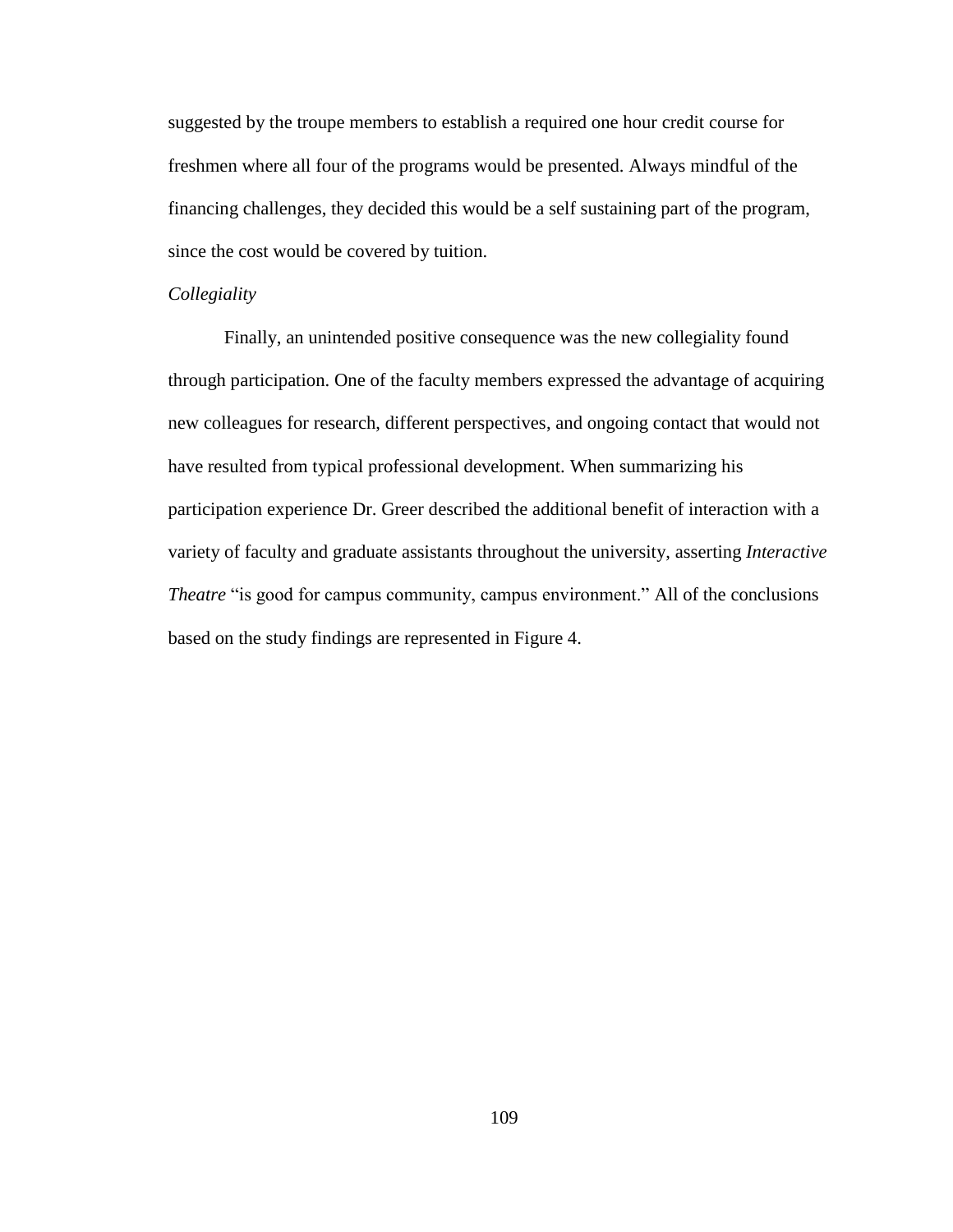

*Figure 4*. Conclusions based on study findings.

\_\_\_\_\_\_\_\_\_\_\_\_\_\_\_\_\_\_\_\_\_\_\_\_\_\_\_\_\_\_\_\_\_\_\_\_\_\_\_\_\_\_\_\_\_\_\_\_\_\_\_\_\_\_\_\_\_\_\_\_\_\_\_\_\_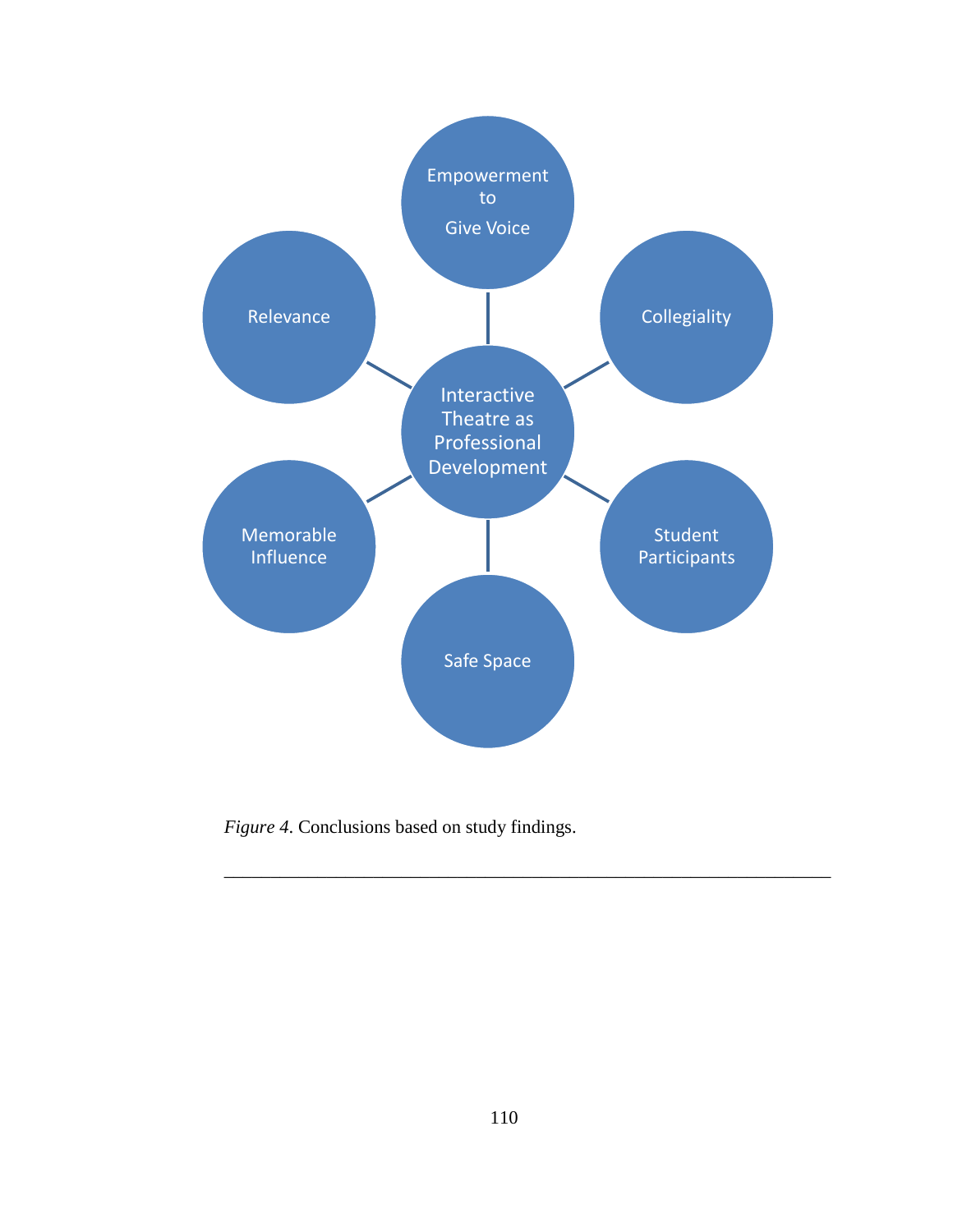## *Limitations*

One limitation of a case study design was the issue of internal validity and reliability (Creswell, 1994). Creswell posited that the researcher, then, must be sure to address plans to triangulate the data. The researcher used multiple forms of data collection and, when possible, received feedback from the research subjects through a process called "member checks" (Creswell, 1994, p. 158). The researcher assumed the forthrightness of the research subjects who were interviewed.

A second limitation was the external validity or transferability of the study as it focused on only one *Interactive Theatre* program at a Midwest university. Merriam (1988) wrote that qualitative research is not intended to generalize the findings, but to interpret the events. The researcher did, however, discuss categories and themes that emerged from the data analysis. The data collected, while limited, could be useful to colleges and universities in their efforts to improve professional development, especially in the area of diversity and the need to give voice to the marginalized. Other factors that limited transferability may be the faculty and student characteristics, such as majority of faculty and students being Caucasian and length of experience participating in the *Interactive Theatre* program, thereby limited time to apply the concepts.

Another limitation of the study is the faculty and graduate assistants interviewed, professed a strong interest in improving their skills for working with diverse student populations and ensuing issues. The participants interviewed had voluntarily engaged in the *Interactive Theatre* presentations. The limitation of transferability, therefore, occurs because not every participant is as highly motivated or committed as the studied participants.

111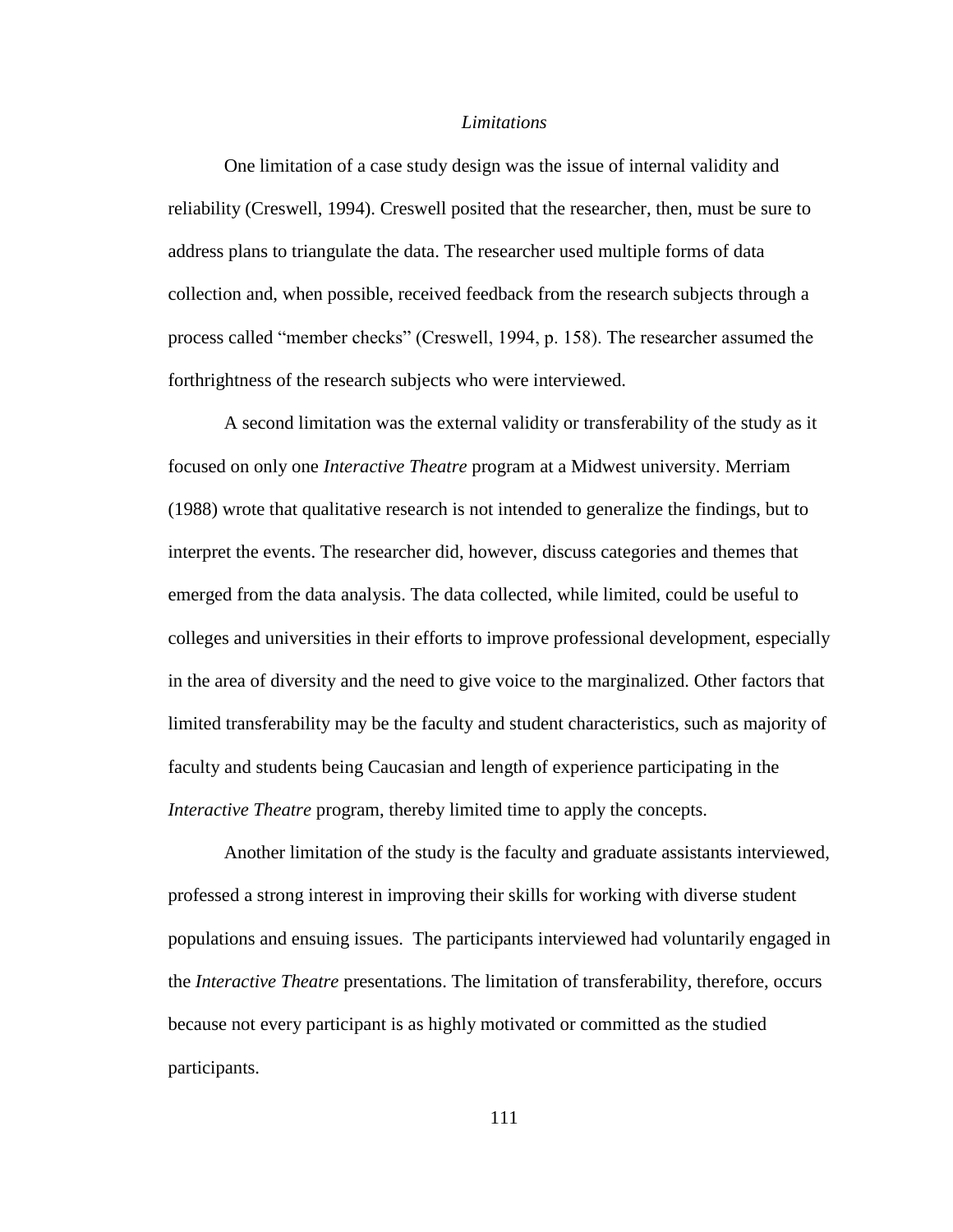Because the researcher is responsible for interpreting and drawing conclusions about the data and filters the information through their own personal lens, the issue of reliability and validity are of concern. Unlike quantitative research methods, qualitative research is not quantifiable. Therefore, rather than traditional validity and reliability measures, quantitative researchers seek believability based on coherence, insight and instrumental utility (Eisner, 1991) and trustworthiness (Guba & Lincoln, 1985).

Moreover, with qualitative research, the researcher is the primary data collection instrument; therefore, it is necessary that the researcher identify personal assumptions and biases at the beginning of the study (Creswell, 2003). This was particularly important in this case since the researcher assumed the Interactive Theatre troupe members were trained specifically as interactive theatre actors. The researcher also assumed, based on initial presentation by the Michigan Interactive Theatre group, that scenarios presented were research based. Every effort was taken by the researcher to remain as objective as possible. Additional safeguards designed to lessen personal biases included coding of the data, identified protocols for the study, and triangulation of data.

## *Implications for Practice*

The implications of this inquiry for application in higher education could also impact PK-12 institutions as they address the issues of diversity, professional development and the training of teachers. After analysis of the study findings, the researcher noted the importance of being conscious of avoiding diversity issues, thus recognizing the various diversities among students, including backgrounds. This recognition was applied to the relevance of diversity to all courses and the need for a safe space for students to share their voices.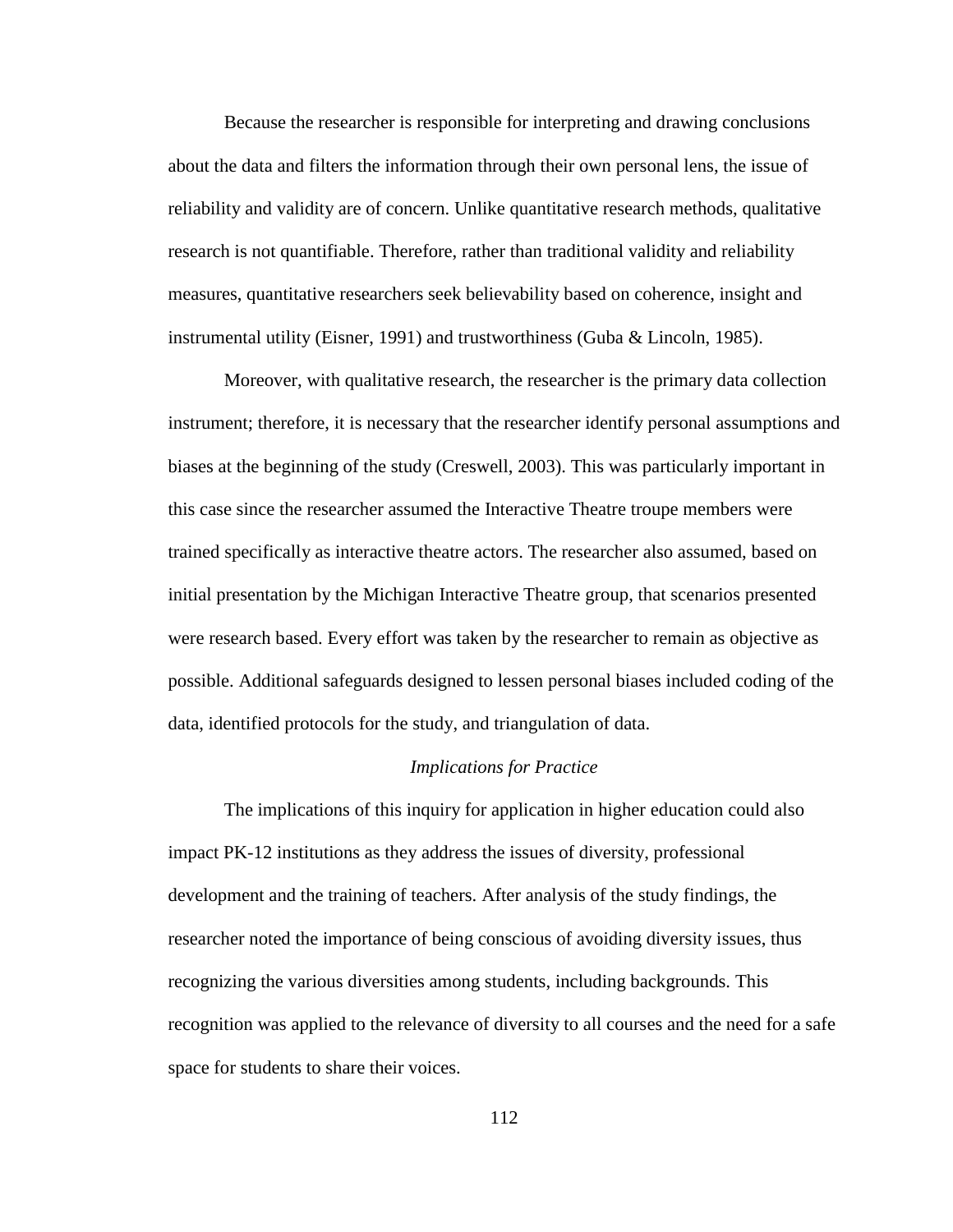The study findings also revealed the importance of empowering teachers with resources necessary to establish a safe and conducive climate for giving that voice to all students, especially the marginalized. The researcher found empowerment came from participation in the *Interactive Theatre* program due to the opportunity for teachers to learn and practice various best practice techniques in their own safe space. The teachers participating in the program were also empowered through modeling from colleagues and establishing new collegiality relationships across disciplines.

Also found through the study was a lack of required diversity training at the University. It was indicated that other training in diversity was available, but as with the *Interactive Theatre* program, it was optional. Therefore, if colleges and university administrations are serious about diversity, it must assess the entire campus climate and make systemic changes, from reviewing student recruitment and faculty hiring practices, to requiring effective teacher training which includes diversity issues, and assessing curriculum development processes to ensure that giving voice to diversity is practiced and not just preached at the institution.

The study findings indicated that awakening and empowerment are essential to giving voice to the marginalized. The faculty and graduate assistants interviewed described an awakening to their avoidance of diversity issues, the need to recognize diversity openly, relevance to their classes and students, and the need for a safe space to acknowledge diversity and ensuing issues. Additionally, the faculty and graduate assistants who participated in this study felt empowered by their participation in the *Interactive Theatre* program to address the issues of diversity through giving voice,

113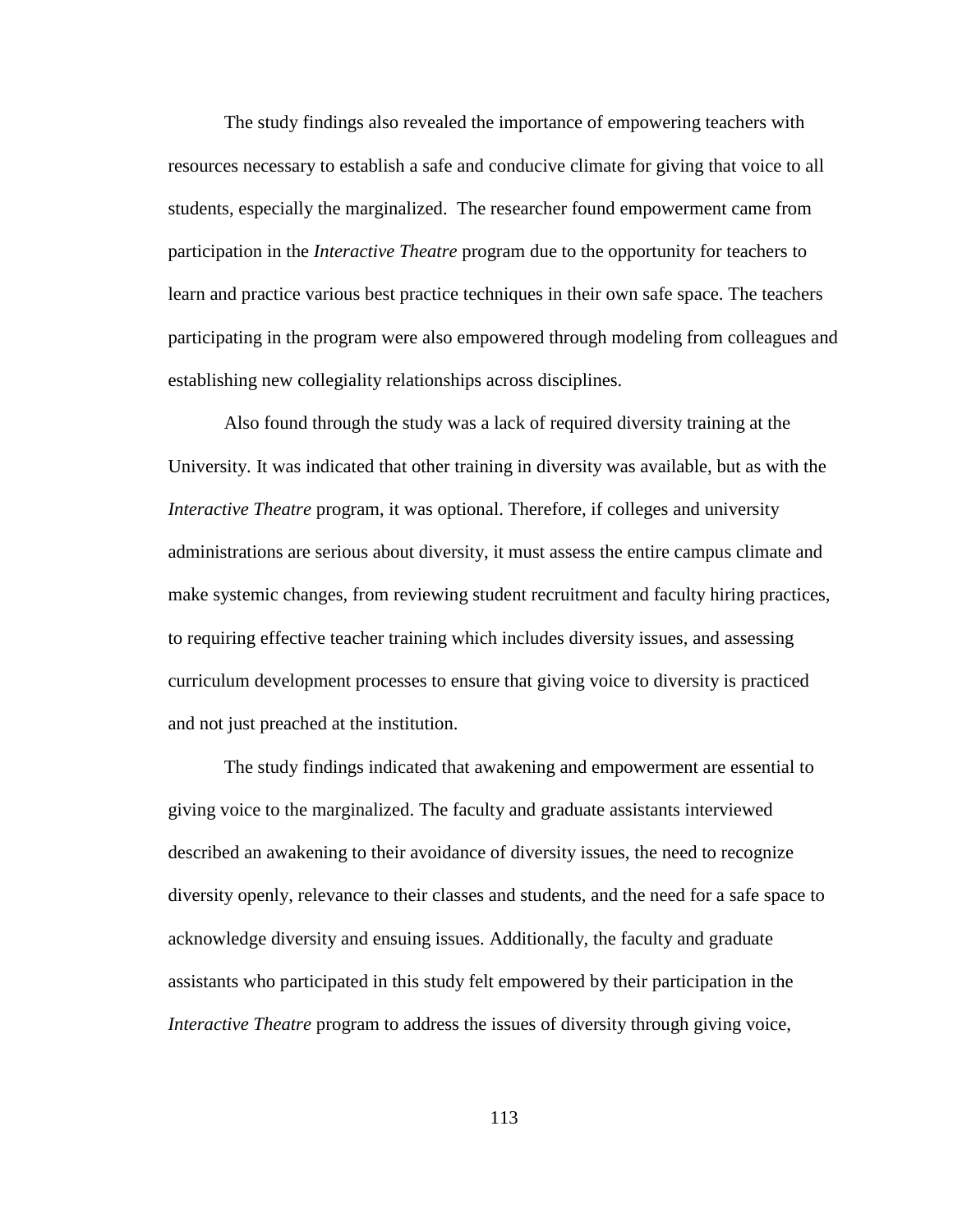resources acquired, collegiality established, and best practices modeled. However, other questions were raised that suggested the need for future study.

## *Recommendations for Future Research*

The results of this study should contribute to the current body of research and literature on Interactive Theatre as professional development to address issues of diversity as well as best practices for teaching. This increase in minority students has brought expectations of educational gains and sensitivity to racial issues at all levels of schooling in America, including higher education. According to Swail (2006), however, minority students are failing to persist due to campus climate and lack of social and academic integration. The failed persistence by minority students is compounded by faculty in higher education who "are not systematically prepared either through their graduate education or ongoing on-campus faculty development programs to manage difficult interpersonal situations which are driven by diversity issues" (Bell et al., 1997, p. 276). Hargrove (2003), furthermore, argued that ongoing professional development created to meet the challenges of diverse student populations was inadequate. It is therefore recommended that additional studies be conducted on the use of *Interactive Theatre* for professional development in higher education to address issues of diversity.

Due to the willingness of the faculty and graduate assistants to participate in the *Interactive Theatre* programs a study is recommended that includes participants who do not volunteer for but are required to participate for this type of diversity training. The faculty and graduate assistants shared a desire to improve themselves in regards to diversity issues. They were therefore open to the professional development possibilities offered by the *Interactive Theatre* program. This was true even for the participants who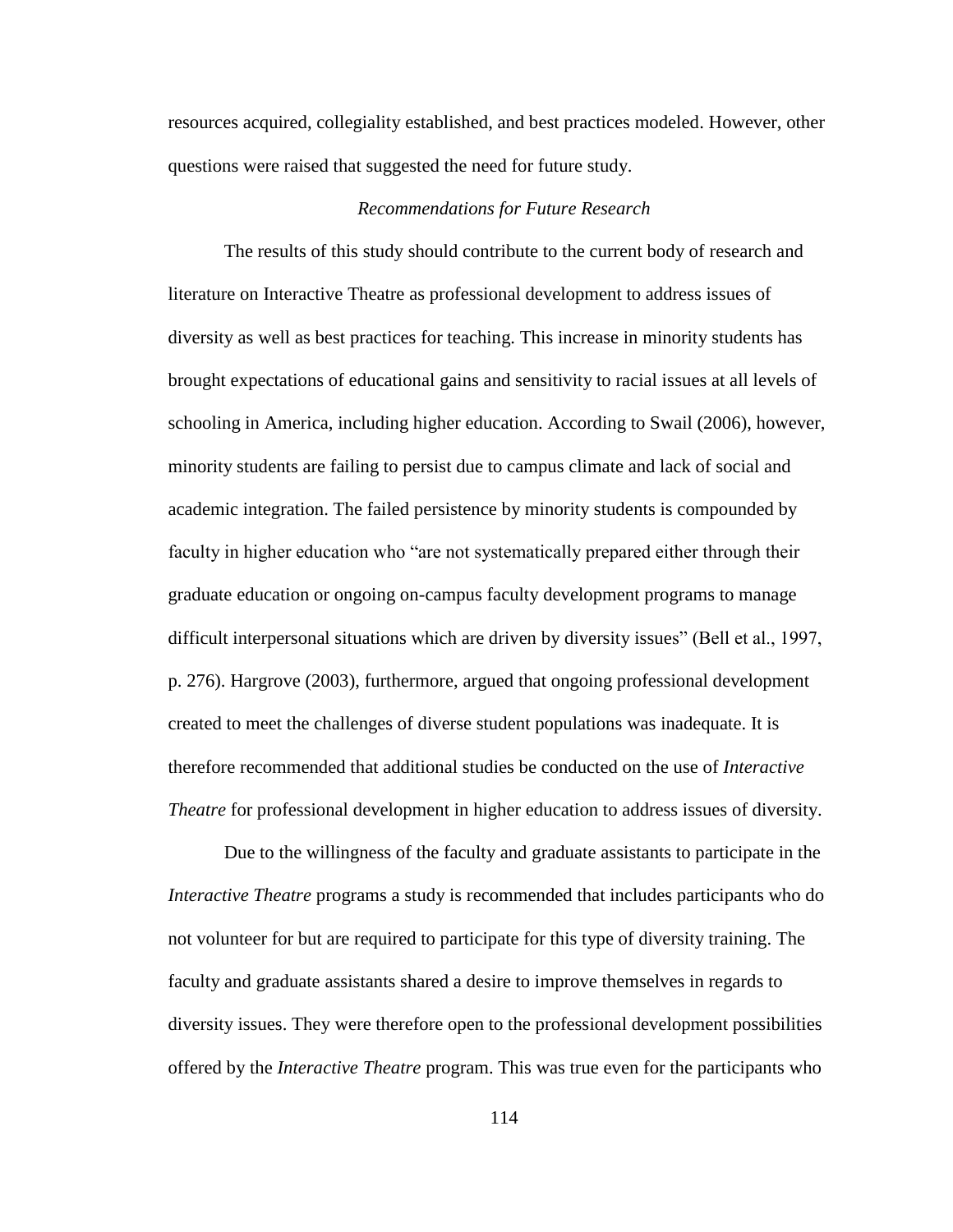were unwilling to become interveners. A study of participants required to participate in diversity training utilizing *Interactive Theatre* as the professional development is, therefore, also recommended.

Additionally, apprehension was expressed by the program leader specifically in regards to the affect on some participants. Another recommendation, therefore, relates to the impact an *Interactive Theatre* presentation has on individuals. The program leader cautioned that in addition to the positive affect for some people:

It's potent enough it might possibly have some real negative affects for some people. And we don't have counselors there to debrief people. Which is another difference between Boal and psychodrama. In psychodrama, there's a very kind of clear debriefing procedure. There's a way to de-role people if they need deroling. Boal isn't interested in that, doesn't think that is necessary, but that's an ongoing discussion within the Boal community. It comes up at conference. When we've had discussions, it has come up and I agree. But I don't know how to…we have all of these performances, how do we? We don't have a process for doing that.

Therefore, an additional recommendation is for a study of an *Interactive Theatre* program that utilizes counselors. Moreover, due to the relatively new emergence of using *Interactive Theatre* as professional development, a final recommendation is for longitudinal studies. The program leader expressed awareness concerning:

How do you change someone in an hour or an hour and half workshop? And yet, when we did our research, people talked about how memorable the experience was. My best guess is that for some people, what they saw will not make sense to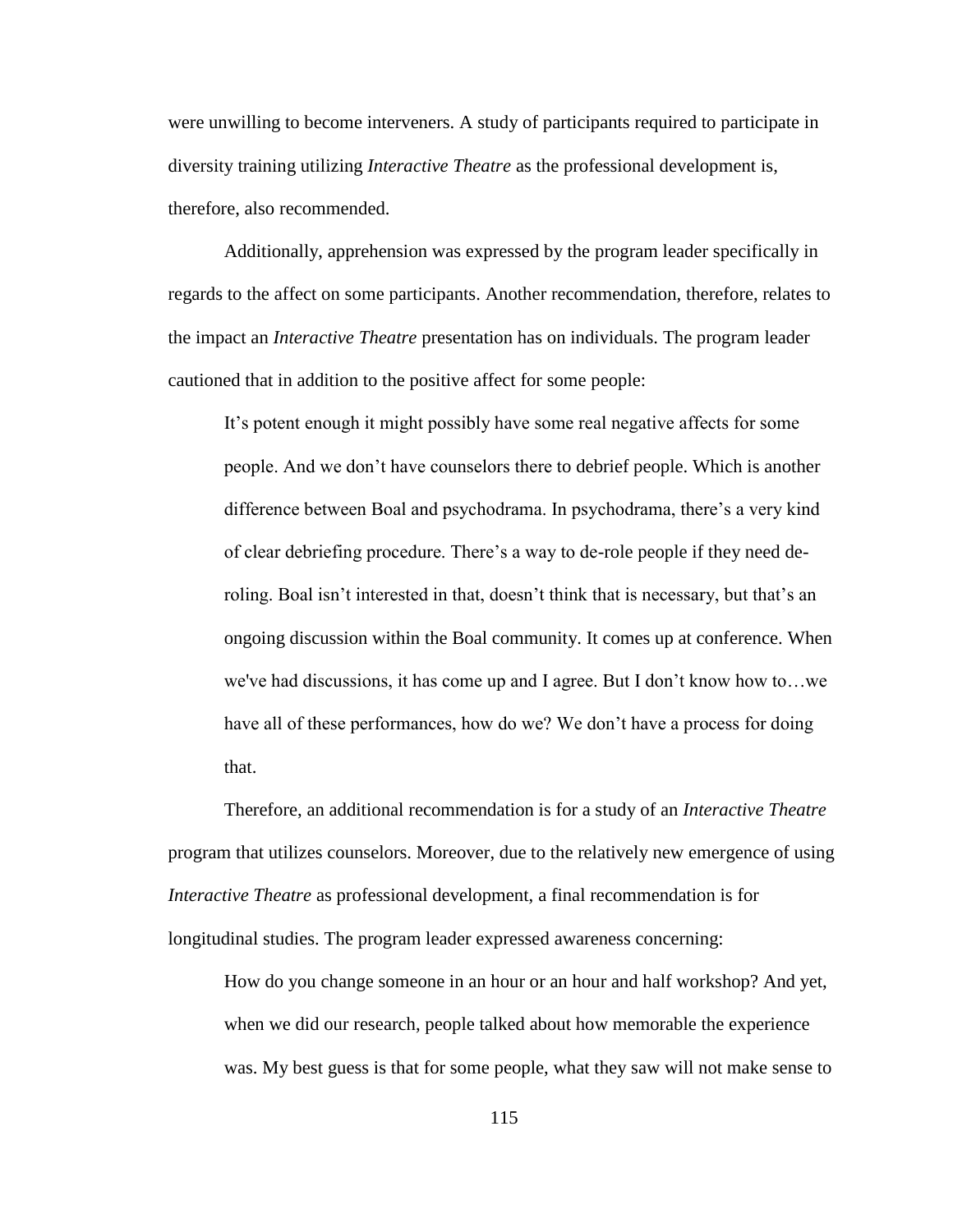them until it needs to. Until something in their own life happens that all of a sudden, "Oh, now I remember that."

The above recommendations were beyond the scope of this inquiry, but merit further study.

## *Concluding Overview*

This single case study examined whether voice was given to marginalized groups through the use of *Interactive Theatre* as professional development for faculty in higher education. The findings of this inquiry suggested an awakening to issues associated with diversity and empowerment to address those diversity issues were results of having participated in the *Interactive Theatre* program. Through individual interviews, focus group, observations, and examination of documents, the researcher found that awakening to issues associated with diversity resulted from participation in the *Interactive Theatre* programs.

Additionally, the data set found participants felt empowerment to address those issues as a result of having participated in the *Interactive Theatre* program. Moreover, these results were found to be true for participants in the study whether their involvement was as audience members, such as the faculty and graduate assistants, troupe members, or program leader.

From this data set it was suggested a need for longitudinal studies on the impact of *Interactive Theatre* as professional development not only on faculty and graduate teaching assistants, but troupe members, and students. Furthermore, the investigation found there is a need to research the effect on students of faculty participants and the effect when *Interactive Theatre* is presented specifically for students.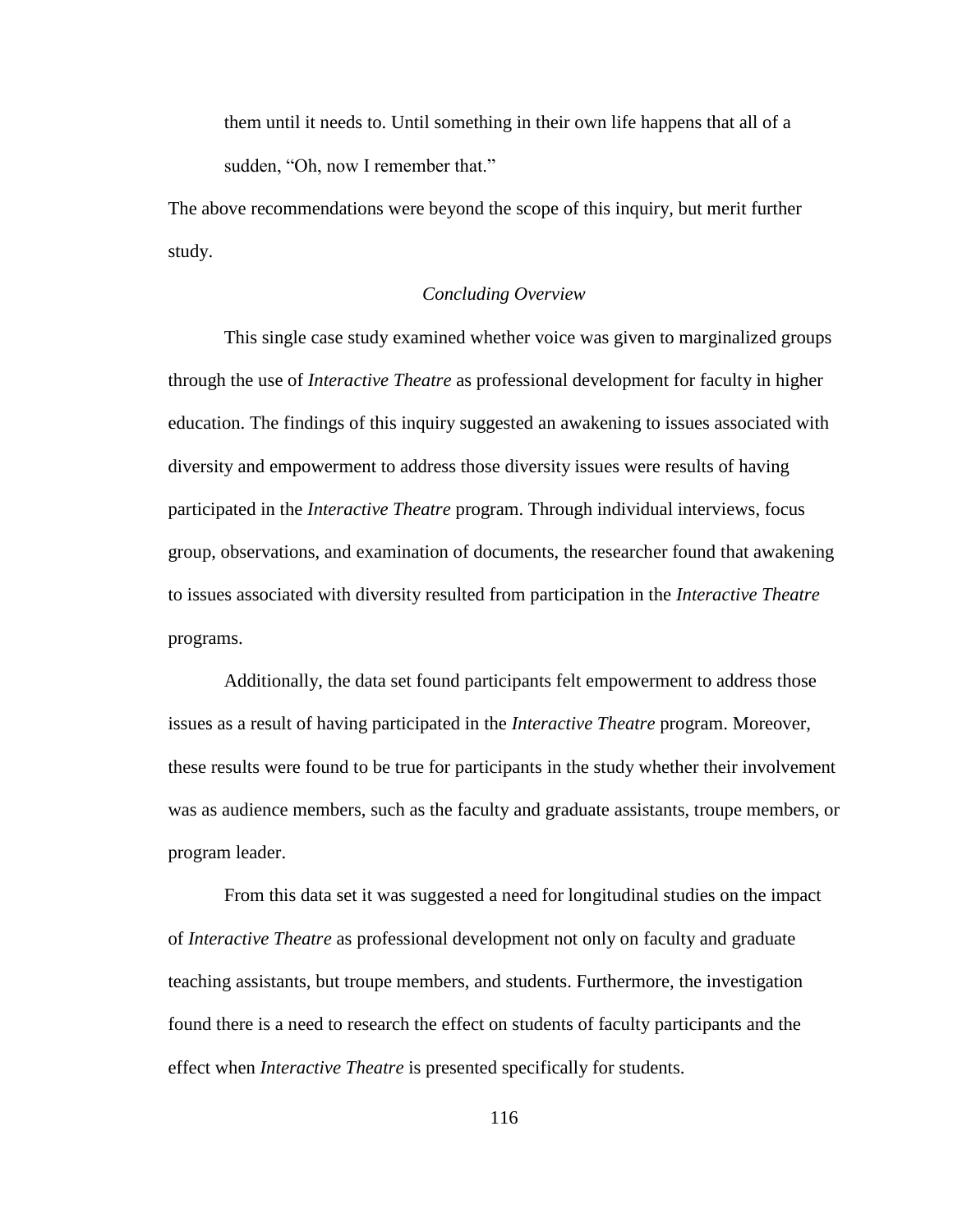Finally, based on the findings, the answer to the question of "Does *Interactive*" *Theatre* give voice to the marginalized?" is a resounding "yes." By using marginalized individuals' voices and stories, modeling techniques, and allowing people to practice these techniques in a safe space, participants felt empowered to address issues of diversity and giving voice. For some educators, however, the use of theatre may seem unorthodox. Nevertheless, if the mission of an educational institution is to address issues of diversity, including giving voice to those that are marginalized, then administration and faculty must be open to new and innovative forms of professional development such as *Interactive Theatre*.

According to the leader of the Interactive Theatre program at the center of this study:

There's no way to convince everybody else of it, you know. You can't. You can't tell people [about] theatre. I can't just tell people theatre is amazing and if you do this work--if you do this work from this perspective, it can be eye-opening and unexpected, in earth shattering ways. But you can't tell anybody. They have to experience it.

*This is the road I have tried to follow as a teacher: living my convictions; being open to the process of knowing and sensitive to the experience of teaching as an art; being pushed forward by the challenges that prevent me from bureaucratizing my practice; accepting my limitations, yet always conscious of the necessary effort to overcome them and aware that I cannot hide them because to do so would be a failure to respect both my students and myself as a teacher. Paolo Freire, Pedagogy of Freedom*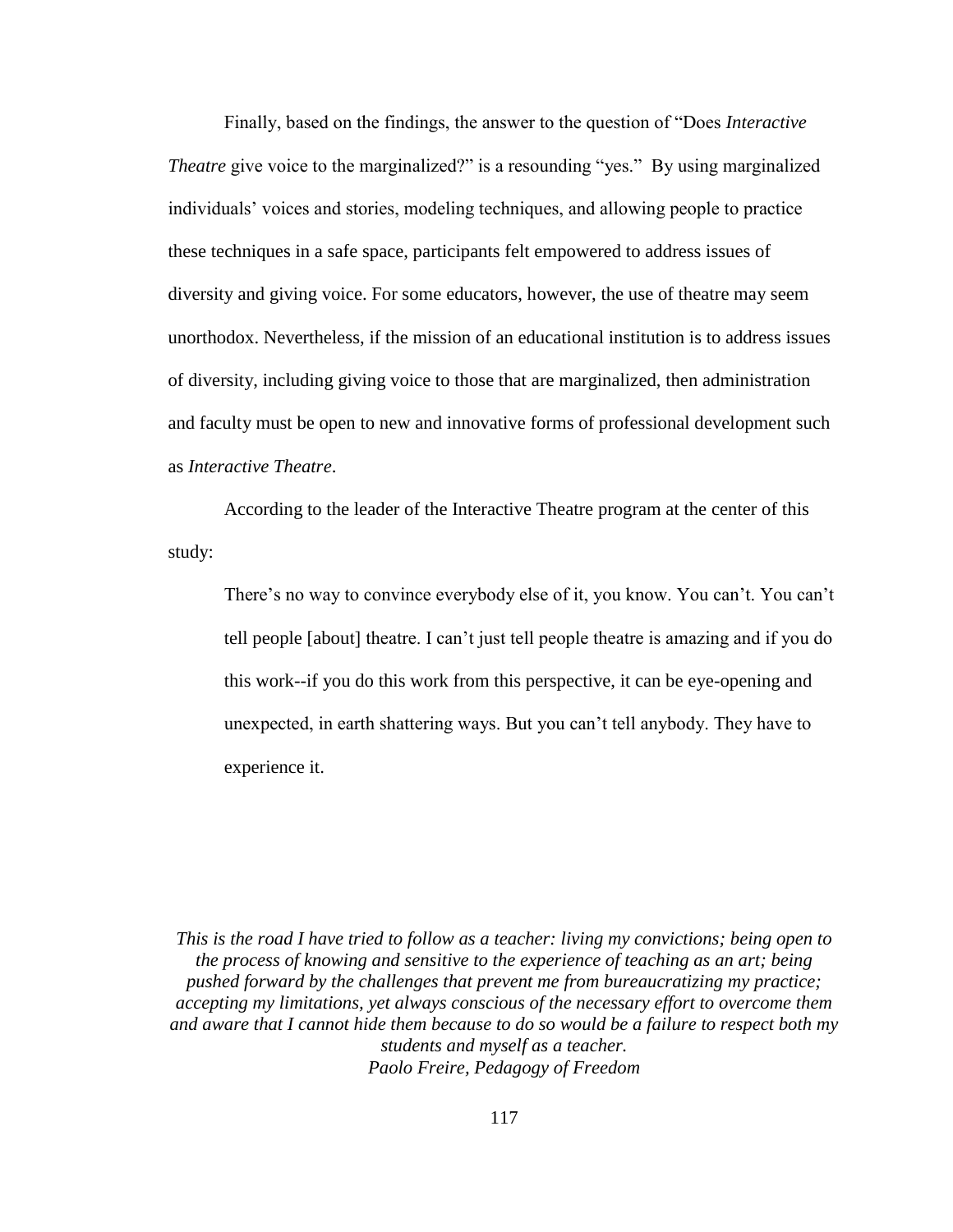#### References

Babbage, F. (2004). *Augusto Boal*. New York: Routledge.

- Banks, J. A. (2006). *Race, culture, and education: The selected works of James A. Banks*. New York: Routledge.
- Bell, L., Washington, S., Weinstein, G., & Love, B. (1997). Knowing ourselves as instructors. In M. Adams, L. Bell, & P. Griffin (Eds.), *Teaching for diversity and social justice: A sourcebook* (pp. 299-310). London: Routledge.
- Bernal, D. (2002). Critical race theory, Latino critical theory, and critical raced-gendered epistemologies: Recognizing students of color as holders and creators of knowledge. *Qualitative Inquiry, 8*(1), 105-126.
- Blum, L. (2000, April). *Reflections of a white teacher teaching a course on racism*. Paper presented at the Annual Meeting of the American Educational Research Association, New Orleans, LA.
- Boal, A. (1985). *Theatre of the oppressed* (C. McBride & M, Trans.). New York: Theatre Communication Group, Inc. (Original work published 1974)
- Boal, A. (1992). *Games for actors and non-actors* (A. Jackson, Trans.). New York: Routledge.
- Boal, A. (2006). *The aesthetics of the oppressed* (A. Jackson, Trans.). New York: Routledge.
- Bogdan, R. C., & Biklen, S. K. (1998). *Qualitative research for education: An*
- Bolman, L. G., & Deal, T. E. (2003). *Reframing organizations* (3rd ed.). San Francisco: Jossey-Bass.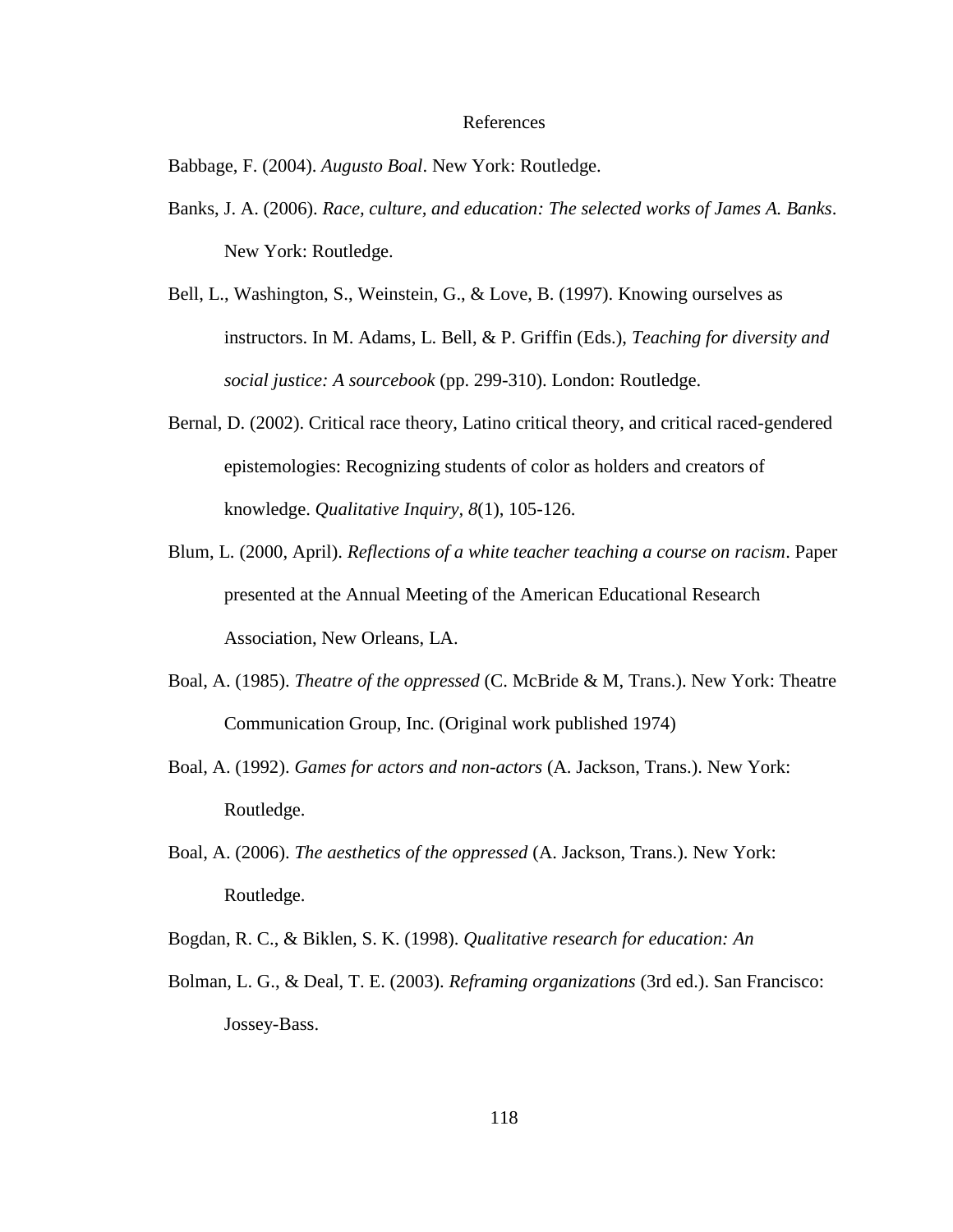- Boostrom, R. (1998). Safe spaces: Reflections on an educational metaphor. *Journal of Curriculum Studies, 30*(4), 397-408.
- Brancato, V. (2003). Professional development in higher education. In K. King & P. Lawlwer (Eds.), *Newperspectives on designing and implementing professional development of teachers of adults* (98th ed., pp. 59-65). San Francisco: Jossey-Bass.
- Brayboy, B. (2005). Toward a tribal critical race theory in education. *The Urban Review, 37*(5), 425-446.
- Brookfield, S. (1995). *Becoming a critically reflective teacher*. San Francisco: Jossey-Bass Publishers.
- Burgoyne, B., Welch, S., Cockrell, K., Neville, H., Placier, P., Davidson, M., et al. (2005). Researching theatre of the oppressed: A scholarship of teaching and learning project. *Mountainrise, 2*(1). Retrieved January 11, 2008, from http://facctr.wcu.edu/mountainrise/archive/vol2no1/html/researching\_theatre.html
- Caldwell, P. (1995). A hairpiece: Perspectives on the intersection of race and gender. In R. Delgado (Ed.), *Critical Race Theory: The cutting edge* (pp. 267-277). Philadelphia: Temple University Press.
- Center for Research on Learning and Teaching. (2007, September). *Using theatre to enhance teaching and learning and improve institutional climate*. Paper presented at the Using Interactive Theatre for Social Change: An interdisciplinary symposium, Columbia, MO.
- Chang, R. (1993). Toward an Asian American legal scholarship: Critical race theory, post-structuralism and narrative space. *California Law Review, 81*(5), 1241-1323.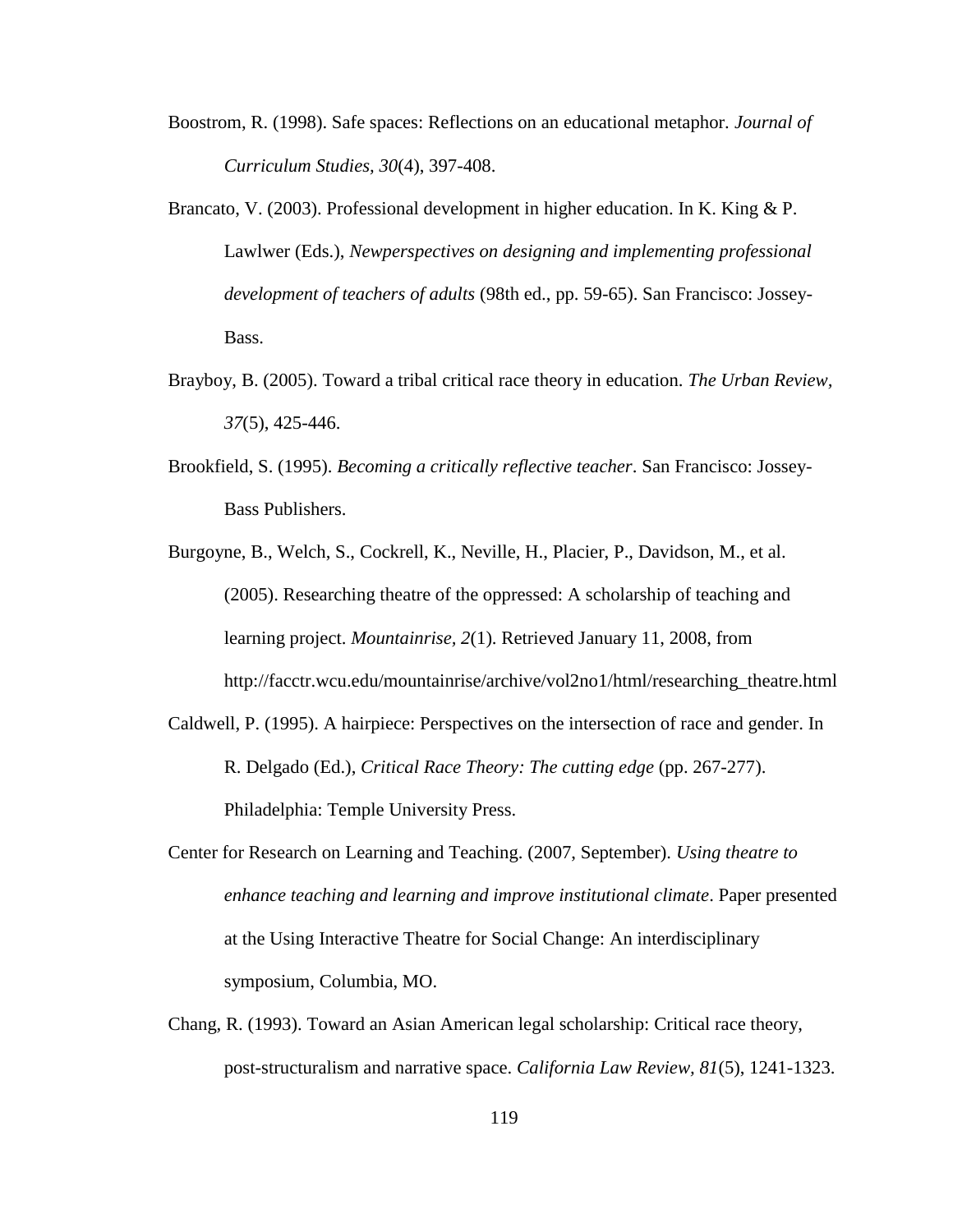- Chavez, R. C., & Haynes, J. (2007). Storied lives: Melding critical multicultural education and critical race theory for pedagogical transformation. *Simile: Studies in Media & Information Literacy Education, 1*(4), 1-20.
- Chavous, T., Harris, A., Rivas, D., Helaire, L., & Green, L. (2004). Racial stereotypes and gender in context: African Americans at predominantly black and predominantly white colleges. *Sex Roles, 51*(1), 1-16.
- Chenoweth, K. (1999). Teaching Tolerance. *Black Issues in Higher Education, 16*(13), 32.
- Chon, M. (1995). On the need for Asian American narratives in law: Ethnic specimens, native informants, storytelling and silences. *UCLA Asian Pacific American Law Journal, 30*(4), 4-32.
- Cleeton, E., & Gross, G.  $(2004)$ . Linking teaching and diversity in a public liberal arts college: Students describe lecture, discussion, and race in the classroom. *Race, Gender & Class, 11*(3), 7-18.
- Cobb, P., & Hodge, L. (2002). A relational perspective on issues of cultural diversity and equity as they play out in the mathematics classroom. *Mathematical Thinking & Learning, 4*(2), 249-284.
- Cohen-Cruz, J., & Schutzman, M. (Eds.). (2006). *A Boal companion: Dialogues on theatre and cultural politics*. New York: Routledge.
- Cokley, K. (2000). An investigation of academic self-concept and its relationship to academic achievement in African American college students. *Journal of Black Psychology, 26*(2), 148-164.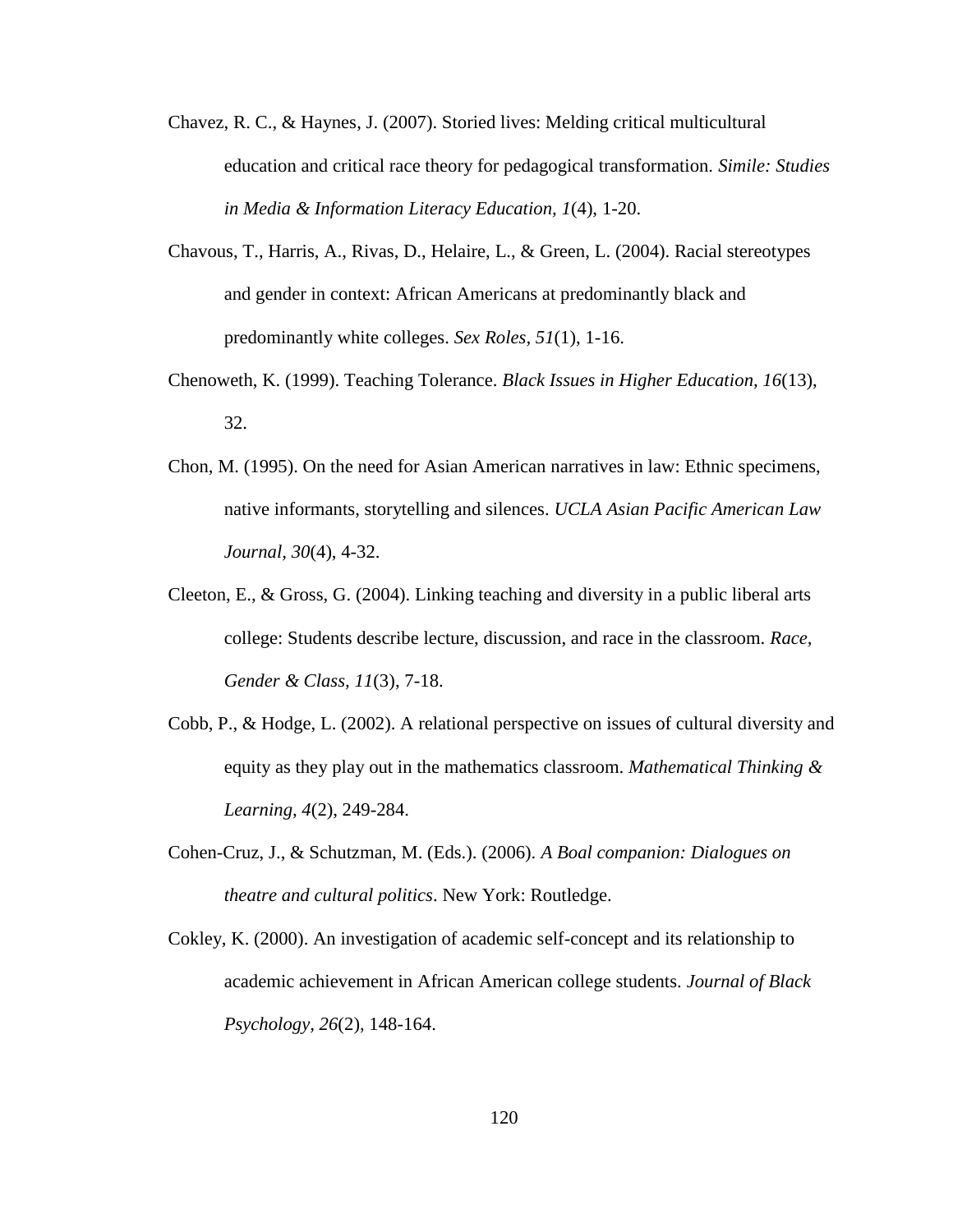- Cole, D. (2007). Do interracial interactions matter? An examination of student-faculty contact and intellectual self-concept. *Journal of Higher Education, 78*(3), 249- 281.
- Collins, W., & Noblit, G. W. (1978). Order and disruption in a desegregated high school. *Crime and Punishment, 24*(3), 227-290.
- Creswell, J. (1994). *Research design: Qualitative and quantitative approaches*. Thousand Oaks, CA: Sage.
- Creswell, J. (2003). *Research design: Qualitative, quantitative, and mixed methods approach* (2nd ed.). Thousand Oaks, CA: Sage.
- Daniel, C. (2007). Outsiders-Within: Critical Race Theory, Graduate Education and Barriers to Professionalization. *Journal of Sociology & Social Welfare, 34*(1), 25- 42.
- Delgado, R., & Stefancic, J. (Eds.). (1997). *Critical white studies: Looking behind the mirror*. Philadelphia: Temple University Press.
- Delgado, R., & Stefancic, J. (2001). *Critical Race Theory: An Introduction*. New York: New York University Press.
- Fernandez, L. (2002). Telling stories about school: Using critical race and Latino critical theories to documeent Latina/Latino education and resistance. *Qualitative Inquiry, 8*(1), 45-46.
- Fink, A. (2006). *How to conduct surveys: A step-by step guide*. Thousand Oaks, CA: Sage Publications, Inc.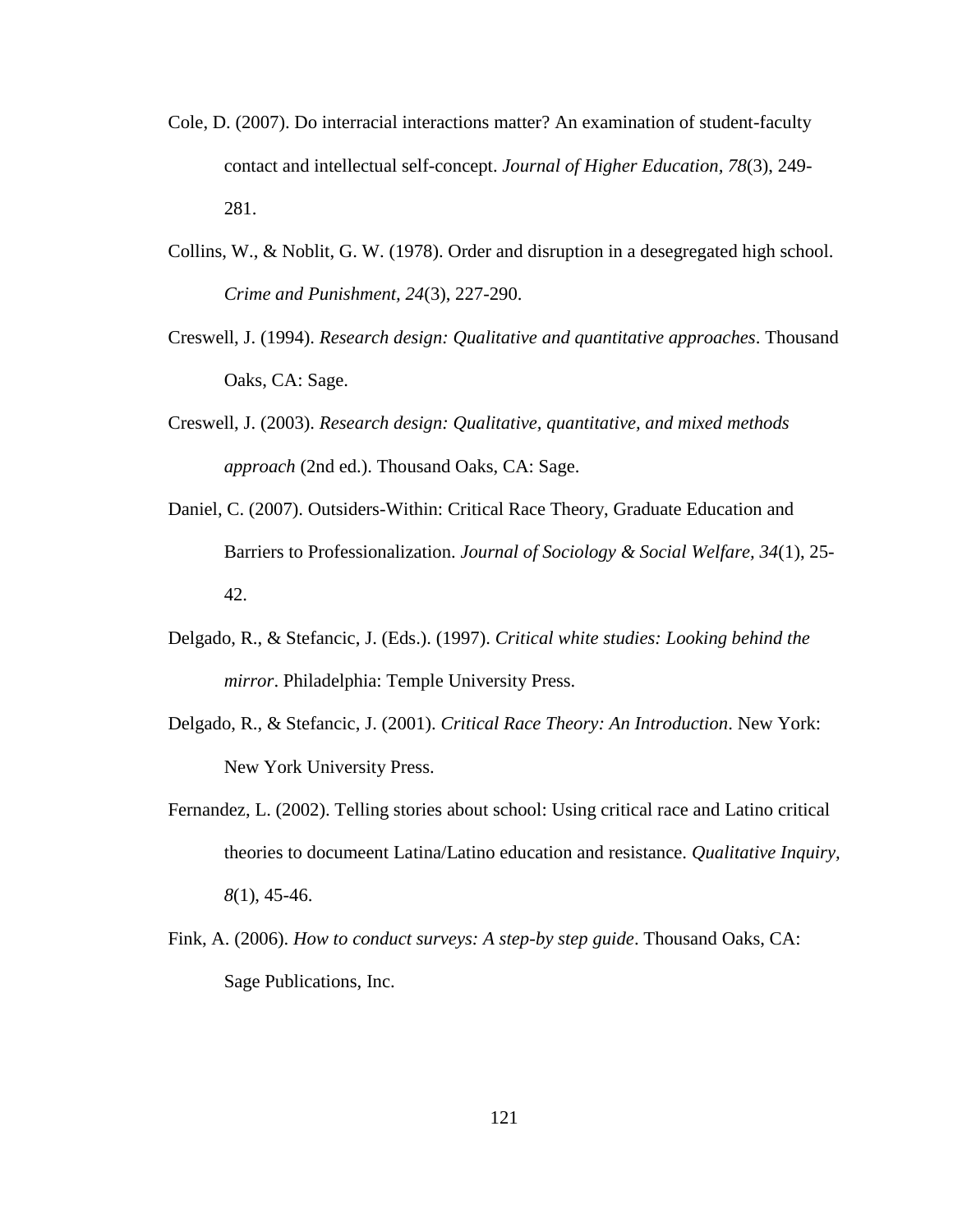- Flowers, L., & Pascarella, E. (1999). The effects of college racial composition on African American college students' orientations toward learning for self-understanding. *Professional Educator, 22*(1), 33-47.
- Franklin, J., & Wallen, N. (2003). *How to design and evaluate research in education* (5th ed.). Boston: McGraw Hill.

Freire, P. (1970). *Pedagogy of the oppressed*. New York: Herder and Herder.

- Gillham, B. (2000). *The research interview*. London: Continuing International Publishing Group.
- Grahame, K. (2004). Contesting diversity in the academy: Resistance to women of color teaching race, class, and gender. *Race, Gender & Class, 11*(3), 54-73.
- Hargrove, S. (2003). Developing faculty for academic leadership. *Black Issues in Higher Education, 19*(24), 32.
- Harlow, R. (2003). Race doesn't matter, but...: The effect of race on professors' experiences and emotion management in the undergraduate college classroom. *Social Psychology Quarterly, 66*(4), 348-363.
- Holloy, L., & Steiner, S. (2005). Safe space: Student perspectives on classroom environment. *Journal of Social Work Education, 41*(1), 49-64.
- hooks, b. (1994). *Teaching to transgress: Education as the practice of freedom*. New York: Routledge.
- Hyde, C. A., & Ruth, B. J. (2002). Multicultural content and class participation: Do students self-censor? *Journal of Social Work Education, 38*(2), 241-256. *introduction to theory and methods.* Needham Heights, MA: Allyn & Bacon.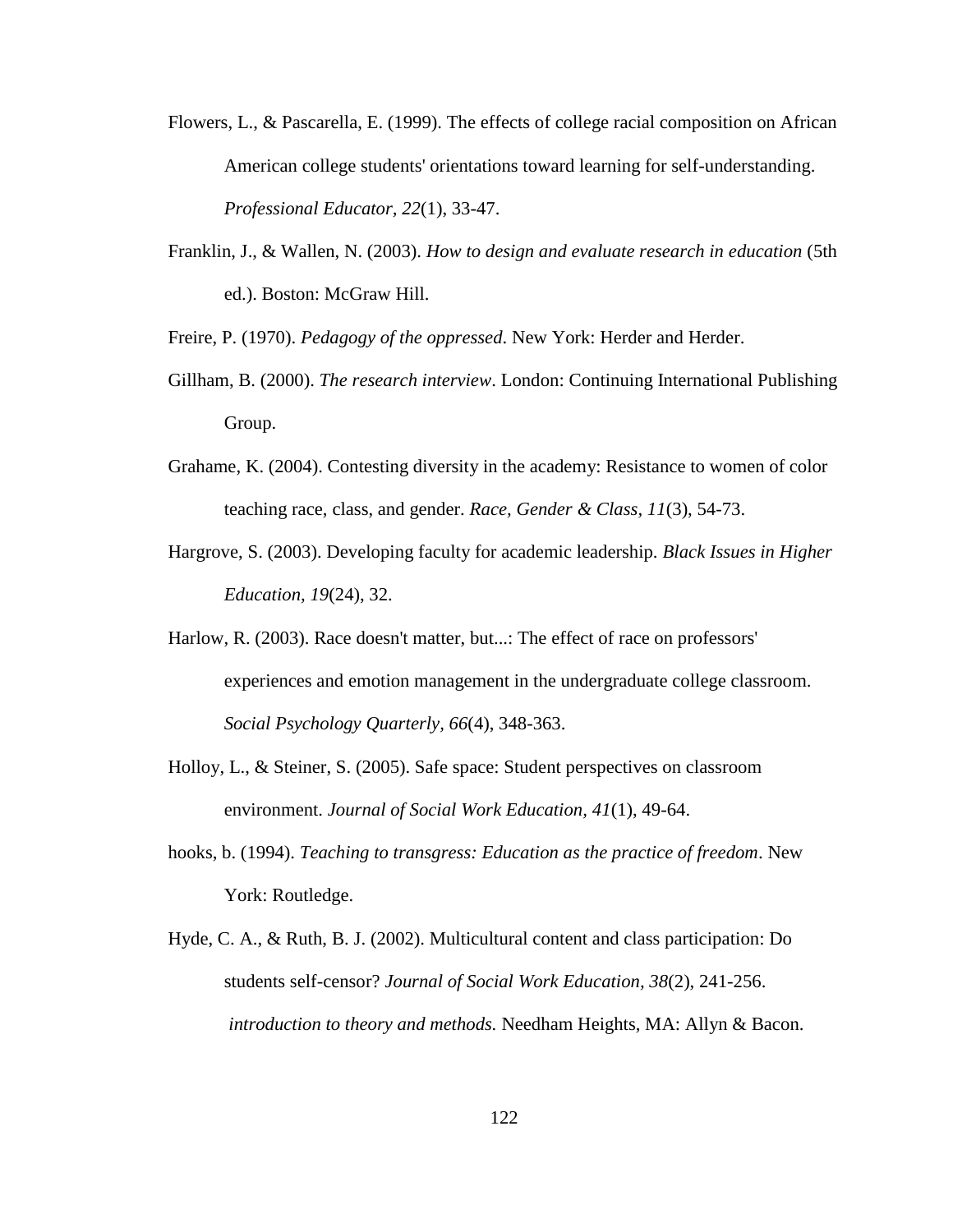- Jakubowski, L. (2001). Teaching uncomfortable topics: An action-oriented strategy for addressing racism and related forms of difference. *Teaching Sociology, 29*(1), 62- 79.
- Kaplan, M., Cook, C. E., & Steiger, J. (2006). Using theatre to stage instructional and organizational transformation. *Change: the Magazine of Higher Learning, 38*(3), 32-39.
- Krueger, R. A., & Casey, M. A. (2000). *Focus groups: A practical guide for applied research* (3rd ed.). Thousand Oaks, CA: Sage Publications.
- Ladson-Billing, G., & Tate, W. (1995). Toward a critical race theory of education. *Teachers College Record, 97*(1), 47-68.
- Lovell, M. (2006). Creating a diverse context for education. *International Journal of Diversity in Organizations, Communities & Nations, 5*(4), 1-7.
- Maher, F., & Tetreault, M. (1993). Frames of positionality: Constructing meaningful dialogues about gender and race. *Anthropological Quarterly, 66*(3), 118-126.
- Marable, M. (1992). *Black America*. Westfield, NJ: Open Media.
- Marshall, C., & Gerstl-Pepin, C. (2005). *Re-Framing educational politics for social justice*. New York: Allyn & Bacon.
- McDowell, T., & Jeris, L. (2004). Talking about race using critical race theory: Recent trends in the journal of marital and family therapy. *Journal of Marital & Family Therapy, 30*(1), 81-94.
- Merriam, S. B. (1998). *Qualitative research and case study applications in education* (2nd ed.). San Francisco: Jossey-Bass.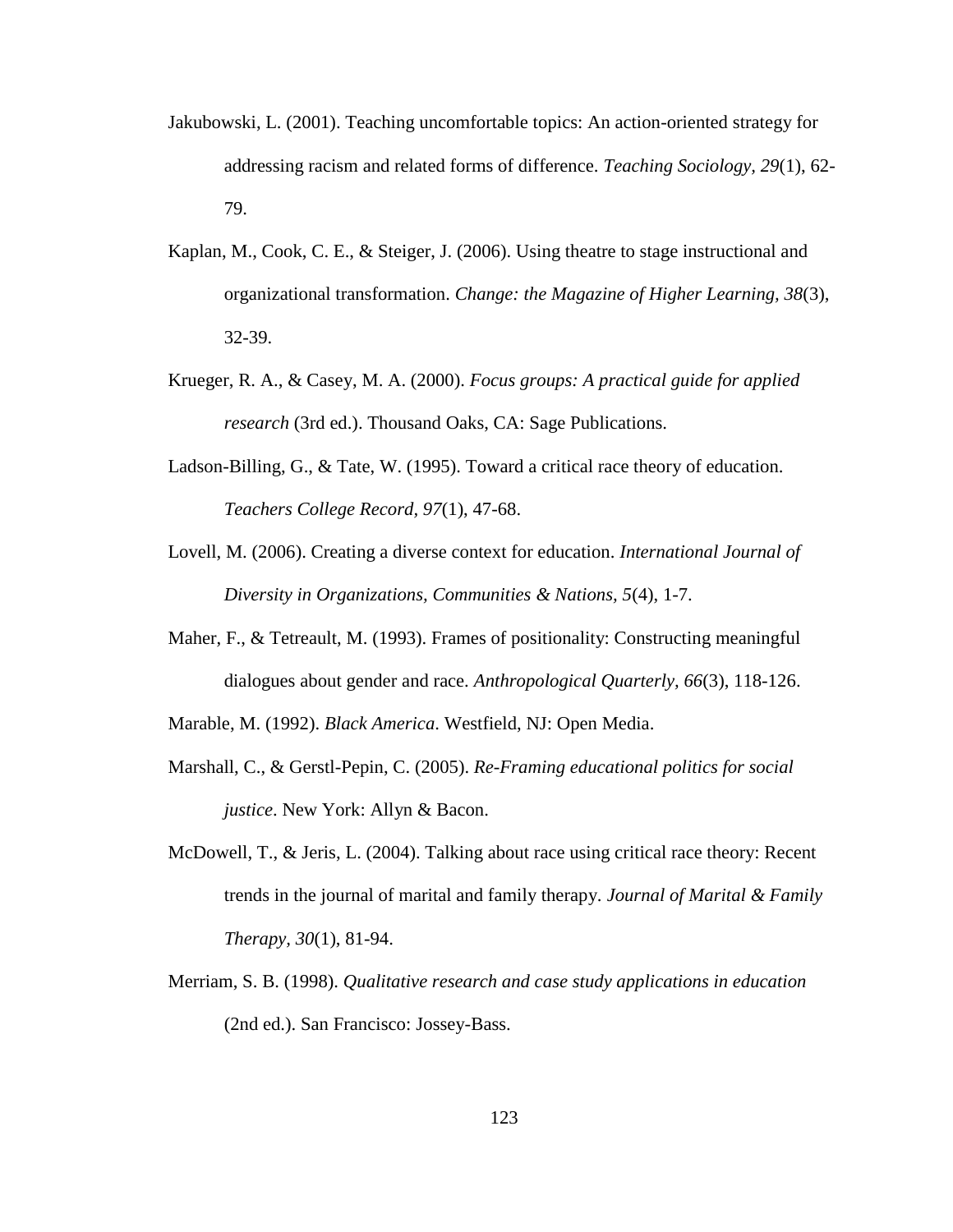- Mitchell, R., & Rosiek, J. (2006). Professor as embodied racial signifier: A case study of the significance of race in a university classroom. *Review of Education, Pedagogy & Cultural Studies, 28*(3), 395-409.
- Pan, M. (2004). *Preparing literature reviews: Qualitative and quantitative approaches* (2nd ed.). Glendale, CA: Pyrczak Publishing.
- Parker, L., & Lynn, M. (2002). What's race got to do with it? Critical race theory's conflicts with and connections to qualitative research methodology and epistemology. *Qualitative Inquiry, 8*(1), 7-22.
- Patten, M. L. (2004). *Understanding research methods* (4th ed.). Glendale, CA: Pyrczak Publishing.
- Reybold, L., Flores, B., & Riojas-Cortez, M. (2006). Dueling epistemologies? Implementing a critical model of faculty development in teacher education. *Professional Educator, 28*(2), 1-11.
- Rich, M., & Cargile, A. (2004). Beyond the breach: Transforming white identities in the classroom. *Race, Ethnicity & Education, 7*(4), 351-365.
- Roche, V. (2001). Professional development models and transformative change: A case study of indicators of effective practice in higher education. *The International Journal for Academic Development, 13*(24), 120-129.
- Rudestam, K.E., & Newton, R. R. (2001). *Surviving your dissertation: A comprehensive guide to content and process (2nd ed.).* Thousand Oaks, CA: Sage Publications, Inc.
- Schutzman, M., & Cohen-Cruz, J. (Eds.). (1994). *Playing boal: Theatre, therapy, activism*. London: Routledge.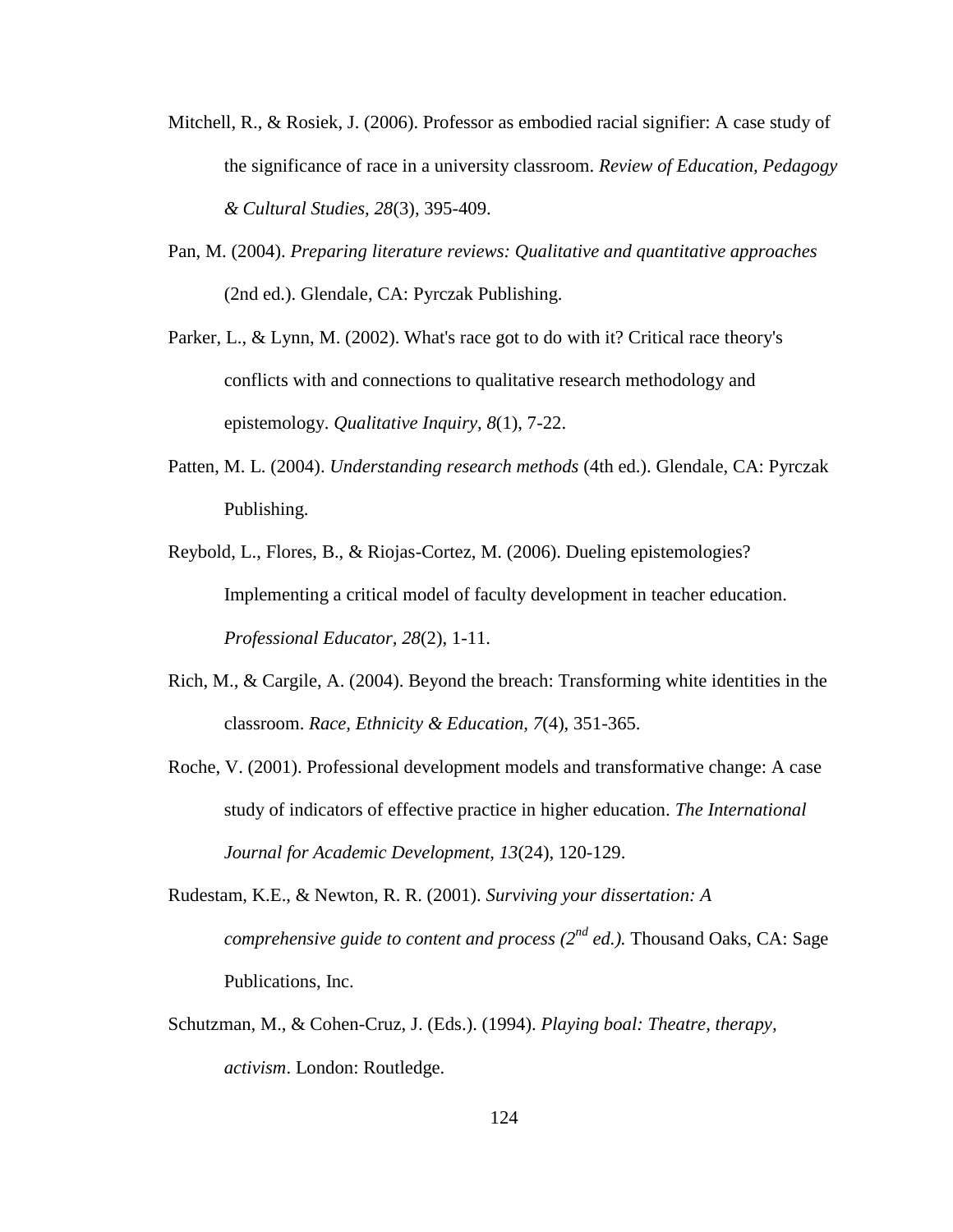- Seidman, I. (2006). *Interviewing as qualitative research: A guide for researchers in education and the social sciences* (3rd ed.). New York: Teachers College Press.
- Solomon, L., Solomon, M., & Schiff, T. (2002). The changing demographics: Problems and opportunities. In W. A. Smith, P. G. Altbach, & K. Lomotey (Eds.), *The racial crisis in American higher education* (Rev. ed., pp. 121-136). New York: State University Of New York Press.
- Solorzano, D. (1997). Images and words that wound: Critical race theory, racial stereotyping and teacher education. *Teacher Education Quarterly, 24*(3), 5-19.
- Solorzano, D. G., & Yosso, T. J. (2002). Critical Race Methodology: Counter-storytelling as analytical framework for education research. *Qualitative Inquiry, 8*(1), 23-44.
- Speck, B. (1996). Professor bias, religion, and ESL students: The need for a reflective pedagogy. *College Student Journal, 30*(3), 390-399.
- Swail, W. (2006, March). Barriers to student success and success on college campuses. *Educational Policy Institute Report*. Retrieved January 17, 2008, from http://www.educational policy.org
- Tisdell, E., Hanley, M., & Taylor, E. (2000). Different perspectives on teaching for critical consciousness. In A. Wilson & E. Hayes (Eds.), *Handbook of adult and continuing education* (pp. 132-146). San Francisco: Jossey Bass.
- Van Soest, D., & Garcia, B. (2003). *Diversity education for social justice: Mastering teaching skills*. Alexandria, VA: Council on Social Work Education.
- Wiersma, W. (2000). *Research methods in education: An introduction* (7th ed.). Boston: Allyn Bacon.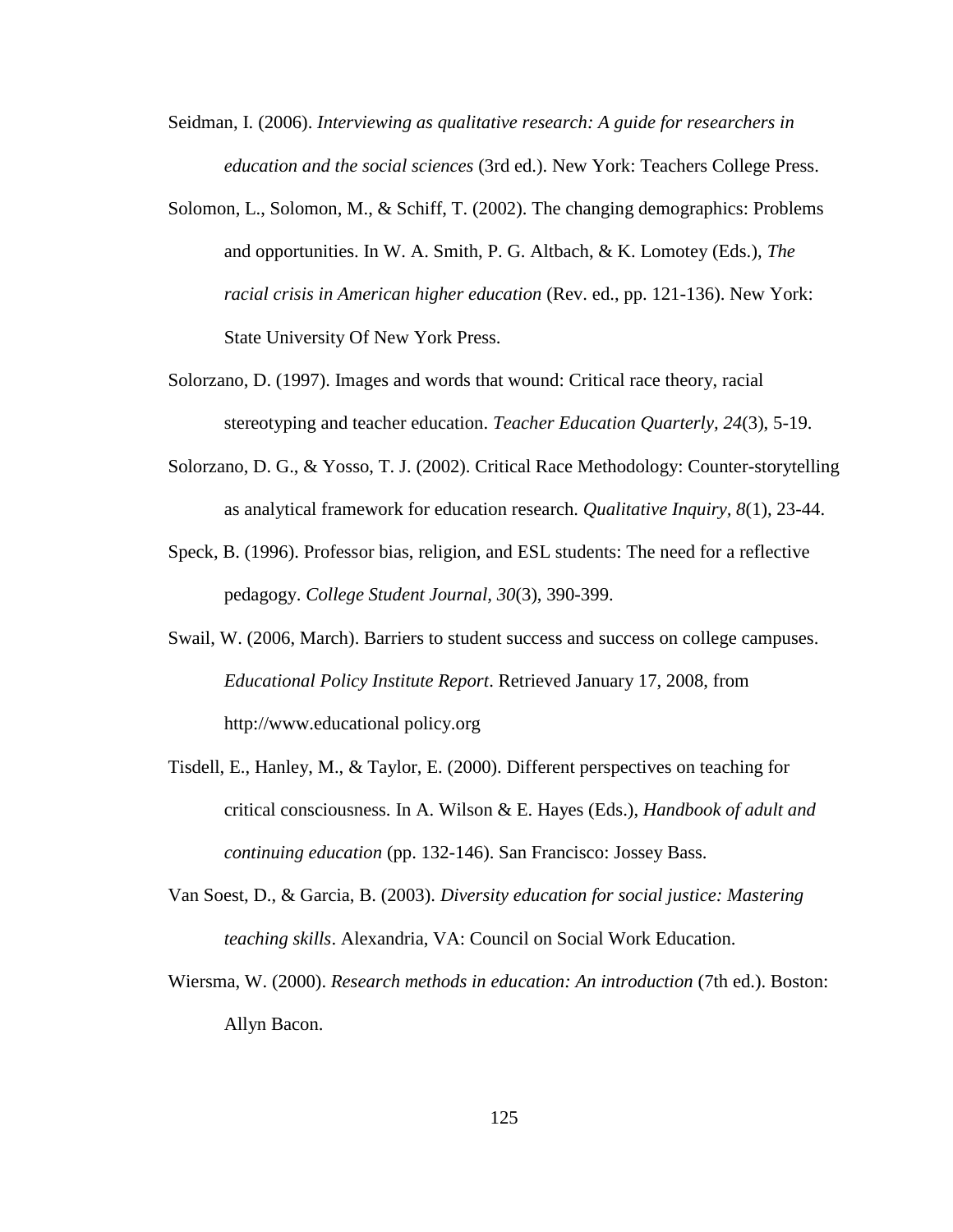- Williams, R. (1997). Vampires anonymous and critical race practice. *Michigan Law Review, 95*(4), 741-765.
- Wing, A. (2000). *Global critical race feminism: An international reader*. New York: New York University Press.
- Wlodkowski, R. J., & Ginsberg, M. B. (2003). *Diversity and motivation: Culturally responsive teaching* (2nd ed.). Hoboken, NJ: Wiley, John & Sons, Inc.
- Yin, R. (1993). *Applications of case study research*. Newbury Park, CA: Sage.
- Yosso, T. (2005). Whose culture has capital? A critical race theory discussion of community cultural wealth. *Race, Ethnicity and Education, 8*(1), 69-84.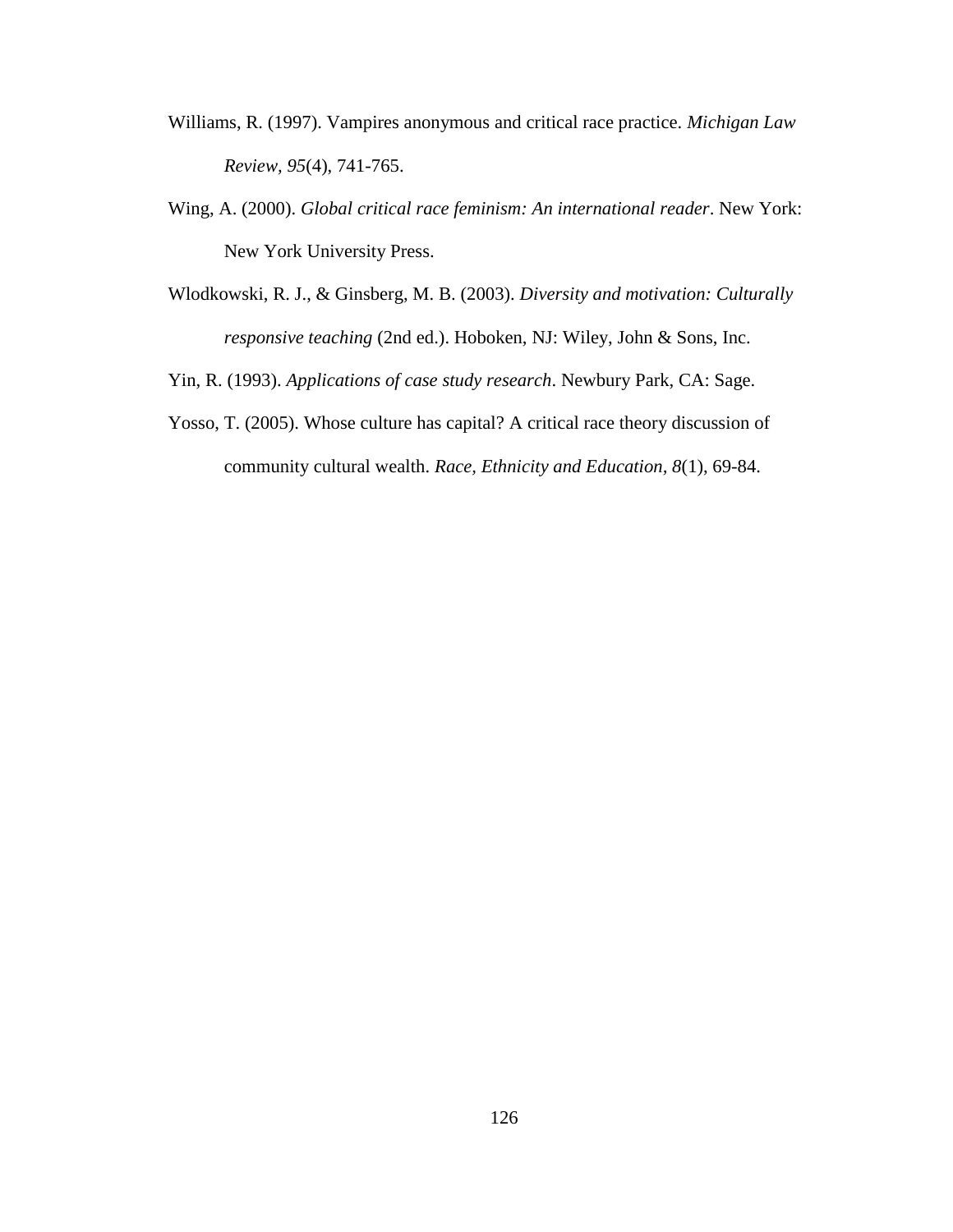## Appendix A

## **INFORMED CONSENT FORM**

# **Dear Leader of Interactive Theatre for Professional Development Program Participant:**

Thank you for considering participating in a research study titled, *Interactive Theatre as Professional Development in Higher Education.* This study is part of my dissertation research for a doctoral degree in educational leadership and policy analysis from the University of Missouri-Columbia. The information gathered should be beneficial to college, and university officials responsible for devising and improving faculty professional development. Your participation has been approved by your university's Institutional Review Board.

## **PURPOSE**

The purpose of this research is to examine whether voice is given to marginalized groups through the use of *Interactive Theatre* as professional development for faculty in higher education. The researcher will use a case study approach to examine the studies constructs.

#### **PROCEDURES**

If you choose to participate in the project, you will be invited to take part in two (2) one (1) hour audio-recorded interviews. The interviews will be conducted on your campus in a preapproved, designated classroom or office. In the event that significant new findings develop during the course of the study, the researcher may ask you to participate in additional audio-recorded interviews either in person or via telephone. In addition to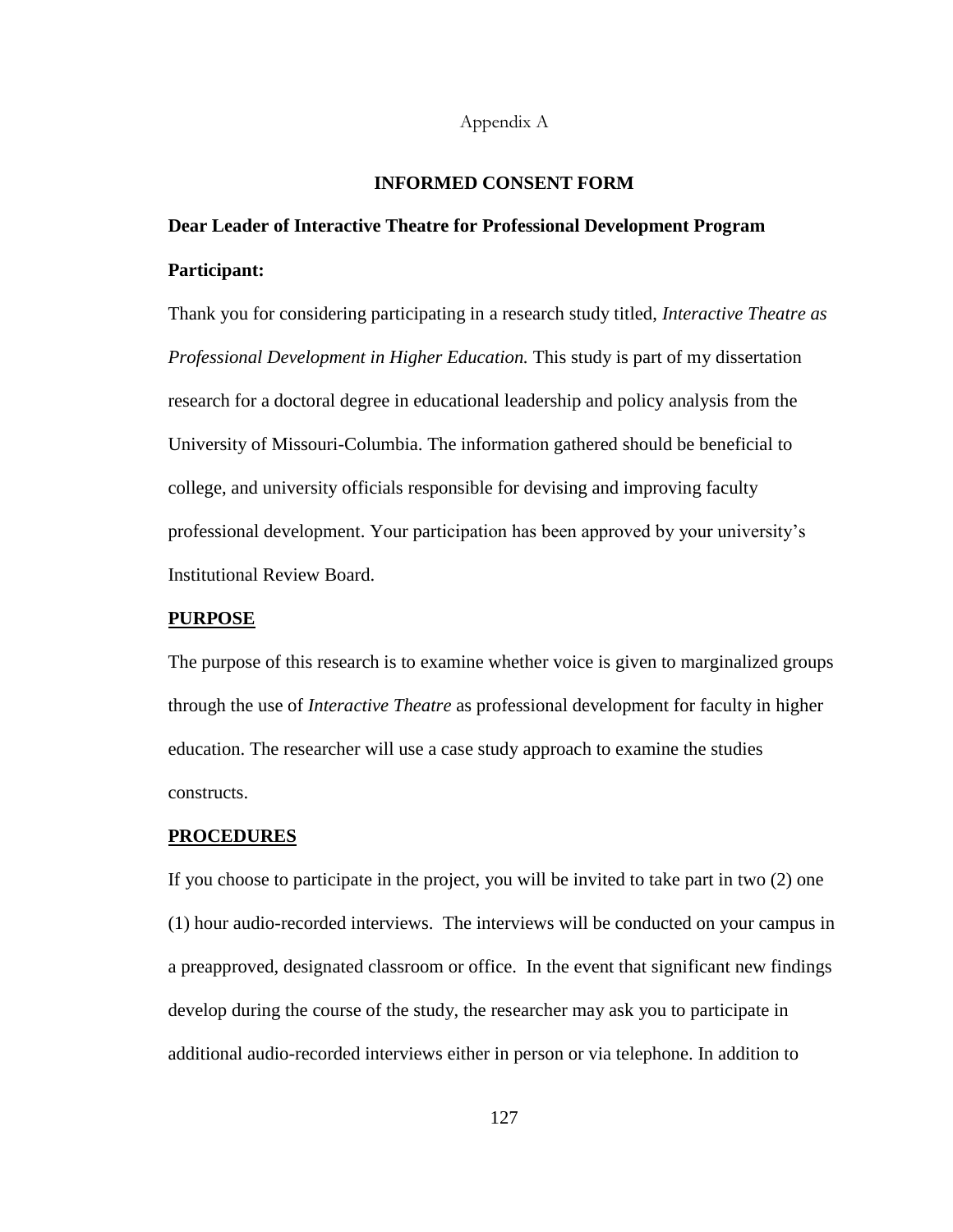being recorded, all interviews will be transcribed verbatim for use by the researcher. The researcher may also ask additional questions of you via electronic mail. In addition, all participants will be allowed to review the transcripts to ensure accuracy.

## **PARTICIPATION**

Participation in the study is completely voluntary. You may withdraw from participation at any time you wish without penalty, including in the middle of the interviews or after they have been completed. Your consent to participate or refusal to participate will not affect your standing in the university in any way. You may also decline to answer any questions you feel are too uncomfortable to answer. Please do not hesitate to contact me with any questions or concerns about your participation. You can call me at 417-886- 0860. In addition, you are also welcome to contact the dissertation advisor for this research study, Dr. Barbara Martin, who can be reached at 660-543-8823. If you have a question about your rights as a research participant, you should contact your campus Compliance Office and/or the University of Missouri Institutional Review Board office at (573) 882-9585.

## **CONFIDENTIALITY AND DISCLOSURE**

Tapes and transcripts will remain confidential and separate from any identifying information. A fictitious name will be used during the data analysis and reporting You will have the opportunity to verify the transcribed interview for accuracy of what was stated and what you intended. Edits, deletions, and clarifications will be made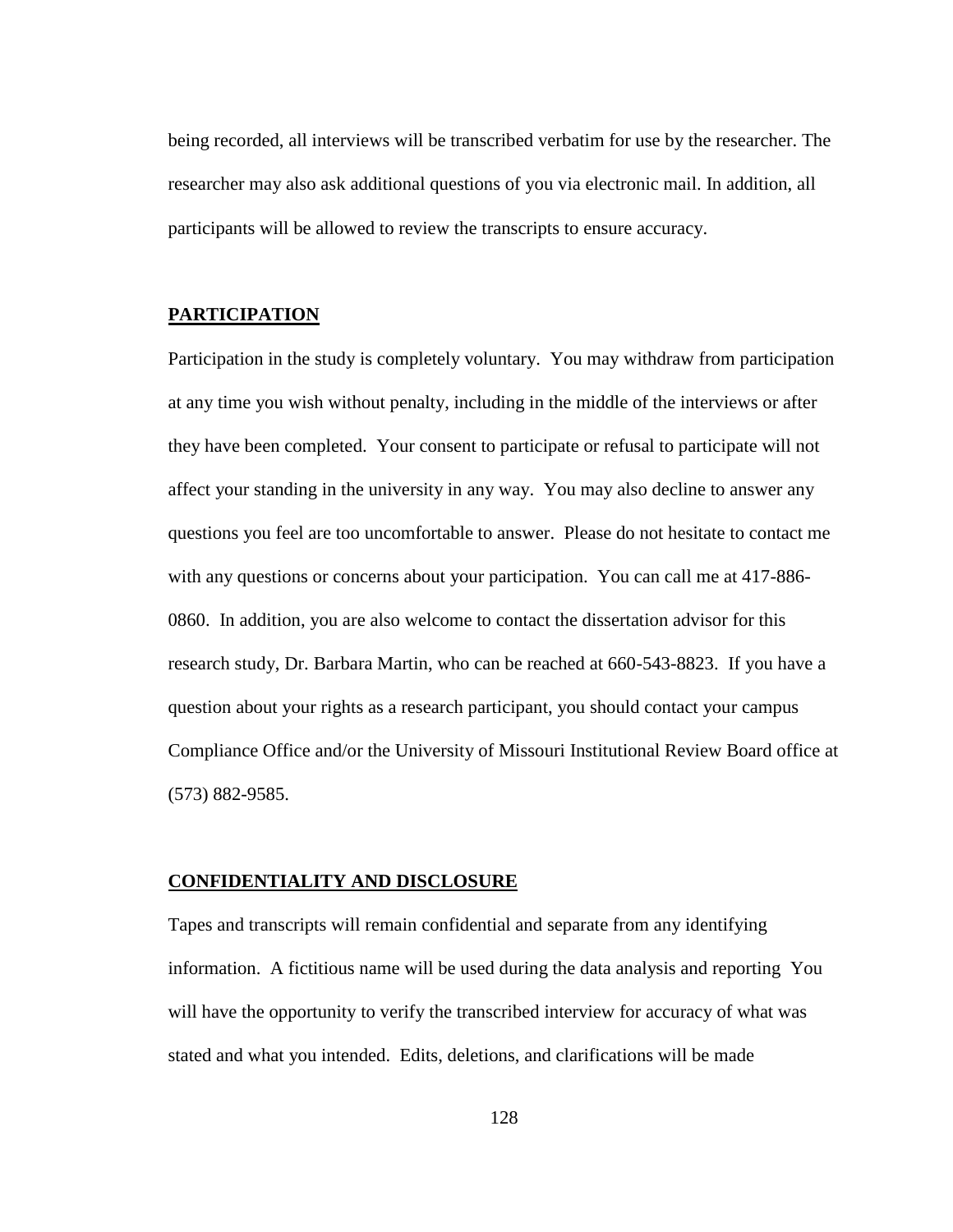immediately to the transcript to comply with your right to voluntarily release data. Only the researcher and the dissertation supervisor will have access to identifiable data. Collected data will be kept locked and destroyed three years after the completion of this study.

Your identity and your university's identity will be confidential in the reporting of results. I will not list any names of participants, or their corresponding institutions, in my dissertation or any future publications of this study. In addition, I will not reveal your name or any identifying information to any university official.

This research has been preauthorized by the Institutional Review Board of the University of Missouri-Columbia. If you have further questions regarding research participants' rights, please contact the University of Missouri-Columbia Campus Institutional Review Board at (573) 882-9585, or visit http://www.research.missouri.edu/cirb/index.htm or http://ohrp.osophs.dhhs.gov/humansubjects/guidance/ 45cfr46.htm.

## **INJURY OR ILLNESS**

The University of Missouri does not compensate human subjects if discomfort eventually results from the research. Nonetheless, the university holds medical, professional, and general liability insurance coverage, and provides its own medical attention and facilities if participants suffer as a direct result of negligence or fault from faculty or staff associated with the research. In such unlikely event, the Risk Management Officer should be contacted immediately at (573) 882-3735 to obtain a review of the matter and receive specific information. Related ethical guidelines about Protection of Human Subjects set forth in the Code of Federal Regulations "45 CFR 46" will be upheld. This statement is not to be construed as an admission of liability.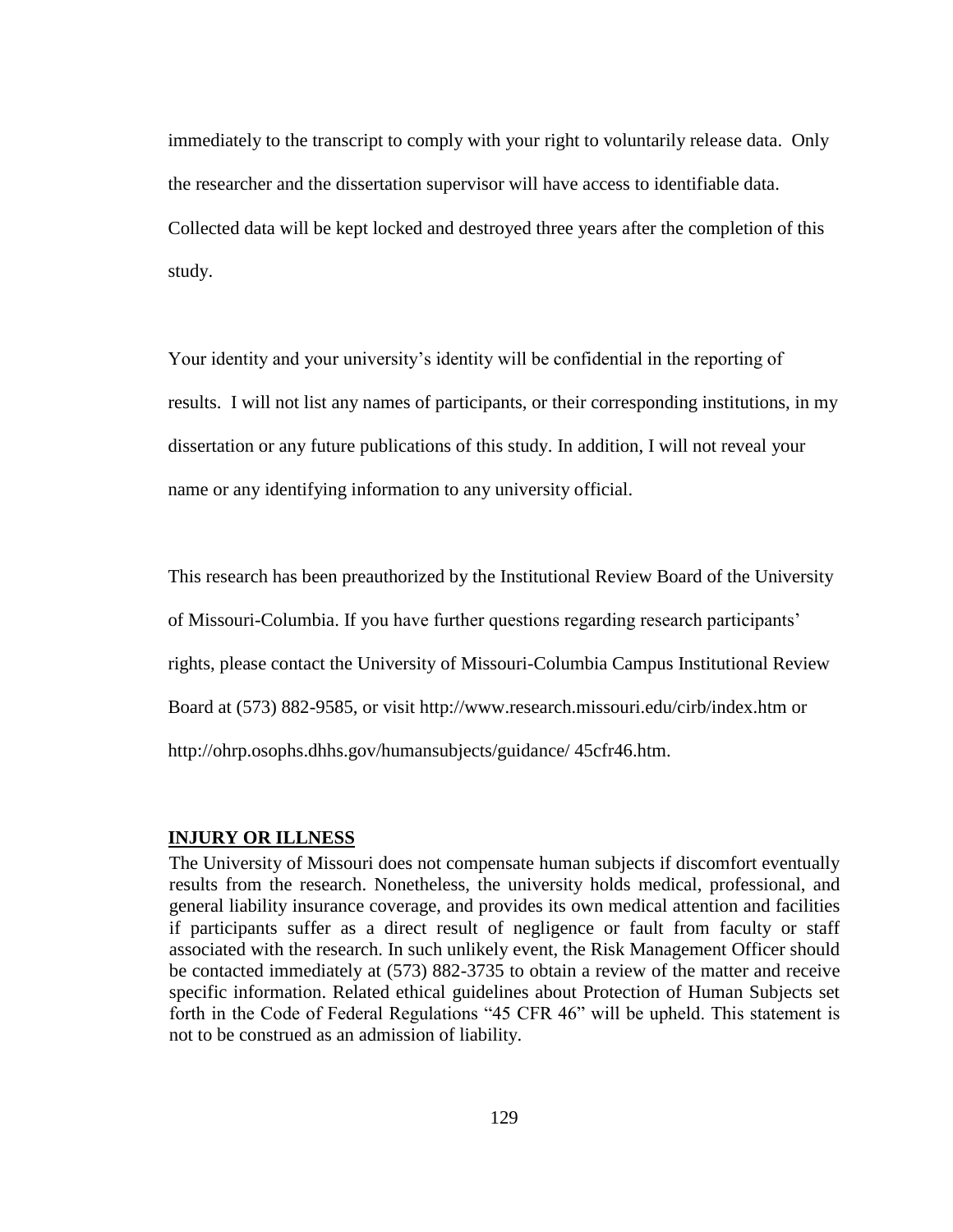# **RISKS AND BENEFITS**

The risk of your participation is minimal. As stated above, the information gathered should be beneficial to college and university officials responsible for devising and improving faculty professional development.

# **COSTS TO STUDY PARTICIPANTS**

There will be no cost to participate in the study other than your time.

# **COMPENSATION**

The researcher will provide no compensation for participating in the study. If you choose to participate in this study, please complete the information below. A copy of this letter and your written consent should be retained by you for future reference.

Thank you for your time and consideration.

Sincerely,

Carol J. Maples

Doctoral Candidate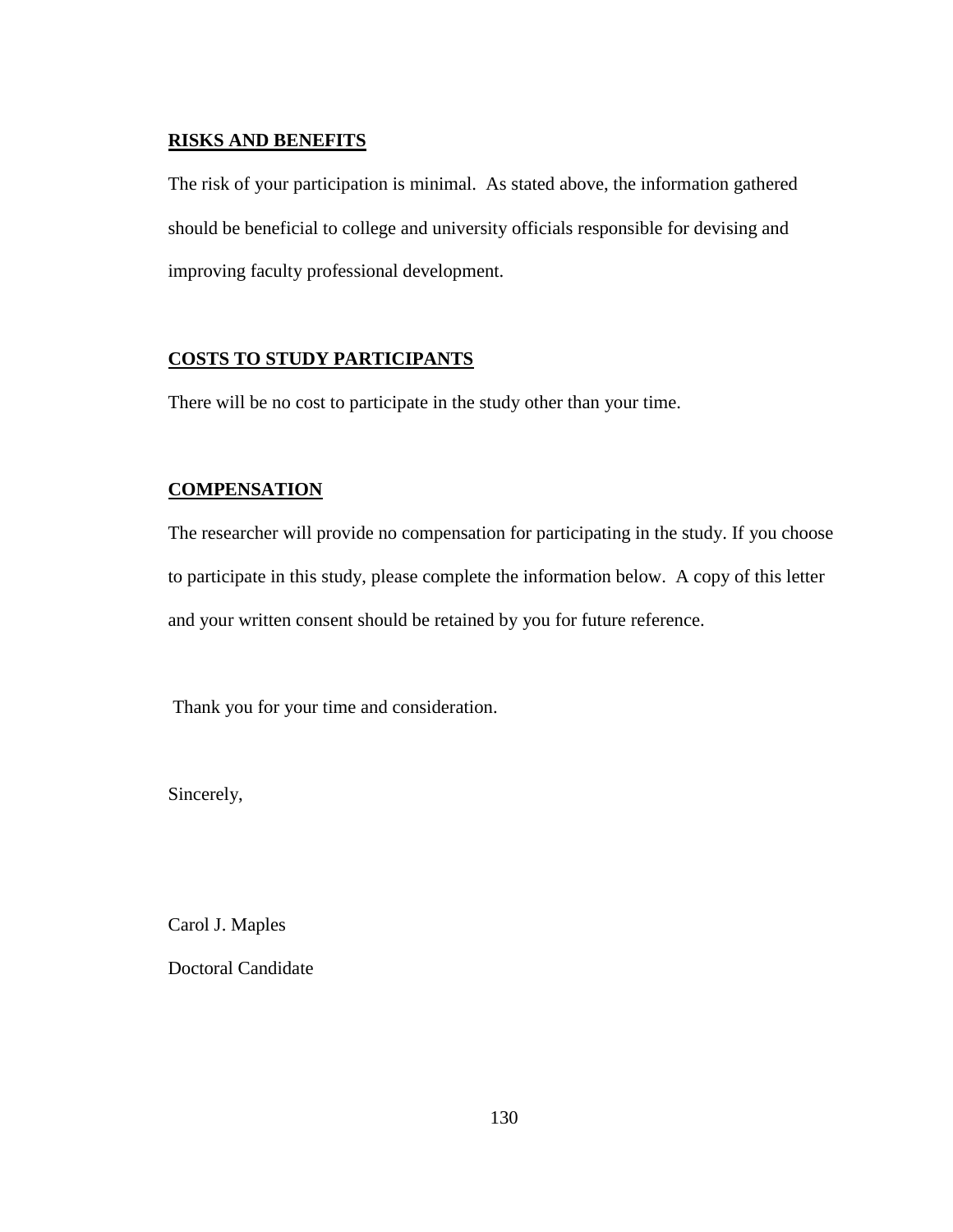## **SIGNATURES**

A signed statement of informed consent is required of all participants in this project. Your signature indicates that you understand and voluntarily agree to the conditions of participation described above, and that you have received a copy of this Form.

I agree to take part in this study. I have had a chance to ask questions about being in this study and have those questions answered.

Printed Name of Subject

**\_\_\_\_\_\_\_\_\_\_\_\_\_\_\_\_\_\_\_\_\_\_\_\_\_\_\_\_\_**

Signature of Subject Date

Using language that is understandable and appropriate, I have discussed this project and the items above with the subject and/or authorized representatives.

**\_\_\_\_\_\_\_\_\_\_\_\_\_\_\_\_\_\_\_\_\_\_\_\_\_\_\_\_\_ \_\_\_\_\_\_\_\_\_\_\_\_\_\_\_\_\_\_\_\_** 

Printed Name of Principal Investigator

**\_\_\_\_\_\_\_\_\_\_\_\_\_\_\_\_\_\_\_\_\_\_\_\_\_\_\_\_\_**

Signature of Principal Investigator Date

\_\_\_\_\_\_\_\_\_\_\_\_\_\_\_\_\_\_\_\_\_\_\_\_\_\_\_\_\_ \_\_\_\_\_\_\_\_\_\_\_\_\_\_\_\_\_\_\_\_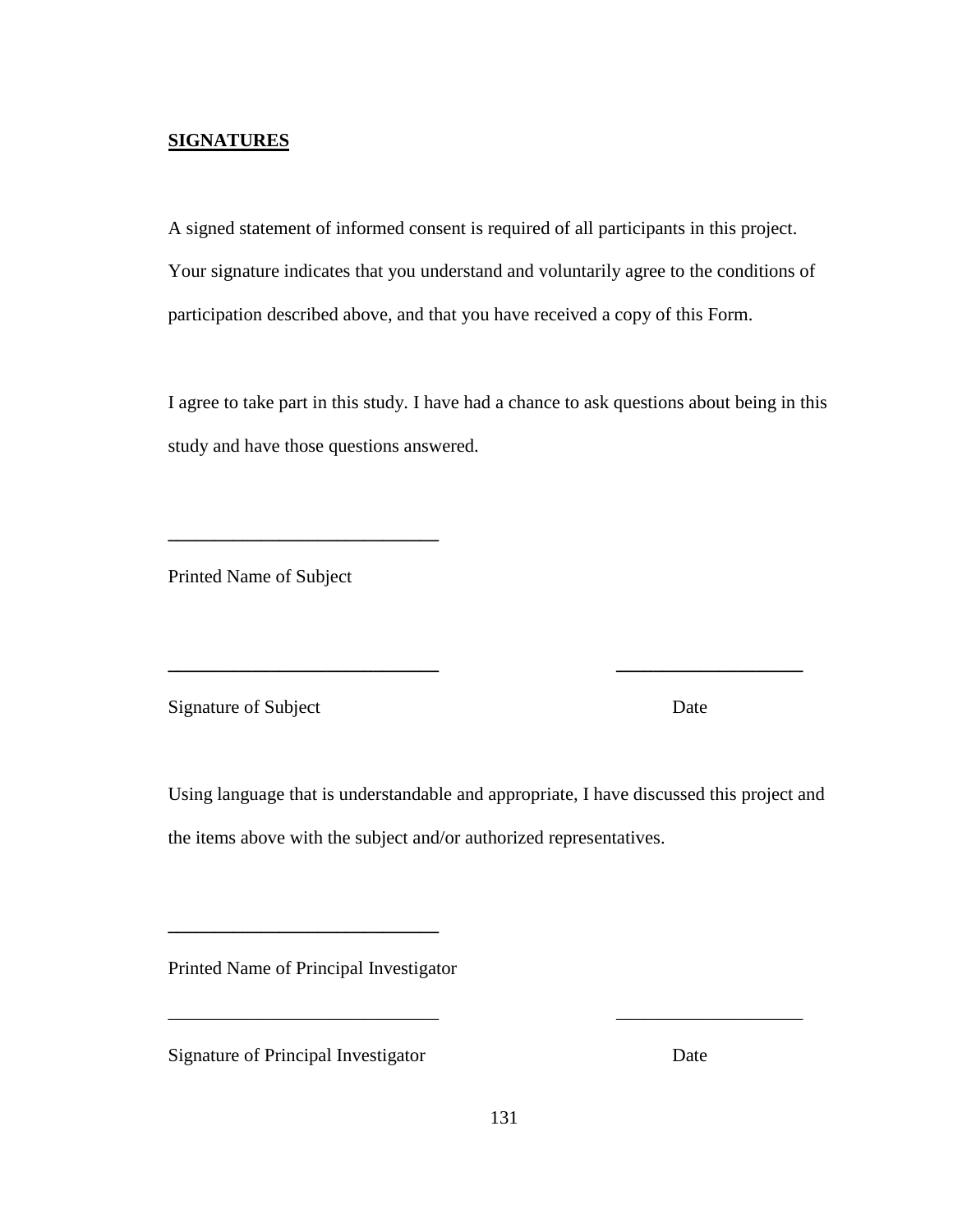## [Date]

Dear Leader of Interactive Theatre for Professional Development Program Participant: You are invited to participate in a research study titled, *Interactive Theatre as Professional Development in Higher Education.* This study is part of my dissertation research for a doctoral degree in educational leadership and policy analysis from the University of Missouri-Columbia. The information gathered should be beneficial to college, and university officials responsible for devising and improving faculty professional development. Your participation has been approved by your university's Institutional Review Board.

## **PURPOSE**

The purpose of this research is to examine whether voice is given to marginalized groups through the use of *Interactive Theatre* as professional development for faculty in higher education. The researcher will use a case study approach to examine the studies constructs.

The following questions guide this qualitative study:

- 1. Why is *Interactive Theatre* used in professional development for faculty in higher education?
- 2. How does *Interactive Theatre* give voice to marginalized groups as viewed through the lens of Critical Race Theory?
- 3. What impact does *Interactive Theatre* have on empowering faculty to address the issues that come from giving students a voice?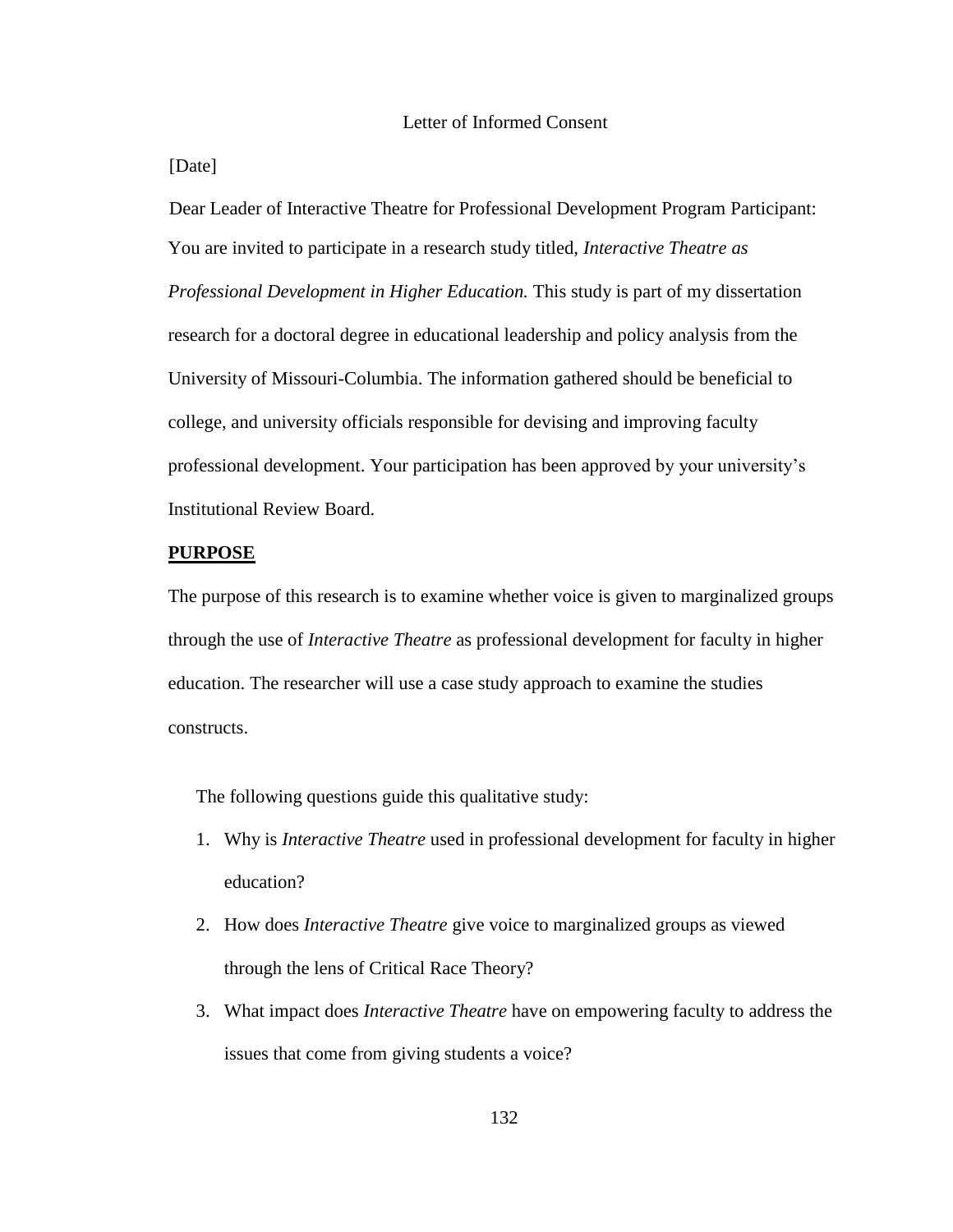Before you make a final decision about participation, you must know how your rights will be protected:

# **INFORMED CONSENT STATEMENT FOR LEADER OF INTERACIVE THEATRE FOR PROFESSIONAL DEVELOPMENT PROGRAM PARTICIPANT**

●Participation in the study is voluntary. You may withdraw at any time. If later you do not wish the data you provided to be used, inform me; your wish will be honored before culmination of the study. Your refusal to participate will have no adverse consequences. For any questions about your participation in this research, please contact me at home 417-886-0860 or by email at CJMaples@MissouriState.edu. You may also contact my dissertation supervisor Dr. Barbara Martin, at (660) 543-8823 or by email at bmartin@ucmo.edu

● As an interview participant your name and answers will remain confidential; only my dissertation supervisor and I would have access to identifiable data. Any materials identifying specific individuals, courses, or universities will be kept locked and destroyed three years after the completion of this project. Data collected from faculty and graduate teaching assistants will be coded for qualitative analysis, and summarized for reporting. Results may be published in *Dissertation Abstracts* and in professional journals at any time, protecting your anonymity and confidentiality.

● You control as to which interview items you choose to answer insures that there will be no identifiable risk for you greater than that encountered in your everyday life. The University of Missouri does not compensate human subjects if injury or discomfort results from the research. Nonetheless, the university holds medical, professional, and general liability insurance coverage, and provides its own medical attention and facilities in the unlikely event that participants suffer as a direct result of negligence or fault from faculty or staff associated with this research. In such eventuality, the Risk Management Officer should be contacted immediately at (573) 882-3735 to obtain a review of the matter and receive further information. Ethical guidelines about Protection of Human Subjects set forth in the Code of Federal Regulations "45 CFR 46" will be upheld. This statement is not to be construed as an admission of liability.

● This research has been preauthorized by the Institutional Review Board of the University of Missouri-Columbia. If you have further questions regarding research participants' rights, please contact the Campus Institutional Review Board at (573) 882-9585, or visit [http://ohrp.osophs.dhhs.gov/humansubjects/guidance/45cfr46.htm.](http://ohrp.osophs.dhhs.gov/humansubjects/guidance/45cfr46.htm)

If you elect to participate and make your professional opinion count as part of this study, please review the "Informed Consent Form" at your earliest convenience and return it to me, signed and dated. Keep this letter for future reference, if you wish. The focus group interview will take approximately one hour to complete. A self-addressed stamped envelope has been provided or you may fax your signed Consent Form to me at 417-836-4234. Your participation is very valuable. Thank you very much.

Sincerely,

Carol J. Maples Doctoral Candidate University of Missouri-Columbia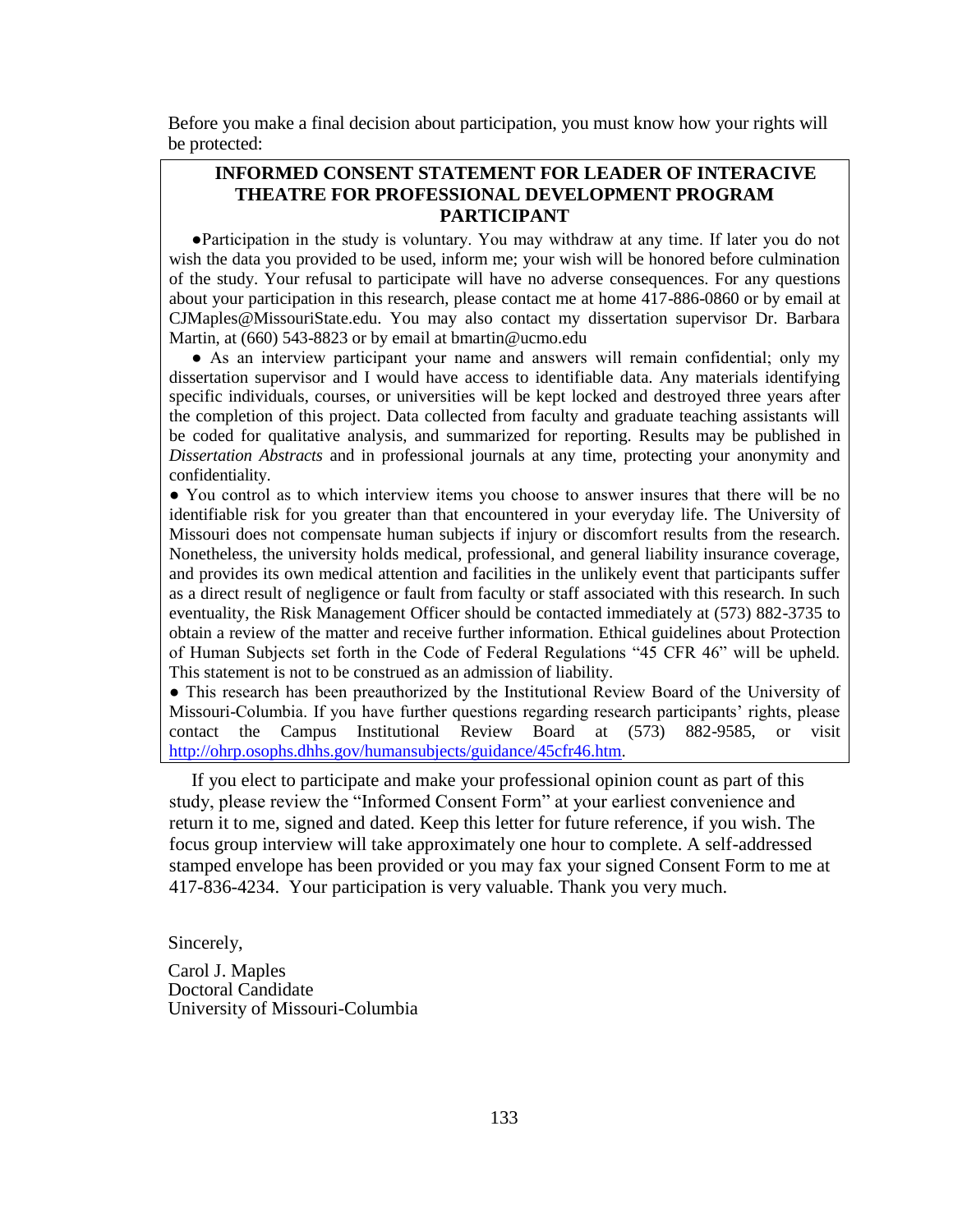## **INFORMED CONSENT FROM LEADER OF INTERACIVE THEATRE FOR PROFESSIONAL DEVELOPMENT PROGRAM PARTICIPANT**

I, \_\_\_\_\_\_\_\_\_\_\_\_\_\_\_\_\_\_\_\_\_\_\_\_\_\_\_\_\_\_\_\_\_\_\_\_\_\_\_\_\_\_\_\_\_, agree to participate in the

study *Interactive Theatre as Professional Development in Higher Education* conducted

by Carol J. Maples, doctoral candidate at the University of Missouri-Columbia. I

understand the following:

My participation is voluntary, and may be withdrawn at any point before culmination of the study.

My responses will be used for dissertation research and for potential future journal publications.

- My identity and affiliation will be kept confidential in all phases of the research.
- The interview will take approximately one (1) hour to complete.

I have read the statement above, which answered my questions to my satisfaction.

 $Signed:$ 

Date:

Title: \_\_\_\_\_\_\_\_\_\_\_\_\_\_\_\_\_\_\_\_\_\_\_\_\_\_\_\_\_\_\_\_\_\_\_\_\_\_\_\_\_\_\_\_\_\_\_\_\_\_\_\_\_\_

University:

**Please return to Carol J. Maples, 2124 S. Kimbrough, Springfield, MO. 65807 Home Phone: 417-886-0860; FAX: 417-836-4234 Email: CJMaples@MissouriState.edu**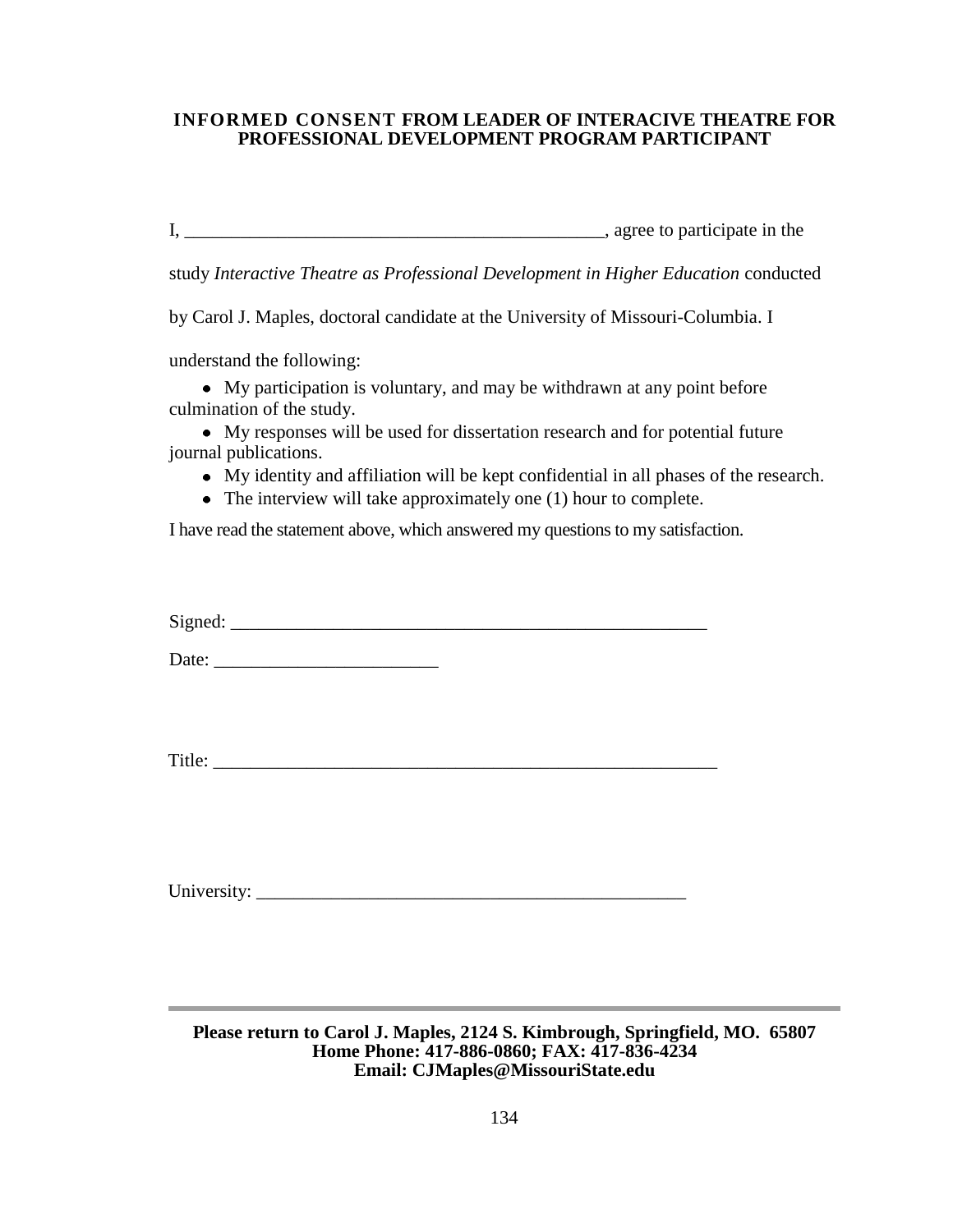## Appendix B

## **INFORMED CONSENT FORM**

## **Dear Faculty or Graduate Teaching Assistant Participant:**

Thank you for considering participating in a research study titled, *Interactive Theatre as Professional Development in Higher Education.* This study is part of my dissertation research for a doctoral degree in educational leadership and policy analysis from the University of Missouri-Columbia. The information gathered should be beneficial to college, and university officials responsible for devising and improving faculty professional development. Your participation has been approved by your university's Institutional Review Board.

## **PURPOSE**

The purpose of this research is to examine whether voice is given to marginalized groups through the use of *Interactive Theatre* as professional development for faculty in higher education. The researcher will use a case study approach to examine the studies constructs.

## **PROCEDURES**

If you choose to participate in the project, you will be invited to take part in one (1) one (1) hour audio-recorded interview. The interview will be conducted on your campus in a preapproved, designated classroom or office. In the event that significant new findings develop during the course of the study, the researcher may ask you to participate in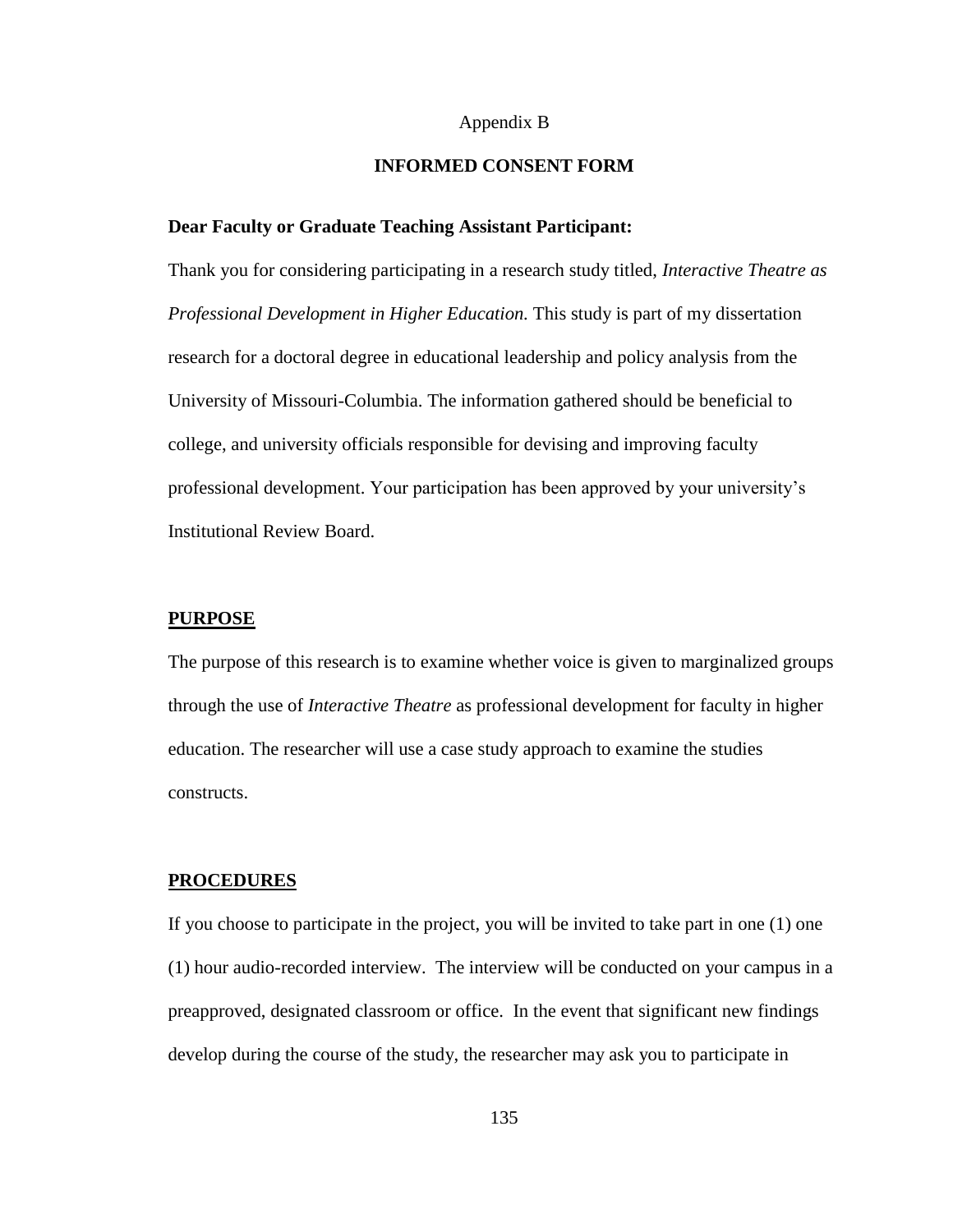additional audio-recorded interviews either in person or via telephone. In addition to being recorded, all interviews will be transcribed verbatim for use by the researcher. The researcher may also ask additional questions of you via electronic mail. In addition, all participants will be allowed to review the transcripts to ensure accuracy.

# **PARTICIPATION**

Participation in the study is completely voluntary. You may withdraw from participation at any time you wish without penalty, including in the middle of the interviews or after they have been completed. Your consent to participate or refusal to participate will not affect your standing in the university in any way. You may also decline to answer any questions you feel are too uncomfortable to answer. Please do not hesitate to contact me with any questions or concerns about your participation. You can call me at 417-224- 5777. In addition, you are also welcome to contact the dissertation advisor for this research study, Dr. Barbara Martin, who can be reached at 660-543-8823. If you have a question about your rights as a research participant, you should contact your campus Compliance Office and/or the University of Missouri Institutional Review Board office at (573) 882-9585.

## **CONFIDENTIALITY AND DISCLOSURE**

Tapes and transcripts will remain confidential and separate from any identifying information. A fictitious name will be used during the data analysis and reporting You will have the opportunity to verify the transcribed interview for accuracy of what was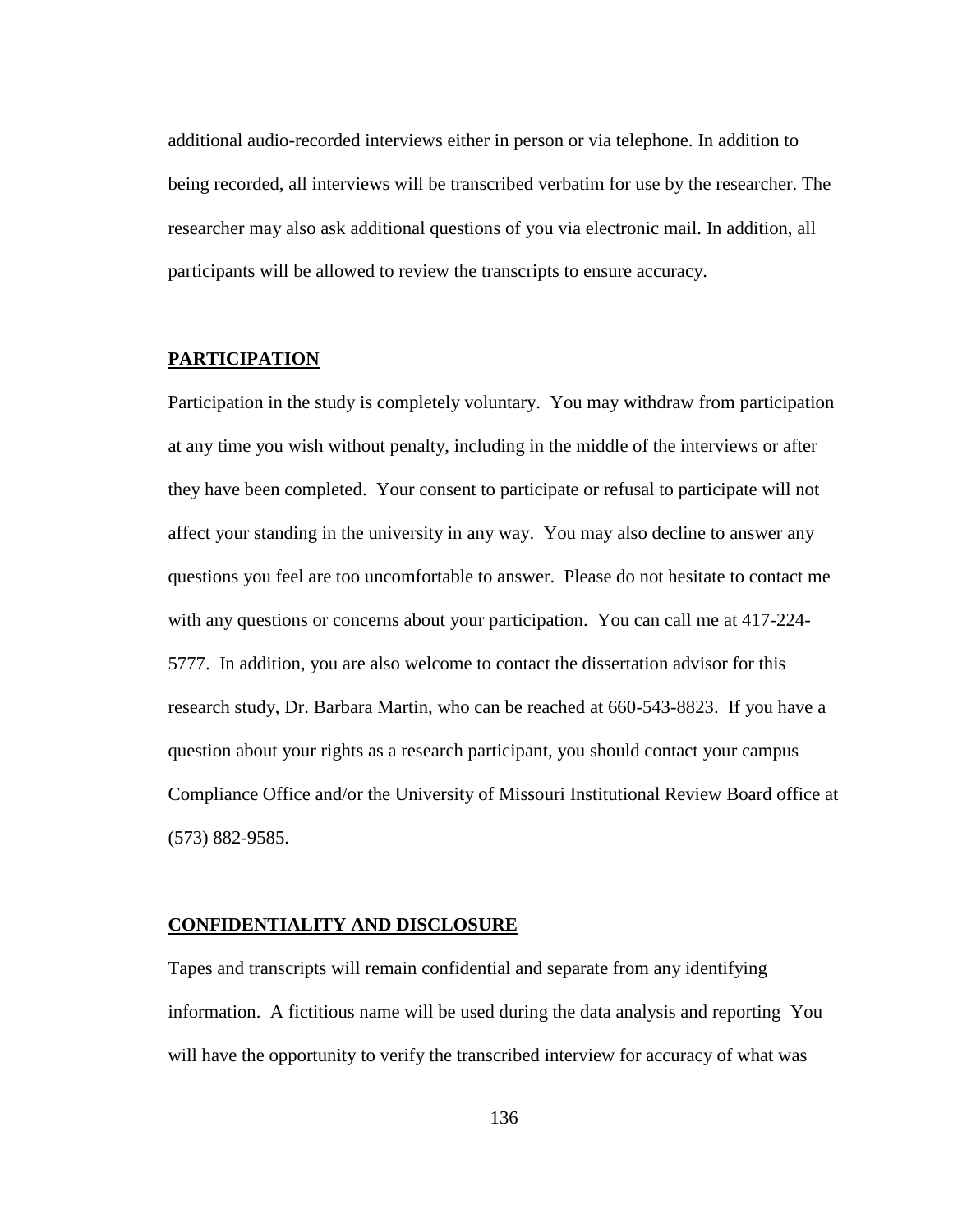stated and what you intended. Edits, deletions, and clarifications will be made immediately to the transcript to comply with your right to voluntarily release data. Only the researcher and the dissertation supervisor will have access to identifiable data. Collected data will be kept locked and destroyed three years after the completion of this study.

Your identity and your university's identity will be confidential in the reporting of results. I will not list any names of participants, or their corresponding institutions, in my dissertation or any future publications of this study. In addition, I will not reveal your name or any identifying information to any university official.

This research has been preauthorized by the Institutional Review Board of the University of Missouri-Columbia. If you have further questions regarding research participants' rights, please contact the University of Missouri-Columbia Campus Institutional Review Board at (573) 882-9585, or visit http://www.research.missouri.edu/cirb/index.htm or http://ohrp.osophs.dhhs.gov/humansubjects/guidance/ 45cfr46.htm.

# **INJURY OR ILLNESS**

The University of Missouri does not compensate human subjects if discomfort eventually results from the research. Nonetheless, the university holds medical, professional, and general liability insurance coverage, and provides its own medical attention and facilities if participants suffer as a direct result of negligence or fault from faculty or staff associated with the research. In such unlikely event, the Risk Management Officer should be contacted immediately at (573) 882-3735 to obtain a review of the matter and receive specific information. Related ethical guidelines about Protection of Human Subjects set forth in the Code of Federal Regulations "45 CFR 46" will be upheld. This statement is not to be construed as an admission of liability.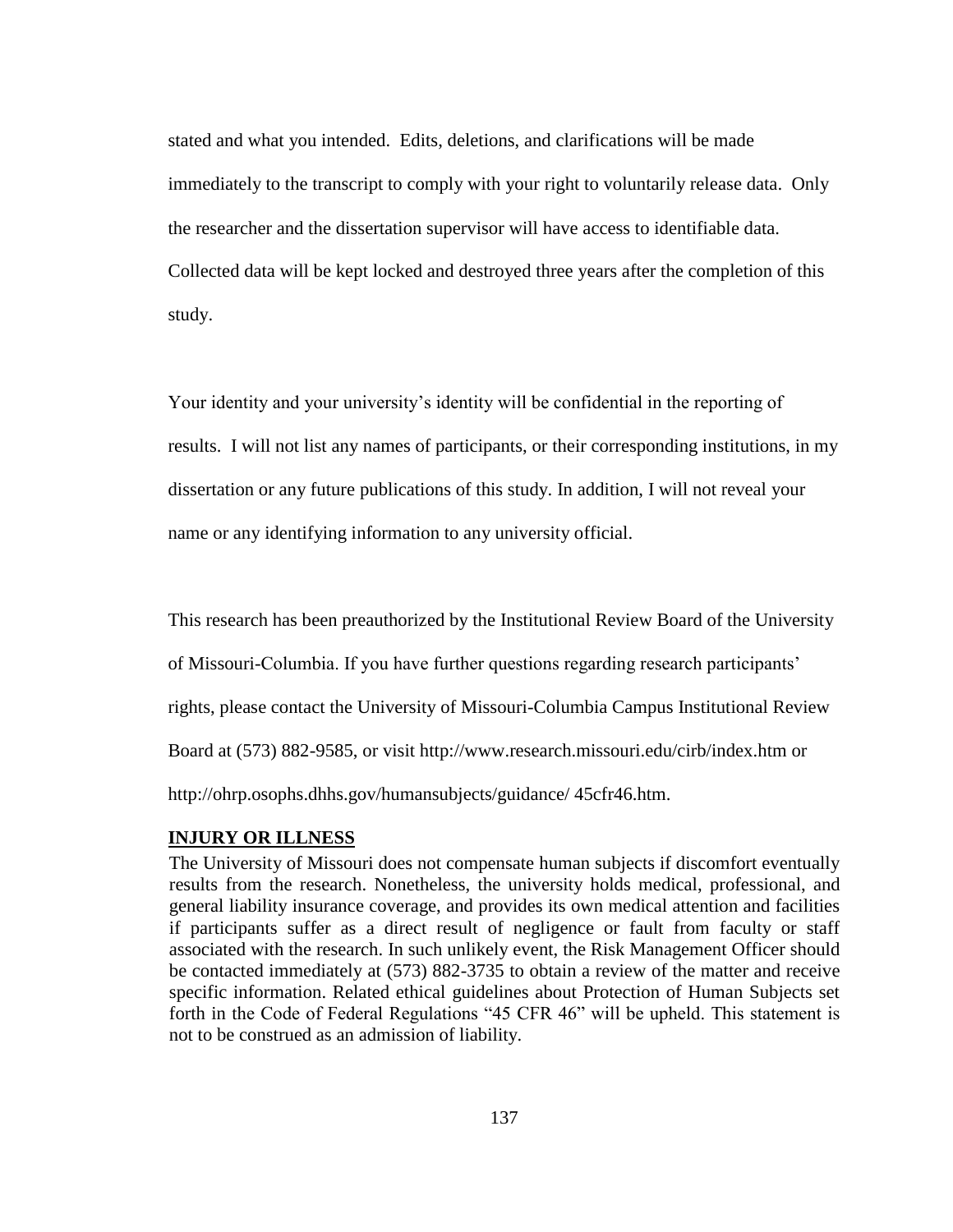## **RISKS AND BENEFITS**

The risk of your participation is minimal. As stated above, the information gathered should be beneficial to college and university officials responsible for devising and improving faculty professional development.

# **COSTS TO STUDY PARTICIPANTS**

There will be no cost to participate in the study other than your time.

# **COMPENSATION**

The researcher will provide no compensation for participating in the study. If you choose to participate in this study, please complete the information below. A copy of this letter and your written consent should be retained by you for future reference.

Thank you for your time and consideration.

Sincerely,

Carol J. Maples

Doctoral Candidate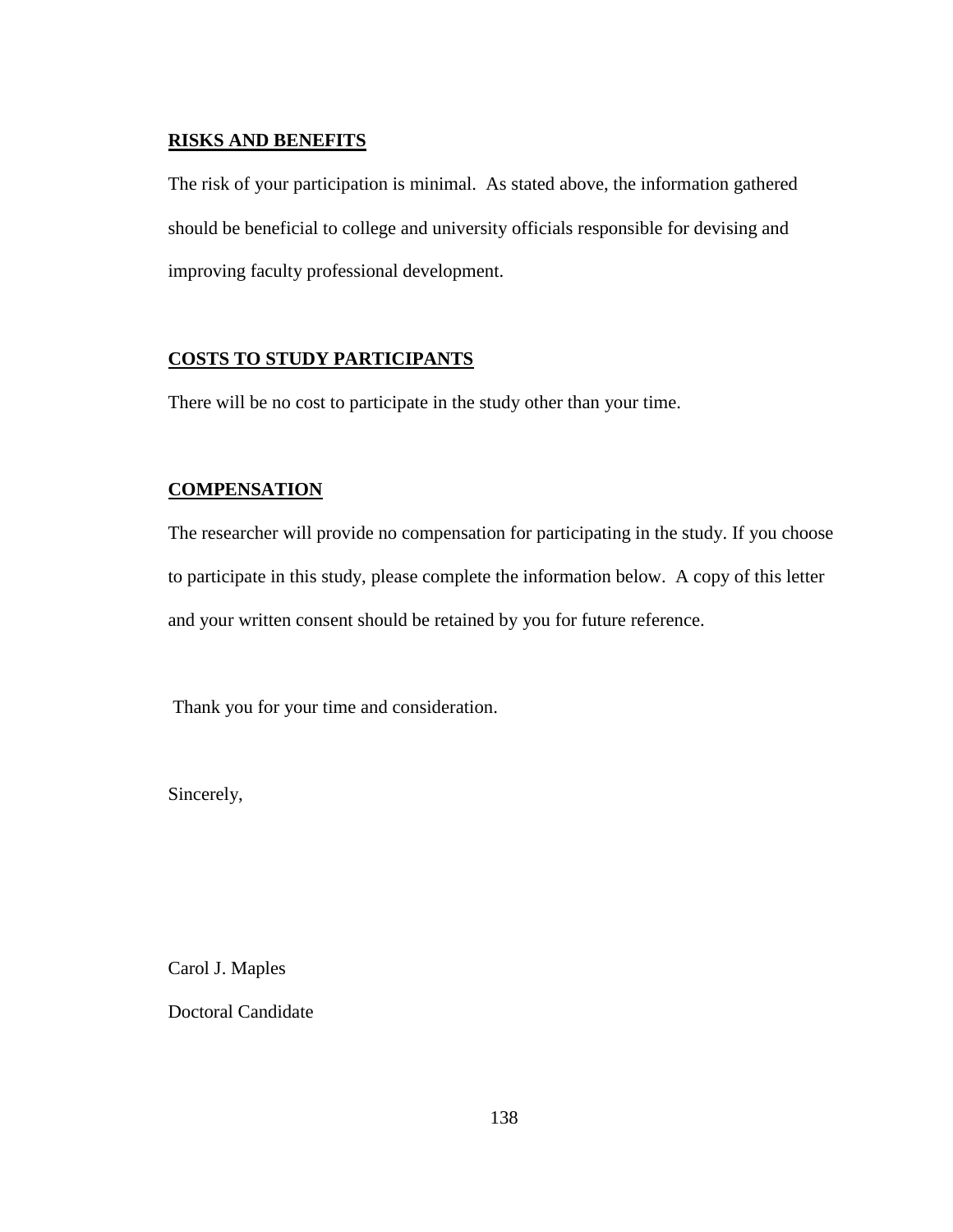# **SIGNATURES**

A signed statement of informed consent is required of all participants in this project.

Your signature indicates that you understand and voluntarily agree to the conditions of

participation described above, and that you have received a copy of this Form.

I agree to take part in this study. I have had a chance to ask questions about being in this study and have those questions answered.

**\_\_\_\_\_\_\_\_\_\_\_\_\_\_\_\_\_\_\_\_\_\_\_\_\_\_\_\_ \_\_\_\_\_\_\_\_\_\_\_\_\_\_\_\_\_\_\_\_** 

Printed Name of Subject

**\_\_\_\_\_\_\_\_\_\_\_\_\_\_\_\_\_\_\_\_\_\_\_\_\_\_\_\_\_**

Signature of Subject Date

Title: \_\_\_\_\_\_\_\_\_\_\_\_\_\_\_\_\_\_\_\_\_\_\_\_\_\_\_ University: \_\_\_\_\_\_\_\_\_\_\_\_\_\_\_\_\_\_\_\_\_\_\_\_\_

Using language that is understandable and appropriate, I have discussed this project and the items above with the subject and/or authorized representatives.

Printed Name of Principal Investigator

**\_\_\_\_\_\_\_\_\_\_\_\_\_\_\_\_\_\_\_\_\_\_\_\_\_\_\_\_\_**

Signature of Principal Investigator Date

**Please return to Carol J. Maples, 2124 S. Kimbrough, Springfield, MO. 65807 Cell Phone: 417-224-5777; Home Phone: 417-886-0860; FAX: 417-836-4234 Email: CJMaples@MissouriState.edu**

\_\_\_\_\_\_\_\_\_\_\_\_\_\_\_\_\_\_\_\_\_\_\_\_\_\_\_\_\_ \_\_\_\_\_\_\_\_\_\_\_\_\_\_\_\_\_\_\_\_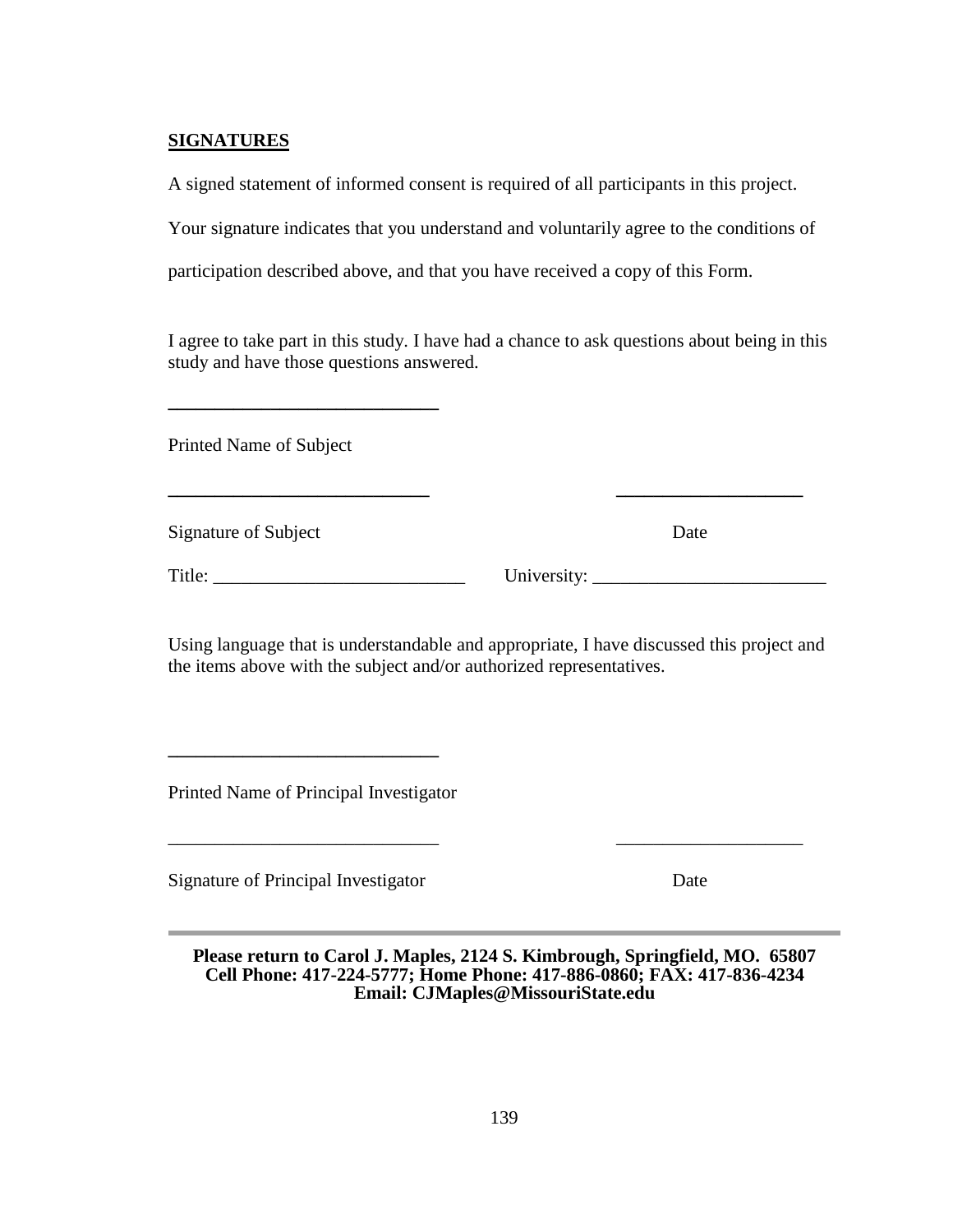### Appendix C

### **INFORMED CONSENT FORM**

#### **Dear** *Interactive Theatre* **Troupe Participant:**

Thank you for considering participating in a research study titled, *Interactive Theatre as Professional Development in Higher Education.* This study is part of my dissertation research for a doctoral degree in educational leadership and policy analysis from the University of Missouri-Columbia. The information gathered should be beneficial to college, and university officials responsible for devising and improving faculty professional development. Your participation has been approved by your university's Institutional Review Board.

## **PURPOSE**

The purpose of this research is to examine whether voice is given to marginalized groups through the use of *Interactive Theatre* as professional development for faculty in higher education. The researcher will use a case study approach to examine the studies constructs.

#### **PROCEDURES**

If you choose to participate in the project, you will be invited to take part in one (1) one (1) hour audio-recorded focus group interview. In the event that significant new findings develop during the course of the study, the researcher may ask you to participate in additional audio-recorded interviews either in person or via telephone. In addition to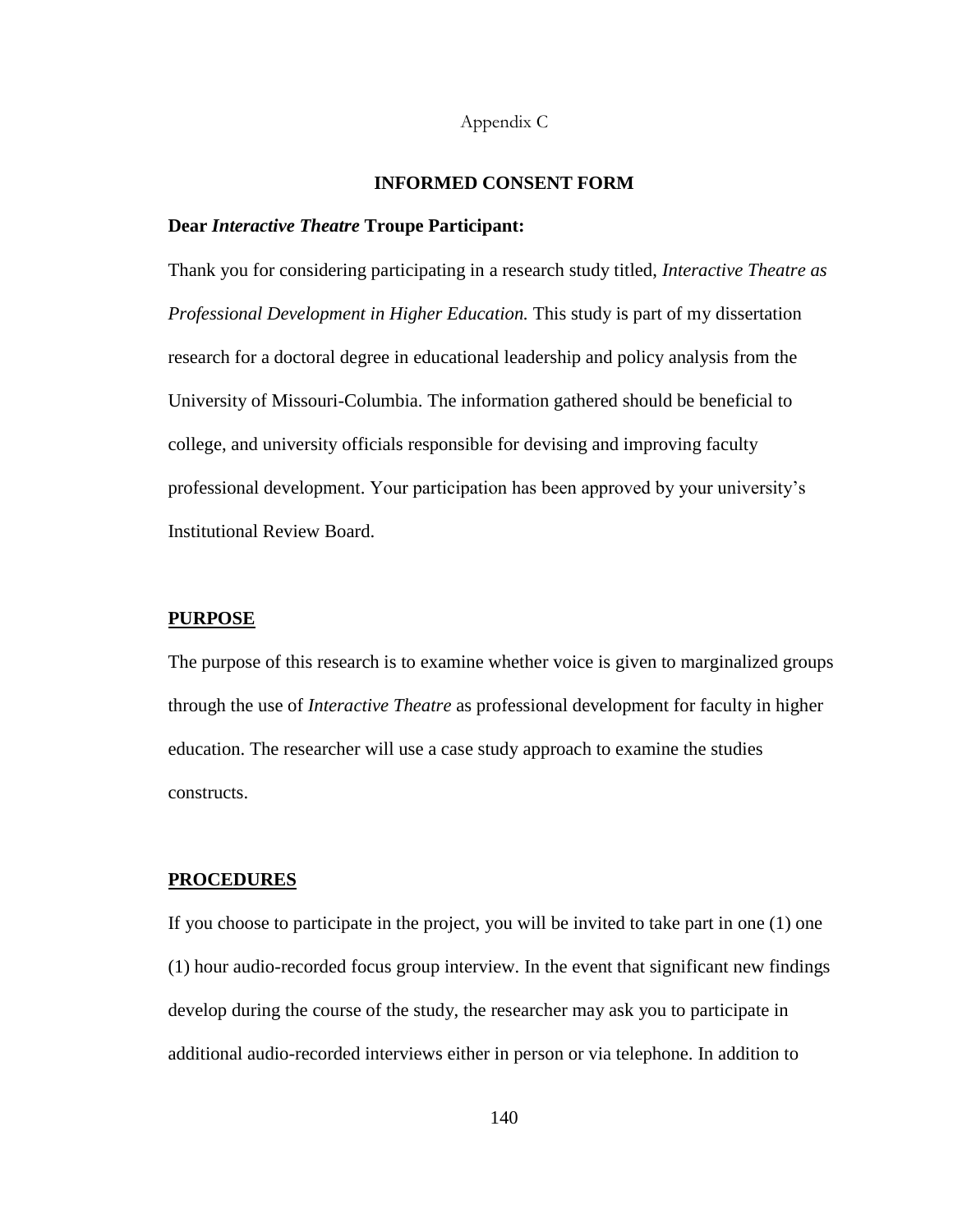being recorded, all interviews will be transcribed verbatim for use by the researcher. The researcher may also ask additional questions of you via electronic mail. In addition, all participants will be allowed to review the transcripts to ensure accuracy.

## **PARTICIPATION**

Participation in the study is completely voluntary. You may withdraw from participation at any time you wish without penalty, including in the middle of the interviews or after they have been completed. Your consent to participate or refusal to participate will not affect your standing in the university in any way. You may also decline to answer any questions you feel are too uncomfortable to answer. Please do not hesitate to contact me with any questions or concerns about your participation. You can call me at 417-224- 5777. In addition, you are also welcome to contact the dissertation advisor for this research study, Dr. Barbara Martin, who can be reached at 660-543-8823. If you have a question about your rights as a research participant, you should contact your campus Compliance Office and/or the University of Missouri Institutional Review Board office at (573) 882-9585.

## **CONFIDENTIALITY AND DISCLOSURE**

Tapes and transcripts will remain confidential and separate from any identifying information. A fictitious name will be used during the data analysis and reporting You will have the opportunity to verify the transcribed interview for accuracy of what was stated and what you intended. Edits, deletions, and clarifications will be made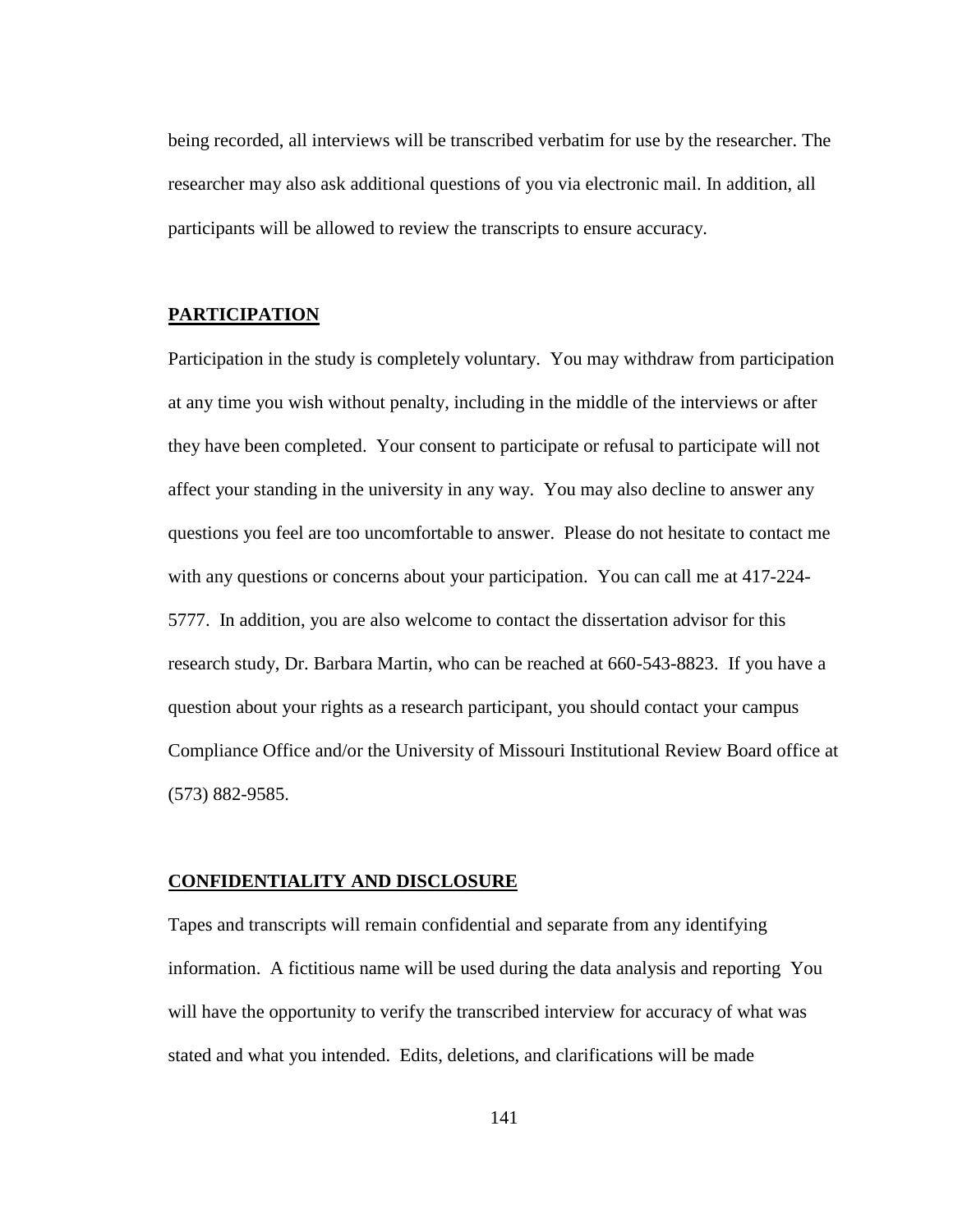immediately to the transcript to comply with your right to voluntarily release data. Only the researcher and the dissertation supervisor will have access to identifiable data. Collected data will be kept locked and destroyed three years after the completion of this study.

Your identity and your university's identity will be confidential in the reporting of results. I will not list any names of participants, or their corresponding institutions, in my dissertation or any future publications of this study. In addition, I will not reveal your name or any identifying information to any university official.

This research has been preauthorized by the Institutional Review Board of the University of Missouri-Columbia. If you have further questions regarding research participants' rights, please contact the University of Missouri-Columbia Campus Institutional Review Board at (573) 882-9585, or visit http://www.research.missouri.edu/cirb/index.htm or http://ohrp.osophs.dhhs.gov/humansubjects/guidance/ 45cfr46.htm.

### **INJURY OR ILLNESS**

The University of Missouri does not compensate human subjects if discomfort eventually results from the research. Nonetheless, the university holds medical, professional, and general liability insurance coverage, and provides its own medical attention and facilities if participants suffer as a direct result of negligence or fault from faculty or staff associated with the research. In such unlikely event, the Risk Management Officer should be contacted immediately at (573) 882-3735 to obtain a review of the matter and receive specific information. Related ethical guidelines about Protection of Human Subjects set forth in the Code of Federal Regulations "45 CFR 46" will be upheld. This statement is not to be construed as an admission of liability.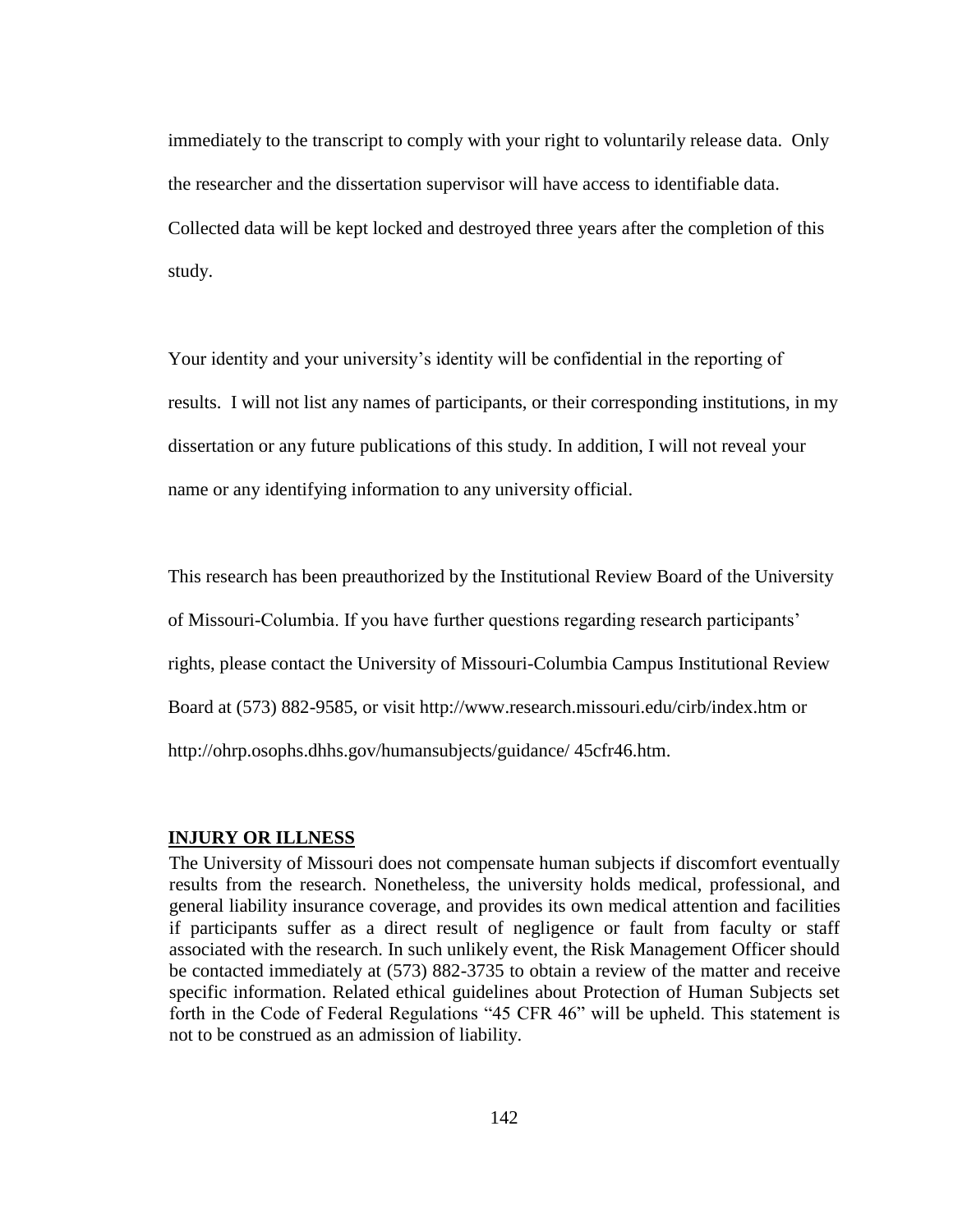# **RISKS AND BENEFITS**

The risk of your participation is minimal. As stated above, the information gathered should be beneficial to college and university officials responsible for devising and improving faculty professional development.

# **COSTS TO STUDY PARTICIPANTS**

There will be no cost to participate in the study other than your time.

# **COMPENSATION**

The researcher will provide no compensation for participating in the study. If you choose to participate in this study, please complete the information below. A copy of this letter and your written consent should be retained by you for future reference.

Thank you for your time and consideration.

Sincerely,

Carol J. Maples

Doctoral Candidate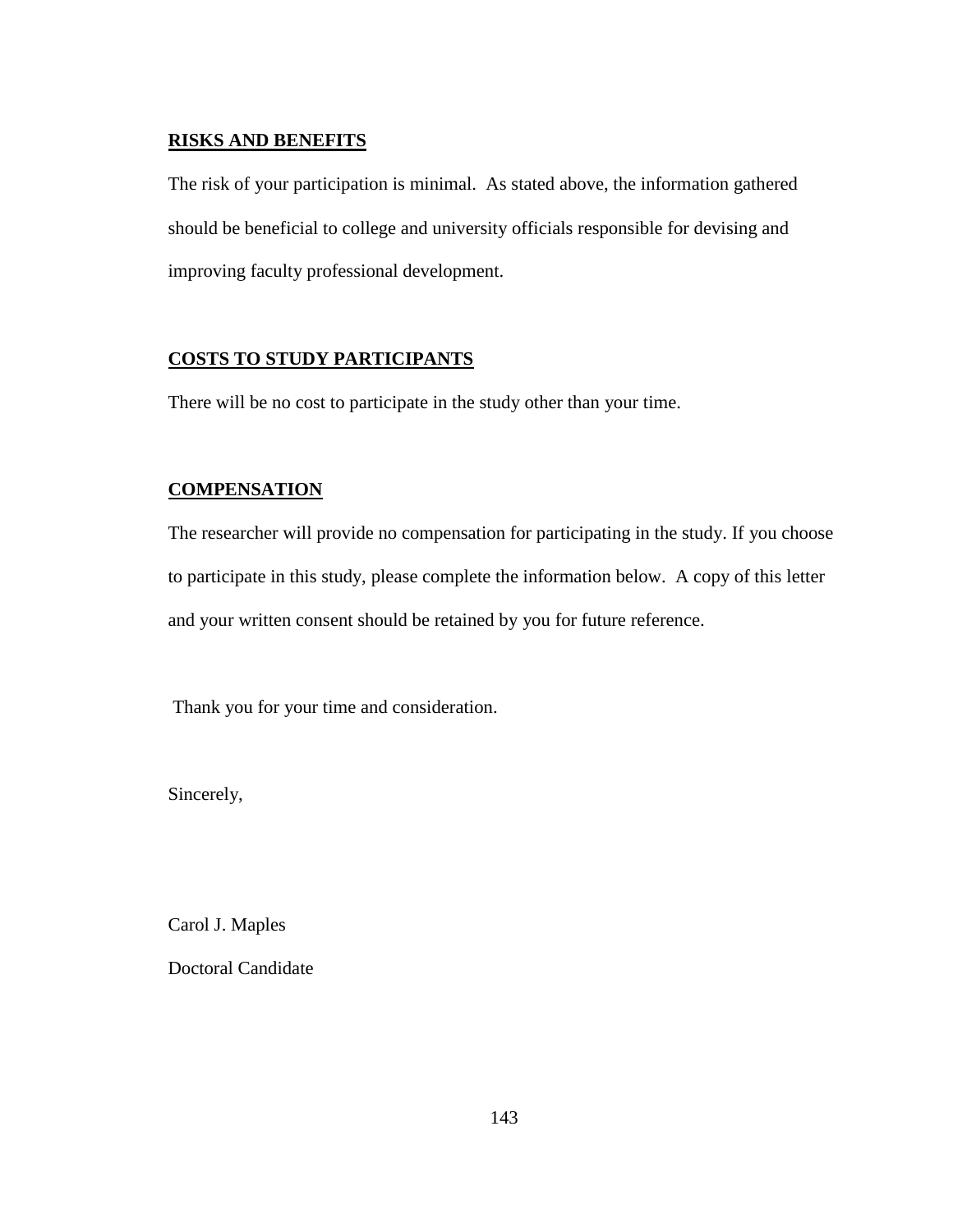# **SIGNATURES**

A signed statement of informed consent is required of all participants in this project.

Your signature indicates that you understand and voluntarily agree to the conditions of

participation described above, and that you have received a copy of this Form.

I agree to take part in this study. I have had a chance to ask questions about being in this study and have those questions answered.

**\_\_\_\_\_\_\_\_\_\_\_\_\_\_\_\_\_\_\_\_\_\_\_\_\_\_\_\_ \_\_\_\_\_\_\_\_\_\_\_\_\_\_\_\_\_\_\_\_** 

Printed Name of Subject

**\_\_\_\_\_\_\_\_\_\_\_\_\_\_\_\_\_\_\_\_\_\_\_\_\_\_\_\_\_**

Signature of Subject Date

Title: \_\_\_\_\_\_\_\_\_\_\_\_\_\_\_\_\_\_\_\_\_\_\_\_\_\_\_ University: \_\_\_\_\_\_\_\_\_\_\_\_\_\_\_\_\_\_\_\_\_\_\_\_\_

Using language that is understandable and appropriate, I have discussed this project and the items above with the subject and/or authorized representatives.

Printed Name of Principal Investigator

**\_\_\_\_\_\_\_\_\_\_\_\_\_\_\_\_\_\_\_\_\_\_\_\_\_\_\_\_\_**

Signature of Principal Investigator Date

**Please return to Carol J. Maples, 2124 S. Kimbrough, Springfield, MO. 65807 Cell Phone: 417-224-5777; Home Phone: 417-886-0860; FAX: 417-836-4234 Email: CJMaples@MissouriState.edu**

\_\_\_\_\_\_\_\_\_\_\_\_\_\_\_\_\_\_\_\_\_\_\_\_\_\_\_\_\_ \_\_\_\_\_\_\_\_\_\_\_\_\_\_\_\_\_\_\_\_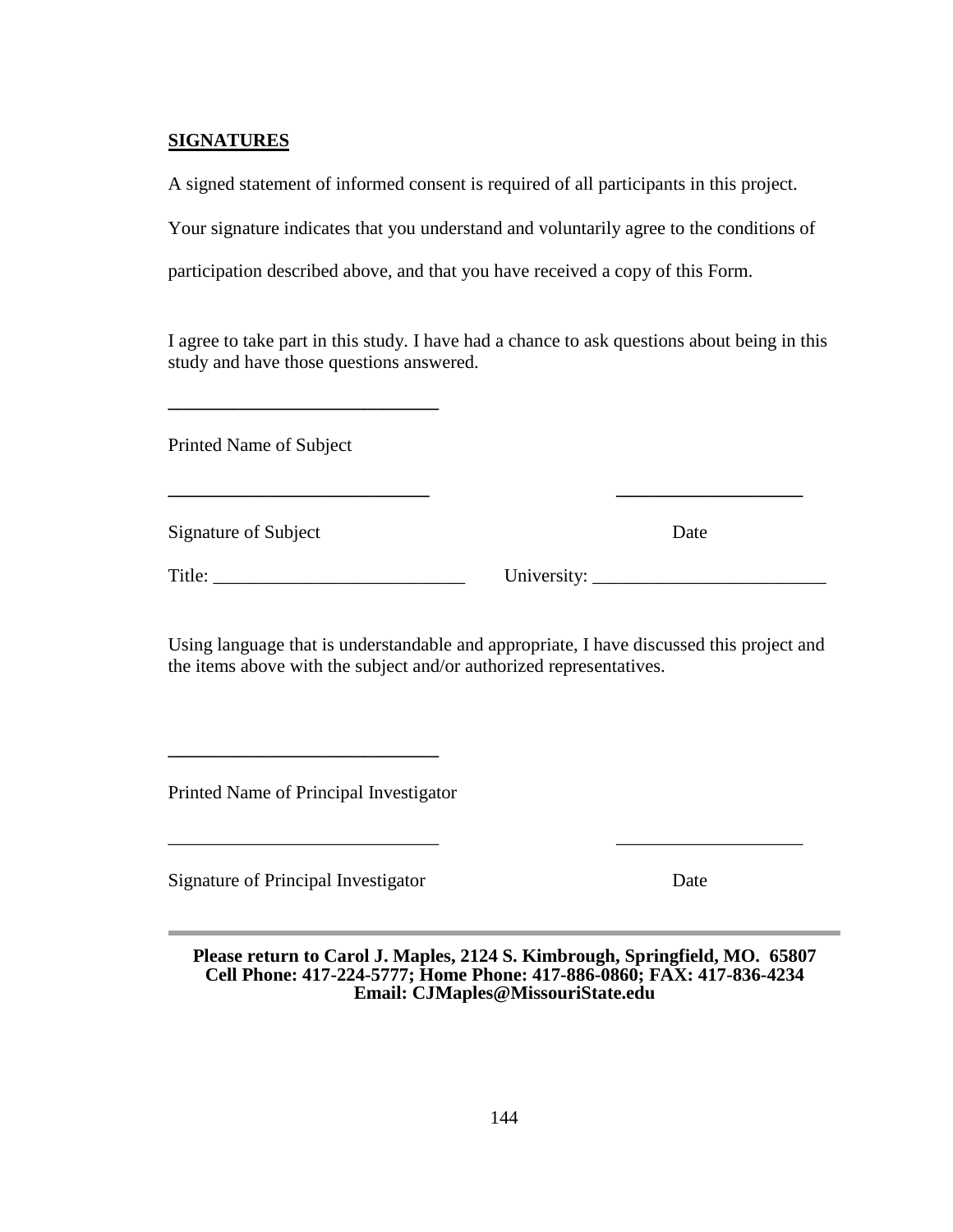# Appendix D

# Interview Questions for Program Leader

Date: \_\_\_\_\_\_\_\_\_\_\_\_\_\_\_\_\_\_ Start Time: \_\_\_\_\_\_\_\_\_

# Opening Question: 5 min

| 1. Tell me your name, title and involvement with the <i>Interactive</i>   Learn about participant |  |
|---------------------------------------------------------------------------------------------------|--|
| <i>Theatre</i> as professional development program, including when it and IT program              |  |
| began.                                                                                            |  |

| $5-10$ min<br>Introductory Question:  |                        |
|---------------------------------------|------------------------|
| 2. How are the participants selected? | $Q1$ : IT for PD       |
| Probe: Required, volunteer, etc.      | Q3: Empowering faculty |
|                                       |                        |

Transition Questions: 5-10 min

| 3. Describe the major components of the <i>Interactive Theatre</i> as | $Q1:IT$ for PD         |
|-----------------------------------------------------------------------|------------------------|
| professional development program.                                     | Q2: Giving voice       |
|                                                                       | Q3: Empowering faculty |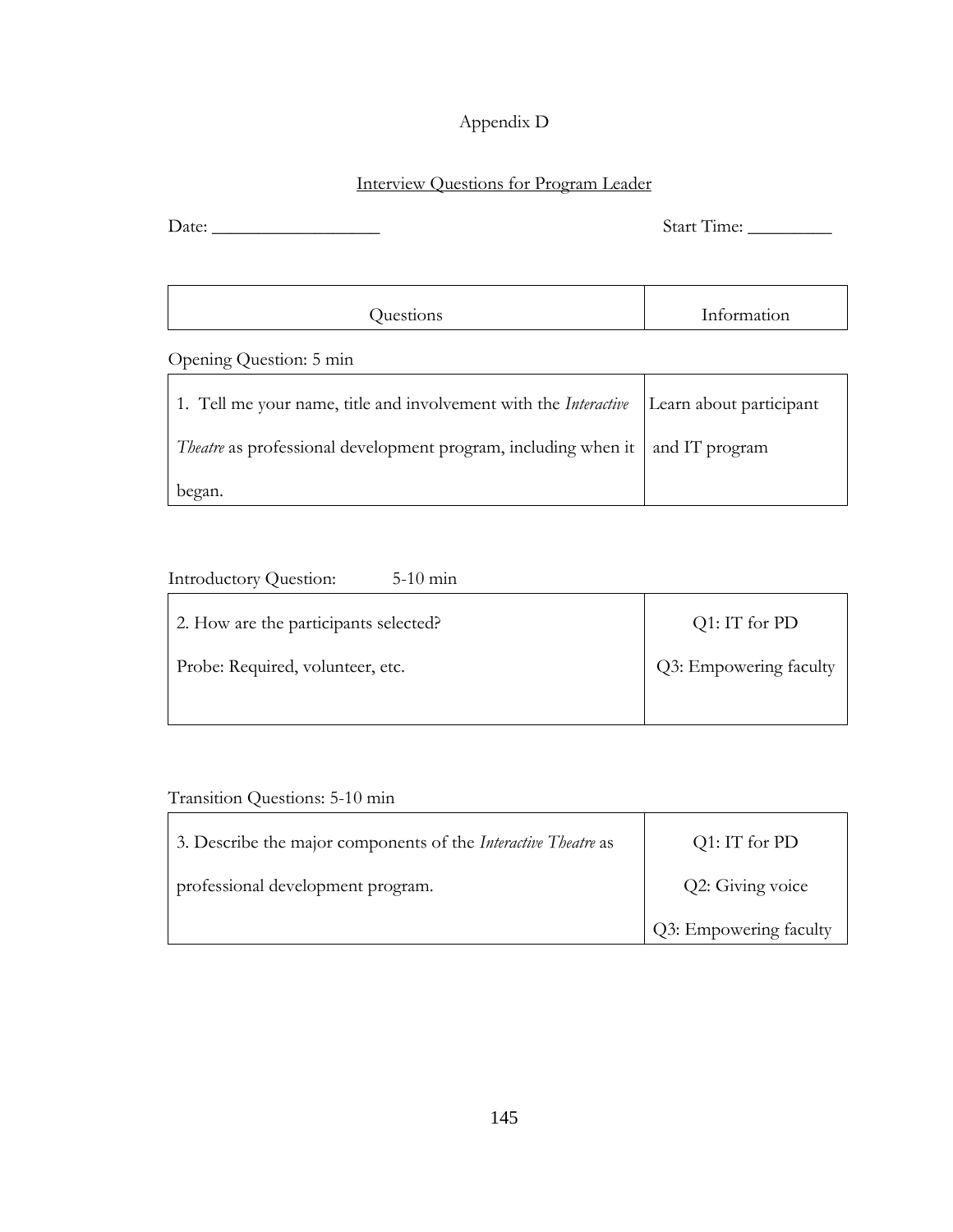# Key Question: 10-15 min

| 4. Does the <i>Interactive Theatre</i> professional development | Q2: Giving voice |
|-----------------------------------------------------------------|------------------|
| program increase acknowledgement, among students, of            |                  |
| diversity in some manner?                                       |                  |
| Probes: If so, in what manner?                                  |                  |
|                                                                 |                  |

# Key Question: 10-15 min

| 5 Does the <i>Interactive Theatre</i> professional development program | Q2: Giving voice       |
|------------------------------------------------------------------------|------------------------|
| increase acknowledgement, among instructors, of diversity in           | Q3: Empowering faculty |
| some manner?                                                           |                        |
| Probes: If so, in what manner?                                         |                        |
|                                                                        |                        |

# Key Question: 10-15 min

| 6. Are you aware of any impact on the classroom             | Q2: Giving voice       |
|-------------------------------------------------------------|------------------------|
| environment, led by participants in the Interactive Theatre | Q3: Empowering faculty |
| training, concerning acknowledgement of diversity?          |                        |
| Probe: If so, describe?                                     |                        |
|                                                             |                        |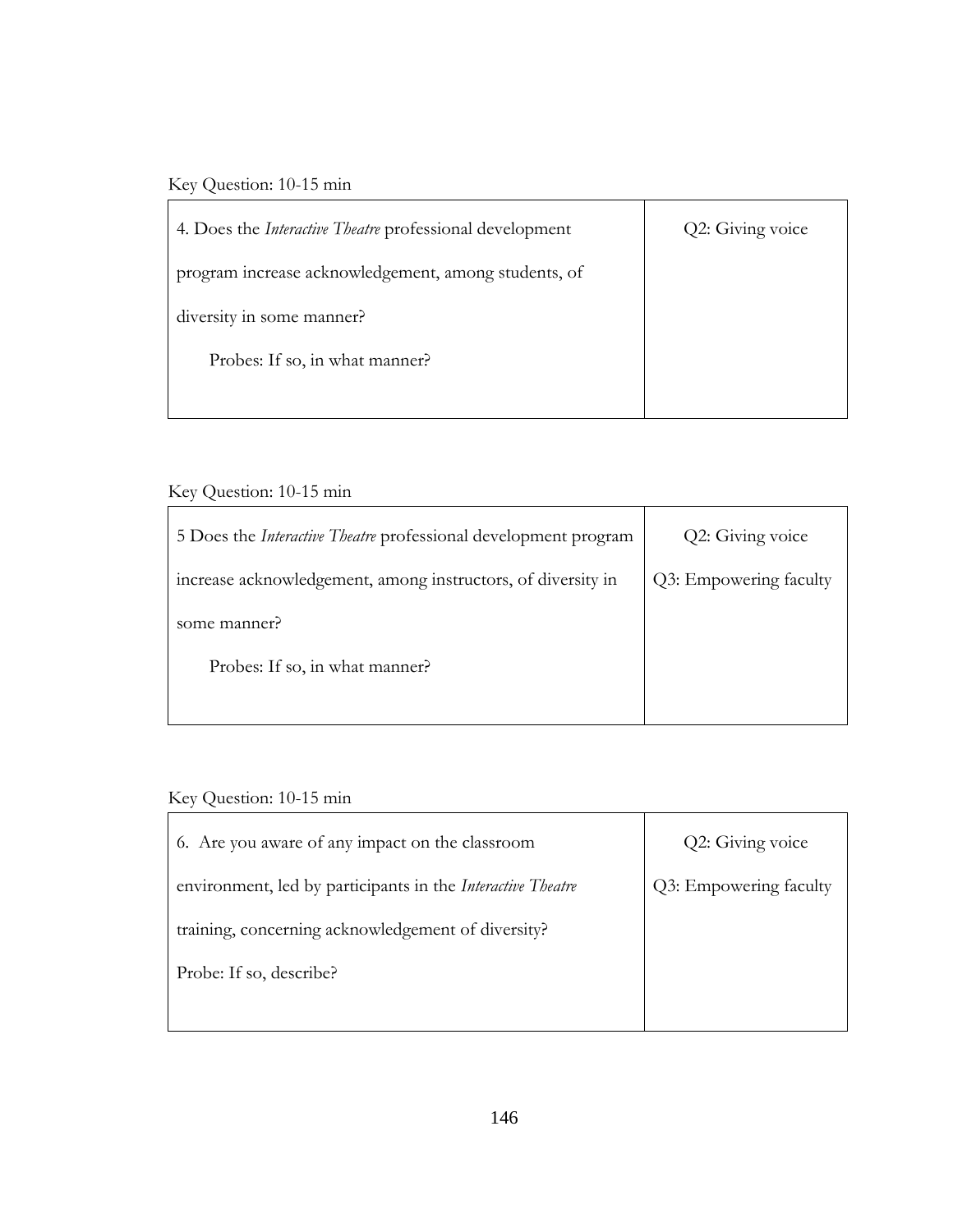# Key Question: 10-15 min

| 7. Why did you think it was important to use Interactive Theatre | $Q1:IT$ for PD                      |
|------------------------------------------------------------------|-------------------------------------|
| as professional development program?                             | Q2: Giving voice                    |
|                                                                  | <sup>1</sup> Q3: Empowering faculty |

# Ending Question: 5-10 min

| 8. Is there anything you wish to tell me in regards to your           |                        |
|-----------------------------------------------------------------------|------------------------|
|                                                                       | $Q1:IT$ for PD         |
| program using <i>Interactive Theatre</i> for professional development |                        |
|                                                                       | Q2: Giving voice       |
| that I have not asked?                                                |                        |
|                                                                       | Q3: Empowering faculty |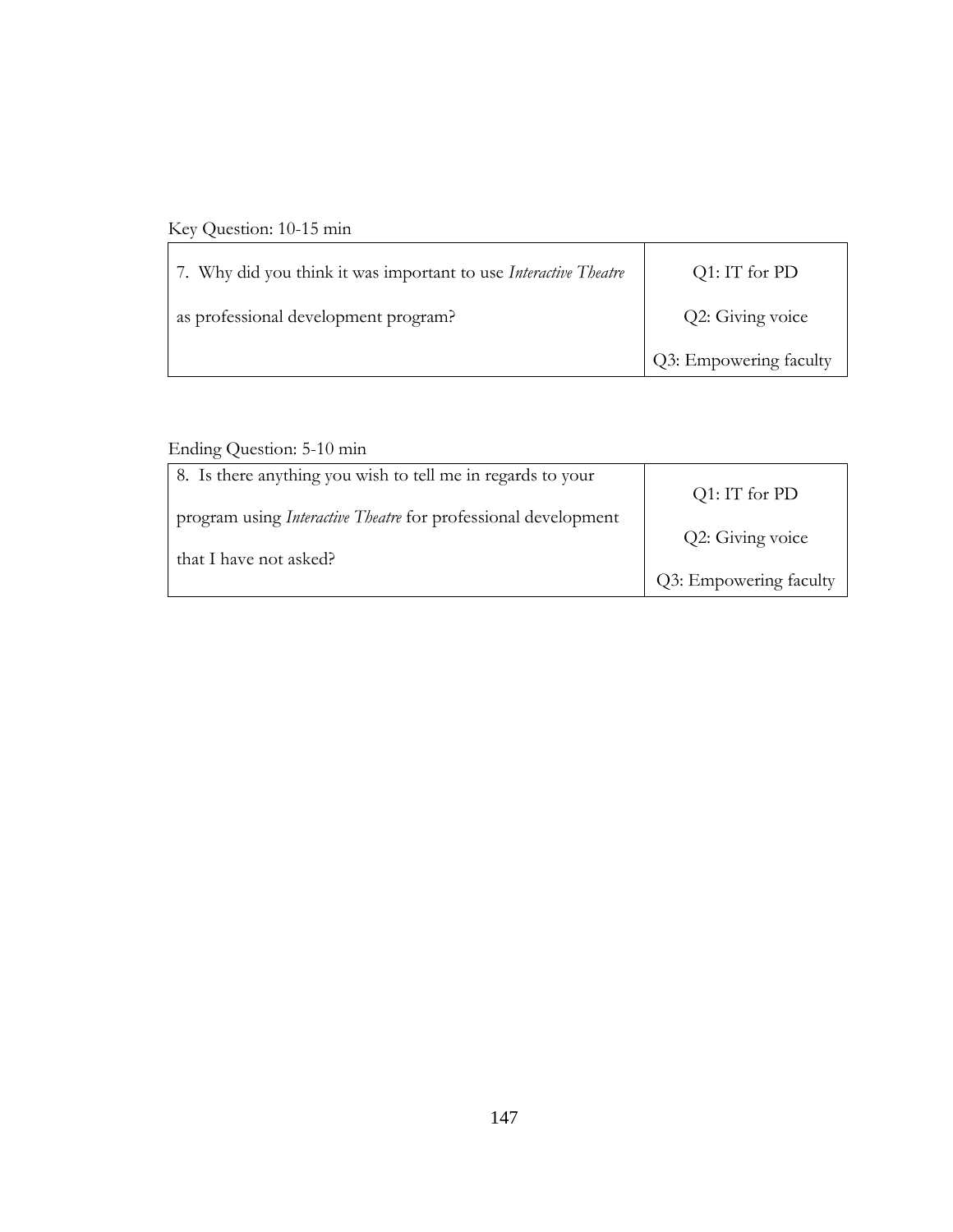# Appendix E

# Second Interview Questions for Program Leader

Date: \_\_\_\_\_\_\_\_\_\_\_\_\_\_\_\_\_\_ Start Time: \_\_\_\_\_\_\_\_\_

Based on interviews of faculty, teaching assistants, and a troupe member focus group, the

following questions emerged for the program leader.

| $\sim$ | Information<br>Juestions |
|--------|--------------------------|
|--------|--------------------------|

# Opening/Transition Question: 5-10 min

| 1. The university, according to those I interviewed, is not very | Q1: IT for PD          |
|------------------------------------------------------------------|------------------------|
| diverse. How relevant are the skits for a fairly homogeneous     | Q2: Giving voice       |
| campus such as this?                                             | Q3: Empowering faculty |

# Key Question: 5-10 min

| $Q1$ : IT for PD       |
|------------------------|
| Q3: Empowering faculty |
|                        |
|                        |
|                        |
|                        |

# Key Question: 5-10 min

| 3. It was indicated that the skits were more relevant to certain  | $Q1$ : IT for PD       |
|-------------------------------------------------------------------|------------------------|
| classes that are predisposed to having dialogues about diversity. | Q2: Giving voice       |
| Do you feel it is relevant for teachers of large lecture sections | Q3: Empowering faculty |
| or "hard sciences" such as math or biology, to participate in     |                        |
| the <i>Interactive Theatre</i> programs?                          |                        |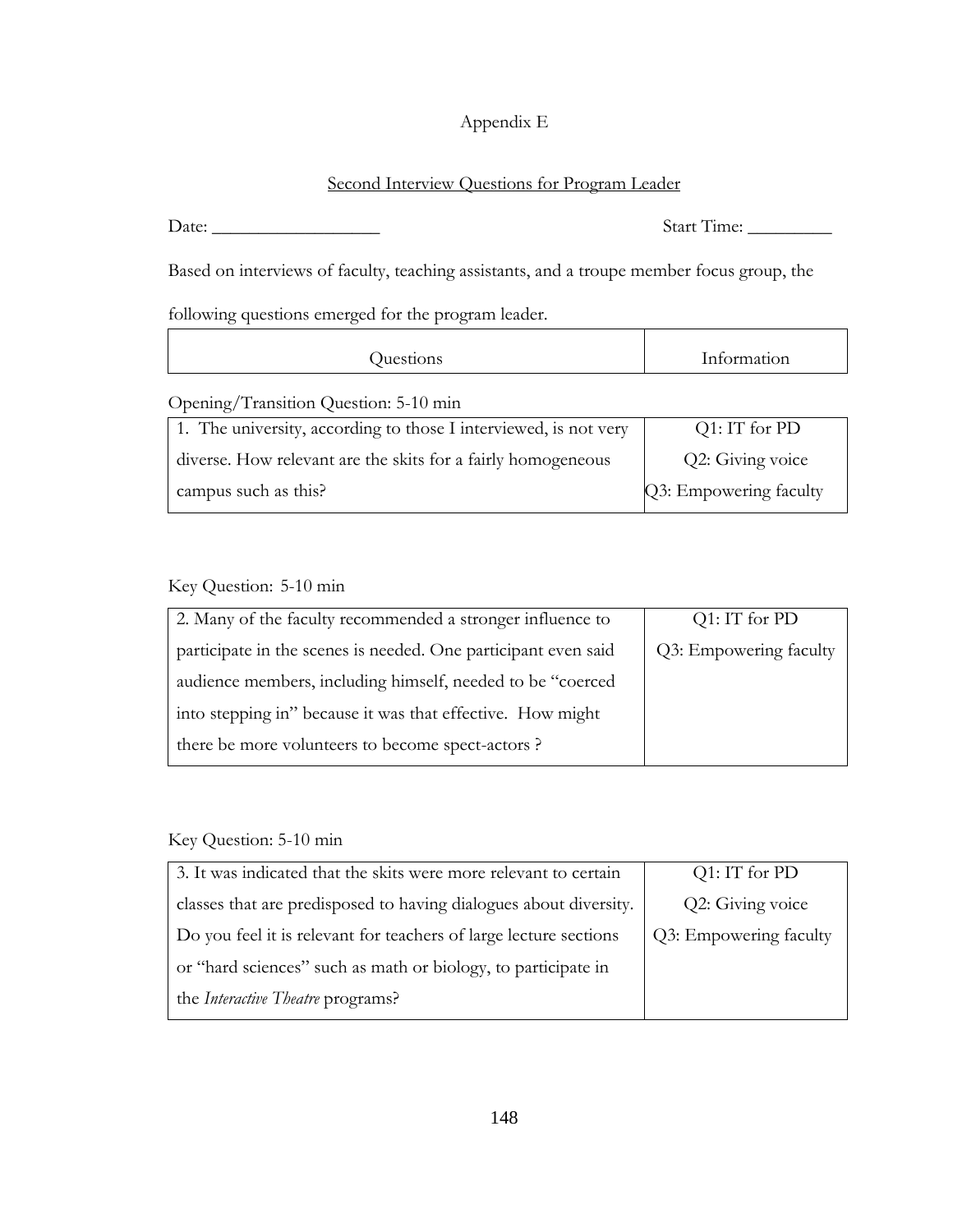Key Question: 10-15 min

| 4. Many of those interviewed indicated a need for more                 | $Q1$ : IT for PD       |
|------------------------------------------------------------------------|------------------------|
| presentations of the <i>Interactive Theatre</i> sketches for students. | Q2: Giving voice       |
| Do you plan to present and/or develop more sketches with               | Q3: Empowering faculty |
| students as the target audience?                                       |                        |
| Probes: If so, what are or will be the topic(s) presented?             |                        |
|                                                                        |                        |

# Key Question: 10-15 min

| 5 Where do you see <i>Interactive Theatre</i> being used in education in | $Q1$ : IT for PD       |
|--------------------------------------------------------------------------|------------------------|
| the future?                                                              | Q2: Giving voice       |
|                                                                          | Q3: Empowering faculty |
|                                                                          |                        |
|                                                                          |                        |

# Ending Question: 5-10 min

| 6. Is there anything you wish to share in regards to the | $Q1:IT$ for PD         |
|----------------------------------------------------------|------------------------|
| <i>Interactive Theatre I have not asked?</i>             | Q2: Giving voice       |
|                                                          | Q3: Empowering faculty |
|                                                          |                        |
|                                                          |                        |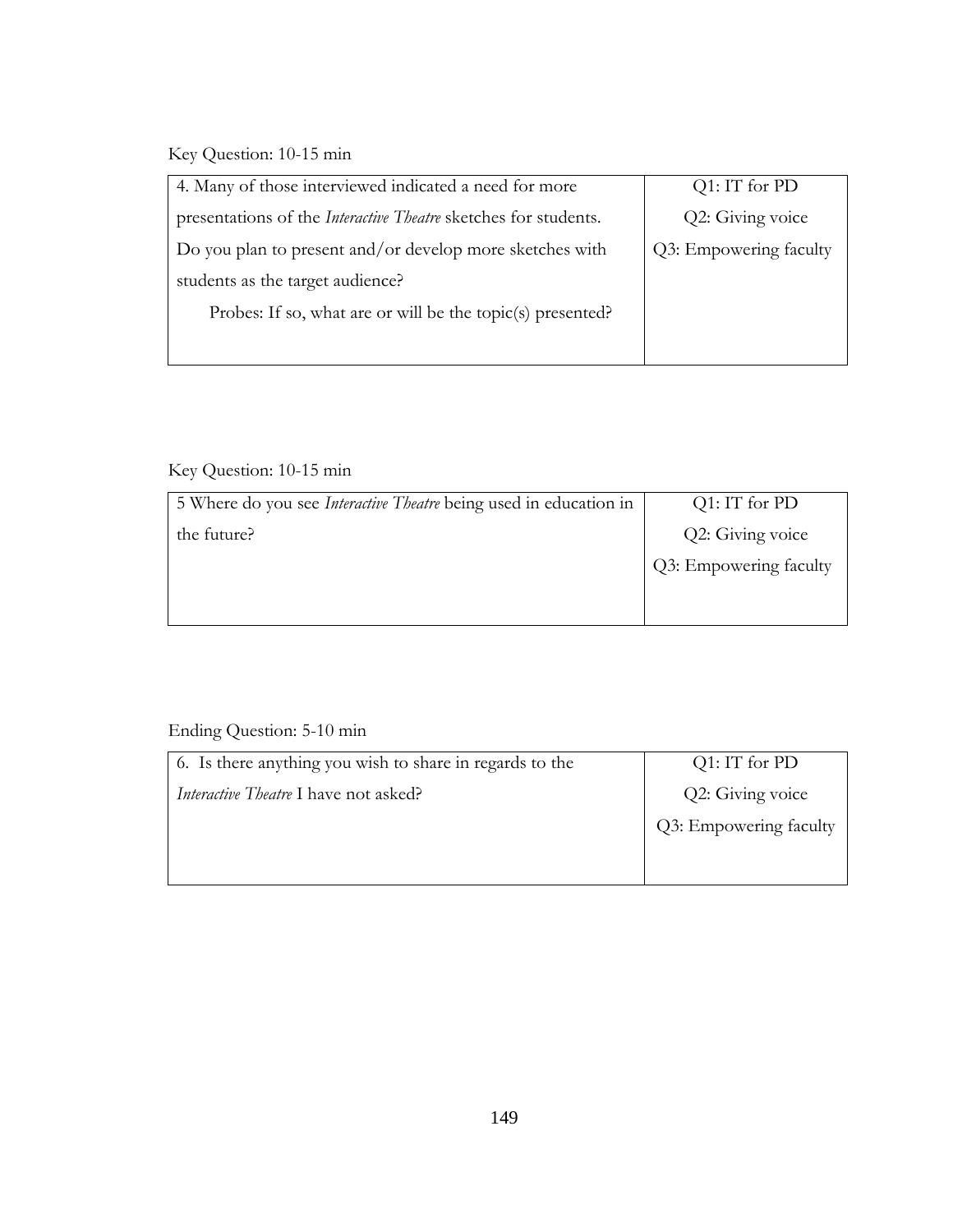## Appendix F

# Interview Questions for Faculty Graduate Teaching Assistants Participant

| Date:                                                             | <b>Start Time:</b>         |
|-------------------------------------------------------------------|----------------------------|
| Questions                                                         | Information                |
| Opening Question: 5 min                                           |                            |
| 1. Tell me your name, title, department and courses you<br>teach. | Learn about participant    |
| <i>*Interactive Theatre</i> program in which you participated     | *Q1: IT for PD             |
| (when, which one(s), why)                                         | $*Q3$ : Empowering faculty |
| <b>Introductory Question:</b><br>$5-7$ min                        |                            |
| 2. *What was your participation in the professional               | $*Q1$ : IT for PD          |
| development workshop using <i>Interactive Theatre</i> like?       | *Q2: Giving voice          |
| <b>Transition Questions: 5-7 min</b>                              |                            |
| 3. Describe how you used some aspect of the training in a         | Q1: IT for PD              |
| classroom setting.                                                | Q2: Giving voice           |
|                                                                   | Q3: Empowering faculty     |
| If not, is there a reason you have not used the training yet?     |                            |

# Key Question: 7-10 min

| 4. Describe the diversity you believe exists among your class | $Q1: IT$ for PD        |
|---------------------------------------------------------------|------------------------|
| members? (e.g. race, gender, sexual orientation, language,    |                        |
| national origin)                                              |                        |
|                                                               | Q2: Giving voice       |
| Do students acknowledge this diversity in some manner?        | Q3: Empowering faculty |
| Probes: If so, in what manner?                                |                        |
|                                                               |                        |

# Key Question: 7-10 min

| 5 When diversity was acknowledged by a student or group of   | Q2: Giving voice       |
|--------------------------------------------------------------|------------------------|
| students, describe how you responded before and then after   | Q3: Empowering faculty |
| you participated in the <i>Interactive Theatre</i> training? |                        |
|                                                              |                        |
|                                                              |                        |
|                                                              |                        |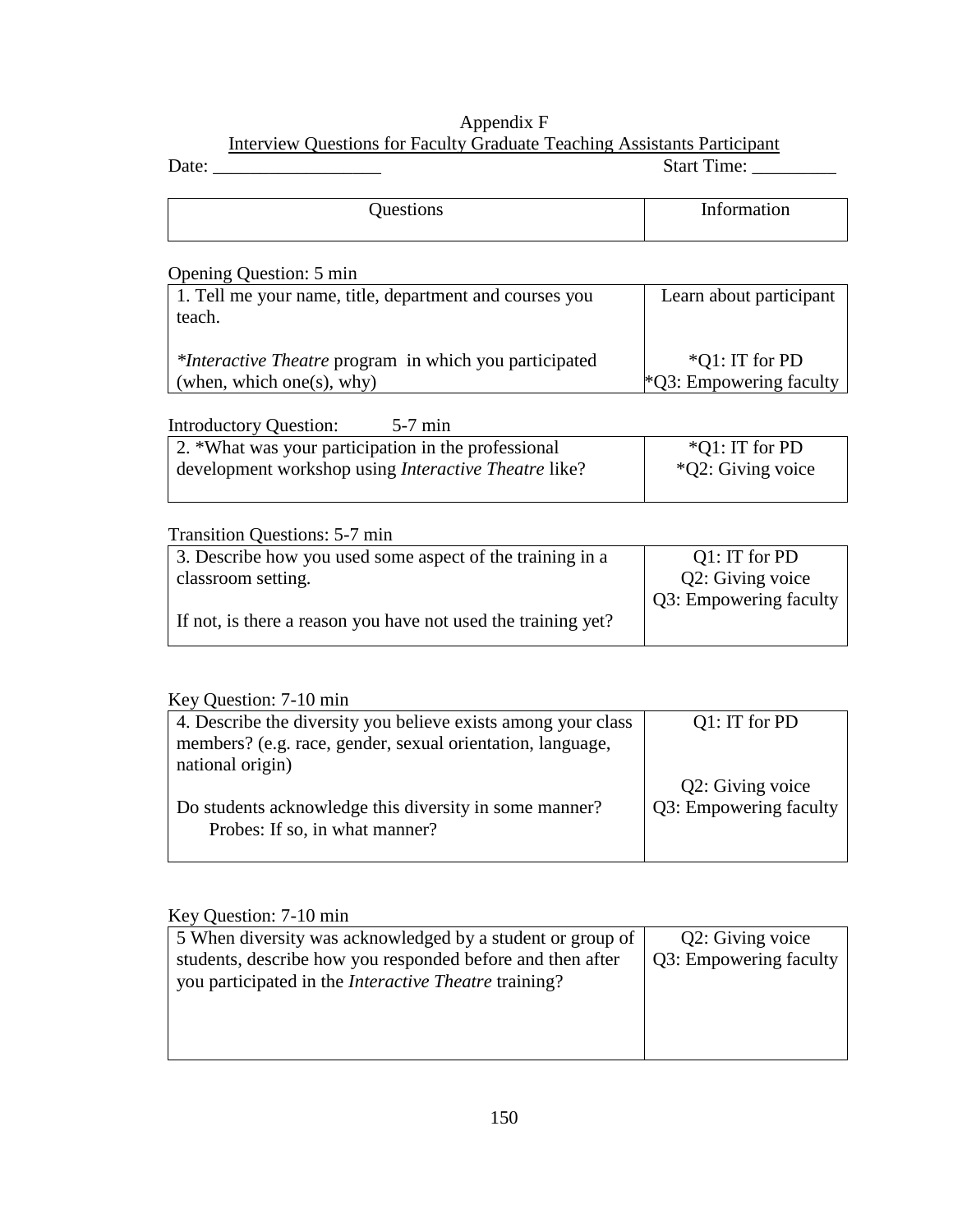Key Question: 7-10 min

| 6 Do you acknowledge diversity in some manner more since     | Q2: Giving voice       |
|--------------------------------------------------------------|------------------------|
| you participated in the <i>Interactive Theatre</i> training? | Q3: Empowering faculty |
| Probes: If so, in what manner?                               |                        |
|                                                              |                        |
|                                                              |                        |
|                                                              |                        |
|                                                              |                        |

# Key Question: 7-10 min

| 7 Do you encourage your students to acknowledge diversity          | Q2: Giving voice       |
|--------------------------------------------------------------------|------------------------|
| since you participated in the <i>Interactive Theatre</i> training? | Q3: Empowering faculty |
| Probe: If so, how?                                                 |                        |
| If not encouraged, what are the barriers?                          |                        |
|                                                                    |                        |
|                                                                    |                        |

# Key Question: 7-10 min

| 8 How do you think you compare to other instructors in       | $Q1$ : IT for PD |
|--------------------------------------------------------------|------------------|
| respect to acknowledging diversity after you participated in | Q2: Giving voice |
| the <i>Interactive Theatre</i> training?                     |                  |
|                                                              |                  |
|                                                              |                  |
|                                                              |                  |
|                                                              |                  |

# Ending Question: 5-10 min

| 9. Is there anything you wish to tell me about your                                | $Q1$ : IT for PD                           |
|------------------------------------------------------------------------------------|--------------------------------------------|
| participation in the <i>Interactive Theatre</i> training that I have<br>not asked? | Q2: Giving voice<br>Q3: Empowering faculty |
|                                                                                    |                                            |
|                                                                                    |                                            |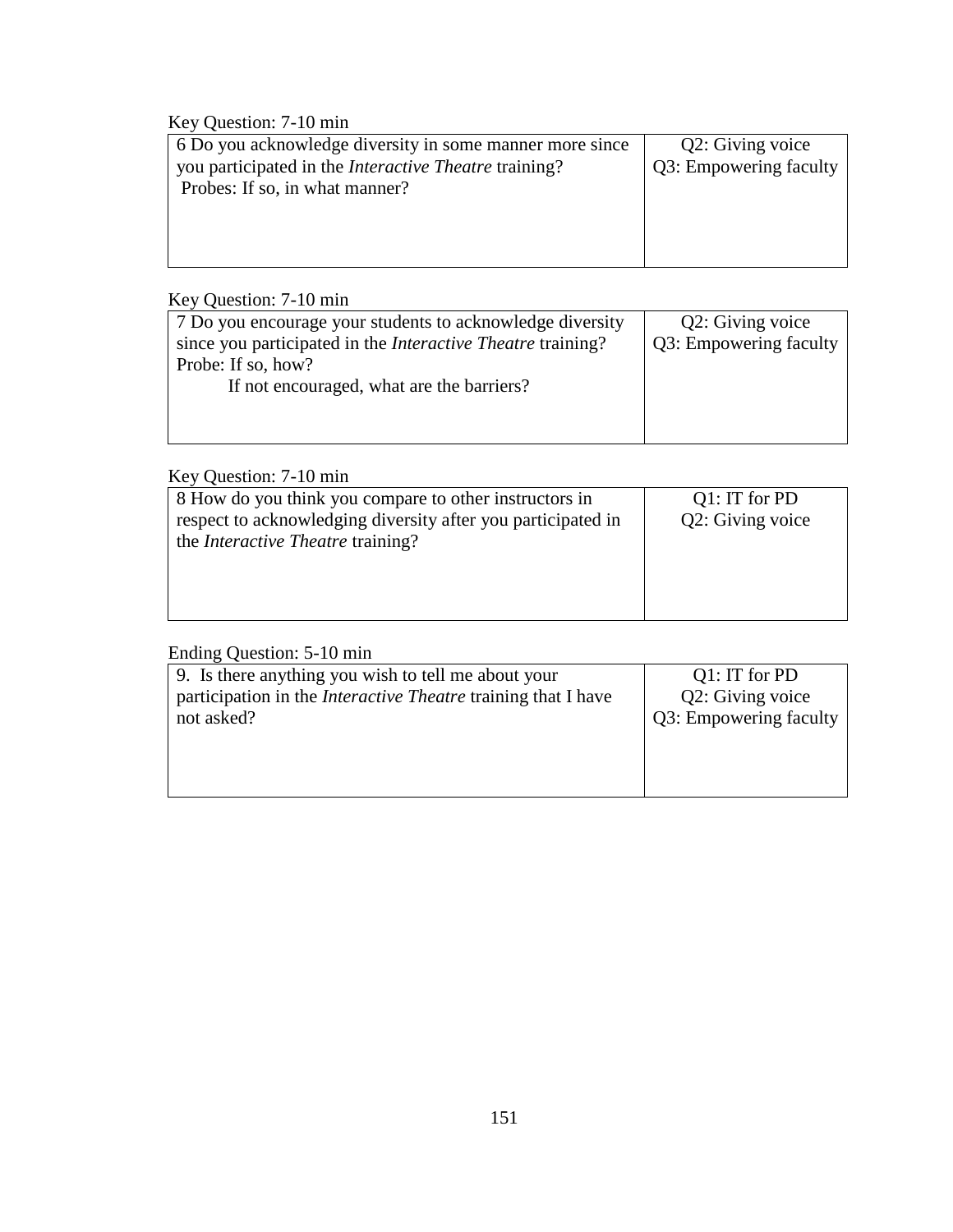## Appendix G

#### Focus Group: Troupe Members of Interactive Theatre Program

Date: \_\_\_\_\_\_\_\_\_\_\_\_\_\_\_\_\_\_ Start Time: \_\_\_\_\_\_\_\_\_

#### Introduction:

Good afternoon and welcome. Thank you for taking the time to join our discussion about Interactive Theatre. My name is Carol Maples, and I will serve as the moderator for today's focus group. In order to ensure accuracy I will be audiotaping the discussion. The purpose of today's discussion is to get information from you about acknowledging diversity within the classroom. You were invited because you are or have been involved in the *Interactive Theatre* program in some role such as actors and/or facilitators. participated in a new style of professional faculty development addressing diversity.

Please remember, there are no right or wrong answers but rather differing points of view. Feel free to share your point of view even if it differs from what others have said. If you want to follow-up on something that someone has said, you want to agree, disagree or give an example, feel free to do that. I want this to be more of a conversation among yourselves, so don't feel like you have to respond to me all of the time. I am here to ask questions, listen and make sure everyone has a chance to share. I am interested in hearing from each of you. Please speak up and remember only one person should talk at a time.

Our session will last about an hour and we will not be taking a formal break. Feel free to leave the table for any reason if you need to. I have placed name cards in front of you to help me facilitate the discussion, but no names will be included in any reports. Let's begin by going around the room and finding out more about each other.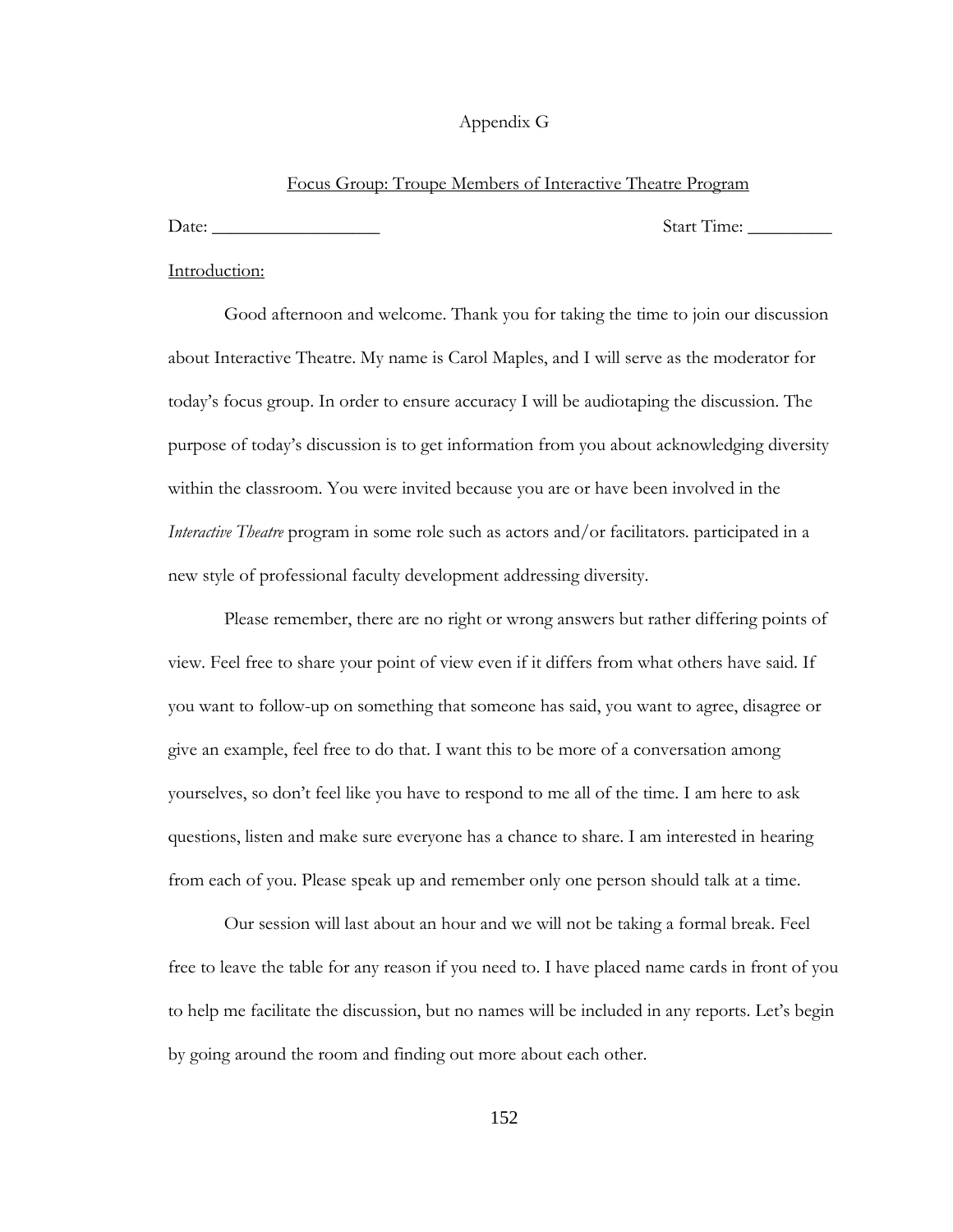| Questions | Information |
|-----------|-------------|
|           |             |

# Opening Question: 5 min

| 1. Tell me your name, year in college, major, | Learn about participants |
|-----------------------------------------------|--------------------------|
|                                               |                          |

# Introductory Question: 5-10 min

| 2. Tell me about your part in the <i>Interactive Theatre</i> program. | $Q1:IT$ for PD |
|-----------------------------------------------------------------------|----------------|
| (how you came to be involved, how long, in what capacity, etc.)       |                |

# Transition Questions: 5-10 min

| 3. Describe the diversity you believe is represented by the | Q1: IT for PD |
|-------------------------------------------------------------|---------------|
| various scenes you present.                                 |               |

# Key Question: 10-15 min

| 4. Is this diversity acknowledged in some manner?    | Q2: Giving voice |
|------------------------------------------------------|------------------|
| Probes: If so, in what manner is it acknowledged-the |                  |
| scripts, audience, time-outs, or how?                |                  |

# Key Question: 10-15 min

| 6 How are the scenes and individual roles developed to address | Q2: Giving voice       |
|----------------------------------------------------------------|------------------------|
| issues of diversity?                                           | Q3: Empowering faculty |
|                                                                |                        |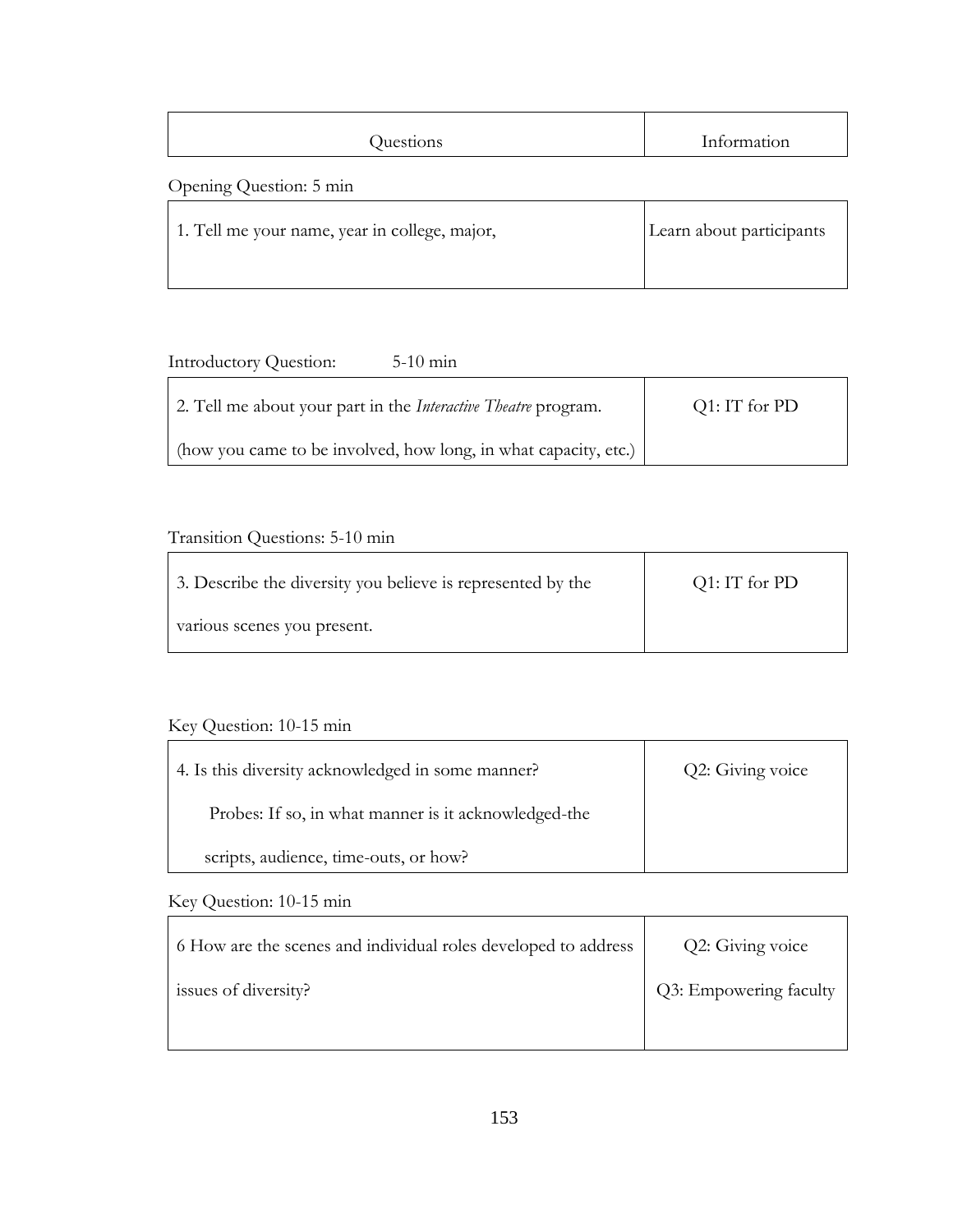# Key Question: 10-15 min

| 5. Does <i>Interactive Theatre</i> help instructors acknowledge | Q3: Empowering faculty |
|-----------------------------------------------------------------|------------------------|
| diversity?                                                      |                        |
| Probes: If so, describe in what manner?                         |                        |

# Key Question: 10-15 min

| 7 Are there any barriers you have encountered with faculty | Q3: Empowering faculty |
|------------------------------------------------------------|------------------------|
| participants?                                              |                        |
| Probe: How are those barriers addressed?                   |                        |

# Key Question: 10-15 min

| 9 Has your involvement affected you personally when it comes | $Q1:IT$ for PD |
|--------------------------------------------------------------|----------------|
| to acknowledging diversity?                                  |                |
| Probes: If so, how?                                          |                |

# Ending Question: 5-10 min

| 10. Is there anything you wish to tell me about Interactive |                        |
|-------------------------------------------------------------|------------------------|
|                                                             | $Q1:IT$ for PD         |
| Theatre, acknowledging diversity, presenting for faculty or |                        |
|                                                             | Q2: Giving voice       |
| students that I have not asked?                             |                        |
|                                                             | Q3: Empowering faculty |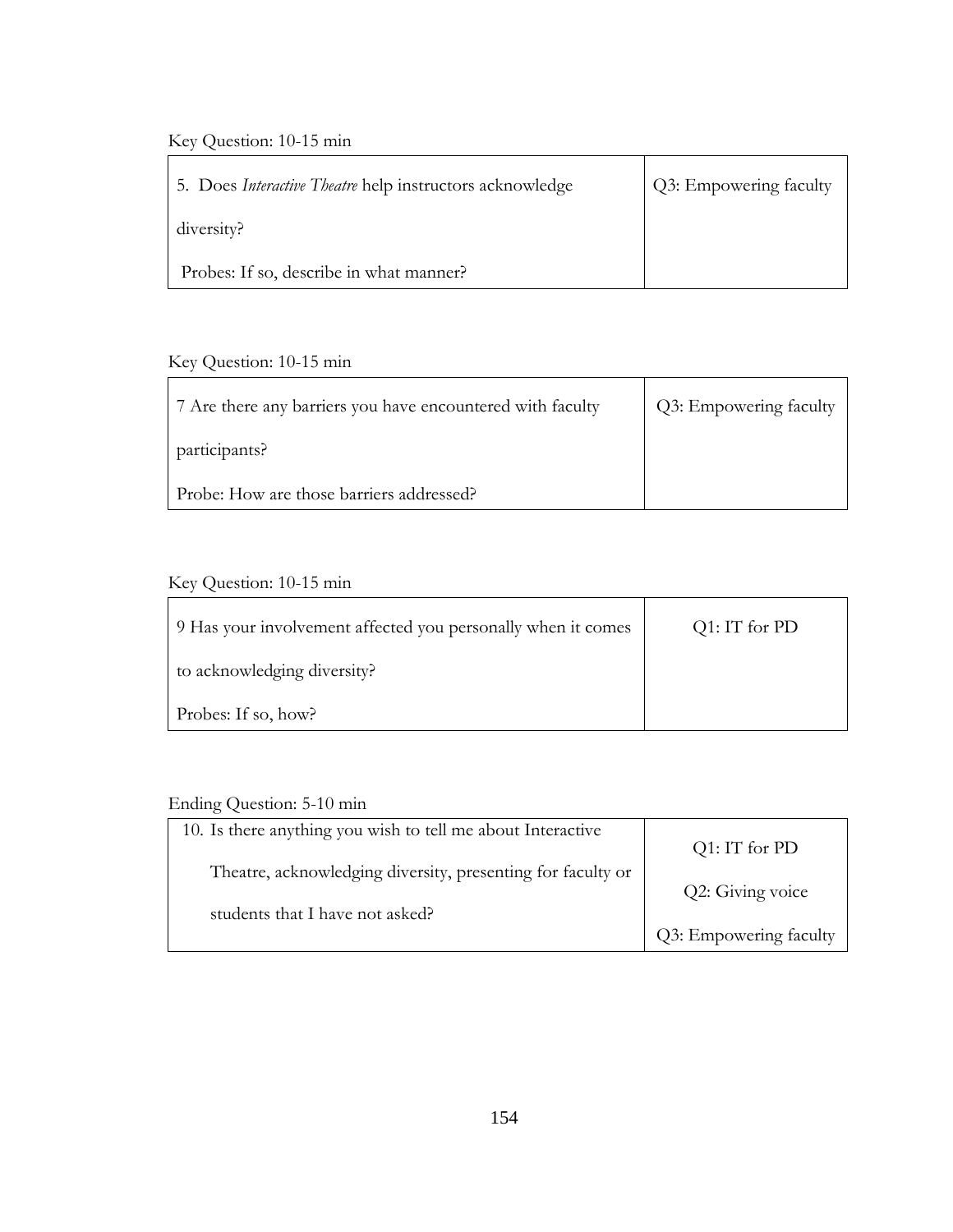# Appendix H

# Data Codes

| PL             | Program Leader                                |
|----------------|-----------------------------------------------|
| F1             | <b>Faculty Participant 1</b>                  |
| F2             | <b>Faculty Participant 2</b>                  |
| F3             | <b>Student Participant 3</b>                  |
| F4             | <b>Faculty Participant 4</b>                  |
| F <sub>5</sub> | <b>Faculty Participant 5</b>                  |
| G1             | Graduate Assistant Participant 1              |
| G7             | Graduate Assistant Participant 2              |
| G8             | Graduate Assistant Participant 3              |
| T <sub>1</sub> | Troupe Member Participant 1                   |
| T <sub>2</sub> | Troupe Member Participant 2                   |
| T <sub>3</sub> | Troupe Member Participant 3                   |
| T4             | Troupe Member Participant 4                   |
| T <sub>5</sub> | Troupe Member Participant 5                   |
| T <sub>6</sub> | Troupe Member Participant 6                   |
| Scriptdoc      | Description of four main scripts              |
| Wedoc          | Website of Interactive Theatre program        |
| Michdoc        | Michigan Interactive Theatre program brochure |
| FO             | <b>Field observation</b>                      |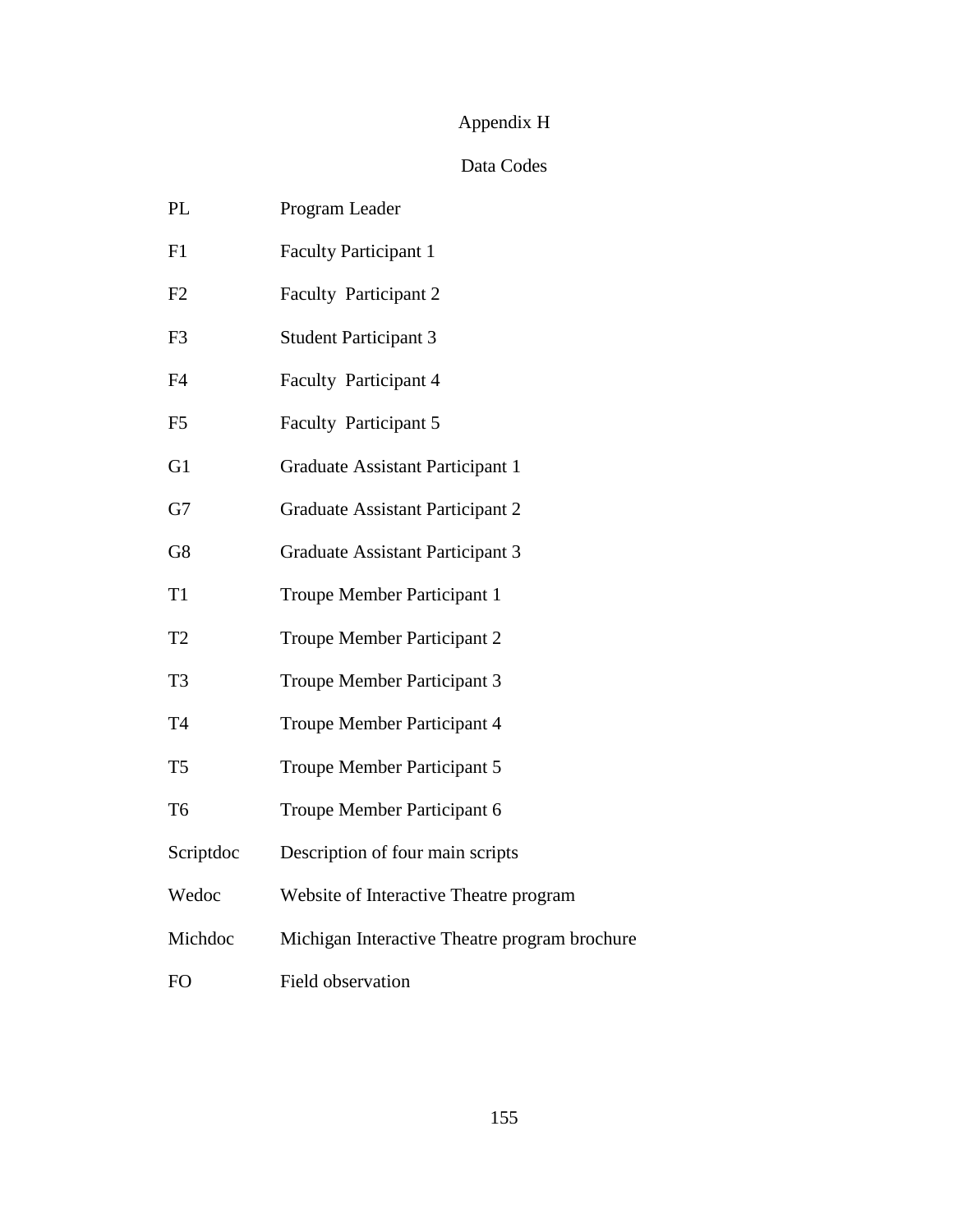# I Analysis Appendix Observation

| Q2: Giving Voice   Q3: Empowering Faculty   Date Analyzed |  |  |  |  |
|-----------------------------------------------------------|--|--|--|--|
|                                                           |  |  |  |  |
| Theme(s) $\vert$ Q1: IT for PD                            |  |  |  |  |
|                                                           |  |  |  |  |
| Key Word(s)                                               |  |  |  |  |
| Interviewee                                               |  |  |  |  |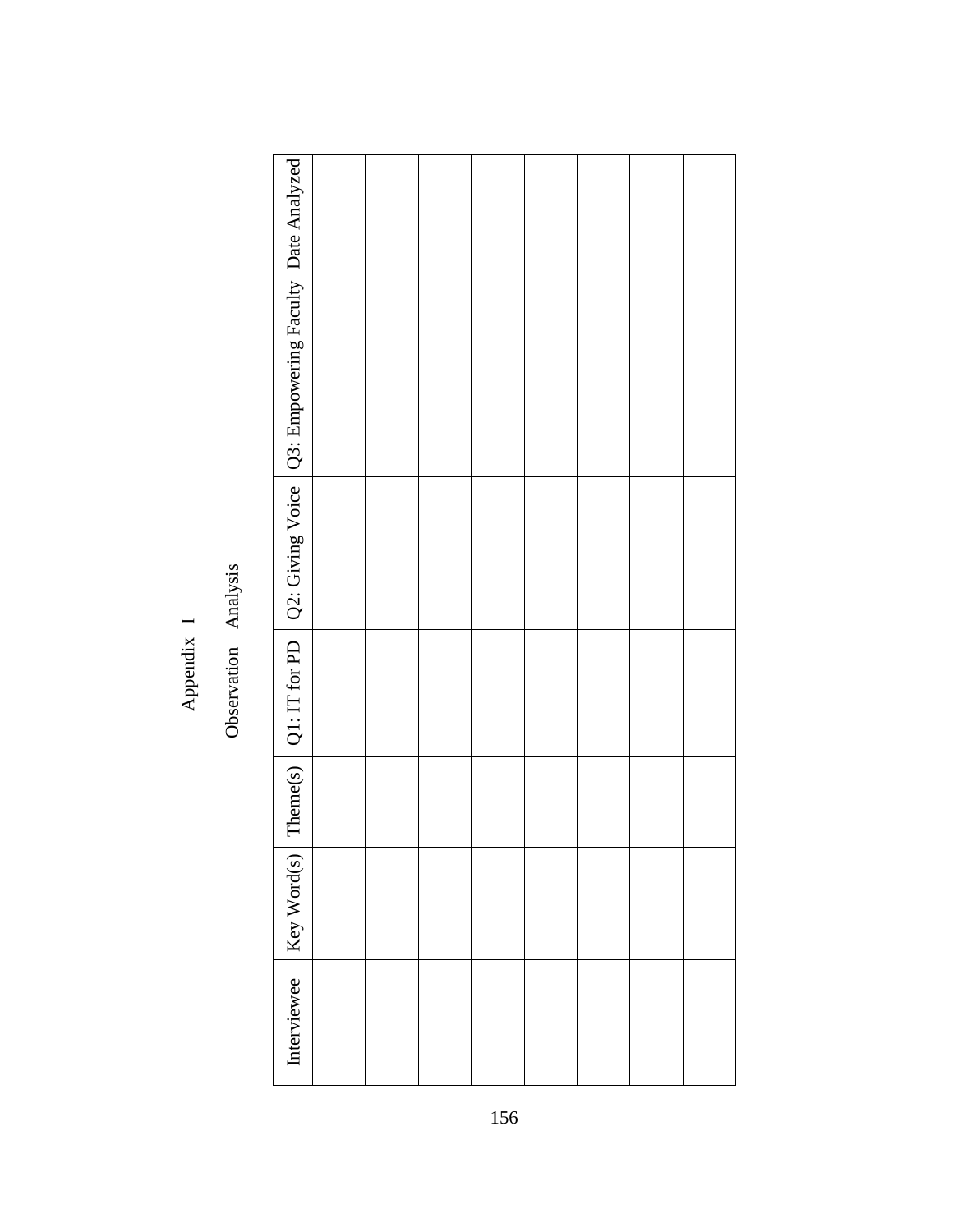J Appendix

Analysis Document

| Theme(s) $\mid$ Q1: IT for PD $\mid$ Q2: Giving Voice $\mid$ Q3: Empowering Faculty $\mid$ Date Analyzed |  |  |  |  |
|----------------------------------------------------------------------------------------------------------|--|--|--|--|
|                                                                                                          |  |  |  |  |
|                                                                                                          |  |  |  |  |
|                                                                                                          |  |  |  |  |
|                                                                                                          |  |  |  |  |
| Name of Document   Key Word(s)                                                                           |  |  |  |  |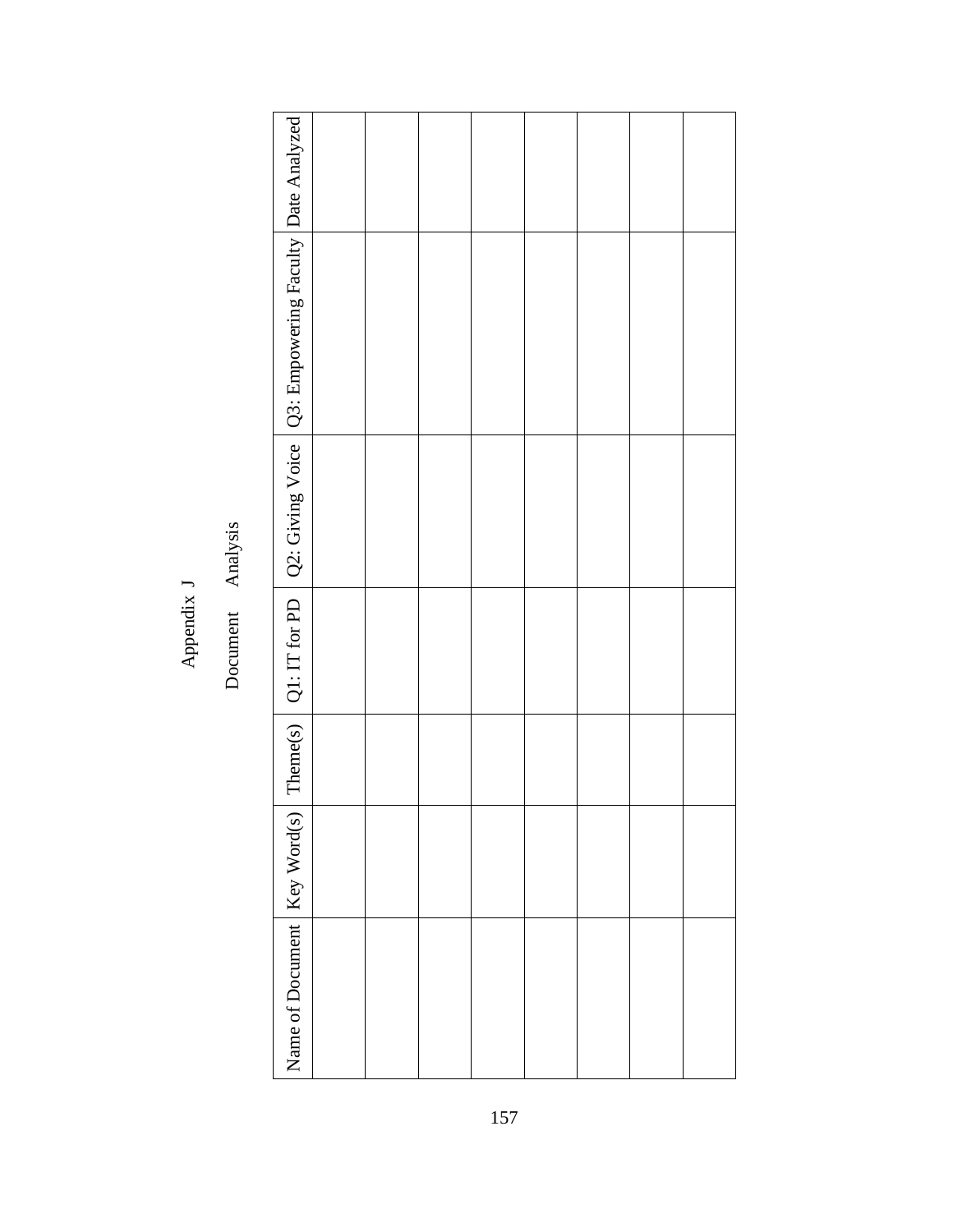From the Assistant Director of the *Interactive Theatre* program:

Here are the script descriptions that I use for potential audiences.

1) "**Conflict in the Classroom**" - Set in a statistics course. 1 instructor and 4 Students. Deals with issues of race, gender, and socio-economic status. Can be performed for either students or faculty.

2) "**Heterosexism**" - Set among a biology study group. 5 students. Deals primarily with issues of heterosexism/homophobia (also addresses to a lesser extent socioeconomic status and gender). Can be performed for either faculty or students.

3) "**Parts of Speech**" - Set in an English composition course. 1 instructor, 1 TA, and 4 students. Deals primarily with religious tolerance and freedom of speech. Can be performed for either faculty or students.

4) "**InHumanities**" - Set in a religious studies honors course. 1 instructor and 4 students. Deals with religious tolerance and diversity issues. Although this can (with some modifications) be performed for students, it is recommended for faculty.